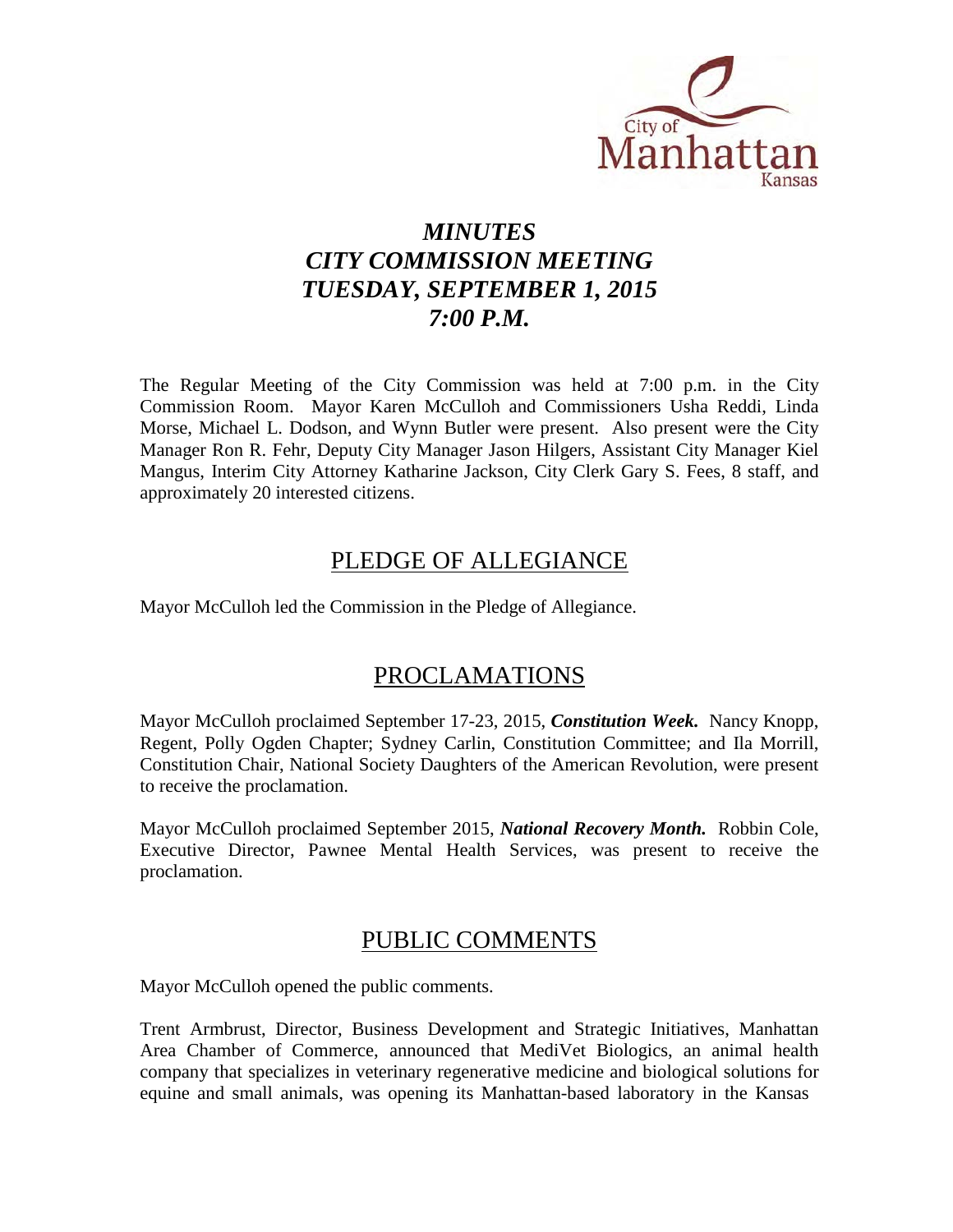# PUBLIC COMMENTS *(CONTINUED)*

Entrepreneur Center. He provided additional information on MediVet Biologics and highlighted the economic development partnership between the City of Manhattan, Kansas State University and the Manhattan Area Chamber of Commerce.

Hearing no other comments, Mayor McCulloh closed the public comments.

# COMMISSIONER COMMENTS

Commissioner Morse reiterated an invitation to attend the Sunflower Fair in Salina on September 22, 2015, at the Bicentennial Center. She stated that the Sunflower Fair is sponsored by the North Central Flint Hills Area Agency on Aging and includes workshops, exhibitors and speakers. She encouraged anyone interested to attend the event.

Commissioner Reddi announced that the Manhattan Public Library had high attendance over the summer and was pleased to see the success of the expanded Children's Library. She stated that there are a lot of activities going on this week in Manhattan and highlighted the Charlie Daniels Band performing at McCain Auditorium on Thursday, September 3; Purple Power Play in the Park events on Thursday, September 3 and Friday, September 4; and the season opener Kansas State University football game on Saturday, September 5. Go Cats!

Mayor McCulloh informed the community that there will be fireworks at City Park as part of the Purple Power Play in the Park on Friday, September 4. She encouraged everyone to enjoy the great swimming weather at the pool and enjoy free admission to the  $4<sup>th</sup>$  Annual Family Day at the Flint Hills Discovery Center on Sunday, September 13, from Noon to 5:00 p.m.

## CONSENT AGENDA

(\* denotes those items discussed)

#### **MINUTES**

The Commission approved the minutes of the Regular City Commission Meeting held Tuesday, August 18, 2015.

#### **CLAIMS REGISTER NO. 2799**

The Commission approved Claims Register No. 2799 authorizing and approving the payment of claims from August 12, 2015, to August 25, 2015, in the amount of \$2,808,631.90.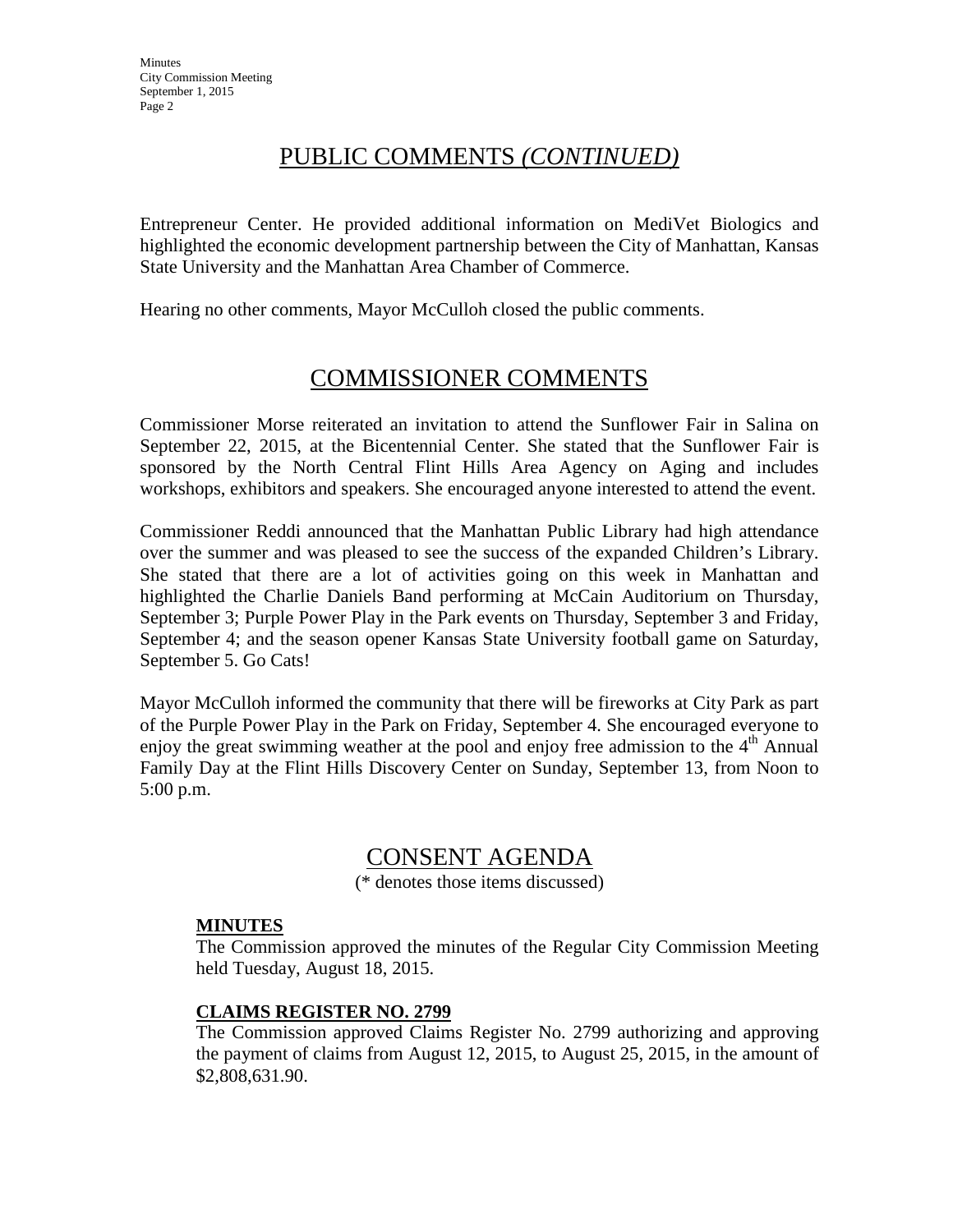# CONSENT AGENDA (*CONTINUED*)

### **LICENSE – FIREWORKS DISPLAY**

The Commission approved a Fireworks Display License for Friday, September 4, 2015, at City Park, for Purple Power Play, Inc., PO Box 1166.

## **ORDINANCE NO. 7159 – ESTABLISH – 2016 SALARIES**

The Commission approved Ordinance No. 7159 establishing salaries for 2016 with a 1.5% cost-of-living adjustment for established pay grades and salary ranges and a 2% step increase for non union employees based on the City's performance evaluation system.

## **ORDINANCE NO. 7160 – AMEND – STONE POINTE TOWNHOMES PUD**

The Commission approved Ordinance No. 7160 amending Ordinance Nos. 6693 and 7049 and a portion of the Final Development Plan of Stone Pointe Townhomes Residential PUD, to be known as the Final Development Plan of Willow Ridge Apartment PUD, generally located at the east end of Stone Crest Court, based on the findings in the Staff Report *(See Attachment No. 1)*, subject to the two (2) conditions of approval as recommended by the Planning Board.

## **FINAL PLAT – WILLOW RIDGE APARTMENTS RESIDENTIAL PLANNED UNIT DEVELOPMENT**

The Commission accepted the easements and rights-of-way, as shown on the Final Plat of Willow Ridge Apartments Residential Planned Unit Development, generally located east of North Scenic Drive, and south and east of the intersection of Stone Crest Drive and Stone Crest Court, based on conformance with the Manhattan Urban Area Subdivision Regulations.

#### **ORDINANCE NO. 7161 – AMEND – MERCY REGIONAL HEALTH CENTER PUD**

The Commission approved Ordinance No. 7161 amending Ordinance Nos. 7097 and 7124 and the Preliminary Development Plan of Lot 2, Mercy Regional Health Center PUD, to be known as the Final Development Plan of Lot 2, Via Christi Health Center, generally located southwest of Kimball Avenue and College Avenue, based on the findings in the Staff Report *(See Attachment No. 2)*, subject to the three (3) conditions of approval recommended by the Planning Board.

#### **ORDINANCE NO. 7162 – VACATE DRAINAGE AND CONSERVATION EASEMENT – LOTS 57-58, STONE POINTE ADDITION**

The Commission approved Ordinance No. 7162 vacating portions of the drainage and conservation easement on Lots 57 and 58 in Stone Pointe Addition in light of the findings made from first reading.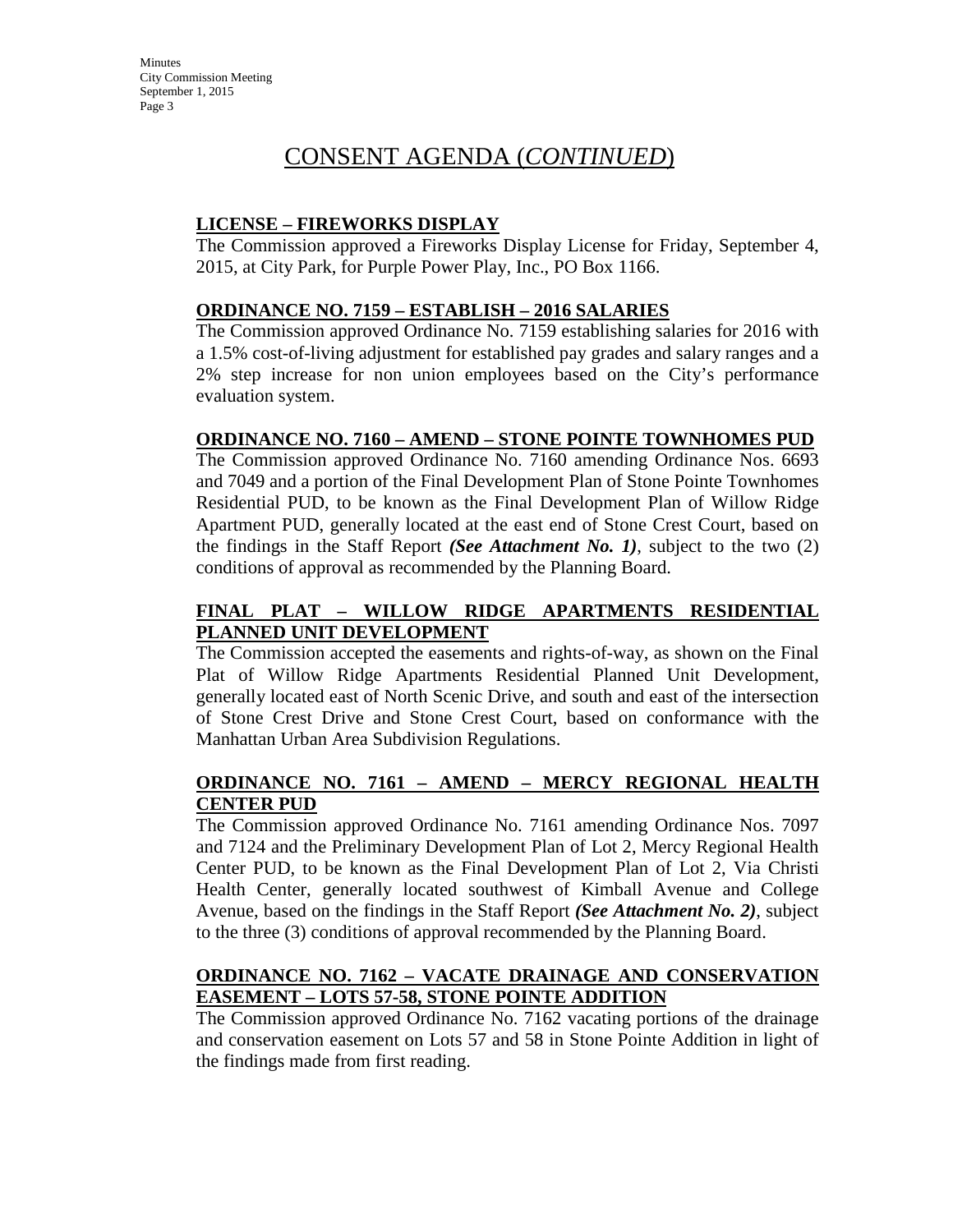# CONSENT AGENDA (*CONTINUED*)

#### **FIRST READING – REASSESS SPECIALS – ABBOTT'S LANDING PUD**

The Commission approved first reading of an ordinance authorizing the reassessment and/or re-levy of certain special assessments applicable to the Abbott's Landing Planned Unit Development Final Plat and the Abbott's Landing, Unit Two, Addition and amending and supplementing Ordinance No. 7013.

#### **AWARD CONTRACT – BLUE TOWNSHIP WATERLINE AND PUMP STATION (WA1307)**

The Commission accepted the Engineer's Opinion of Probable Cost including Alternates in the amount of \$2,916,709.00; awarded a construction contract in the amount of \$2,217,264.60 to the low bidder, J&K Contracting, LC, of Junction City, Kansas; and authorized the Mayor and City Clerk to execute the construction contract with J&K Contracting, LC, for the Blue Township Waterline Extension – Waterline and Pump Station (WA1307).

#### **RESOLUTION NO. 090115-A – ISSUE GENERAL OBLIGATION BONDS - BLUE TOWNSHIP WATERLINE AND PUMP STATION (WA1307)**

The Commission approved Resolution No. 090115-A issuing General Obligation Bonds to finance the City's portion of the Blue Township Waterline Extension – Waterline and Pump Station (WA1307) project.

## **DEVELOPMENT AGREEMENT – KSU FOUNDATION – WATER (WA1515) AND SANITARY SEWER (SS1513) IMPROVEMENTS**

The Commission authorized the Mayor and City Clerk to execute a development agreement with Kansas State University Foundation and KSU Real Estate Fund, LLC, for public water (WA1515) and sanitary sewer (SS1513) improvements for the KSU Foundation Building project.

#### **AGREEMENT – CONSULTING SERVICES – WATER, WASTEWATER, AND STORMWATER COST OF SERVICES STUDY, PH 2 (SS1405, WA1405, CIP #WW021P)**

The Commission authorized the Mayor and City Clerk to execute an agreement for consulting services in an amount not to exceed \$31,261.00, with Carl Brown Consulting, LLC, of Jefferson City, Missouri, for the Water, Wastewater and Stormwater Cost of Services Study, Phase 2 (SS1405, WA1405, CIP #WW021P) project.

#### **BOARD APPOINTMENTS**

The Commission approved appointments by Mayor McCulloh to various boards and committees of the City.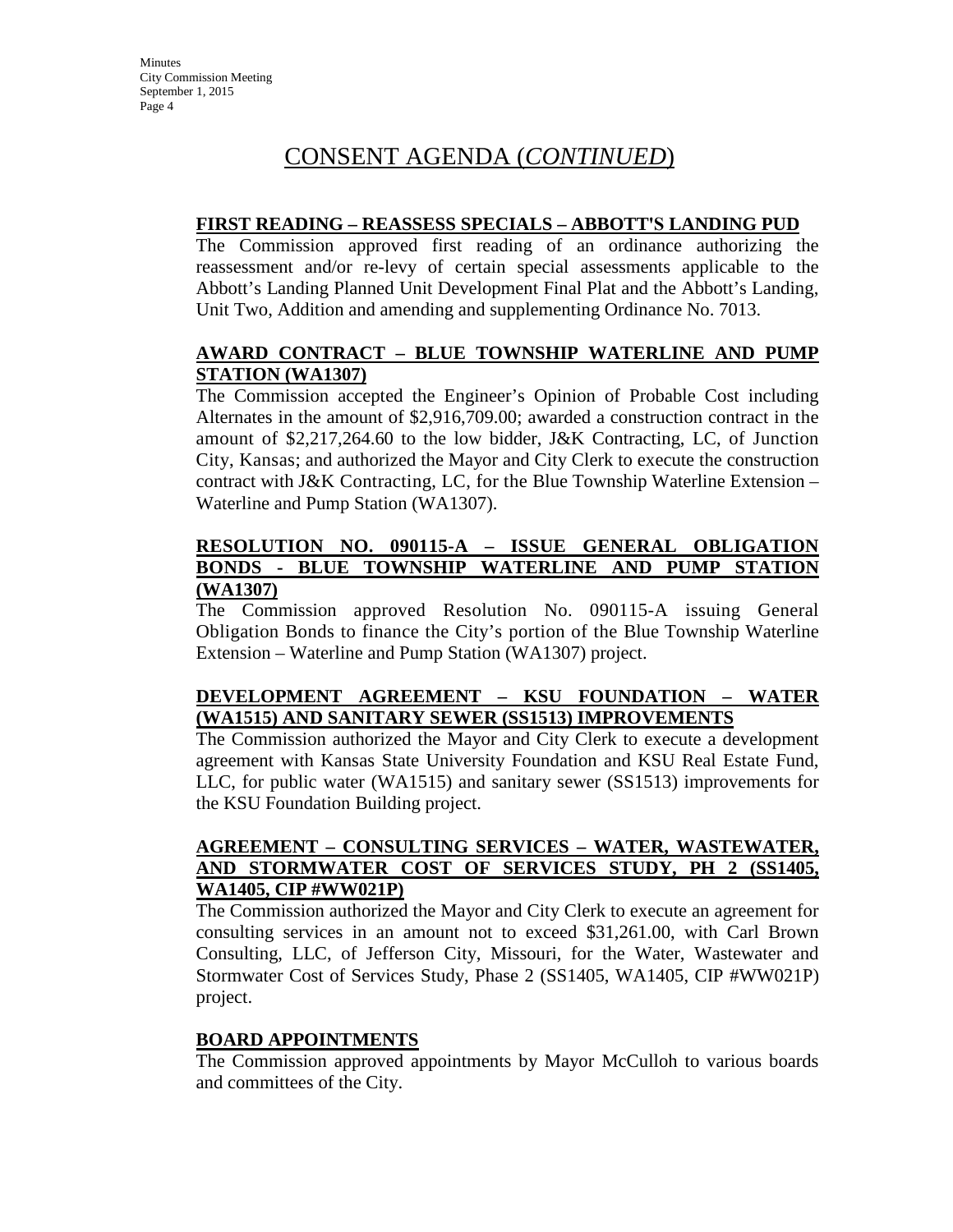## CONSENT AGENDA (*CONTINUED*)

#### **BOARD APPOINTMENTS** *(CONTINUED)*

#### *Douglass Center Advisory Board*

Re-appointment of Constance Birdsong, 811 Yuma Street, Apartment B, to a three-year Geographical term. Ms. Birdsong's term will begin October 3, 2015, and will expire October 2, 2018.

Re-appointment of Justin Reilly, 2120 Westchester Drive, to a three-year At-Large term. Mr. Reilly's term will begin October 3, 2015, and will expire October 2, 2018.

#### *Joint Corrections Advisory Board*

Re-appointment of Jayme Morris-Hardeman, 1822 Laramie Street, to a twoyear adult term. Ms. Morris-Hardeman's term begins immediately, and will expire June 30, 2017.

#### *Partner City Advisory Committee*

Appointment of Sara Vytlacil, 1013 Osage Street, to a three year term. Ms. Vytlacil's term will begin immediately and will expire August 31, 2018.

Commissioner Reddi moved to approve the consent agenda. Commissioner Morse seconded the motion. On a roll call vote, motion carried 5-0.

## GENERAL AGENDA

#### **FIRST READING - UPZONE 35 LOTS - NORTH SIDE OF TODD ROAD; BOTH SIDES OF ELAINE DRIVE**

Eric Cattell, Assistant Director for Planning, presented an overview of the item. He highlighted an aerial map of the proposed area to be upzoned, provided additional information on the current utilities, sidewalk and parking requirements, and informed the Commission that the Manhattan Urban Area Planning Board held a public hearing on the item and recommended approval on the proposed rezoning based on the findings in the Staff Report. He then responded to questions from the Commission regarding the possibility to combine lots and utility easements that would need to be addressed.

Rob Ott, Director of Public Works, responded to questions from the Commission regarding area traffic issues and utility considerations to upgrade existing water lines, primarily for increased fire flow.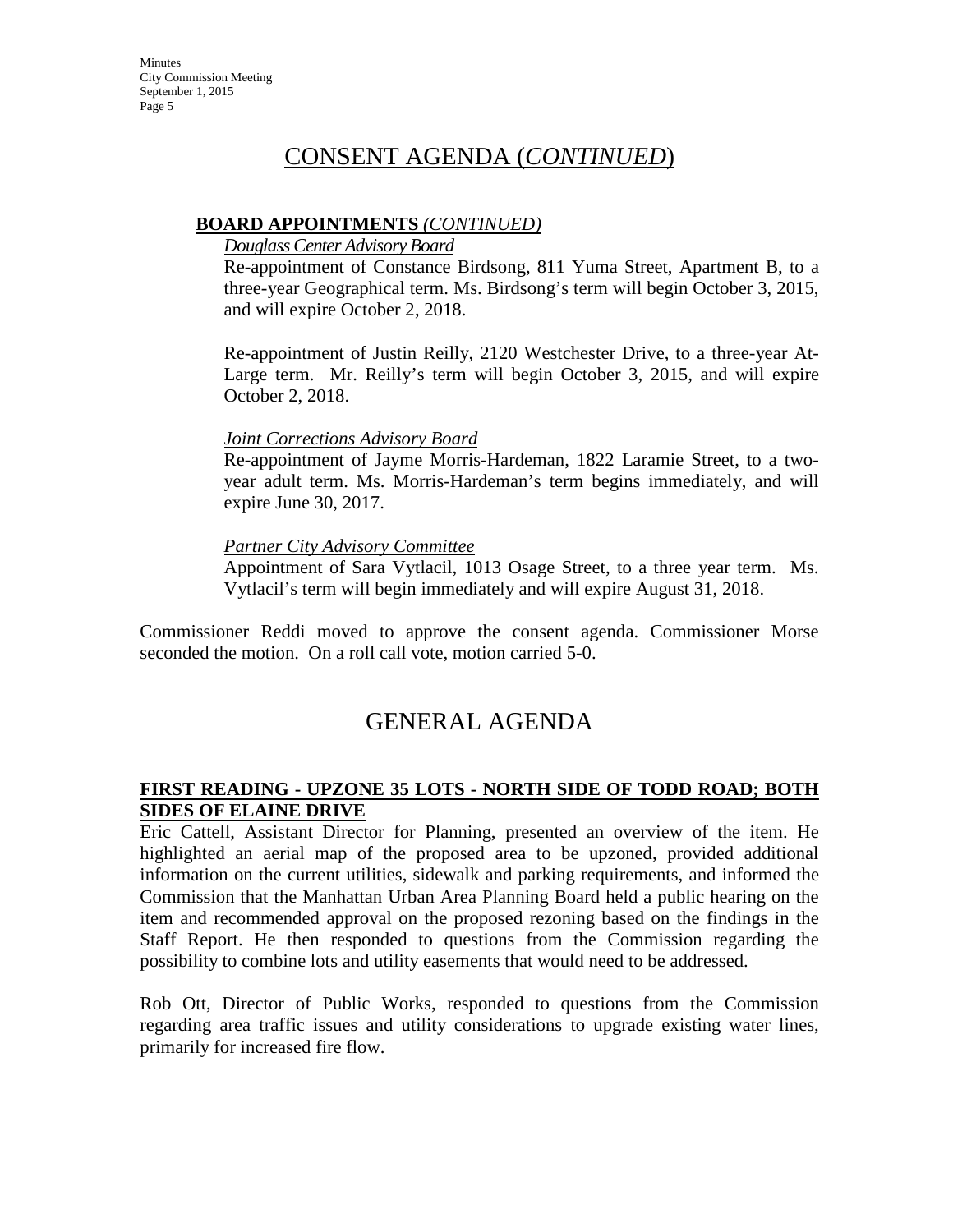#### **FIRST READING - UPZONE 35 LOTS - NORTH SIDE OF TODD ROAD; BOTH SIDES OF ELAINE DRIVE** *(CONTINUED)*

Eric Cattell, Assistant Director for Planning, responded to additional questions from the Commission regarding the assumption that property values would increase in this area.

Mayor McCulloh opened the public comments.

Hearing no comments, Mayor McCulloh closed the public comments.

After discussion, Commissioner Morse moved to approve first reading of an ordinance rezoning 35 lots, generally located along the north side of Todd Road and along both sides of Elaine Drive, from R-1, Single-Family Residential District; R-2, Two-Family Residential District; and R-2/UO, Two-Family Residential District with University Overlay District; to R-3, Multiple-Family Residential District and R-3/UO, Multiple-Family Residential District with University Overlay District, based on the findings in the Staff Report *(See Attachment No. 3)* and the recommendation of the Planning Board. Commissioner Dodson seconded the motion. On a roll call vote, motion carried 5-0.

#### **FIRST READING - UPZONE 22 LOTS - 1800 BLOCK OF HUNTING AVENUE**

Eric Cattell, Assistant Director for Planning, presented the item and provided an aerial map of the proposed area to be upzoned. He highlighted the existing use, neighborhood compatibility, the inclusion of two properties to be included in the rezoning area, and provided an overview of the Comprehensive Plan. He informed the Commission that the Manhattan Urban Area Planning Board held a public hearing on the item and recommended approval of the proposed rezoning based on the findings in the Staff Report. He then responded to questions from the Commission regarding the item and the request from property owners to include two lots that were added by the Planning Board, located at 826 Sunset Avenue and 1855 Hunting Avenue.

Rob Ott, Director of Public Works, responded to questions from the Commission regarding plans for the Westar substation.

Eric Cattell, Assistant Director for Planning, responded to questions from the Commission regarding the large complex proposal that was presented to the Commission earlier and the challenges associated with vacating streets and utilities.

Mayor McCulloh opened the public comments.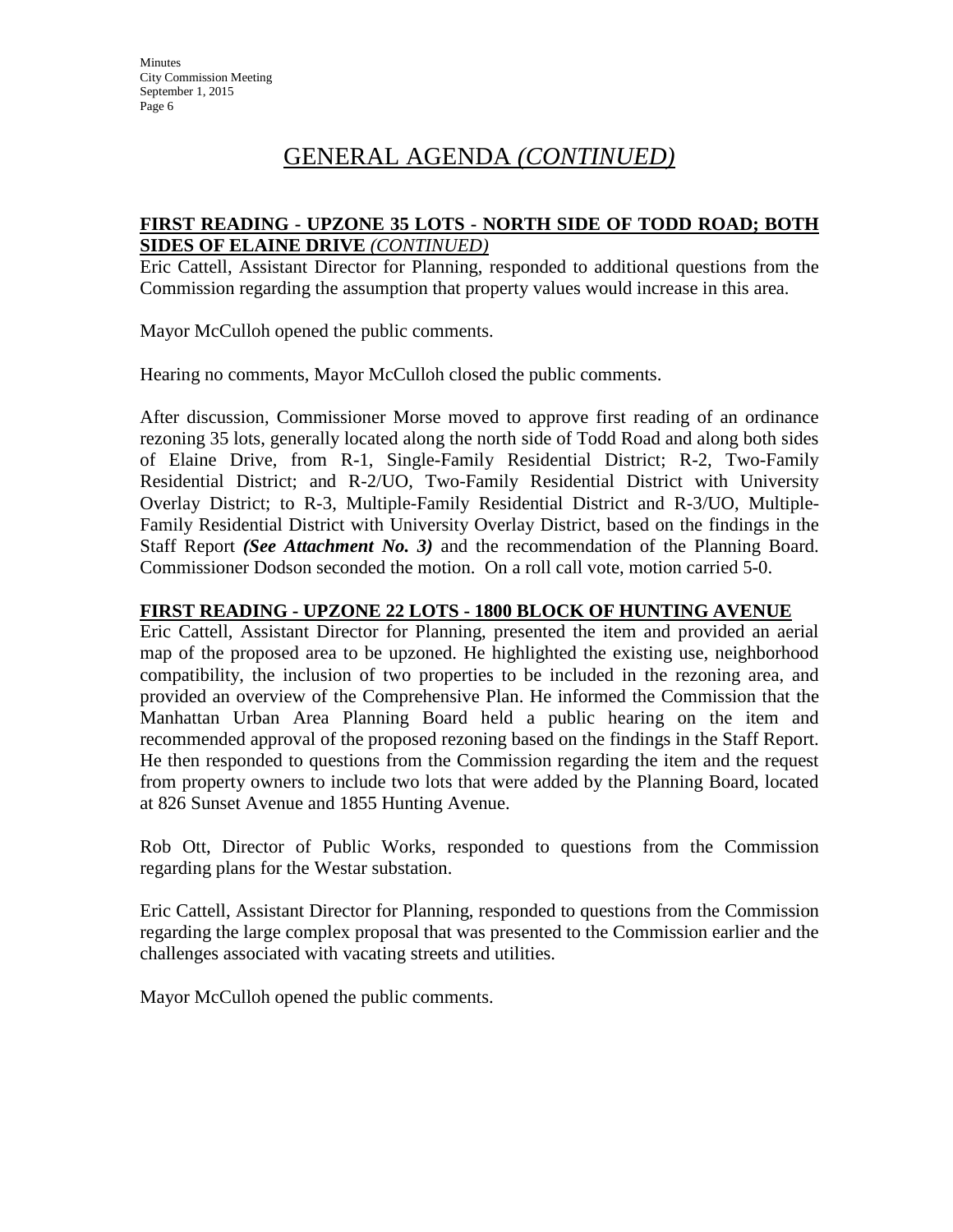#### **FIRST READING - UPZONE 22 LOTS - 1800 BLOCK OF HUNTING AVENUE** *(CONTINUED)*

Karen Franz, 2000 Thackery Street, stated that the two lots at 826 Sunset Avenue and 1855 Hunting Avenue were not included in original plan. She asked the Commission to stick with the original rezoning area in the Comprehensive Plan to protect the low-density neighborhood to the southwest. She informed the Commission that she lives in a well established single-family owner-occupied neighborhood and voiced concern about having a reasonable buffer zone to protect their neighborhood properties.

Teresa Hinrichs, 826 Sunset Avenue, informed the Commission that she spoke at the August 17, 2015, Manhattan Urban Area Planning Board meeting and expressed support for the rezoning and for her property to be included. She provided several reasons why her property should be included in the upzoned area and thanked the Commission for consideration of her request.

Kevin Bryant, 1855 Hunting Avenue, co-owner of the property, informed the Commission that his property was the second property to be added to the rezoning. He provided additional information on the neighborhood and adjacent properties in the area. He then thanked the Commission for their consideration of the item.

Darrel Bryant, 1855 Hunting Avenue, co-owner of the property, stated that to not include these two lots being requested in the rezoning would isolate them even further and result in spot zoning. He requested that their property be included in the rezoning.

Eric Cattell, Assistant Director for Planning, responded to questions from the Commission regarding zoning and conditional uses that have occurred in the area.

Karen Franz, 2000 Thackery Street, responded to questions from the Commission on the location of her home and the importance to keep a buffer zone for the residential area.

Hearing no other comments, Mayor McCulloh closed the public comments.

After comments from the Commission, Commissioner Reddi expressed concerns with moving forward on the item and wanted additional time to consider the concerns expressed from the neighborhood.

After further discussion and comments from the Commission, Commissioner Dodson moved to approve first reading of an ordinance rezoning 22 lots, generally located along both sides of the 1800 block of Hunting Avenue including 826 Sunset Avenue and 1855 Hunting Avenue and the Western Resources Substation, based on the findings in the Staff Report *(See Attachment No. 4)* and the recommendation of the Planning Board.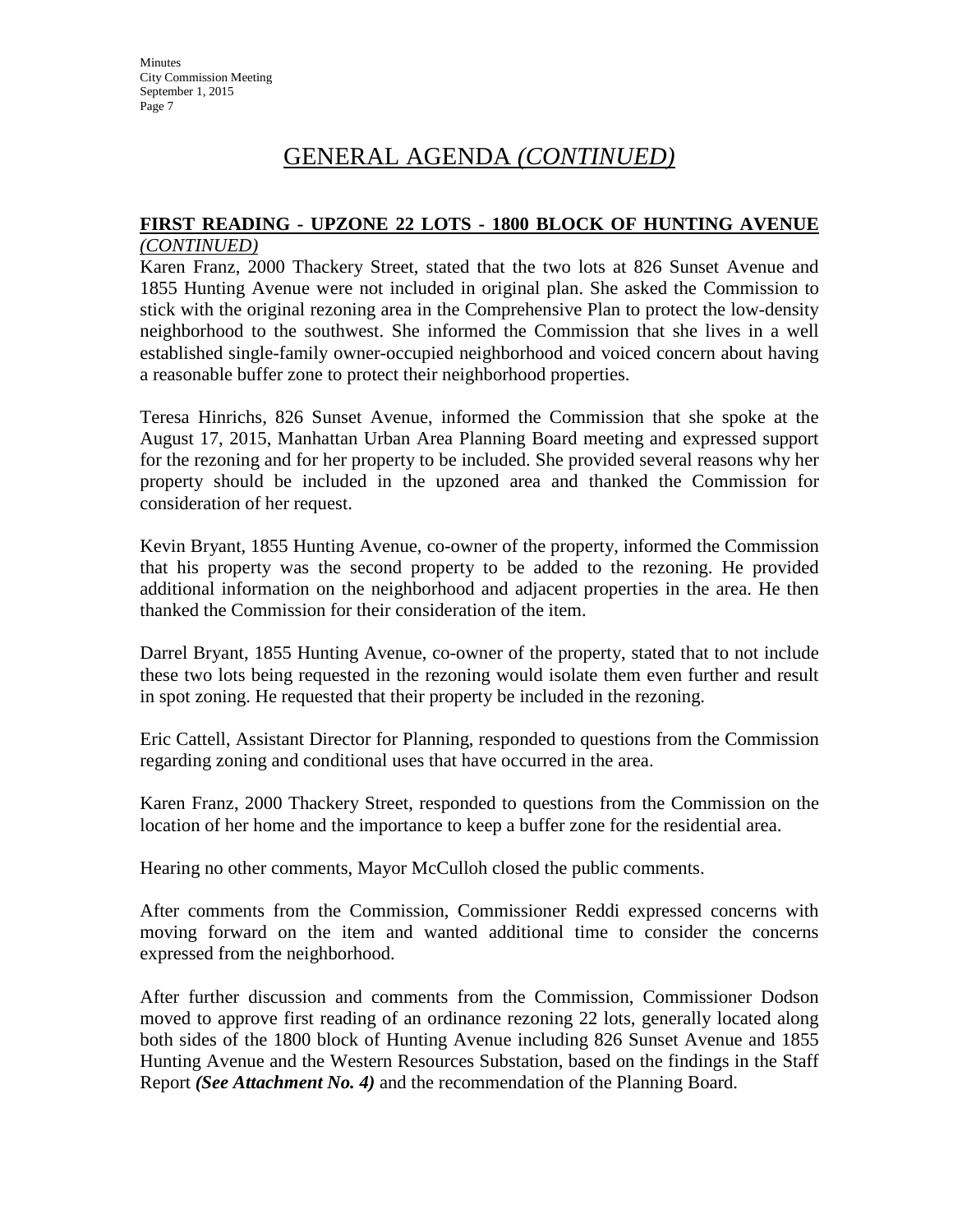#### **FIRST READING - UPZONE 22 LOTS - 1800 BLOCK OF HUNTING AVENUE** *(CONTINUED)*

After discussion, Commissioner Morse seconded the motion. On a roll call vote, motion carried 4-1, with Commissioner Reddi voting against the motion.

#### **FIRST READING – AMEND - LOT 4, HERITAGE SQUARE SOUTH, UNIT FOUR (MIDLAND EXTERIORS)**

Eric Cattell, Assistant Director for Planning, presented an overview of the item and provided an aerial map of the subject property. He informed the Commission that the Manhattan Urban Area Planning Board held a public hearing on the item and recommended approval of the proposed amendment, based on the findings in the Staff Report. He then responded to questions from the Commission regarding the location of the Leiszler Oil Company and use of the facility.

Ron Fehr, City Manager, provided clarification on vehicular access to the area.

Mayor McCulloh opened the public comments.

Hearing no comments, Mayor McCulloh closed the public comments.

After discussion, Commissioner Dodson moved to approve first reading of an ordinance amending Ordinance Nos. 6607, 7062, and 7139 and the Preliminary Development Plan for Lot 4, Heritage Square South Unit Four, Commercial Planned Unit Development, generally located southeast of the intersection of South Port Drive and US-24 Highway, to be known as the Final Development Plan of Midland Exteriors, Lot 4, Heritage Square South, Unit Four, Commercial Planned Unit Development, based on the findings in the Staff Report *(See Attachment No. 5)*. Commissioner Reddi seconded the motion.

Commissioner Morse stated that within the last few months she had a recent business dealing with Midland Exteriors by installing new guttering.

On a roll call vote, motion carried 5-0.

#### **AMENDMENT NO. 1 – DESIGN SERVICES - WEST ANDERSON AVENUE TRANSPORTATION EXPANSION (ST0810)**

Rob Ott, Director of Public Works, highlighted past actions of the Commission regarding the item. He presented background information, provided information on the scope of the improvements, and the need for additional design services for West Anderson Avenue. He then responded to questions from the Commission and provided additional information on the excess right-of-way, the proposed roundabout, turn lanes, level of service for West Anderson Avenue, and considerations regarding connectivity with sidewalks and trails for pedestrians and bicyclists.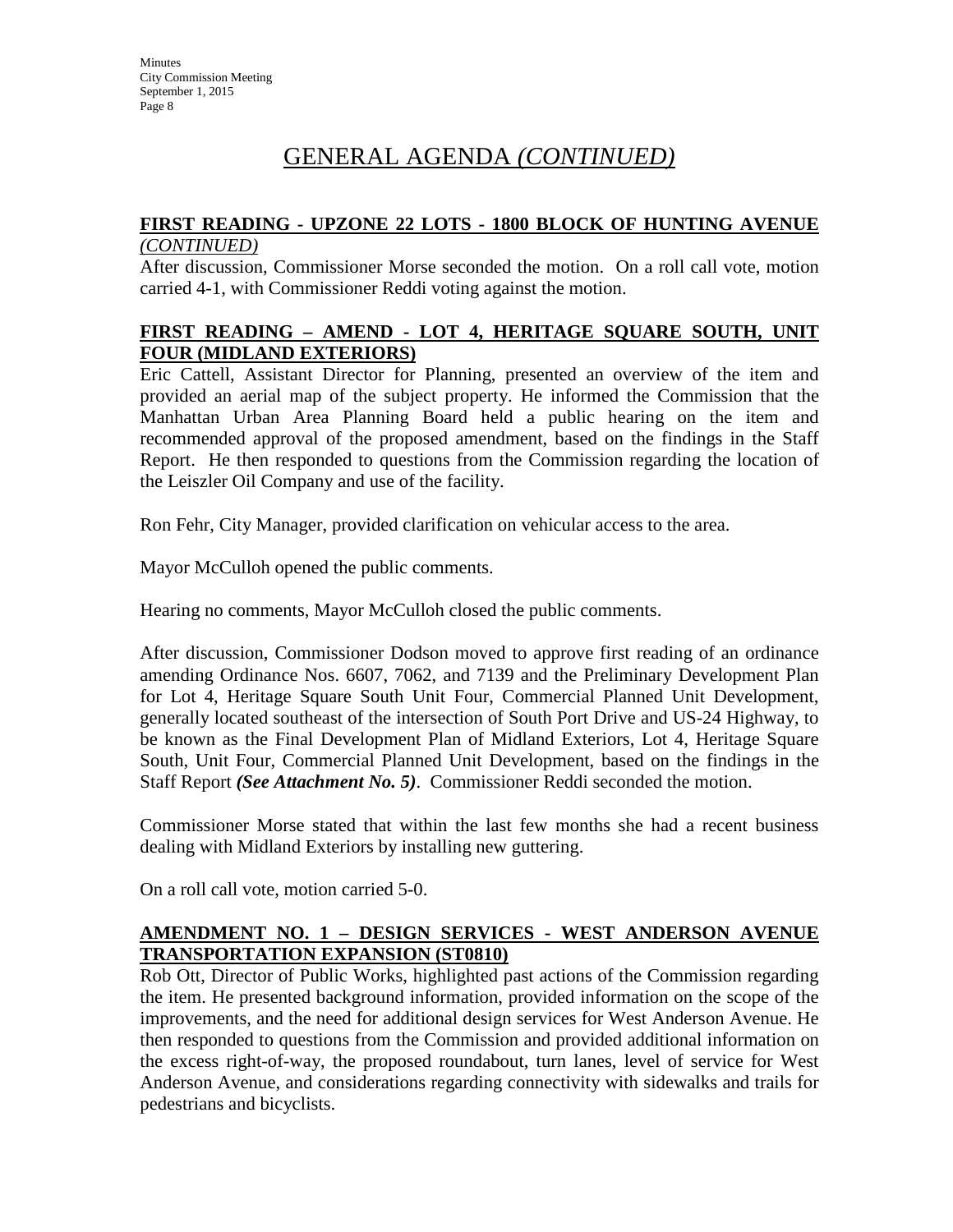#### **AMENDMENT NO. 1 – DESIGN SERVICES - WEST ANDERSON AVENUE TRANSPORTATION EXPANSION (ST0810)** *(CONTINUED)*

After discussion and comments from the Commission, Rob Ott, Director of Public Works, presented a concept drawing of the proposed roundabout, proposed improvements on West Anderson Avenue, cost estimates for the project, highlighted proposed funding sources that would pay for the project, and presented the next steps for the project to proceed forward. He then responded to additional questions from the Commission.

Jason Hilgers, Deputy City Manager, provided information on the Final Development Agreement and the real estate contract that would be coming forward to the City Commission for consideration.

Commissioner Reddi stated that the research shows roundabouts are the way to go for safety and that she uses this intersection every day. She provided examples of roundabouts and stated that drivers know how to use a roundabout and are getting to the point where drivers are getting better at maneuvering through them. She asked that a good sidewalk and trail system be provided for walking and biking. She voiced her support for the proposed development and was pleased that a portion of the excess right-of-way to the developer would be going back on the tax rolls.

Commissioner Dodson stated that he was very supportive of the rezoning and sidewalk connectivity, but voiced concerns with the proposed roundabout and platooning effects that would create difficulties in turning with and against a continuous flow of a traffic system with a roundabout versus a signalized intersection. He said the Riley County Police Department (RCPD) data showed 13 accidents at the Fourth Street and Bluemont Avenue roundabout this year, compared to just one at the existing intersection at Scenic and Kimball. He stated that the more salient evaluation is what is happening, not what somebody says or points of contact that can be made at an intersection. He also voiced concerns with how pedestrians and bicyclists interact with traffic in a roundabout at this location. He stated that he was not in support of the roundabout and did not want to be in a position of having an accident at this location and having to explain it later on.

Mayor McCulloh provided additional information on roundabouts and voiced support for the roundabout. She stated that accidents and fatalities have occurred at North Manhattan Avenue and Kimball Avenue intersection. She stated that roundabouts are the way to go in the future and provided examples of current roundabouts and traffic circles in Manhattan. She also encouraged good connectivity with sidewalks and trails to extend to new and future housing developments along Scenic Drive.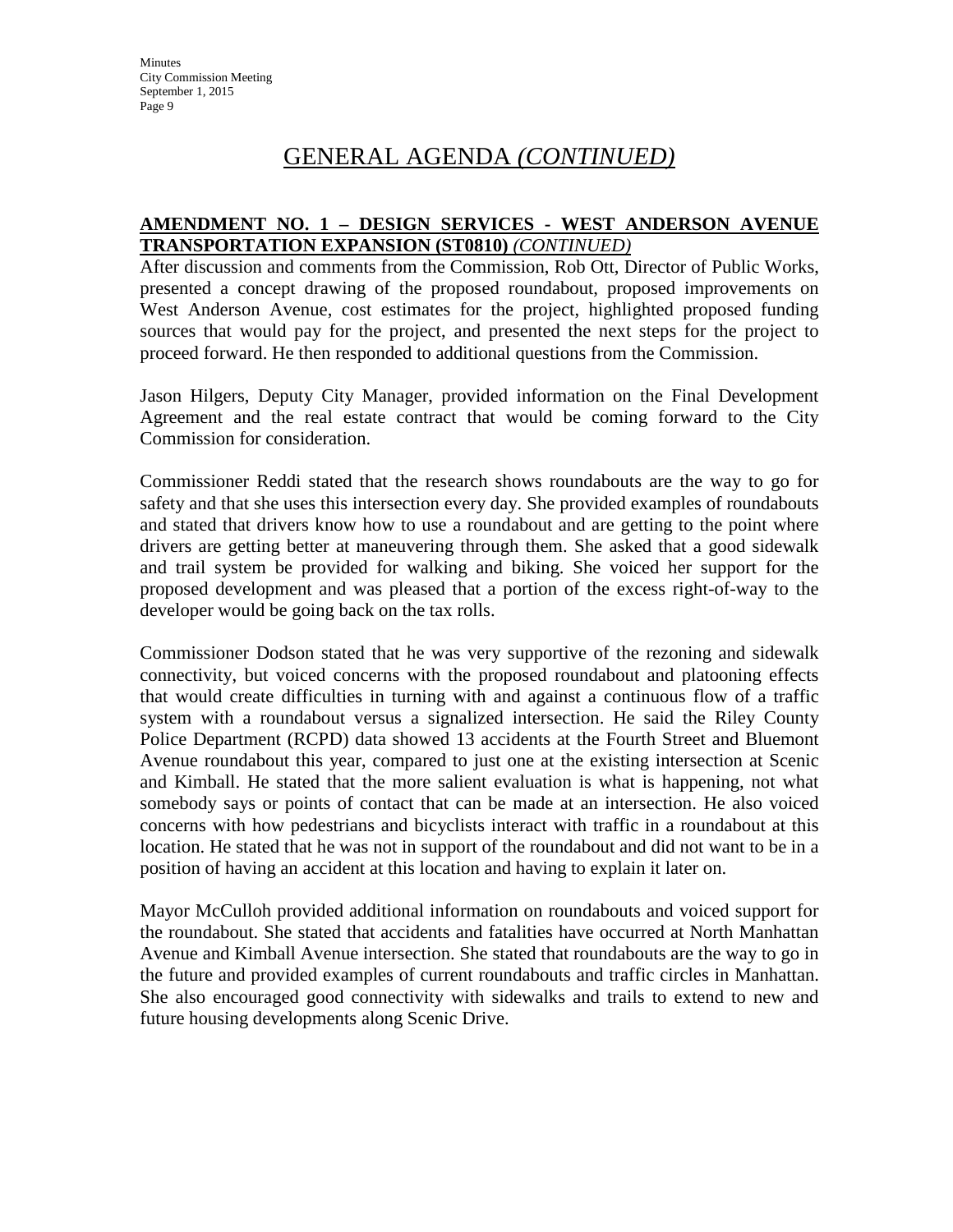#### **AMENDMENT NO. 1 – DESIGN SERVICES - WEST ANDERSON AVENUE TRANSPORTATION EXPANSION (ST0810)** *(CONTINUED)*

Commissioner Butler stated that he understood Commissioner Dodson's reservations and platooning concerns with a roundabout, but stated that he supported the roundabout design. He stated that a well-designed roundabout that takes into consideration for safety is what is desired. He said this roundabout needs to be built much larger than the Colbert Hills roundabout. He stated that there is the space to build a well-designed roundabout at this location. He was also supportive of the pedestrian sidewalk to be designed and asked to consider options for pedestrians away from the roundabout, if that can be accomplished.

Commissioner Morse stated that the Colbert Hills roundabout has not been a good thing for the community. She wanted to make sure that a roundabout at this location will be large enough to meet future needs for the next 25 years. She also voiced support for sidewalks and bike trails. She stated her support of the development and was pleased that this would be a good addition to the community.

Rob Ott, Director of Public Works, responded to questions from the Commission and provided additional information on the Kimball Avenue and Grand Mere multi-use trail and clarification on the proposed costs. He also provided additional information on the accident data at Fourth Street and Bluemont Avenue. Finally, he informed the Commission that roundabouts and traffic signals are tools for engineers and is not a one size fits all; however, allows engineers to evaluate and provide a professional recommendation.

Mayor McCulloh opened the public comments.

Rich Seidler, Commercial Real Estate Services, LLC, representing the developer for Scenic Crossings, provided additional information on the proposed development and the need for the road improvements for the development and community. He asked the Commission to follow the advice of the professional City staff and to support moving forward with the development.

Hearing no other comments, Mayor McCulloh closed the public comments.

After further discussion and comments from the Commission, Commissioner Dodson moved to authorize the Mayor and City Clerk to execute Contract Amendment No. 1 with BG Consultants, Inc., of Manhattan, Kansas, in the amount of \$179,380.50 for the West Anderson Avenue Transportation Expansion (ST0810) project. Commissioner Butler seconded the motion. On a roll call vote, motion carried 5-0.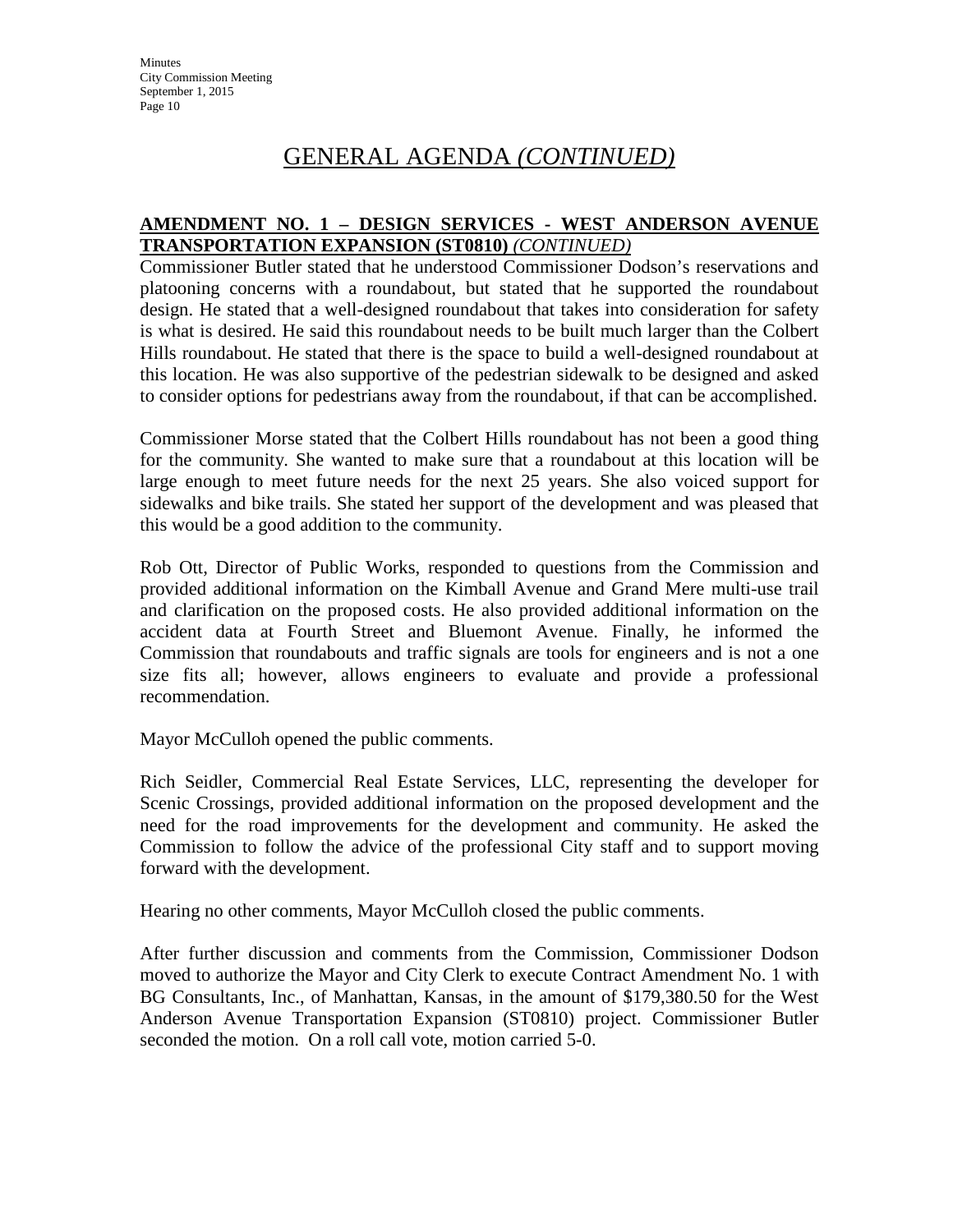Minutes City Commission Meeting September 1, 2015 Page 11

## **GENERAL AGENDA (CONTINUED)**

#### ORDINANCE NO. 7163 - REZONE - SCENIC CROSSING

Rob Ott, Director of Public Works, provided an overview of the item.

Eric Cattell, Assistant Director for Planning, also presented additional information on the rezoning.

Mayor McCulloh opened the public comments.

Hearing no comments, Mayor McCulloh closed the public comments.

Commissioner Butler moved to approve Ordinance No. 7163 rezoning the proposed Scenic Crossing, generally located northeast of the intersection of Kimball Avenue/Scenic Drive and Anderson Avenue, from I-5, Business Park District, to: (Tract 1) R-1, Single-Family Residential District (See Attachment No. 6); (Tract 2) R-2, Two-Family Residential District (See Attachment No. 7); and (Tract 3) C-2, Neighborhood Shopping District (See Attachment No. 8), based on the findings in the Staff Report, as recommended by the Manhattan Urban Area Planning Board. Commissioner Dodson seconded the motion. On a roll call vote, motion carried 5-0.

#### **ADJOURNMENT**

At 9:18 p.m., the Commission adjourned.

es, MMC, City Clerk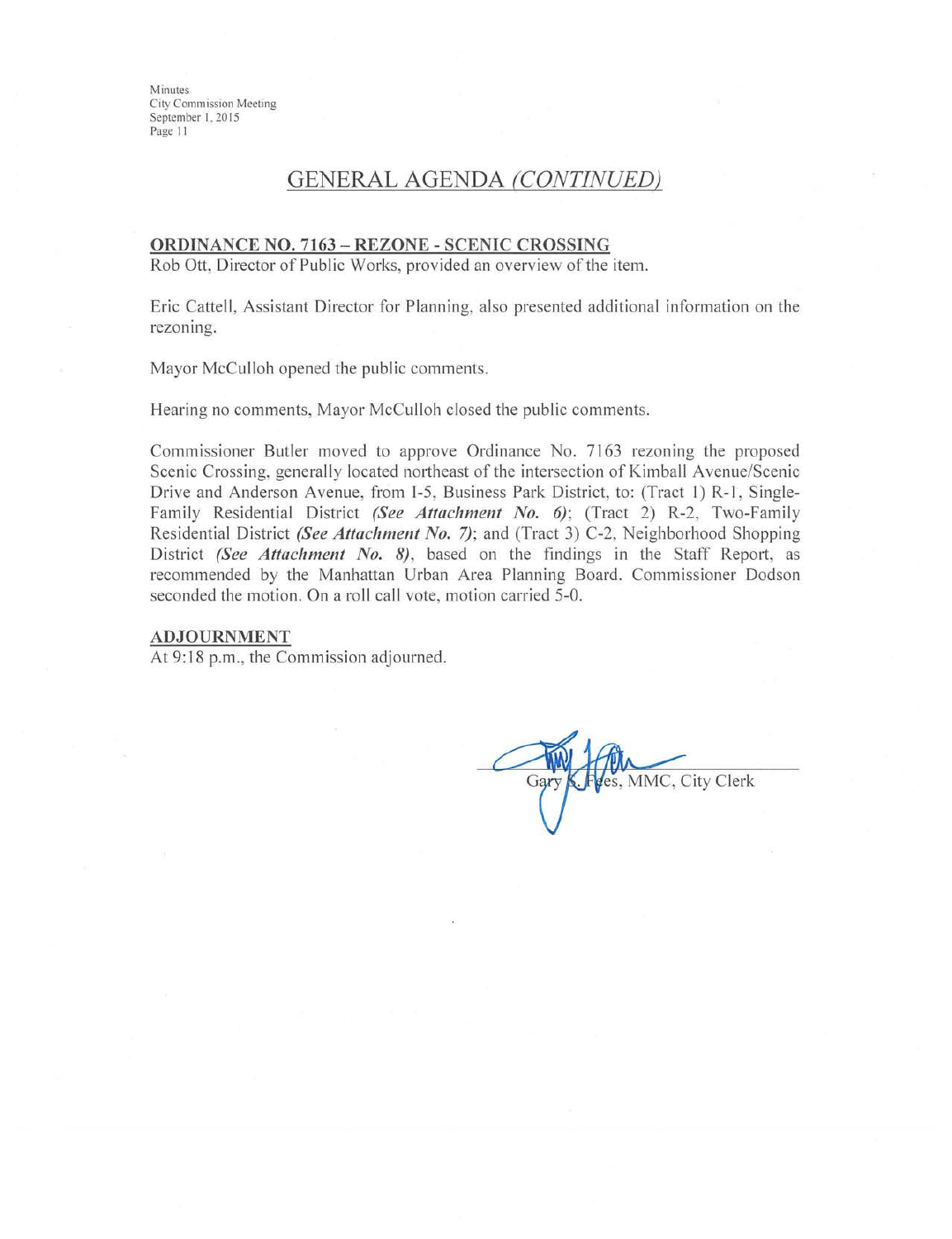#### **STAFF REPORT**

**AN AMENDMENT OF ORDINANCE NO. 6693 AND 7049 AND A PORTION OF THE APPROVED FINAL DEVELOPMENT PLAN OF STONE POINTE TOWNHOMES, RESIDENTIAL PUD. A CONCURRENT FINAL PLAT IS ALSO PROPOSED (SEE SEPARATE STAFF MEMORANDUM REGARDING THE FINAL PLAT).**

**The amendment is necessary because the approved 24-townhome dwelling units on Lot 2, Birchwood Villas Addition will be replaced with three (3) multiple-family residential buildings consisting of 42-dwelling units. The amendment is a substantial modification of the approved PUD.**

# **BACKGROUND**

**APPLICANTS:** The applicants are:

• Stone Crest Land Co. LLC – Tim Schultz

**OWNER:** The owner is Stone Crest Land Co. LLC – Tim Schultz.

#### **ADDRESSES:**

- Stone Crest land Co. LLC, 1213 Hylton Heights Rd., Manhattan, KS 66502
- Excel Development Group, 8551 Lexington Avenue, Lincoln, NE 68505

**LEGAL DESCRIPTION:** Lot 2, Birchwood Villas Addition and all of Tract E, Stone Pointe Townhomes, Unit Three, Residential Planned Unit Development Additions in the City of Manhattan, Riley County, Kansas.

**LOCATION:** The amendment site is generally east of N. Scenic Drive, and southeast of the intersection of Stone Crest Drive and Stone Crest Court.

**AREA:** The area of proposed Lot 1, Willow Ridge Apartments is to be 4.47 acres (194,713.2 square feet).

**DATE OF NEIGHBORHOOD MEETING:** Tuesday, June 16, 2015.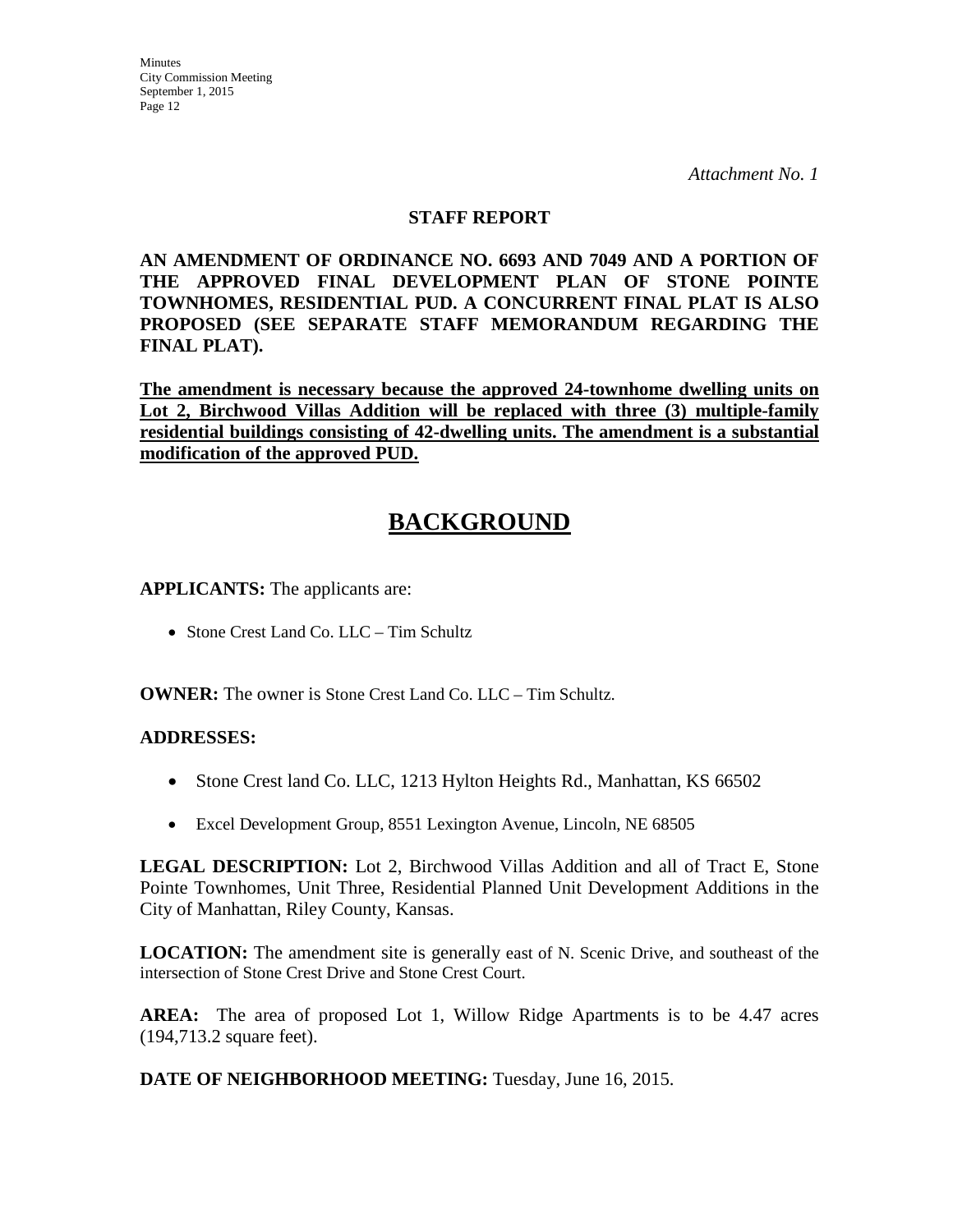#### **DATE OF PUBLIC NOTICE PUBLICATION:** Monday, July 13, 2015.

#### **DATE OF PUBLIC HEARING: PLANNING BOARD:** Monday, August 3, 2015. **CITY COMMISSION:** Tuesday, August 11, 2015.

## **EXISTING PUD**

#### **Stone Pointe Townhomes PUD Original Ordinance**

Ordinance No. 6693 was approved by the City Commission on April 15, 2008, which created Stone Pointe Townhomes Residential Planned Unit Development. The project history is described below.

#### **Conditions of Approval**

The conditions of approval set out in Ordinance No. 6693 include:

- 1. Permitted uses shall include ninety six (96) residential townhome units.
- 2. Landscaping and irrigation shall be provided pursuant to a Landscaping Performance Agreement between the City and the owner, which shall be entered into prior to issuance of a building permit.
- 3. Two ground entry signs and exempt signage described in Article VI, Section 6-104  $(A)(1),(2),(4),(5),(7)$  and  $(8)$ ; and Section 6-104  $(B)(1)$ and (2), of the Manhattan Zoning Regulations shall be permitted. *See Article VI, Section 6 -102 (A)(2) under the amended sign regulations for exempt signage.*
- 4. All landscaping and irrigation shall be maintained in good condition.
- 5. No parking shall be allowed along the entire length of the east side of the Stone Crest Way right-of-way driving lane and shall be appropriately signed as No Parking.

#### **Current Zoning**

The current zoning of Stone Pointe Townhomes is PUD, Residential Planned Unit Development District with AO, Airport Overlay District.

The Final Development Plan of the entire Stone Pointe Townhomes PUD was approved June 2, 2008. A total of 96-townhome units were approved with the Final Development Plan.

None of the 24 townhomes on existing Lot 2, Birchwood Villas Addition have been built.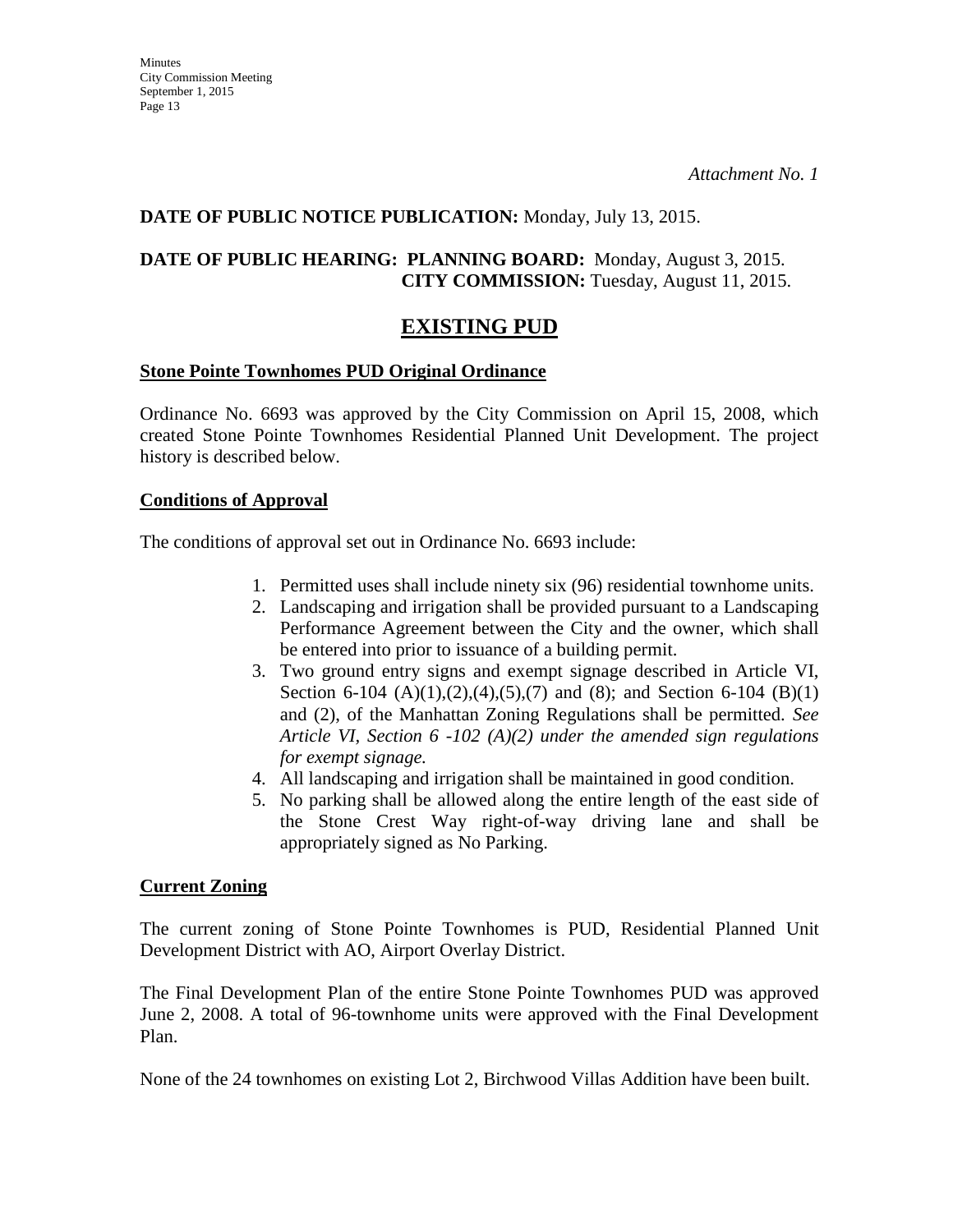## **PROPOSED AMENDMENT**

The proposed amendment will be known as Willow Ridge Apartments, Residential Planned Unit Development. The proposed amendment will delete 24 future approved townhomes on Lots 12A-16D from the approved PUD and replace the townhomes with three (3) multiple-family residential apartment buildings. Other changes include off-street parking, signage, lighting, landscaping, and other improvements. All of Lot 2, Birchwood Villas Addition and Tract E, Stone Pointe Townhomes, Unit Three are included in the amendment site. The proposed changes are in the form of a Final Development Plan. A Final Plat of the amended PUD is also proposed (*See separate staff memorandum*).

The proposed apartments are affordable rental housing. Application documents indicate, "Tenants will be required to meet either the Low Income Housing Tax Credit or HOME program income levels. Area Median Income at 60 percent or below will be required to qualify for housing." The Manhattan Area Housing Partnership Inc., the state certified non-profit CHDO (Community Housing Development Organization) will manage the apartment complex. (*For more details see the written application documents*.)

#### **Proposed Buildings, Structures, and Phasing**

Proposed Lot 1: The proposed structures include three, 3-story apartment buildings:

The first 16-dwelling unit apartment building has four 1-bedroom dwelling units, six 2 bedroom dwelling units and six 3-bedroom dwelling units. The second building is a 12 dwelling unit apartment building with six 2-bedroom and six 3-bedroom units. The third building is a 14-unit apartment building with six 2-bedroom, six 3-bedroom and two 4 bedroom dwelling units, and 1 maintenance shop area affiliated with the apartment grounds.

All three (3) buildings are sited towards an interior parking lot located at the end of the cul-de-sac along Stone Crest Court. Exterior materials include brick veneer, stone accents, textured fiber-cement siding, decorative cedar wall features, and asphalt roof shingles. (*See sheets A5.1 and A5.2 for elevations*)

Other structures include a six (6) foot tall trash enclosure constructed with brick veneer walls and metal gates to match the apartment buildings, proposed to be located on the north side of the parking lot. Playground space is noted as mulch ground cover with wood playground equipment. A bike rack is adjacent to the 16-unit apartment building.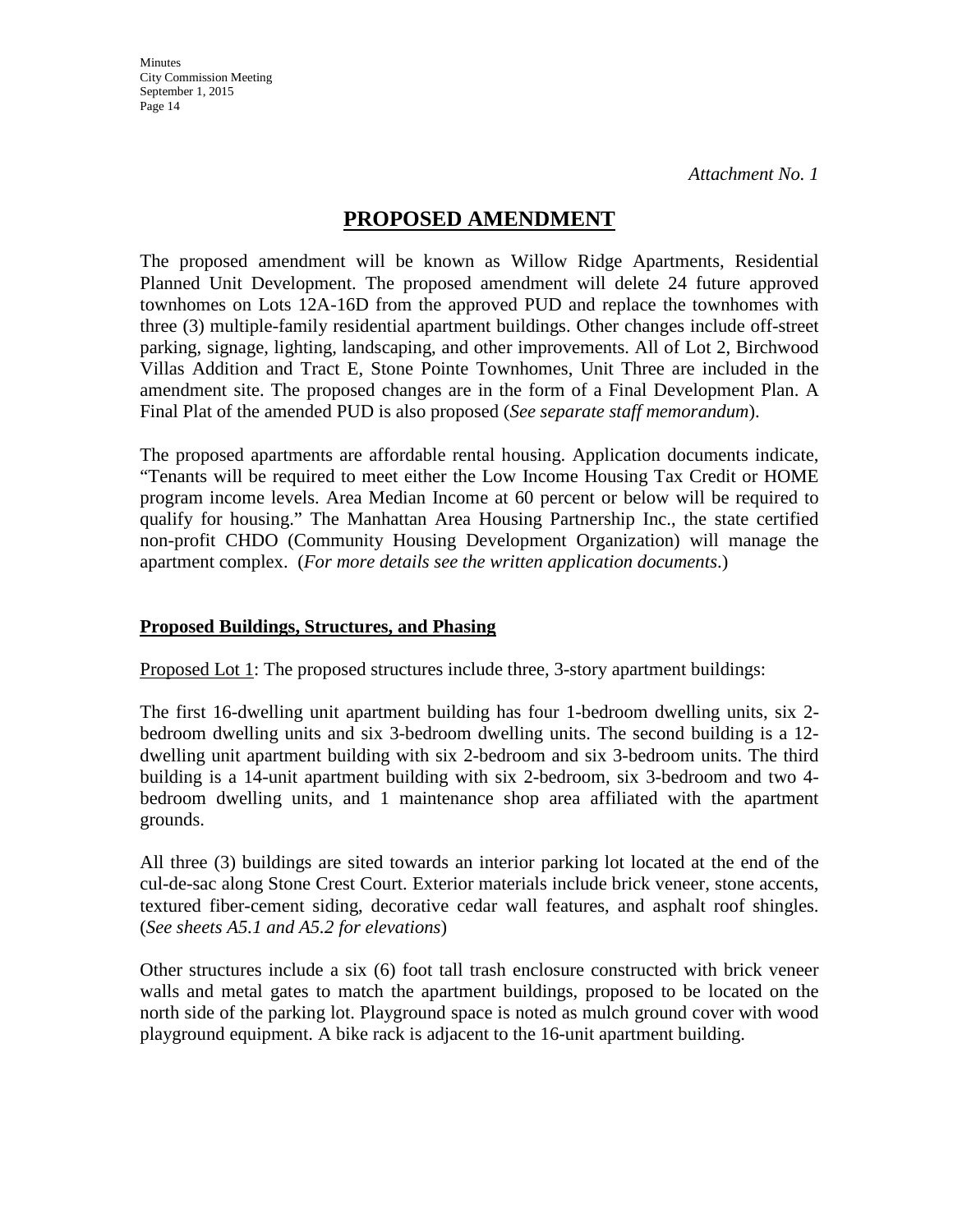**Minutes** City Commission Meeting September 1, 2015 Page 15

*Attachment No. 1* 

#### **Phasing**

Overall construction is scheduled to begin in September 2015. The 16-unit apartment building will be constructed first with anticipated lease-up in May of 2016. The 12-unit building will be constructed next and is scheduled to be completed in May of 2016. The 14-unit building with maintenance shop will be constructed last, scheduled for completion in June of 2016. Drives, sidewalks and parking will be complete by April, 2016, prior to the start of leasing. The playground area and equipment is scheduled to be completed with the first 16-unit apartment building in May of 2016.

**PROPOSED SIGN:** One ground sign is proposed at the off-street parking lot's entrance at the end of Stone Crest Court. The sign is constructed of cast stone supported by stone and brick piers four feet and four inches (4'- 4") tall. The sign face consists of cast stone on which the name of the apartments "Willow Ridge Apartments" will be routed and painted.

**PROPOSED LIGHTING:** Full cut-off parking lot light poles are 20-feet in height. Building lights are also full-cut off to shield light from spilling onto adjacent properties and the public street.

# **MATTERS TO BE CONSIDERED WHEN AMENDING A PLANNED UNIT DEVELOPMENT**

**1. WHETHER THE PROPOSED AMENDMENT IS CONSISTENT WITH THE INTENT AND PURPOSE OF THE APPROVED PUD, AND WILL PROMOTE THE EFFICIENT DEVELOPMENT AND PRESERVATION OF THE ENTIRE PUD:** The amendment is consistent with the intent and purpose of the original PUD. The intent of the approved PUD is a multiple-family townhome development. The amendment preserves its multi-family character. The application documents indicate the amendment is consistent with the intent and purpose of the approved PUD, which "is a mix of owner occupied and rental units in four-plex townhomes. The amendment continues to provide a choice of housing for those not wishing to purchase or rent a single family home. The three story buildings are similar in heights to the existing Scenic Point Apartments."

**2. WHETHER THE PROPOSED AMENDMENT IS MADE NECESSARY BECAUSE OF CHANGED OR CHANGING CONDITIONS IN OR AROUND THE PUD, AND THE NATURE OF SUCH CONDITIONS:** The amendment is necessary due to changing housing market conditions. The application documents indicate, "Existing sales have been very slow for the townhomes. The steep terrain on the proposed site will drive the cost of townhomes even higher, hurting sales even more. The amendment will allow us to keep the density needed on the site and stay clear of the steep slopes on the east side of the site."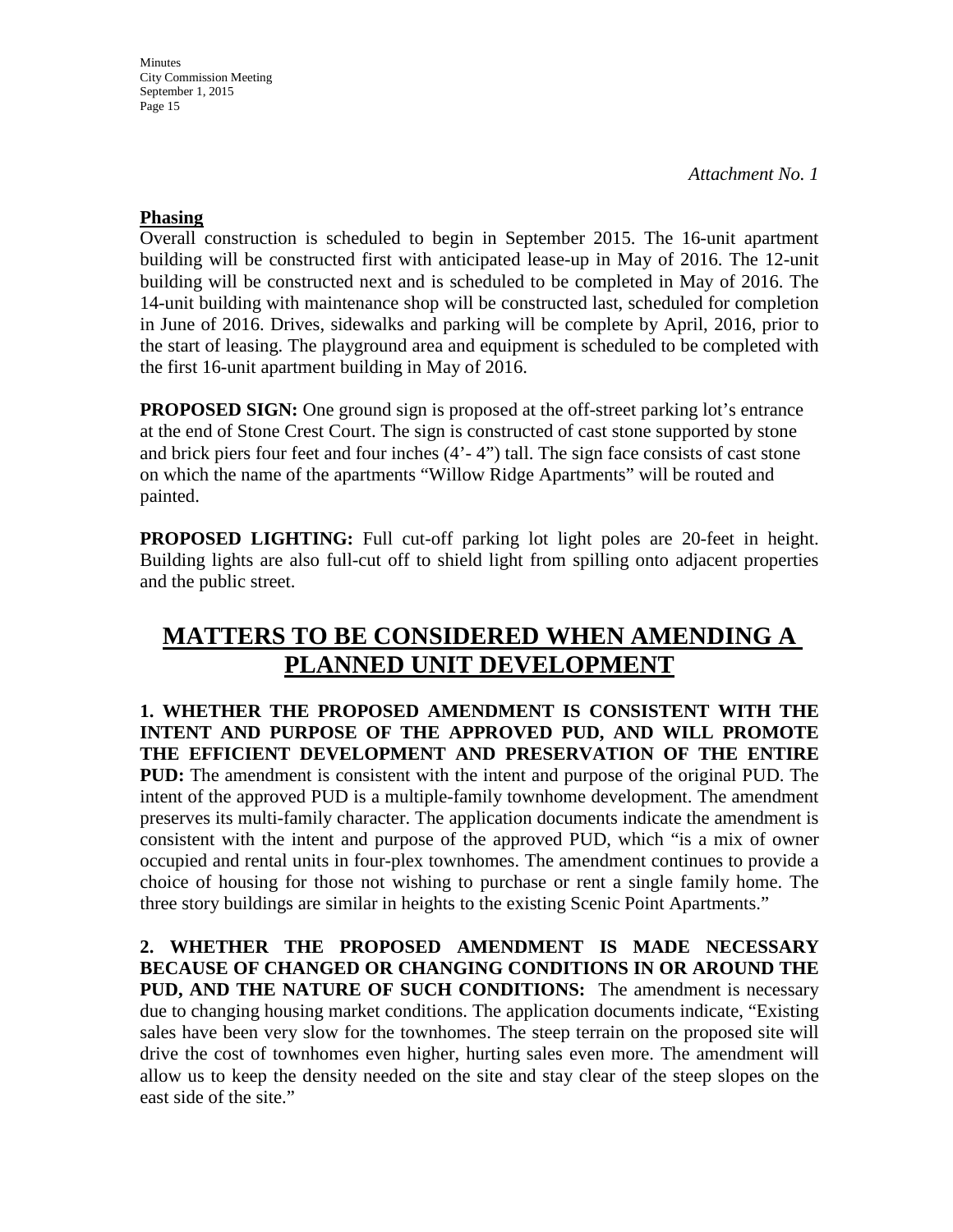**3. WHETHER THE PROPOSED AMENDMENT WILL RESULT IN A RELATIVE GAIN TO THE PUBLIC HEALTH, SAFETY, CONVENIENCE OR GENERAL WELFARE, AND IS NOT GRANTED SOLELY TO CONFER A SPECIAL BENEFIT UPON ANY PERSON:** The application documents indicate, "The City of Manhattan would benefit from increased affordable housing. The proposed project would integrate nicely into the housing that is already established in the area." No special benefit is conferred upon an individual. The amendment creates an opportunity for affordable housing to serve a market demand which benefits the public.

# **ADDITIONAL MATTERS TO BE CONSIDERED WHEN AMENDING A PLANNED UNIT DEVELOPMENT**

**1. LANDSCAPING:** Landscaping consists of shade, ornamental and evergreen trees, and irrigated turf around the building to be maintained by underground irrigation. Areas outside the lawn will remain native grass, generally the slopes on the northern and eastern side of Lot 1**.** 

**2. SCREENING:** Trash enclosures will be constructed of brick veneer walls and metal gates to match the proposed apartment buildings.

**3. DRAINAGE:** The site will drain to the east into an existing detention basin constructed as a part of Stone Pointe Townhomes. The applicant's consultant, Schwab Eaton, submitted a drainage summary (attached), dated June 18, 2015, based on a previous drainage study for the original Stone Point Townhomes concept. The amendment site will drain to an existing detention basin constructed as a part of Independence Place PUD. The consultant's analysis indicates an improvement to the impervious area resulting in lower excepted runoff rates. No additional drainage analysis is required by the City.

## **4. CIRCULATION:**

Public Access. Access to the site's off-street parking lot is off Stone Crest Court. Internal sidewalks connect the apartment entrances and parking lot to the public sidewalk on the east side of Stone Crest Court.

Traffic. The applicant's consultant, Schwab Eaton, submitted a letter dated June 17, 2015, which compares the original traffic report for the 24-townhome units to the proposed three (3) multi-family apartment buildings. The findings conclude the apartment buildings in the amendment site will generate four (4) additional trips over the number calculated with the original PUD. The City Engineer has reviewed and accepts the study, and concurs that the proposed change in traffic has an insignificant affect on the surrounding streets.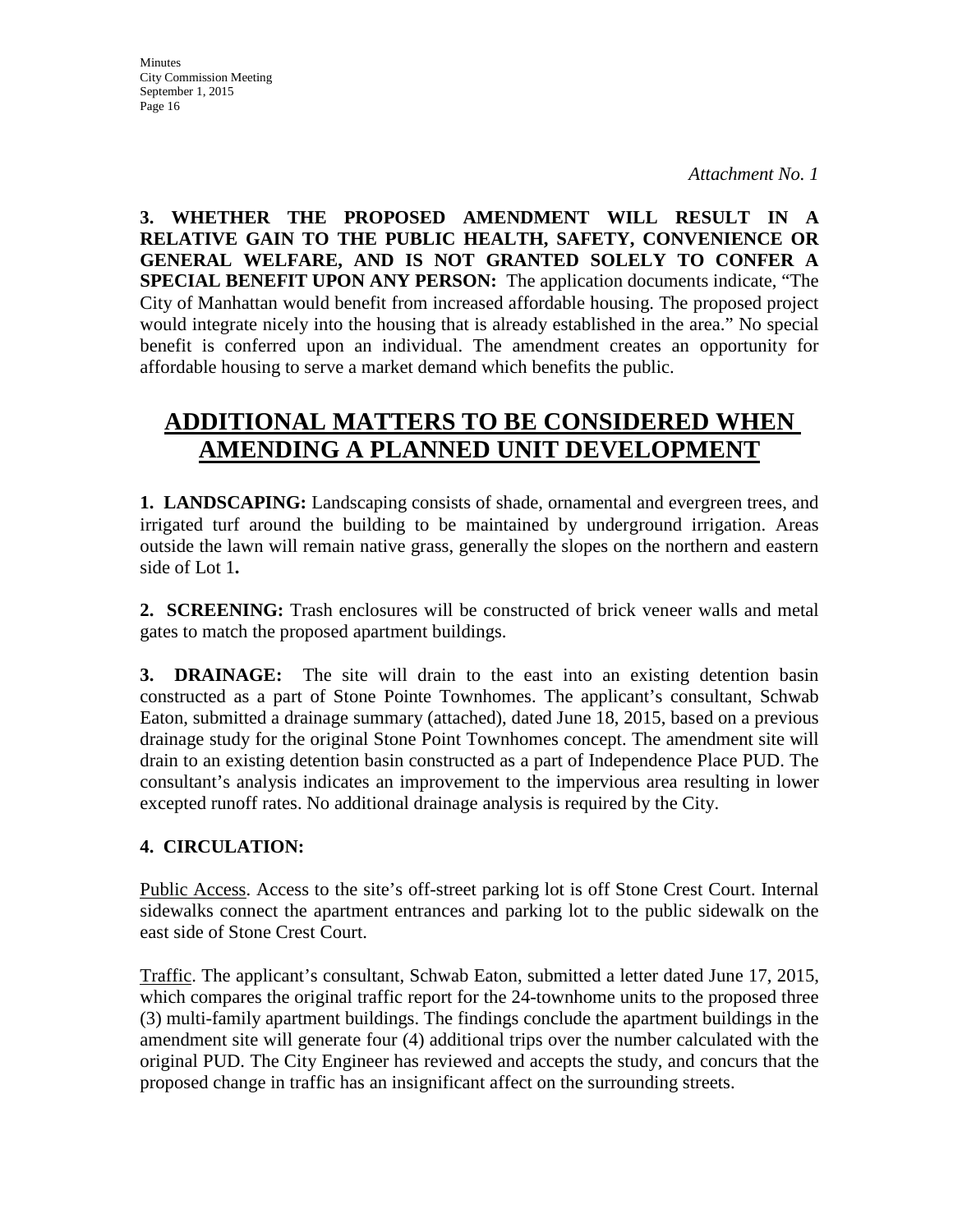Off-Street Parking. Using the Manhattan Zoning Regulations parking ratios for 1 bedroom units (2 parking spaces per unit), 2-bedroom units (3 parking spaces per unit), 3 bedroom units (3.5 parking spaces per unit) and 4-bedroom units (4 parking spaces per unit), the 42-unit apartment building would be required to provide a minimum of 133 parking spaces. Eighty-six (86) off-street parking spaces are proposed.

The ratios for apartment units are generally oriented for occupancy of unrelated tenants. Residential PUDs and other apartment buildings approved by the Board of Zoning Appeals have used parking ratios based on bedroom count and dwelling-unit count rather than the Zoning Regulation's ratios. The proposed Willow Ridge Apartments has a combined bedroom count of 102-bedrooms. The proposed complex is family oriented, and requires occupancy approval as described above, and would be managed by the local CHDO. The demand for individual parking spaces may be less for occupancy than family oriented or market rate occupancy.

Based on 86-parking spaces, approximately 2-parking spaces will be provided per dwelling-unit with three (3) parking spaces allocated for full-time employees. According to the applicant, "Manhattan Area Housing Partnership (MAHP) will conduct day-to-day operations on site to include property management of all properties and social service programs the agency currently provides. Proposed employees will include 3 FTE. Potential hours of operation will be Tuesday-Friday 10-3pm and by appointment to meet the needs of residents." The proposed 86-parking spaces are reasonable to serve the proposed affordable housing market. The proposed number of parking spaces should also accommodate management personnel and tenants.

A bike rack is proposed off the parking lot and near the 16-unit apartment building.

**5. OPEN SPACE/LANDSCAPED AND COMMON AREA:** Proposed Lot 1 has 100,084 square feet of open/native seeded space and 39,450 square feet of landscaped space. Landscaping will be maintained by the owner.

**6. CHARACTER OF THE NEIGHBORHOOD:** The general neighborhood is characterized as a developing growth corridor of the City with single-family, two-family and multiple-family residential development to the north. Highland Meadows Additions are to the far northwest and include single-family, two-family, and multiple-family residential development. Birchwood Villa's affordable seniors' residential apartment is located to the west. Development occurring in the Lee Mill Heights and Miller Ranch areas to the southeast will continue to grow towards the PUD. The Miller Parkway street connection to N. Scenic Drive from Lee Mill Heights and Miller Ranch will accommodate future access to other parts of the City for development occurring in the Scenic Drive corridor.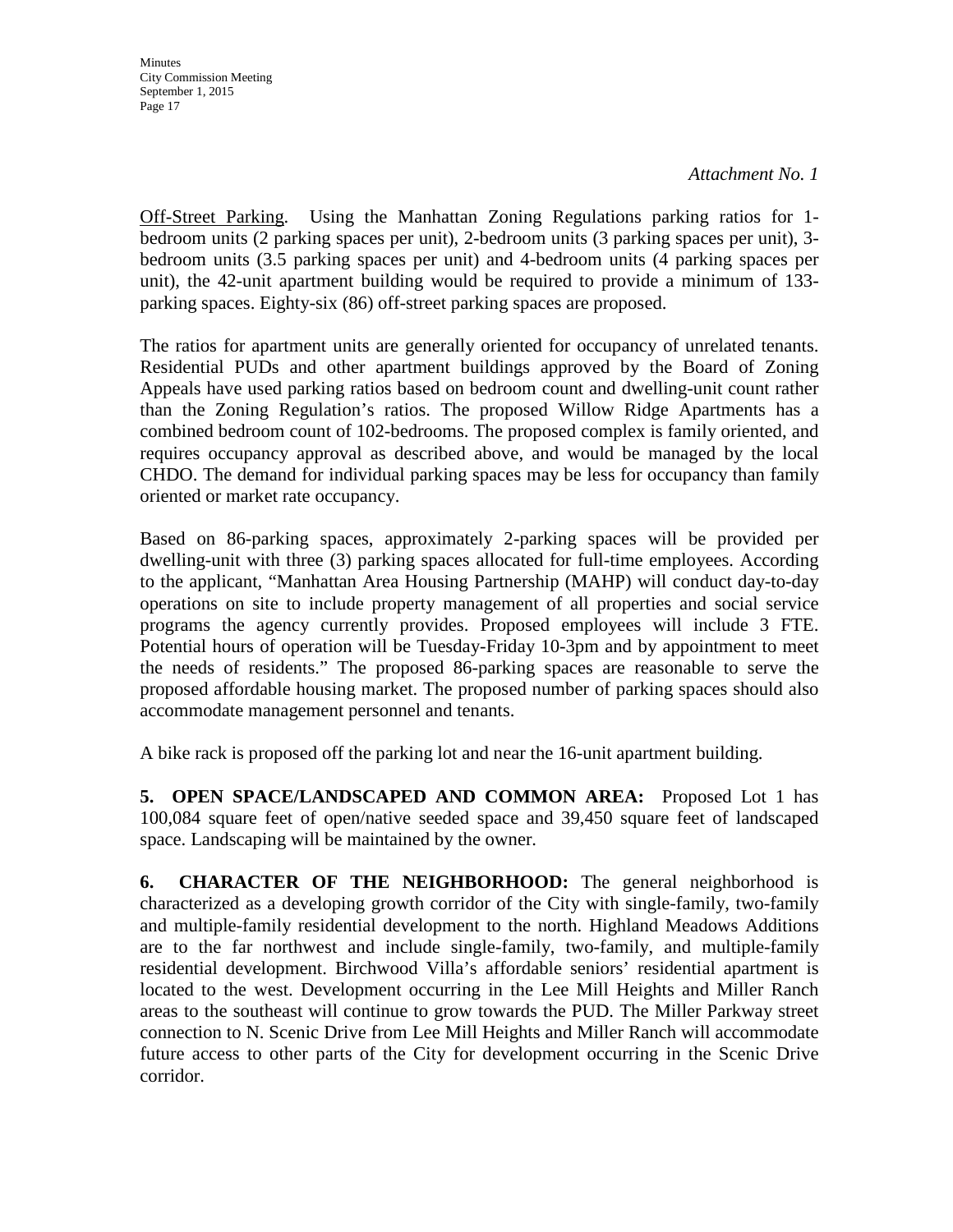## **MATTERS TO BE CONSIDERED WHEN REZONING**

**1. EXISTING USE:** The use of the amendment site is a vacant tract of land approved for 24 townhome dwelling units, a public street, and common area.

**2. PHYSICAL AND ENVIRONMENTAL CHARACTERISTICS:** The graded site slopes and drains to the northeast.

## **3. SURROUNDING LAND USE AND ZONING:**

**(a.) NORTH:** Stone Pointe townhomes and apartments; Residential PUD.

**(b.) SOUTH:** Future neighborhood shopping; C-2, Neighborhood Shopping District.

**(c.) EAST:** Future Independence Place apartments; PUD.

**(d.) WEST:** Birchwood Villas, N. Scenic Drive, and open range land; Residential PUD and G-1 General Agriculture District.

## **4. GENERAL NEIGHBORHOOD CHARACTER:** See above under **6, CHARACTER OF THE NEIGHBORHOOD.**

**5. SUITABILITY OF SITE FOR USES UNDER CURRENT ZONING:** The amendment site is suitable for the approved 24 townhomes and common area.

**6. COMPATIBILITY OF PROPOSED DISTRICT WITH NEARBY PROPERTIES AND EXTENT TO WHICH IT MAY HAVE DETRIMENTAL AFFECTS:** The proposed amendment is within a multiple-family townhome setting and south of an approved multiple-family apartment development within the Stone Point Townhomes PUD. To the north of Stone Pointe townhomes are Scenic Woods apartments, Stone Pointe apartments are further to the north. Highland Ridge apartments, which have an affordable housing component, are to the northwest of the subject site and west of Scenic Drive. A future commercial neighborhood shopping area is located to south. The proposed development is close to and easily accessed from N. Scenic Drive, a minor north/south arterial. Any expected changes in light, noise, and traffic are not unlike what would exist with the approved 24 townhomes.

**7. CONFORMANCE WITH COMPREHENSIVE PLAN: THE PROPOSED SITE IS SHOWN ON THE FUTURE LAND USE MAP IN THE SOUTHWEST PLANNING AREA AS A COMBINATION OF RESIDENTIAL MEDIUM HIGH DENSITY (RMH), AND PRESERVED OPEN SPACE. THE SITE IS ALSO LOCATED IN THE** Miller Parkway Corridor Special Planning Area **AND IS IN THE**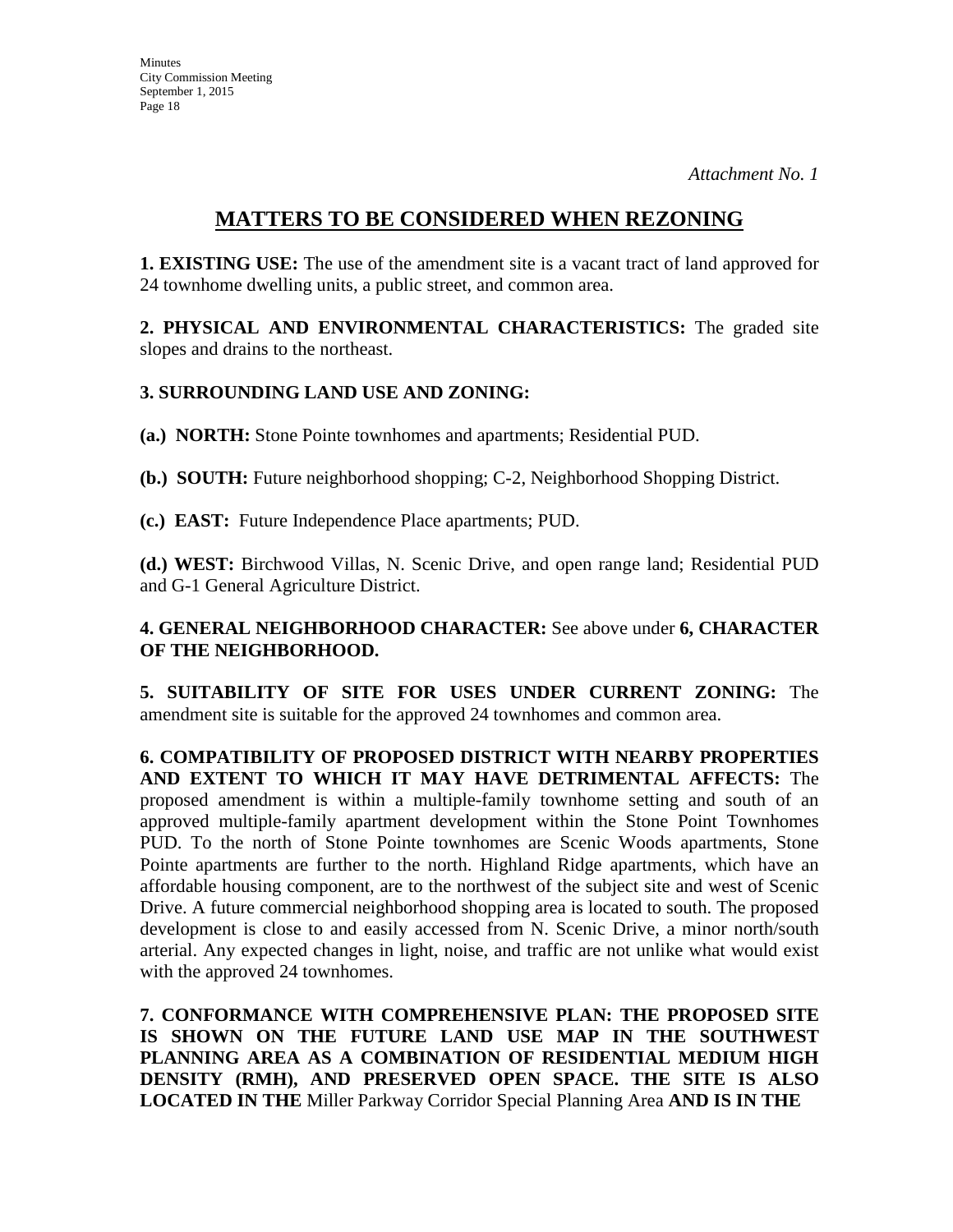#### **CONICAL ZONE OF THE MANHATTAN REGIONAL AIRPORT. THE AO, AIRPORT OVERLAY DISTRICT IS ADDED AS AN OVERLAY DISTRICT TO THE SPECIFIC PORTIONS OF STONE POINTE ADDITION THAT ARE AFFECTED BY THE CONICAL ZONE.**

Residential designations: Densities within a Residential Medium/High neighborhood range from 11 to 19 dwelling units per net acre. Appropriate housing types may include a combination of small lot single-family, duplexes, townhomes, or four-plexes on individual lots. However, under a planned unit development concept, or when subject to design and site plan standards (design review process), larger apartment or condominium buildings may be permissible as well, provided the density range is complied with.

Other applicable policies to The Miller Parkway Corridor Special Planning Area include:

MPC-2: Preservation of Drainage Areas Incorporate drainage ways, wetlands, and other sensitive natural features into the overall design of neighborhoods as buffers and open space amenities.

MPC-5: Airport Airspace Regulations Ensure development is consistent with established airspace regulations for the Manhattan Regional Airport and the Airport Master Plan.

**THE APPLICANT FILED A RESTRICTIVE COVENANT WITH STONE POINTE ADDITION, UNIT TWO, IN 2006, WHICH LIMITS NET DENSITY TO NO MORE THAN 19 DWELLING UNITS PER NET ACRE, WHICH IS THE UPPER LIMIT OF THE RMH CATEGORY. THE NET DENSITY OF THE APPROVED STONE POINTE TOWNHOMES IS 7.66 DWELLING UNITS PER NET ACRE, WHICH IS BELOW THE RMH DENSITY AND MORE CONSISTENT WITH A LOW DENSITY DEVELOPMENT. THE PROPOSED OVERALL NET DENSITY, AS A RESULT OF THE 42 DWELLING UNITS IS SLIGHTLY MORE THAN APPROVED IN 2008, OR APPROXIMATELY 9.21 DWELLING UNITS PER NET ACRE. THE PROPOSED AMENDMENT CONFORMS TO THE COMPREHENSIVE PLAN.**

#### **8. ZONING HISTORY AND LENGTH OF TIME VACANT AS ZONED:**

July 17, 2006 Manhattan Urban Area Planning Board recommends approval of annexation and rezoning of the Stone Pointe Addition, Unit Two, from G-1, General Agricultural District, to R, Single-Family Residential District with AO, Airport Overlay District; and R-3, Multiple-Family Residential District with AO, Airport Overlay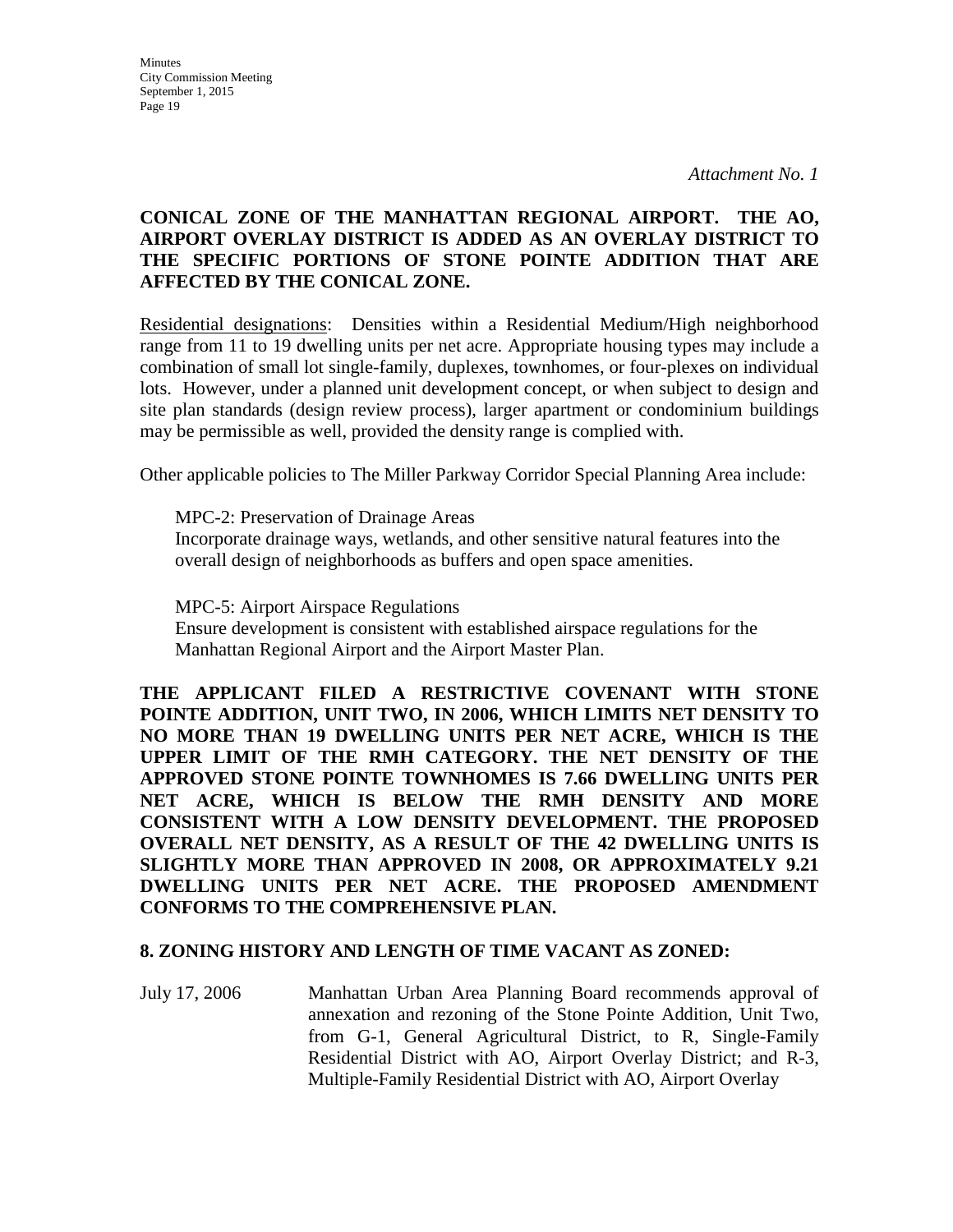|                   | District; and C-2, Neighborhood Shopping District with AO,                                                                             |
|-------------------|----------------------------------------------------------------------------------------------------------------------------------------|
|                   | Airport Overlay District.                                                                                                              |
| August 15, 2006   | City Commission approves first reading of annexation and rezoning<br>to R, Single-Family Residential District with AO, Airport Overlay |
|                   | District; and R-3, Multiple-Family Residential District with AO,                                                                       |
|                   | Airport Overlay District; and C-2, Neighborhood Shopping District                                                                      |
|                   | with AO, Airport Overlay District.                                                                                                     |
| September 5, 2006 | City Commission approves Ordinance Nos. 6564 and 6564                                                                                  |
|                   | annexing and rezoning Stone Pointe Unit Two, to R, Single-Family                                                                       |
|                   | Residential District with AO, Airport Overlay District; and R-3,                                                                       |
|                   | Multiple-Family Residential District with AO, Airport Overlay                                                                          |
|                   | District; and C-2, Neighborhood Shopping District with AO,                                                                             |
|                   | Airport Overlay District.                                                                                                              |
| November 6, 2006  | Manhattan Urban Area Planning Board approves Preliminary Plat                                                                          |
|                   | of Stone Pointe Addition, Unit Two.                                                                                                    |
| December 19, 2006 | Manhattan Urban Area Planning Board approves Final Plat of Stone                                                                       |
|                   | Pointe Addition, Unit Two.                                                                                                             |
| January 9, 2007   | City Commission accepts easements and right-of-way as shown on                                                                         |
|                   | the Final Plat of Stone Pointe Addition, Unit Two.                                                                                     |
| March 17, 2008    | Manhattan Urban Area Planning Board recommends approval of                                                                             |
|                   | the rezoning of the Stone Pointe Townhomes PUD, from R-3,                                                                              |
|                   | Multiple-Family Residential District with AO, Airport Overlay                                                                          |
|                   | District, to PUD, Residential Planned Unit Development District                                                                        |
|                   | with AO, Airport Overlay District.                                                                                                     |
| April 1, 2008     | City Commission approves first reading of the rezoning of the                                                                          |
|                   | Stone Pointe Townhomes PUD, from R-3, Multiple-Family                                                                                  |
|                   | Residential District with AO, Airport Overlay District, to PUD,                                                                        |
|                   | Residential Planned Unit Development District with AO, Airport<br>Overlay District.                                                    |
| April 15, 2008    | City Commission approves Ordinance No. 6693 rezoning Stone                                                                             |
|                   | Pointe Townhomes PUD, from R-3, Multiple-Family Residential                                                                            |
|                   | District with AO, Airport Overlay District, to PUD, Residential                                                                        |
|                   | Planned Unit Development District with AO, Airport Overlay                                                                             |
|                   | District.                                                                                                                              |
| June 2, 2008      | Manhattan Urban Area Planning Board approves the Final Plat and                                                                        |
|                   | the Final Development Plan of the Stone Pointe Townhomes                                                                               |
|                   | Residential Planned Unit Development.                                                                                                  |
| June 17, 2008     | City Commission accepts easements and right-of-way as shown on                                                                         |
|                   | the Final Plat of Stone Pointe Residential Townhomes Planned Unit                                                                      |
|                   | Development.                                                                                                                           |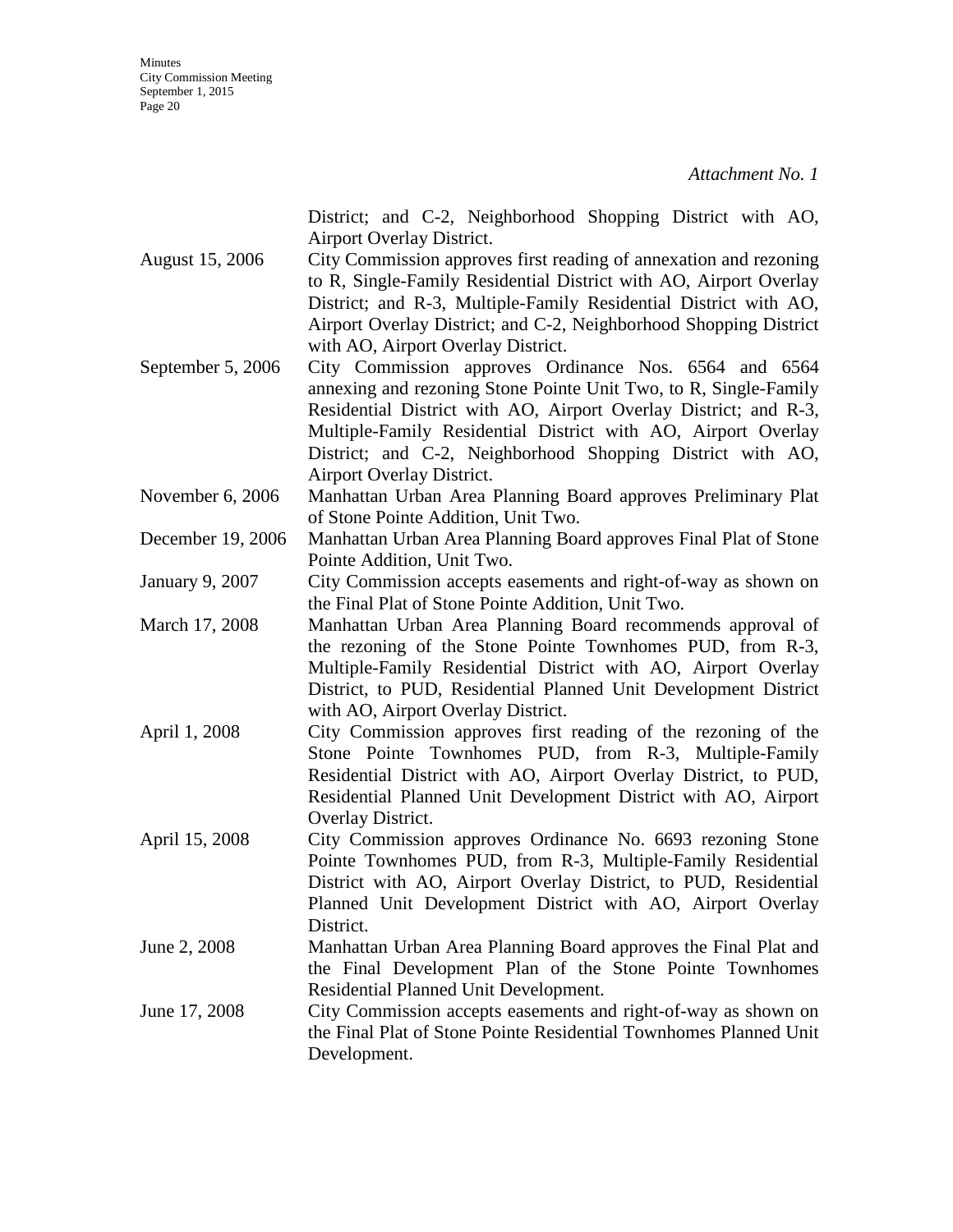**Minutes** City Commission Meeting September 1, 2015 Page 21

- September 6, 2012 Manhattan Urban Area Planning Board recommends approval of an amendment of Ordinance No. 6693 and the Final Development Plan of Lot 1 and Tract E, Stone Pointe Townhomes, Unit Three, Residential PUD, and approves the Final Plat of Stone Pointe Townhomes, Unit Three, Residential Planned Unit Development.
- October 2, 2012 City Commission approves first reading of an ordinance amending Ordinance No. 6693 and the Final Development Plan of Stone Pointe Townhomes Residential PUD.
- October 16, 2012 City Commission approves Ordinance No. 6971 amending Ordinance No. 6693 and the Final Development Plan of Stone Pointe Townhomes Residential PUD as proposed; and, accepts the easements and rights-of-way as shown on the Final Plat of Stone Pointe Townhomes, Unit Three, Residential Planned Unit Development.
- October 6, 2013 Manhattan urban Area Planning Board tables the Public Hearing to amend Tract Z, Stone Pointe Townhomes PUD for proposed Birchwood Villas.
- October 21, 2013 Manhattan Urban Area Planning Board recommends approval of an amendment of Ordinance No. 6693 and the Final Development Plan of Birchwood Villas Residential PUD, and the Final Plat of the Birchwood Villas Addition.
- November 5, 2013 City Commission approves first reading of an ordinance amending Ordinance No. 6693 and the Final Development Plan of Birchwood Villas Residential PUD.
- November 19, 2013 City Commission approves Ordinance No. 7049 amending a portion of the Final Development Plan of Tract Z, Stone Pointe Townhomes, Unit One, Residential PUD, and Ordinance No. 6693, as proposed, to be known as Birchwood Villas, Residential PUD, based on the findings in the Staff Report, with the five conditions recommended by the Manhattan Urban Area Planning Board.
- November 19, 2013 City Commission Accept the easements and rights-of-way, as shown on the Final Plat of Birchwood Villas Addition, Residential Planned Unit Development, based on conformance with the Manhattan Urban Area Subdivision Regulations.
- April 20, 2015 Manhattan Urban Area Planning Board approves the Final Plat of Birchwood Villas Addition, Unit No. 2, Residential Planned Unit Development.
- May 5, 2015 City Commission accepts easements and right-of-way as shown on the Final Plat of Birchwood Villas Addition, Unit No. 2, Residential Planned Unit Development.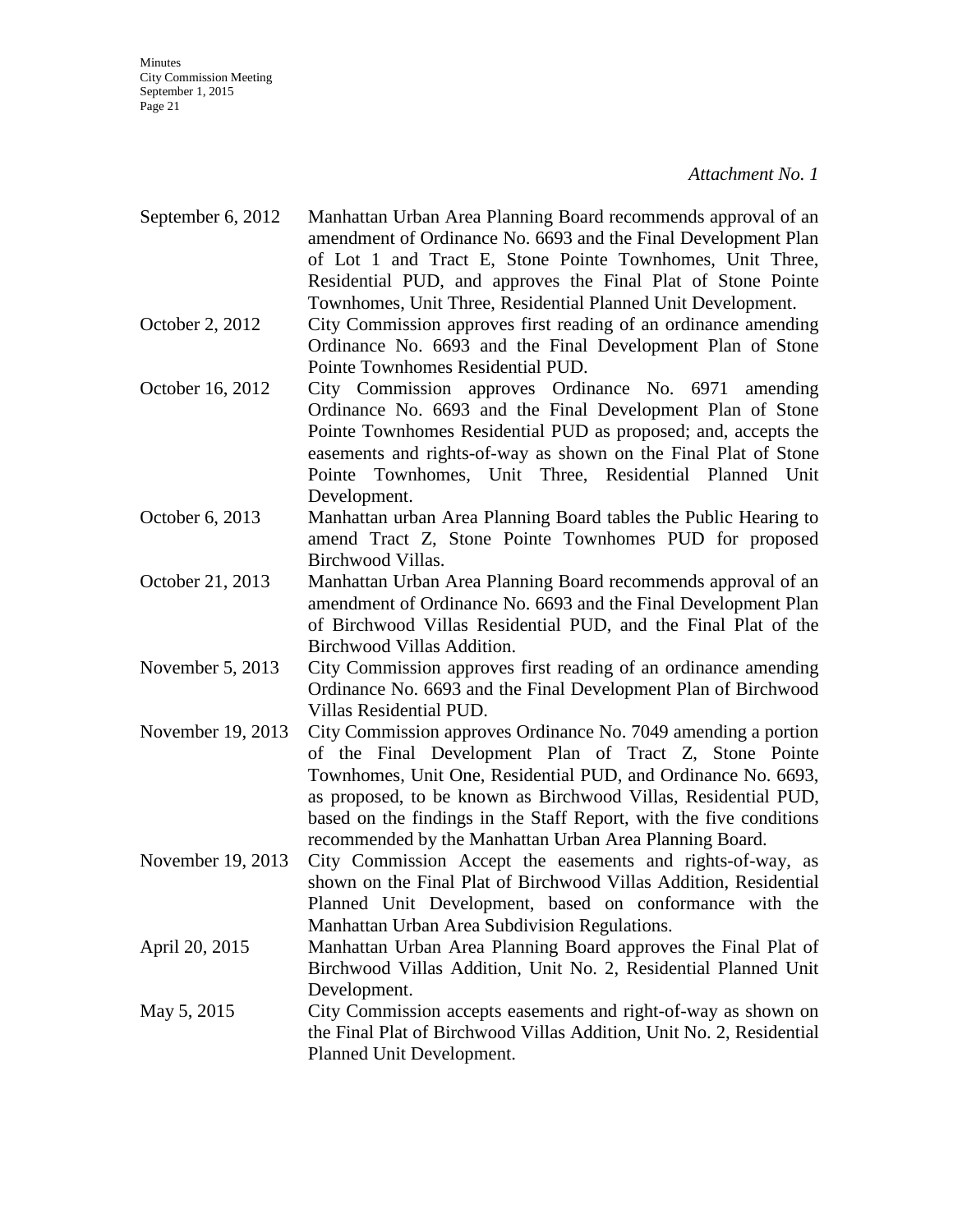**9. CONSISTENCY WITH INTENT AND PURPOSE OF THE ZONING ORDINANCE:** The intent and purpose of the Zoning Regulations is to protect the public health, safety, and general welfare; regulate the use of land and buildings within zoning districts to assure compatibility; and to protect property values.

The PUD Regulations are intended to provide a maximum choice of living environments by allowing a variety of housing and building types; a more efficient land use than is generally achieved through conventional development; a development pattern that is in harmony with land use density, transportation facilities and community facilities; and a development plan which addresses specific needs and unique conditions of the site which may require changes in bulk regulations or layout. The proposed PUD is consistent with the intent and purposes of the Zoning Regulations, and the intent of the PUD Regulations, subject to the conditions of approval.

Subject to the conditions of approval, the proposed amendment is consistent with the Zoning Regulations.

The existing AO District "is intended to promote the use and development of land in a manner that is compatible with the continued operation and utility of the Manhattan Municipal Airport so as to protect the public investment in, and benefit provided by the facility to the region. The district also protects the public health, safety, convenience, and general welfare of citizens who utilize the facility or live and work in the vicinity by preventing the creation or establishment of obstructions or incompatible land uses that are hazardous to the airport's operation or the public welfare."

The site is within the Conical Zone, which is, in general terms, established as an airspace that extends outward and upward in relationship to the Airport and is an approach zone height limitation on the underlying land. Future uses (structures and trees, existing and proposed) in the AO District may be required to obtain an Airport Compatible Use Permit, unless circumstances indicate that the structure or tree has less than 75 vertical feet of height above the ground and does not extend above the height limits prescribed for the Conical Zone.

**10. RELATIVE GAIN TO THE PUBLIC HEALTH, SAFETY AND WELFARE THAT DENIAL OF THE REQUEST WOULD ACCOMPLISH, COMPARED WITH THE HARDSHIP IMPOSED UPON THE APPLICANT:** There appears to be no relative gain to the public, which denial would accomplish. The AO District requires that future uses be reviewed in order to protect airspace. No adverse impacts to the public are expected. There may be a hardship to the applicant if the amendment is denied.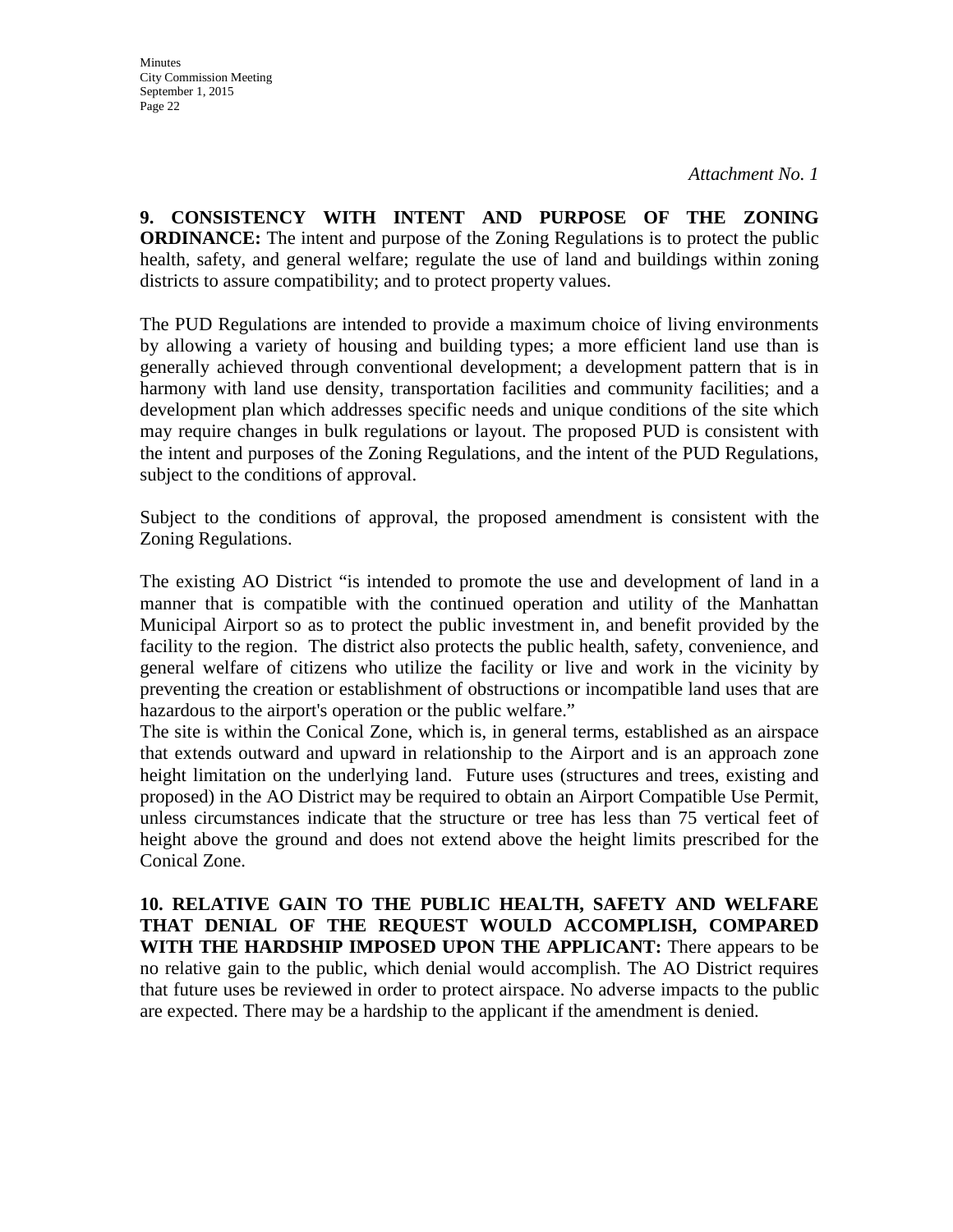#### **11. ADEQUACY OF PUBLIC FACILITIES AND SERVICES: THE PROPOSED AMENDMENT CAN BE SERVED BY EXISTING PUBLIC IMPROVEMENTS, INCLUDING STREET, WATER, FIRE SERVICE AND SANITARY SEWER.**

## **12. OTHER APPLICABLE FACTORS:** None.

**13. STAFF COMMENTS:** City Administration recommends approval of the proposed amendment of Ordinance No. 6693 and 7049 and a portion of the approved Final Development Plan of Stone Pointe Townhomes Residential Townhomes PUD, to be known as the Final Development Plan of Willow Ridge Apartments Residential Planned Unit Development, subject to the following conditions:

- 1. Permitted uses shall include 42 multiple-family residential dwelling units.
- 2. Signs shall be provided as proposed in the application documents, and shall allow for exempt signage described in Article VI, Section 6-102  $(A)(2)(a),(b),(c),(e),(g),(h),(i),(j),(k),(l),(m))$ , of the Manhattan Zoning Regulations of the Manhattan Zoning Regulations.

## **ALTERNATIVES:**

- 1. Recommend approval of the proposed amendment of Ordinance No. 6693 and 7049 and a portion of the approved Final Development Plan of Stone Pointe Townhomes Residential Townhomes PUD, to be known as the Final Development Plan of Willow Ridge Apartments Residential Planned Unit Development, stating the basis for such recommendation.
- 2. Recommend denial of the proposed amendment of Ordinance No. 6693 and 7049 and a portion of the approved Final Development Plan of Stone Pointe Townhomes Residential Townhomes PUD, to be known as the Final Development Plan of Willow Ridge Apartments Residential Planned Unit Development, stating the specific reasons for denial.
- 3. Table the proposed Amendment to a specific date, for specifically stated reasons.

## **POSSIBLE MOTION:**

The Manhattan Urban Area Planning Board recommends approval of the proposed amendment of Ordinance No. 6693 and 7049 and a portion of the approved Final Development Plan of Stone Pointe Townhomes, Residential PUD, to be known as the Final Development Plan of Willow Ridge Apartments Residential Planned Unit Development, based on the findings in the Staff Report, subject to the two (2) conditions of approval recommended by City Administration.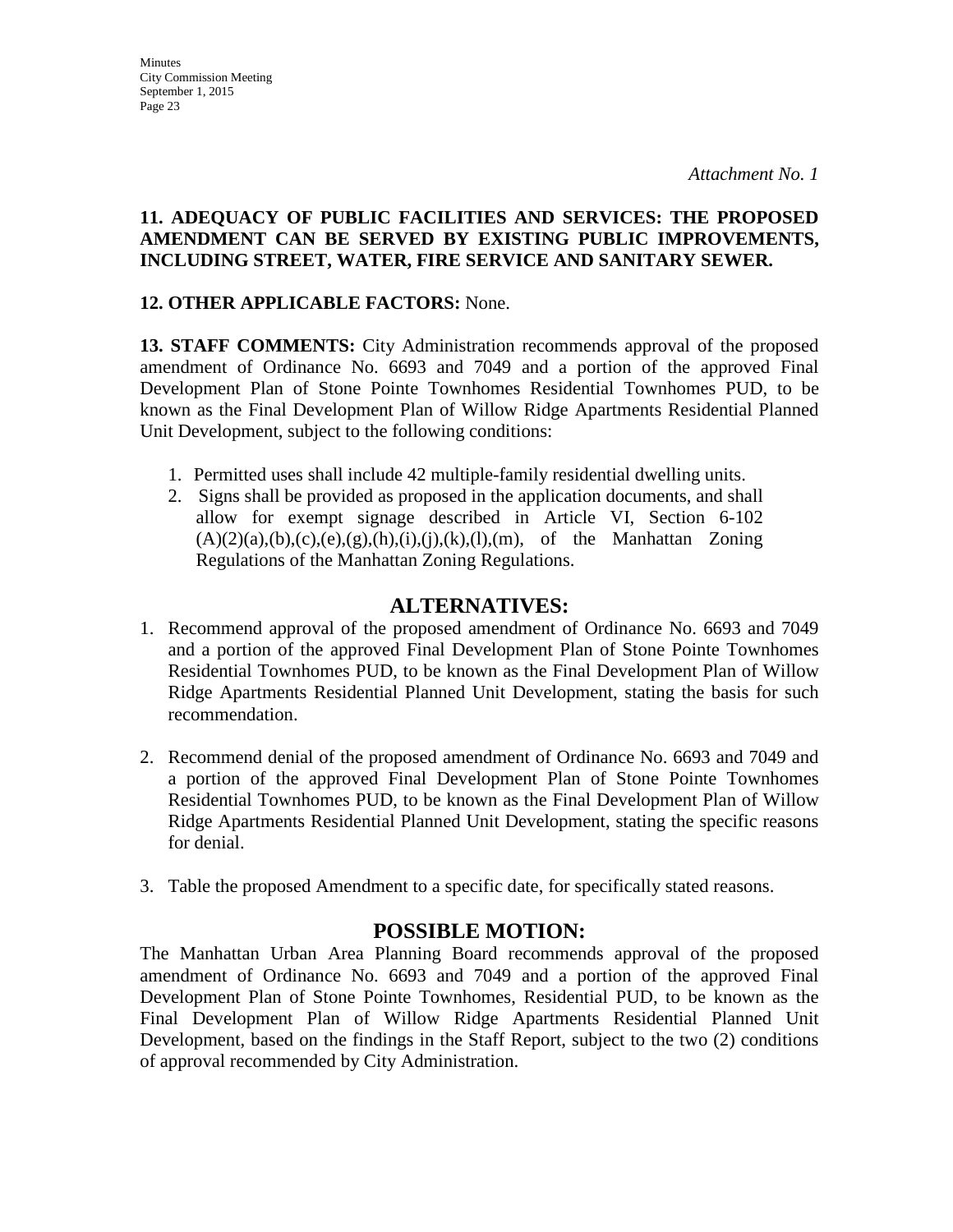## **PREPARED BY:** Chase Johnson, Planner

**DATE:** July 21, 2015

151018}SR}WillowRidge}StonePointeTownhomesPUDAmendment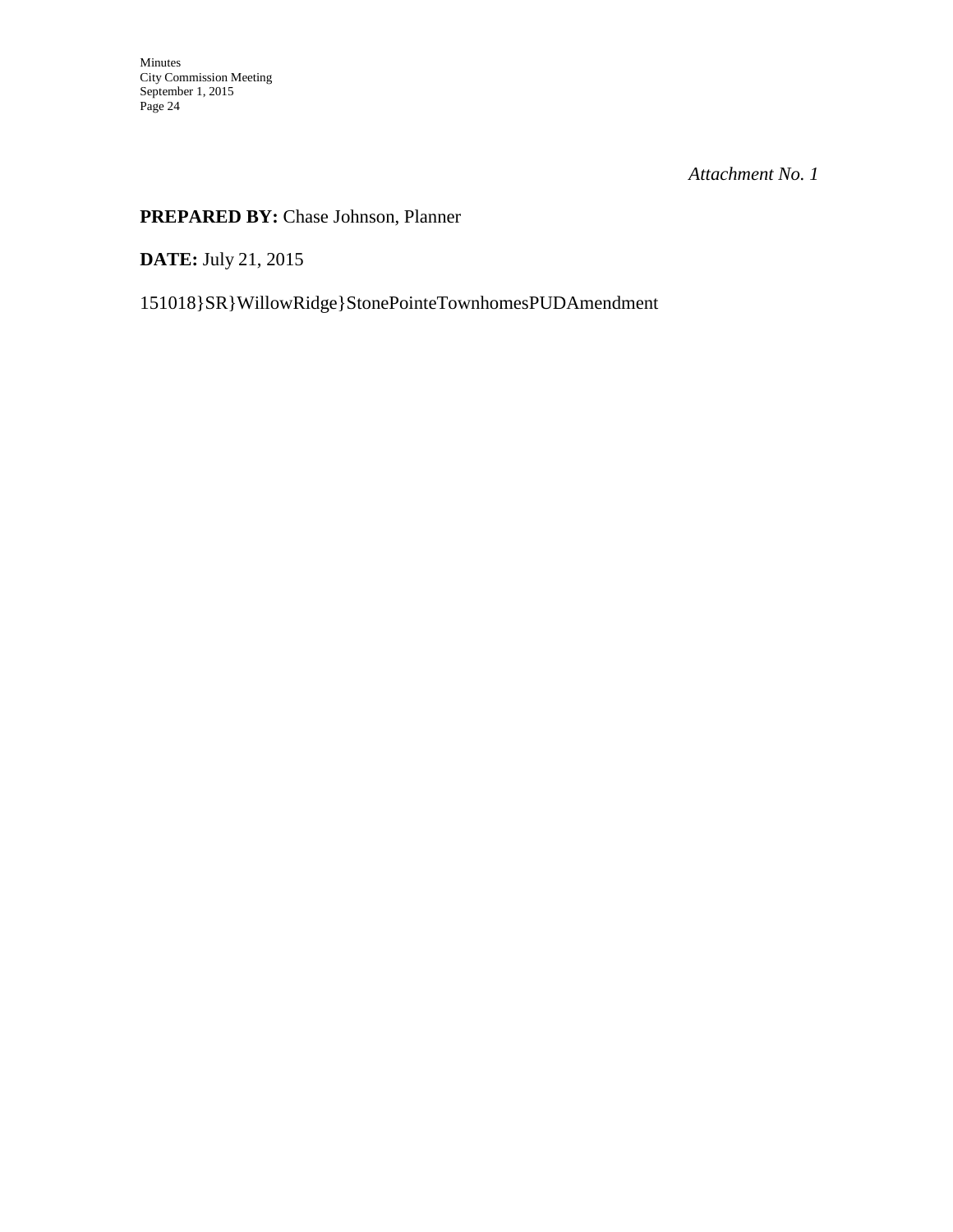#### **STAFF REPORT**

**AN AMENDMENT OF ORDINANCE NO. 7097 AND 7124 AND THE APPROVED PRELIMINARY DEVELOPMENT PLAN OF MERCY REGIONAL HEALTH CENTER. THE PUD AMENDMENT IS IN THE FORM OF A FINAL DEVELOMENT PLAN.**

# **BACKGROUND**

**APPLICANT/OWNER:** Via Christi Hospital Manhattan, Inc. – John Broberg, Senior Administrator

- **ADDRESS:** 1823 College Avenue
- **LOCATION:** Generally located 450 feet west of the intersection of Kimball Avenue and College Avenue.

**AREA:** PUD Amendment Site – approximately 174,382 square feet (4.0 acres) Overall PUD Site – approximately 922,165 square feet (21.1 acres)

**DATE OF NEIGHBORHOOD MEETING:** June 18, 2015

**DATE OF PUBLIC NOTICE PUBLICATION:** July 13, 2015

## **DATE OF PUBLIC HEARING: PLANNING BOARD:** August 3, 2015 **CITY COMMISSION:** August 18, 2015

## **EXISTING PUD**

#### **Existing Ordinances Affecting the Site**

Ordinance No. 7097 was approved on October 21, 2014 to rezone the Mercy Regional Health Center property (currently renamed to Via Christi Hospital) to the PUD, Planned Unit Development. Twelve (12) conditions of approval were established by the PUD Ordinance. These are:

- 1. The Permitted Uses shall be Hospitals, Outpatient Surgical Center, and Medical Offices.
- 2. A minimum six (6)-foot-tall sight-obscuring fence shall be constructed along the western property line of the new office building and its associated parking lot.
- 3. Landscaping and irrigation shall be provided pursuant to a Landscaping Performance Agreement between the City and the owner, which shall be entered into prior to issuance of a building permit.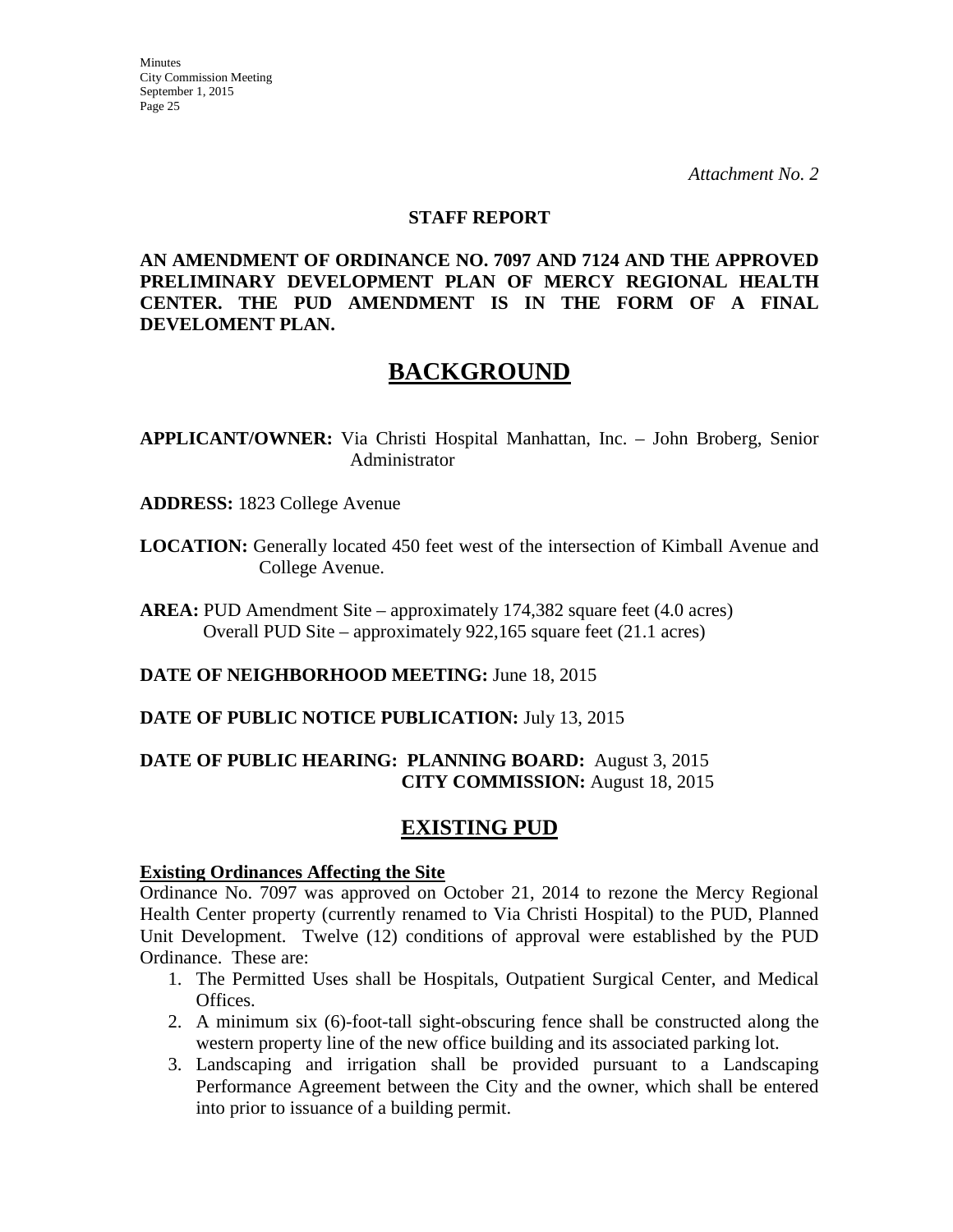- 4. All landscaping and irrigation shall be maintained in good condition.
- 5. Light poles shall be provided as described in the application documents. Exterior building lighting shall be provided as proposed and be of a cut-off design, so as to not cast direct light or glare onto public streets or adjacent property.
- 6. Ground Signs shall be permitted and constructed as proposed.
- 7. Wall signs shall be permitted as proposed.
- 8. Two (2) pylon signs shall be permitted on the site as shown on the Preliminary Development Plan. The digital portion of the pylon sign proposed on College Avenue shall be limited to a Digital Graphic Sign, as follows:
	- a. Digital Graphic Sign. A sign utilizing LED (light emitting diode), LCD (liquid crystal display), plasma, projected images, or any functionally equivalent technology, and which is capable of automated, remote, or computer control to change a static image only as a "slide show" (series of images).
	- b. Duration of Message and Transitions. The sign message shall remain static for a period of not less than 60 seconds. The transition from one (1) message to the next shall be direct and immediate, without any special effects including but not limited to, dissolving, fading, scrolling, starbursts, and wiping, which shall be prohibited.
	- c. Image Characteristics. Digital Graphic Signs shall have a pitch of not greater than 20 millimeters between each pixel.
	- d. Luminance. Between sunrise and sunset the maximum luminance shall be 5,000 nits and between sunset and sunrise the maximum luminance shall be 500 nits. All signs with a digital display having illumination by means other than natural light must be equipped with an automatic dimmer control or other mechanism that automatically controls the sign's brightness to comply with this requirement.
- 9. An agreement outlining the owner's on-going maintenance responsibility and enforcement rights of the City for the detention areas and stormwater infrastructure shall be created and approved by the City prior to completion the Final Development Plan and Final Plat.
- 10. An eastbound right turn lane on Kimball Avenue into the PUD site shall be installed at the time of construction for the new medical office building.
- 11. The need for left turn lanes on Kimball Avenue and College Avenue into the site shall be evaluated by the applicant's engineer at the time of the Final Development Plan to determine if the road improvements are warranted to improve safety and efficiency of traffic.
- 12. Exempt signage shall be permitted as described in Article VI, Section 6-104  $(A)(1),(2),(3),(4),(5),(7)$  and  $(8)$ ; and Section 6-104  $(B)(2)$ , of the Manhattan Zoning Regulations. Temporary sales aids, banners, and portable signs, as described in Article VI, Signs, of the Manhattan Zoning Regulations, shall be prohibited.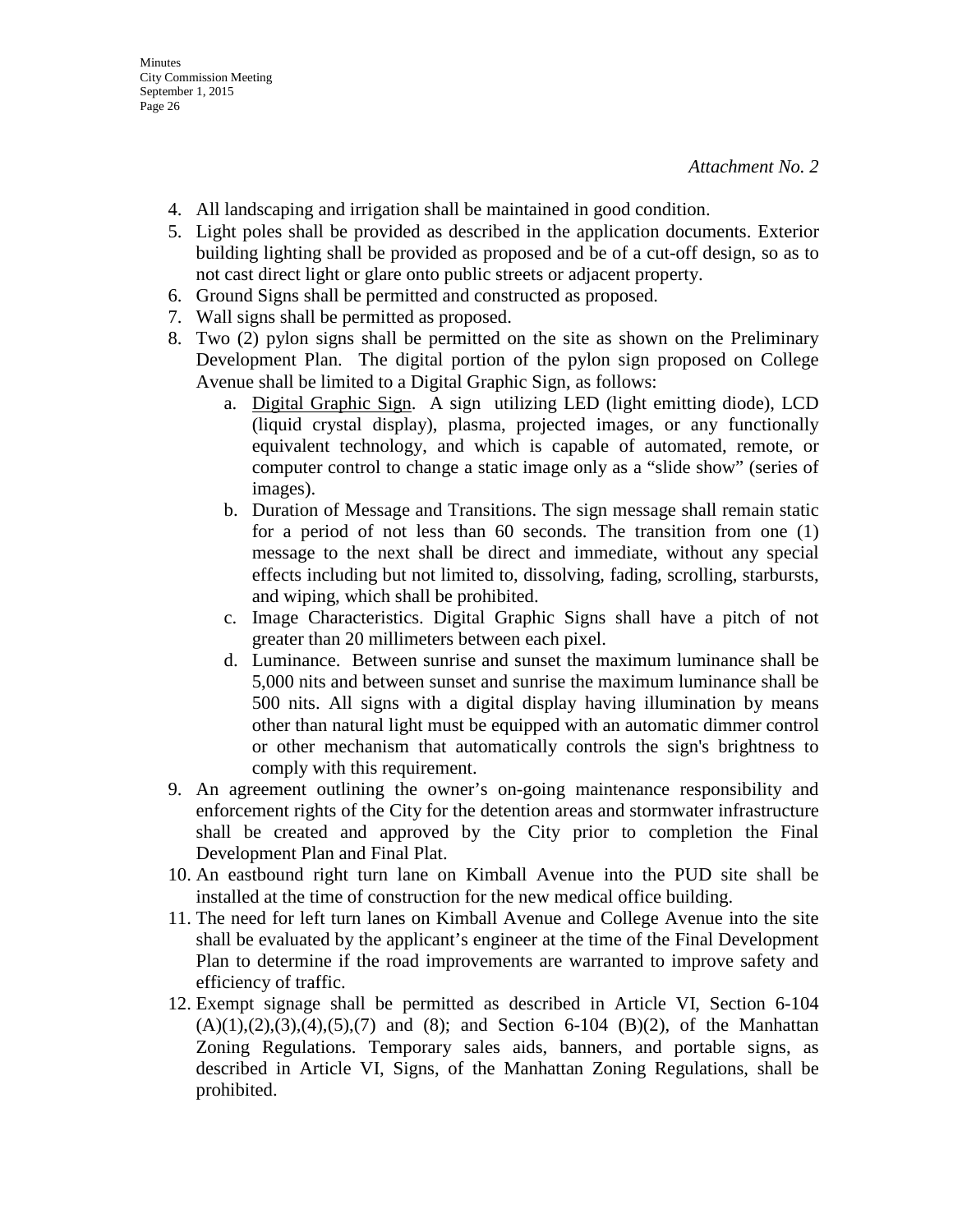Ordinance No. 7124 was approved on February 3, 2015 to rezone a tract of land to the south of the hospital property along College Avenue to the Mercy Regional Health Center PUD and amend the approved the Preliminary Development Plan to construct an off-street parking lot. Five (5) conditions were approved the Ordinance, these are:

- 1. The Permitted Uses shall be Hospitals, Outpatient Surgical Center, and Medical Offices.
- 2. Landscaping and irrigation shall be provided pursuant to a Landscaping Performance Agreement between the City and the owner, which shall be entered into prior to issuance of a building permit.
- 3. All landscaping and irrigation shall be maintained in good condition.
- 4. Light poles shall be provided as described in the application documents. Exterior building lighting shall be provided as proposed and be of a cut-off design, so as to not cast direct light or glare onto public streets or adjacent property.
- 5. Exempt signage shall be permitted as described in Article VI, Section 6-102(A)(2) (a),(b),(c),(e),(g),(h),(i),(j),(l) and (m). Temporary sales aids, banners and portable signs, as described in Article VI, Signs, of the Manhattan Zoning Regulations, shall be prohibited.

## **PROPOSED AMENDMENT**

The approved PUD proposed a new 3-story, 70,000 square foot medical office building to be built on the northwest corner of the campus. The building footprint was approximately 23,500 square feet in area and located approximately seventy-nine (79) feet from the west property line.

Two-Hundred Ninety-Eight (298) parking stalls were approved with the proposed medical office building. The proposed off-street parking lot was to be approximately 12 feet from the west property line.

Because of the size and location of the proposed building and the location of the off-street parking lot to the adjacent residential properties, Condition #2, *A minimum six (6)-foot-tall sight-obscuring fence shall be constructed along the western property line of the new office building and its associated parking lot*, was approved.

Schwab – Eaton, P.A. submitted a Traffic Analysis as part of the application for the PUD Rezoning. The analysis found that existing traffic generated by the site, the anticipated traffic generated by the new Medical Office Building and the current traffic on Kimball Avenue and College Avenue would require a center left turn lane on the 2 arterial streets. Because of the concerns for the degrading level of service on the 2 streets, Condition #11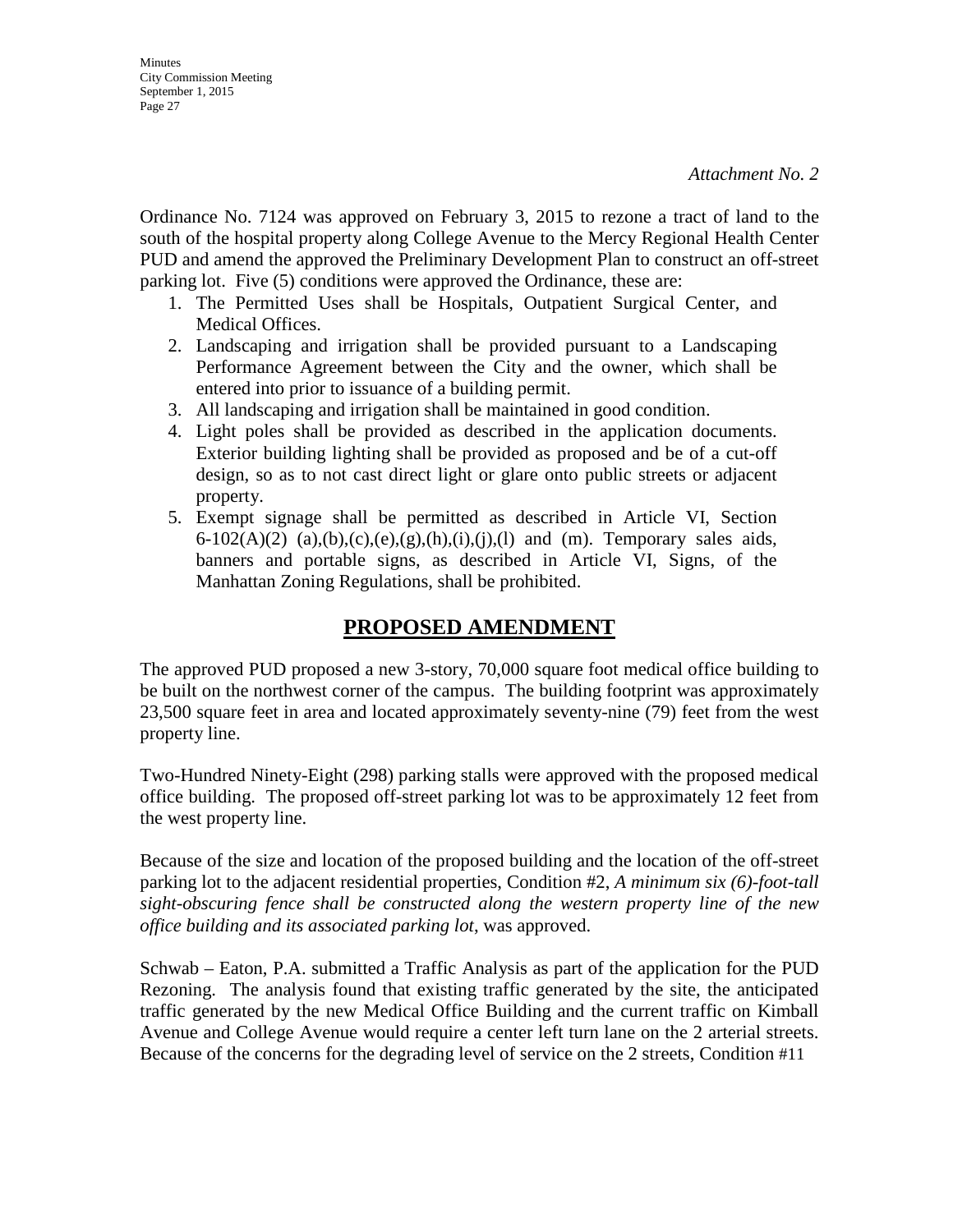**Minutes** City Commission Meeting September 1, 2015 Page 28

was approved. Condition #11 states: *The need for left turn lanes on Kimball Avenue and College Avenue into the site shall be evaluated by the applicant's engineer at the time of the Final Development Plan to determine if the road improvements are warranted to improve safety and efficiency of traffic.*

The applicant has proposed to significantly reduce the size of the proposed Medical Office Building and associated off-street parking lot (*see details below)*. Because of the size and location of the building and off-street parking, the applicant's has requested that Condition #2 be removed from the PUD requirements. Likewise, because of the changes in the size of the building, the applicant would like to remove Condition #11 from the PUD requirements (*see Circulation analysis below)* 

#### **Proposed Buildings**

The applicant has proposed to reduce the size of the Medical Office Building to be located on the northwest corner of the site (former St. Joseph Retirement and Nursing Home location) from 3-stories, to 2-stories. The approved building was 70,000 square feet in total floor area. The proposed building will be approximately 39,500 square feet in floor area. As originally approved, the constructed of new building will be precast concrete and metal accent panels. The building will be office space to be finished by the various medical practice tenants. The entrance to the building will face south towards the new and existing off-street parking lot.

One-Hundred and eighty-four (184) parking stalls are to be created with the proposed medical office building. The original PUD had 298 stalls associated with the approved building.

|                         | <b>Originally Approved</b> |            | <b>Proposed Revisions</b> |            |  |
|-------------------------|----------------------------|------------|---------------------------|------------|--|
| <b>Use</b>              | <b>Square Feet</b>         | Percentage | <b>Square Feet</b>        | Percentage |  |
| <b>Building</b>         | 181,387                    | 20.6%      | 180,537                   | 19.6%      |  |
| Paved Area (Parking,    | 431,917                    | 49.0%      | 438,859                   | 47.6%      |  |
| Driveways & Sidewalks)  |                            |            |                           |            |  |
| Landscape & Manicured   | 268,740.8                  | 30.4%      | 302,800                   | 32.8%      |  |
| Lawn Area               |                            |            |                           |            |  |
| <b>Total Open Space</b> |                            | 30.4%      |                           | 32.8%      |  |
| <b>Total Impervious</b> |                            | 69.6%      |                           | 67.2%      |  |

#### **PROPOSED LOT COVERAGE**

#### **PROPOSED SIGN:**

A comprehensive signage plan for the site was approved with the originally PUD. The signage plan included new pylon signs at the intersections of College Avenue and Kimball Avenue and new and existing signage for the hospital building and the Manhattan Surgical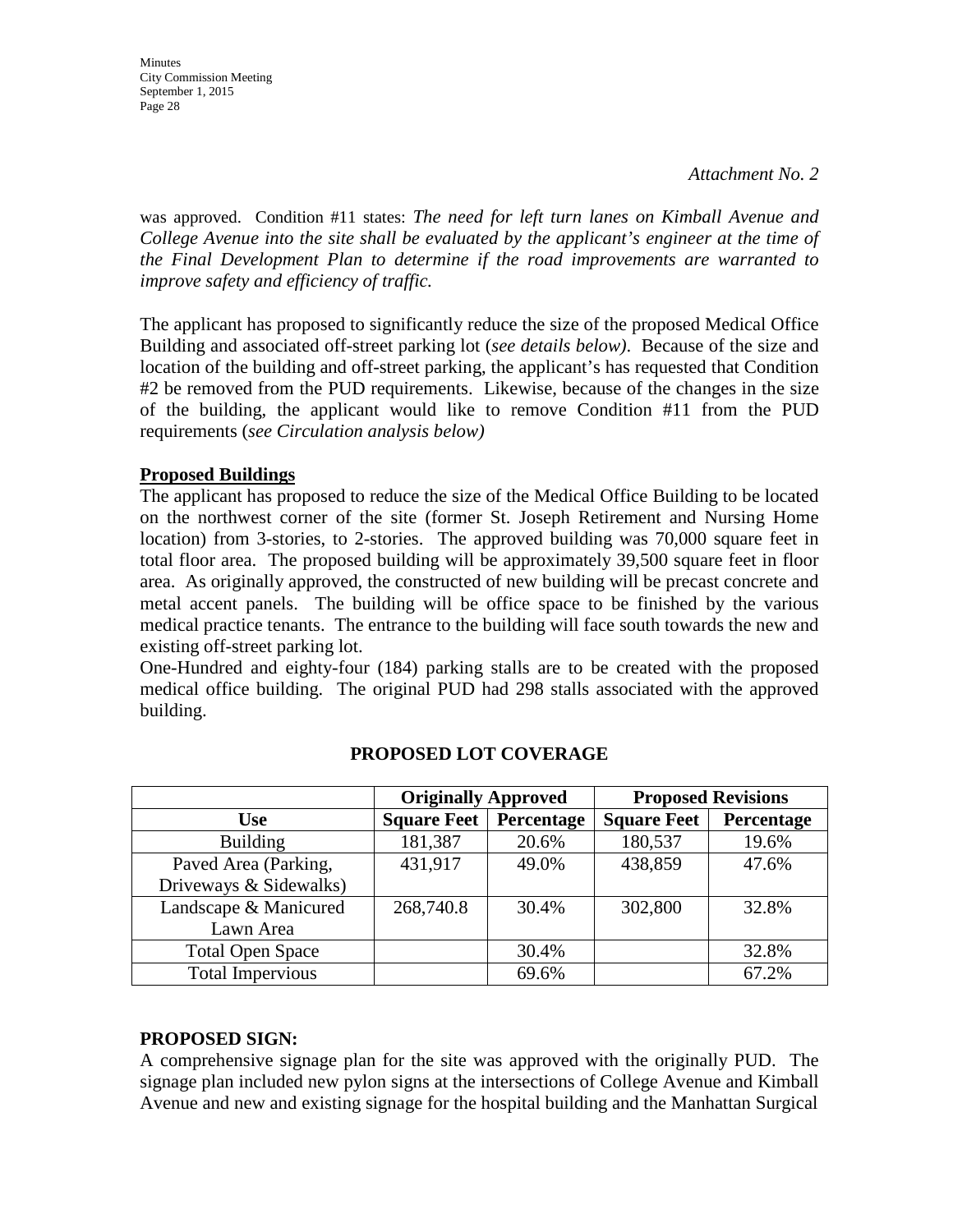Center building. The pylon sign at the College Avenue entrance was approved with a digital graphic sign.

The Final Development Plans shows internally illuminated wall signs to be located on the north, east and south sides of the medical office building. *North side* 

| Sign                      | Dimensions               | Total Area (sq. ft.) |  |  |
|---------------------------|--------------------------|----------------------|--|--|
| Via Christi Health & Logo | $30^{\circ} - 6$ x 5'-9" | 176                  |  |  |
| Medical Office Building   | $41' - 3''$ x 2'-6"      | 103                  |  |  |

*East side* 

| Sign               | Dimensions        | Total Area |  |  |
|--------------------|-------------------|------------|--|--|
| Via Christi Health | $17'$ -1" x 1'-6" | 25.5       |  |  |
| Via Christi Logo   | 6' x 9'-5"        | 50         |  |  |

*South side* 

| Sign                      | Dimensions              | Total Area |  |
|---------------------------|-------------------------|------------|--|
| Via Christi Health & Logo | $15' - 6''$ x 4'-10"    | 76         |  |
| Medical Office Building   | $27' - 9''$ x 2'-1"     |            |  |
| 2423                      | $4^{\circ}$ -6" x 1'-4" |            |  |

Other signs proposed on the site are considered exempt because there are directional signs for parking, building identification or other public information requirements. Exempt sign requirements set out in Condition 12 above changed since approval of the PUD in 2014. Updated with this amendment are those exempt signs described in Article VI, Section  $6-102$  (A)(2)(a),(b),(c),(e),(g),(h),(i),(i),(k),(l),(m), of the Manhattan Zoning Regulations (*attached*).

**PROPOSED LIGHTING:** Off-street parking lot lighting and accent lighting of hospital and surgical center are present.

The Final Development Plan shows new LED light fixtures are to be mounted on twentyfive (25) foot tall poles to illuminate the off-street parking lot for the medical office building. The application materials state the proposed light fixtures can be directed to limit light spillage onto adjacent properties. The Zoning Regulations requires that all lighting be shielded and fully cut off.

The new medical office building will include lighting at the entries, general security lighting and building façade lighting.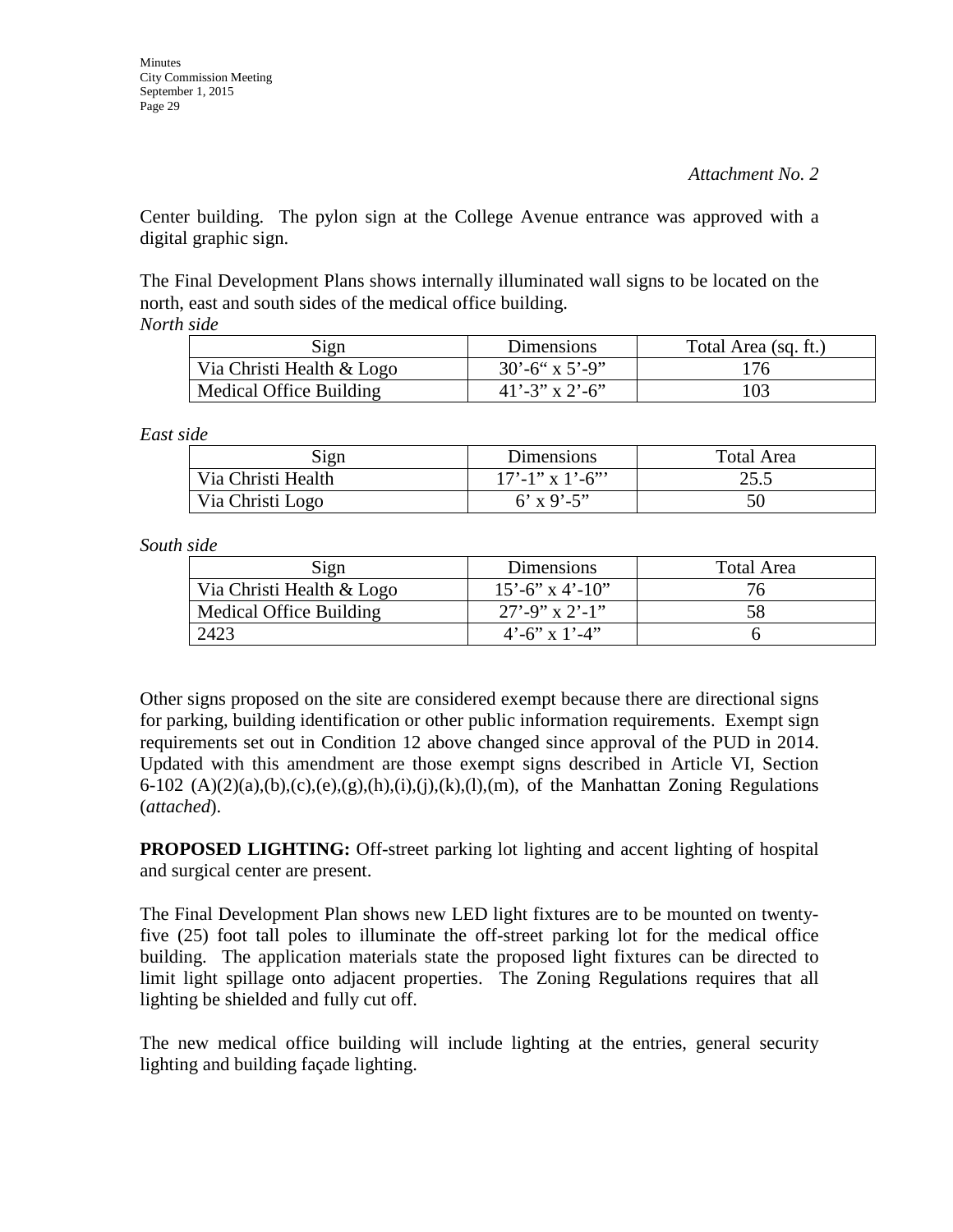# **MATTERS TO BE CONSIDERED WHEN AMENDING A PLANNED UNIT DEVELOPMENT**

**1. WHETHER THE PROPOSED AMENDMENT IS CONSISTENT WITH THE INTENT AND PURPOSE OF THE APPROVED PUD, AND WILL PROMOTE THE EFFICIENT DEVELOPMENT AND PRESERVATION OF THE ENTIRE PUD:** The PUD was approved for the existing hospital, in/out patient surgical center and a new 3-story, 70,000 square foot Medical Office Building. The proposed PUD Amendment reduces the total size of the proposed Medical Office Building to a 2-story, 39,400 square foot building. The proposed PUD Amendment is consistent with the intent and purpose of the approved PUD.

**2. WHETHER THE PROPOSED AMENDMENT IS MADE NECESSARY BECAUSE OF CHANGED OR CHANGING CONDITIONS IN OR AROUND THE PUD, AND THE NATURE OF SUCH CONDITIONS:** The reduction in the building size and off-street parking lot would generally not require a PUD Amendment. However, due to the revision of the site plan and intensity of the use, the applicant has requested that 2 conditions of approval be removed because they believe that the conditions are no longer required. The conditions are:

- Condition #2: A minimum six (6)-foot-tall sight-obscuring fence shall be constructed along the western property line of the new office building and its associated parking lot
- Condition #11: The need for left turn lanes on Kimball Avenue and College Avenue into the site shall be evaluated by the applicant's engineer at the time of the Final Development Plan to determine if the road improvements are warranted to improve safety and efficiency of traffic.

Analysis of the 2 conditions is below in the description of Screening and Standard #6. COMPATIBILITY OF PROPOSED DISTRICT WITH NEARBY PROPERTIES AND EXTENT TO WHICH IT MAY HAVE DETRIMENTAL AFFECTS for the screening discussion and description of the Circulation and Traffic Analysis for the turning lane discussion.

**3. WHETHER THE PROPOSED AMENDMENT WILL RESULT IN A RELATIVE GAIN TO THE PUBLIC HEALTH, SAFETY, CONVENIENCE OR GENERAL WELFARE, AND IS NOT GRANTED SOLELY TO CONFER A SPECIAL BENEFIT UPON ANY PERSON:** The proposed PUD Amendment will be a gain to the health safety and general welfare. The revised building and site plans appear to reduce the impact on adjacent property owners and the general public. The proposed PUD Amendment is not special benefit to the applicant.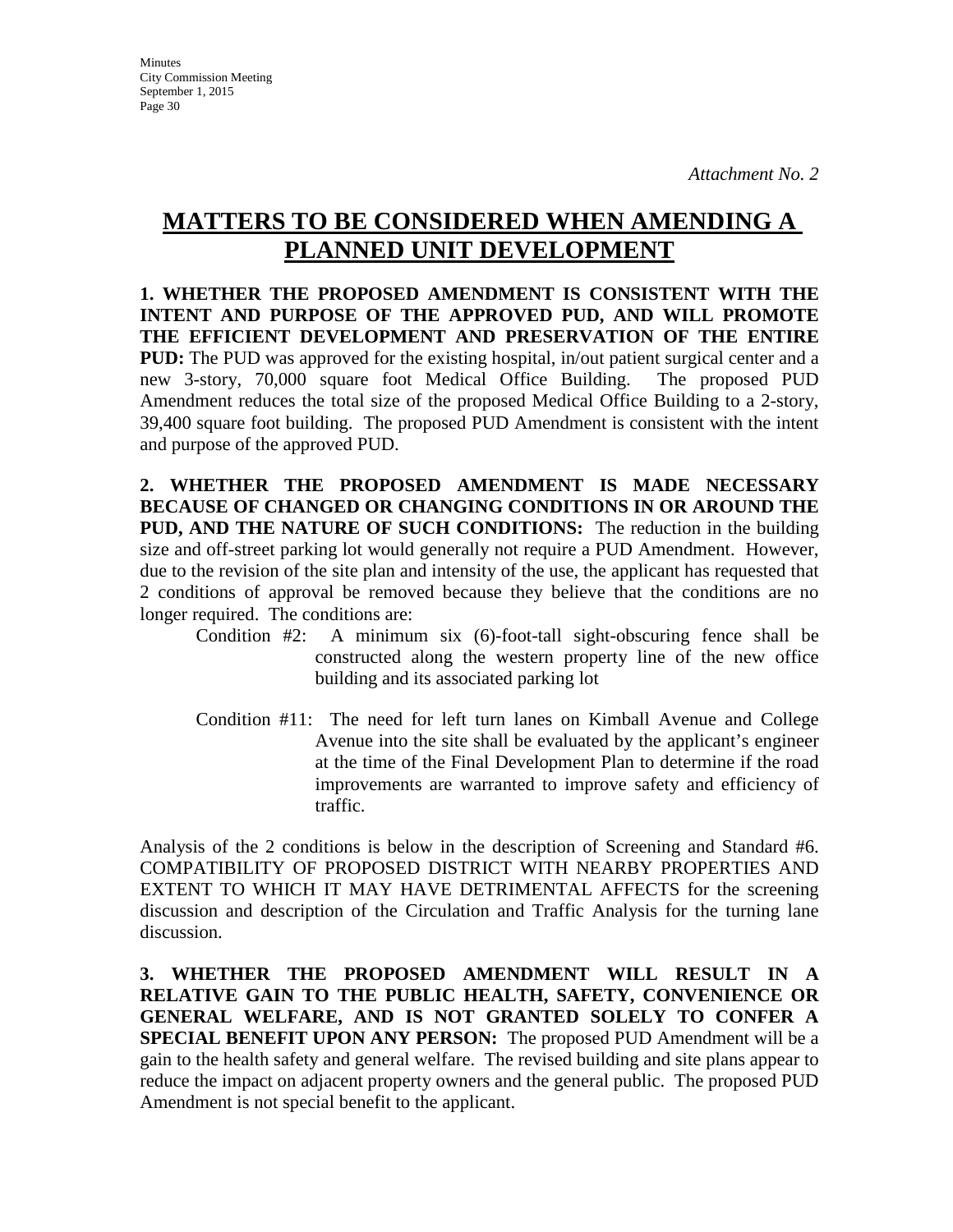# **ADDITIONAL MATTERS TO BE CONSIDERED WHEN AMENDING A PLANNED UNIT DEVELOPMENT**

**1. LANDSCAPING:** The landscaping proposed for the new medical office building will be similar in character to the existing landscaping with the hospital campus. Deciduous trees are proposed along the Kimball Avenue and the main driveway leading into the PUD site. Deciduous trees will also be installed in landscape islands in the off-street parking lot. Around the foundation of the building are to be ornamental bushes, grasses and perennial plants. Existing bushes and upright vegetation are shown on the landscaping plan along a portion of the west property line between the PUD site and adjacent properties. It appears that these plantings are sufficient to provide a visual buffer of the parking lot for the adjacent neighbors.

**2. SCREENING:** Trash dumpsters located to the east of the new building is to be screened precast concrete walls that will match the building and medal gates.

The originally approved PUD showed the new off-street parking associated with the Medical Office Building to be approximately 12 feet from the west property line, which abuts a several residential properties. Because of the anticipated adverse impacts on the adjacent residents from vehicles in the proposed off-street parking lot, Condition #2 was approved.

The proposed Final Development Plan reduced the number of off-street parking spaces associated with the Medical Office Building and moves the spaces to the east, away from the adjacent homes. The western edge of the new parking lot will be approximately 103 feet from the nearest property line. Dense bushes and vertical vegetation is located on the west property between the PUD and the residential property. Section 7-102(E)(5) requires sight-obscuring screening for off-street parking spaces that are within 25 feet from an adjacent resident district.

Considering the distance between the proposed off-street parking lot and the neighbors and the dense vegetation on the adjoining property line, it appears that the original concern necessitating the sight obscuring screening has been mitigated. City Administration is recommending that Condition #2 be removed.

**3. DRAINAGE:** The original PUD application included a drainage study that basically re-evaluated a previous study for the hospital expansion and Manhattan Surgical Center. At the northeast corner of the site is a wet detention and dry retention basin that handles the majority of the stormwater runoff for the site. The following chart shows the comparison of stormwater runoff rates for the area from the original PUD application.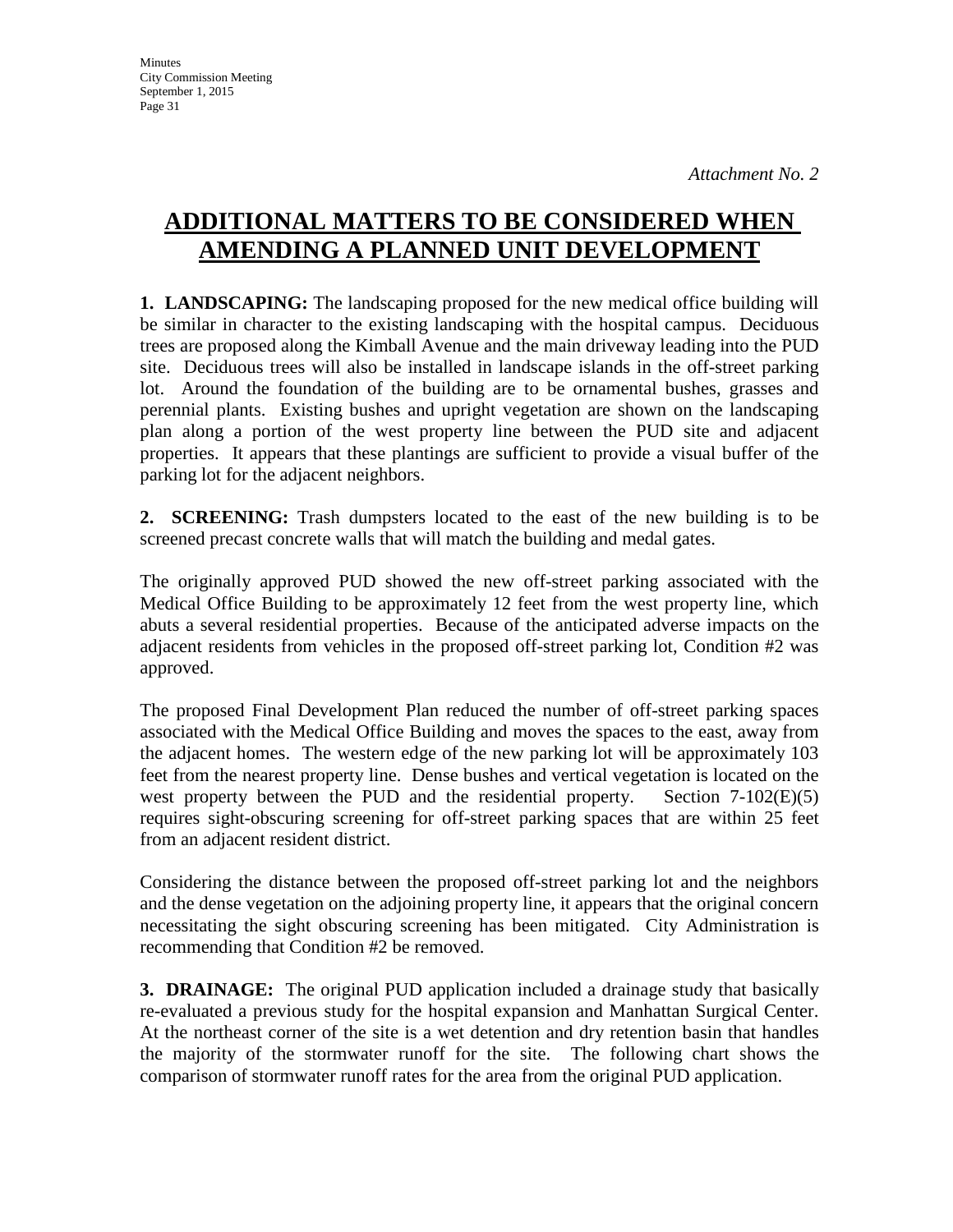|                            | 2-Year             | % Change                 | 10-Year  | % Change | 100-Year  | % Change |
|----------------------------|--------------------|--------------------------|----------|----------|-----------|----------|
| Pre-1999                   | 47 cfs             | $\overline{\phantom{0}}$ | 79 cfs   |          | $128$ cfs |          |
| (SWMMP)                    |                    |                          |          |          |           |          |
| <b>Existing Conditions</b> | $23.4 \text{ cfs}$ | $-50\%$                  | 37.3 cfs | $-53%$   | 55.2 cfs  | $-57\%$  |
| Proposed                   | $24.3$ cfs         | 4%                       | 38.9 cfs | 4%       | 56.1 cfs  | 2%       |
| Conditions                 |                    |                          |          |          |           |          |

The drainage study concludes that "due to the effectiveness of the existing retention/detention pond, the impact of the proposed development will essentially be unfelt downstream. The pond has a significant buffering factor on incoming flows. Under proposed conditions, the peak discharges have a minor increase, but based on SWMMP flows, the discharges remain significantly below the discharges that existed before the pond was developed in 1999.

The drainage study also notes the pond's benefits of water quality management due to a wetland area that has occurred naturally in location of the pond. The reports concludes that "modifications to the pond geometrics in an effort to make a minor reduction to the release rates will potentially create other unintended problems due to the system disruption and disturbance of the ground surface."

The PUD Amendment application states "The proposed amendment will reduce impervious surface area resulting in increased available storage in the existing detention pond. The proposed Final Development Plan decreases the sites impervious surface by approximately 2%. The City Stormwater Engineer agrees with the analysis and accepts its findings.

**4. CIRCULATION:** Vehicle access to the site will be from the surrounding street system and an existing curb cut onto Kimball Avenue for the existing internal driveway network through the PUD site. Access to the proposed off-street parking lot will be from a new intersection of the internal driveway that is proposed immediately across the driveway at the Manhattan Surgical Center and the existing off-street parking lot driving aisles to the south of the site. An existing curb cut on Kimball Avenue that is to the west of the main Kimball Avenue entrance to the site will be removed with this development.

#### Traffic Analysis

The Traffic Impact Study was conducted by Schwab-Eaton, P.A. for the original rezoning of the site to the Mercy Regional Health Center PUD. That traffic study estimated that the new 70,000 square foot Medical Office Building would generate 161 new trips in the A.M. Peak Hour and 206 trips in the P.M. Peak Hour. The increase in trips to the existing roadway network caused several intersection and turning movements associated with the PUD site to function at a less than desired Level of Service. Because of this, 2 conditions of approval were recommended for the PUD. They are: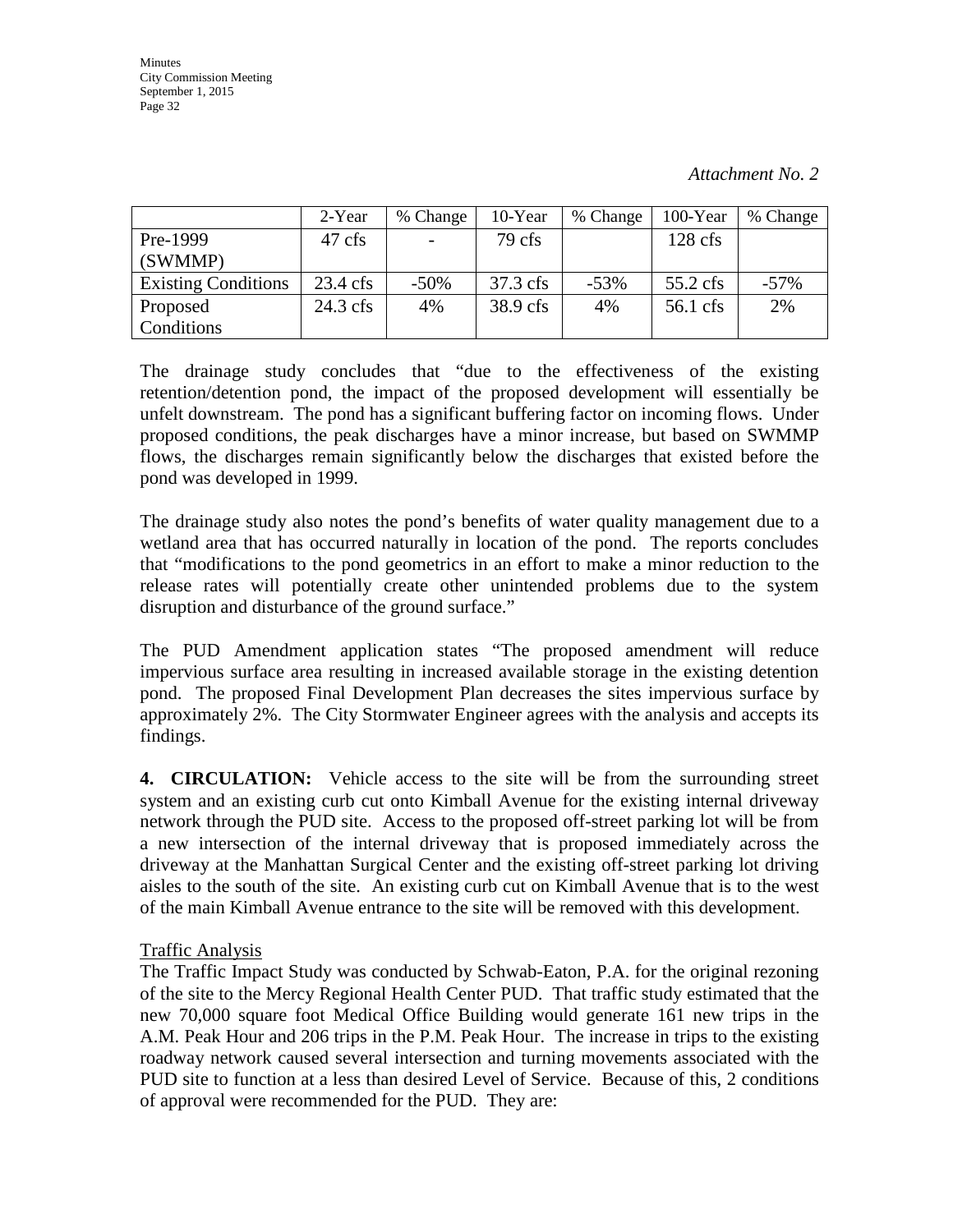- 1. An eastbound right-turn lane on Kimball Avenue into the PUD site shall be installed at the time of construction for the new medical office building
- 2. The need for left-turn lanes on Kimball Avenue and College Avenue into the site shall be evaluated by the applicant's engineer at the time of the Final Development Plan to determine if the road improvements are warranted to improve safety and efficiency of traffic.

As part of the PUD Amendment for the smaller Medical Office Building, Schwab-Eaton, P.A. revised the Traffic Impact Study. This study, dated June 8, 2015, the 40,000 square foot Medical Office Building would generate 92 trips in the A.M. Peak Hour and 125 trips in the P.M. Peak Hour. Following analysis of the turning movements into and out of the site and the Level of Service at the area intersections, the Traffic Study concluded the following:

- Under existing conditions for the area, all intersections function adequately, with noticeable delays for left turning movements out of the site onto Kimball Avenue and into the site from Kimball Avenue.
- The additional trips generated by the new Medical Office Building "does not significantly affect the operation of the intersection of Kimball and College Avenue. None of the Levels of Service change, though there are slight increases to total delay on some movements."
- The new Medical Office Building does not significantly affect the turning movements for the intersections into and out of the site. The left turning movement at the north entrance does not improve.
- Analyzing the future traffic impacts, with a growth rate of 2%, will not adversely impact traffic on Kimball Avenue and College Avenue
- The street network and intersections on Kimball Avenue and College Avenue will require improvements in the area to improve the Level of Service for the intersections in the area.

Following the analysis, the Traffic Study made the following recommendations:

- Near-future improvements to the intersection of Kimball Avenue and College Avenue should include the addition of right-turn lands to the eastbound and northbound approaches in order to meet current MATS recommendations. Turning movement counts should be evaluated annually to determine when the westbound approach also meets criteria for a dedicated right-turn lane.
- The City of Manhattan should review the effects of adding double left-turn lanes to the westbound and southbound approaches to Kimball/College Avenue intersection, which already operate at a LOS D during the AM peak hour, and will operate at a LOS F with very little additional background traffic increases.
- Left-turns out of the north entrance to the MOD will be difficult due to the volume of through traffic on Kimball Avenue during peak hours. Typically, traffic in parking lots will choose the least restrictive path, and it is likely in this case that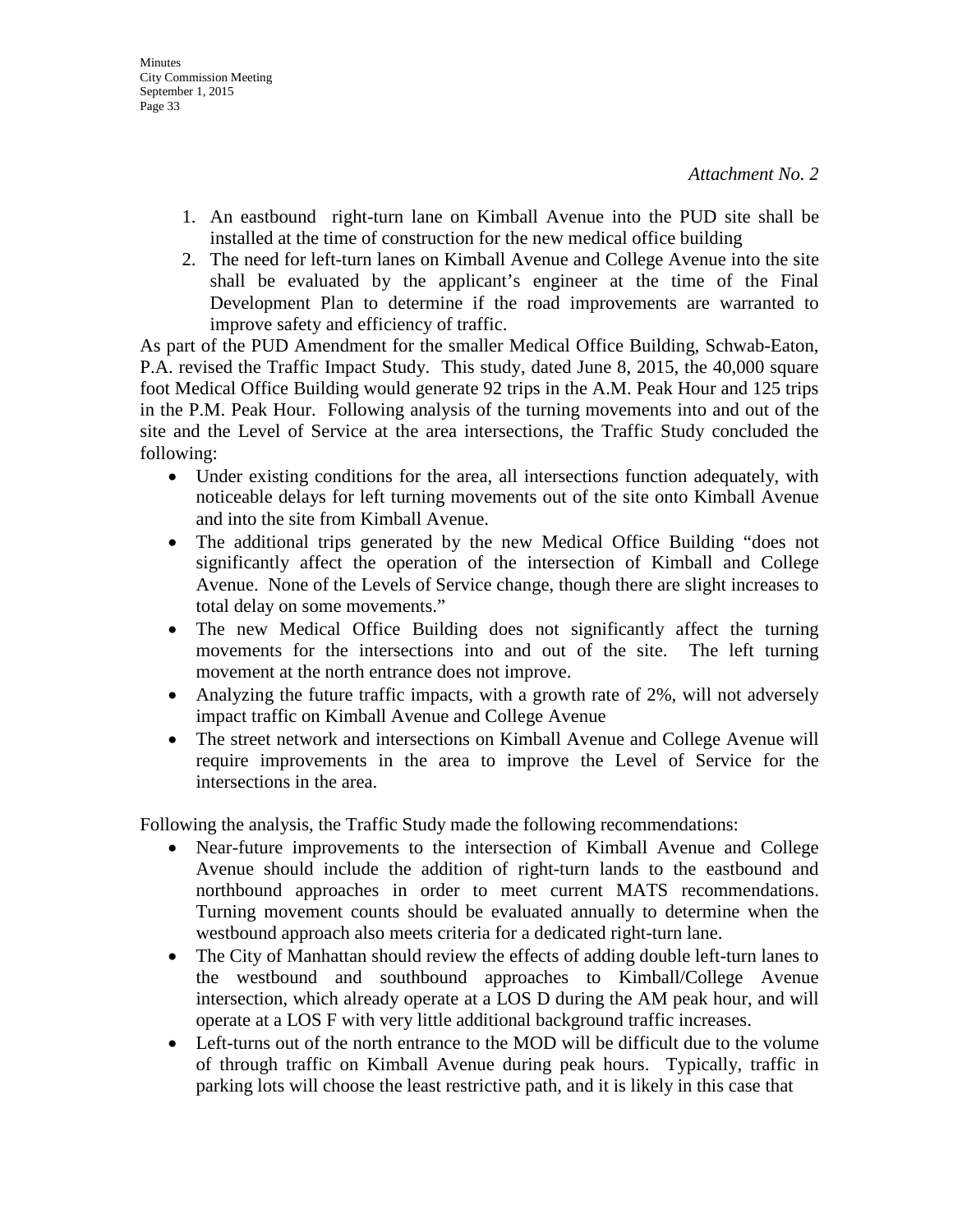drivers will choose to use the east entrance and turn left onto northbound College Avenue and then left at the Kimball/College intersection rather than wait excessively to turn left at the north entrance. An additional traffic study following completion and occupancy of the MOB should be performed to determine the validity of the directional distribution assumed in this study.

The City Engineer and City's Traffic Engineer have reviewed the revised Traffic Study and accept the findings for the new site plan (*see Staff Memo*). The Traffic Engineer notes "Though both the entrances of the development onto Kimball and College Avenue perform adequately into the future, the exiting left turn movement, especially at the north entrance onto Kimball Avenue, will perform with a poor level of service with the addition of this development and also in the future. The bottom line is that there will not be sufficient gaps in the thru traffic to allow this movement to operate well. This poor level of service impacts the development site primarily, with queues backing up into the development site, and not on a public roadway. At this time, there is no mechanism in place to force mitigation of this issue within the criteria being used to evaluate this study, though it is acknowledged that it is undesirable."

Furthermore City Administration acknowledges the existing and future need for roadway and intersections in the area and that they should be planned with future Capital Improvement Projects.

City Administration agrees that the proposed entering left-turn volume of vehicles will not trigger the need at this time for an auxiliary left-turn lane on Kimball Avenue at the north entrance. However, the addition of an auxiliary left-turn lane on Kimball Avenue will be required for any further development that should occur on the Mercy Regional development site, and any further revisions to the PUD will fall under the new 2015 MATS criteria for traffic impact studies. A condition of approval related to the future growth has been recommended.

#### Pedestrian and Bicycle Access

Sidewalks are found along Kimball Avenue and College Avenue and internal to the PUD site to provide pedestrian access to the existing and medical office buildings.

Bike racks are shown on the Preliminary Development Plans on the west side of the proposed medical office building.

#### Off-Street Parking

The PUD was approved with 845 off-street parking spaces. In February, 2015, the PUD was amended to add 80 new parking stalls in an off-street parking lot south of the hospital building along College Avenue. The total number of approved parking spaces is 925. A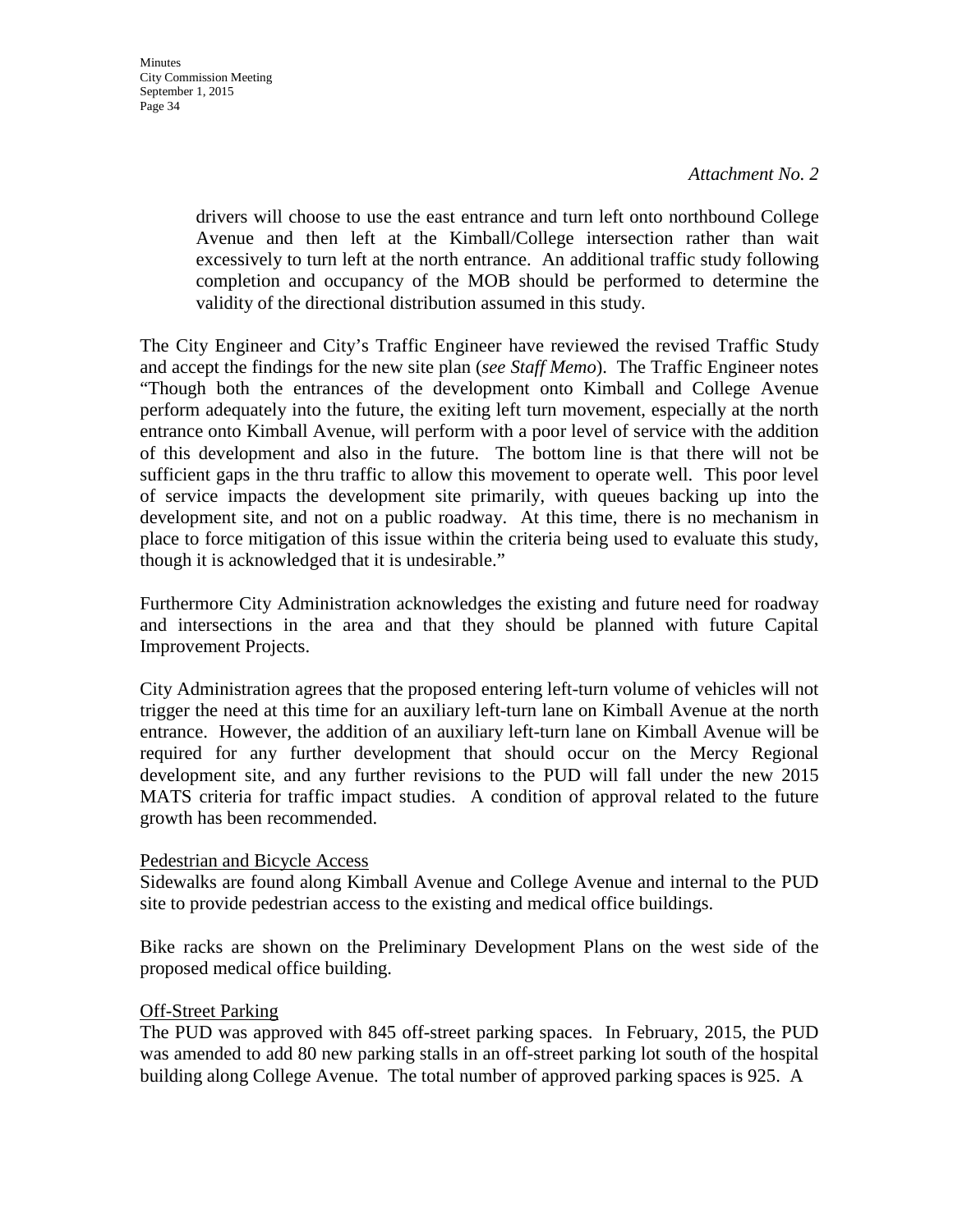**Minutes** City Commission Meeting September 1, 2015 Page 35

*Attachment No. 2* 

note on the PUD site plan states that the PUD site has an existing agreement with Kansas State University to share 250 parking stalls in the football stadium parking lot to the east of the PUD site during non-game days. These parking spaces are not included in the site parking calculation.

Specifically for the Medical Office Building, 298 parking stalls were to be created with the proposed medical office building. The applicant used an off-street parking ratio of 4.5 spaces per 1,000 square feet of office building. According to the application documents, remaining spaces would be shared in the existing off-street parking lot.

Using the same parking ratio for the revised building, a total of 177 spaces would be required. The Final Development Plan shows that 184 spaces will be provided on the site. The total number of parking spaces the hospital campus will be 810 spaces, not counting the 250 spaces is the KSU football stadium parking lot. Adequate parking should be available to the entire hospital campus.

**5. OPEN SPACE AND COMMON AREA:** Open space on the site is limited to manicured grass lawn areas around the buildings, along the roadways and in the parking lot islands. There are outdoor opens areas adjacent to the existing and proposed buildings for patients, visitors and staff, but the space is generally limited.

**6. CHARACTER OF THE NEIGHBORHOOD:** The proposed PUD Amendment will be a gain to the health safety and general welfare. The revised building and site plans appear to reduce the impact on adjacent property owners and the general public. The proposed PUD Amendment is not special benefit to the applicant.

## **MATTERS TO BE CONSIDERED WHEN REZONING**

**1. EXISTING USE:** Existing Mercy Regional Hospital with air ambulance helicopter landing pad and off-street parking lots, existing Manhattan Surgical Center and off-street parking lots and a vacant lot that was the former location of the St. Joseph Retirement Center and Nursing Home.

**2. PHYSICAL AND ENVIRONMENTAL CHARACTERISTICS:** The PUD site gradually slopes from the west to the east. The majority of stormwater runoff is directed to the northeast corner of the site to an existing retention/detention pond. The site is bounded by Kimball Avenue to the north and College Avenue to the east and singlefamily homes to the west and south. Both streets are four-lane minor arterial roadways.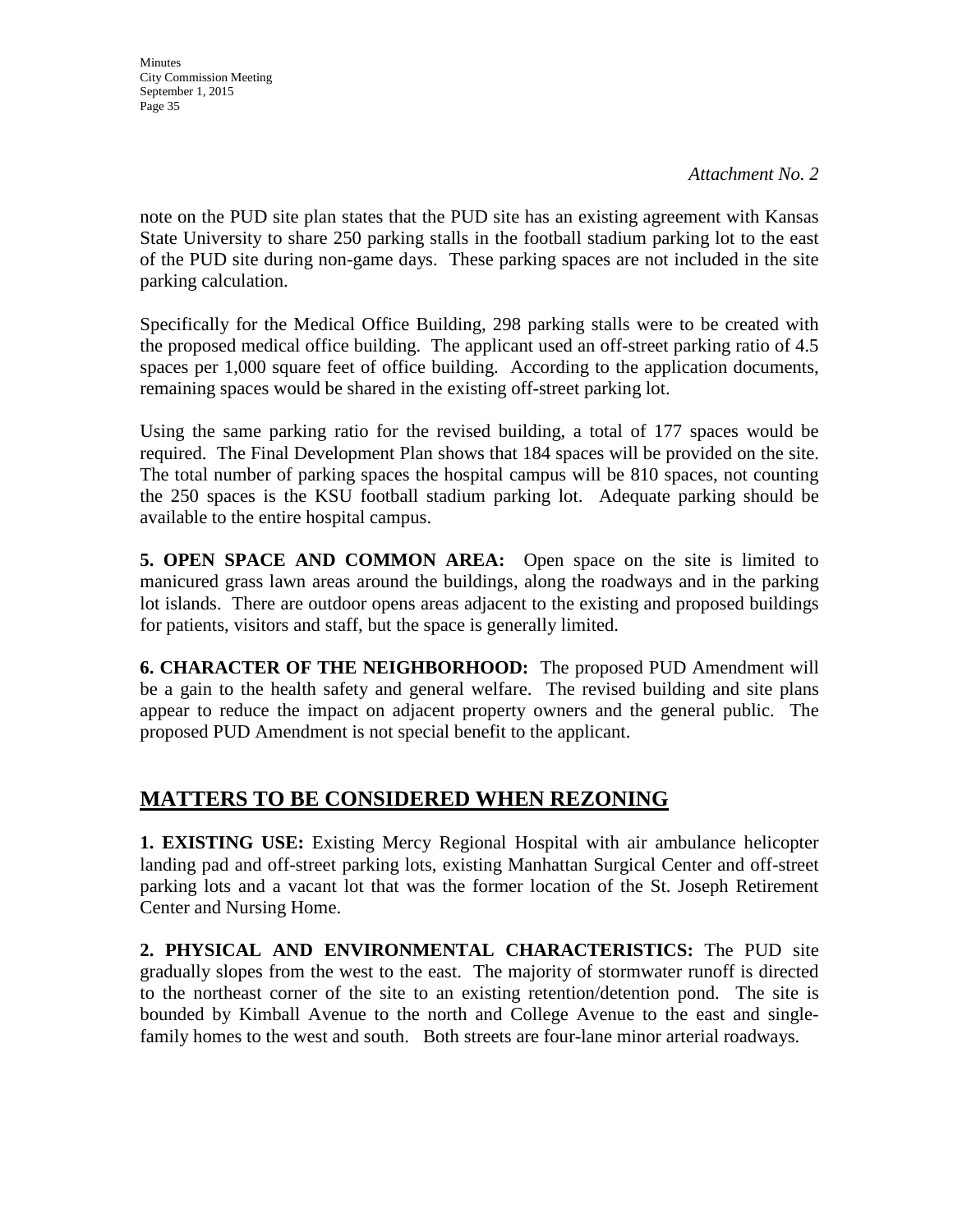#### **3. SURROUNDING LAND USE AND ZONING:**

**NORTH:** Kimball Avenue, a four-lane, minor arterial street, multiple-family apartment complexes, Peace Lutheran Church and single-family homes; Manhattan Apartments (Woodway Apartments) Residential PUD, University Commons Residential PUD and R, Single-Family Residential District.

**SOUTH:** Single-Family Homes and vacant lot owned by Mercy Regional Health Center; R, Single-Family Residential District and Commercial PUD.

**EAST:** College Avenue, a four-lane minor arterial roadway and the Kansas State Sports Complex; R-1, Single-Family Residential District, R District and U, University District.

**WEST:** Single-Family Homes; R District

### **4. GENERAL NEIGHBORHOOD CHARACTER:** See above under **6, CHARACTER OF THE NEIGHBORHOOD.**

**5. SUITABILITY OF SITE FOR USES UNDER CURRENT ZONING:** The PUD was approved in October, 2014 to include the existing hospital and in/out-patient surgical center and a new Medical Office Building. The proposed PUD Amendment maintains the building design of the Medical Office Building, but decreases the building floor area by approximately over 40%. The site is suitable under its current PUD.

**6. COMPATIBILITY OF PROPOSED DISTRICT WITH NEARBY PROPERTIES AND EXTENT TO WHICH IT MAY HAVE DETRIMENTAL AFFECTS:** The area to the south and west is zoned R, Single-Family Residential District and consists of singlefamily homes, most of which are rental units. The hospital was originally built as the Saint Mary's Hospital in 1958. In 1996, the Mercy Regional Health Center was established. A Conditional Use was approved in 2000 to allow for an expansion that generally created today's building footprint. The Manhattan Surgical Center was approved through a Conditional Use by the Board of Zoning Appeals in 1999 to construct the building. Until recently, the generally area where the new medical office building will be located was the former St. Joseph Retirement Center and Nursing Home. The building had been vacant for a number of years. It is apparent that the existing medical uses of the PUD site have not adversely impacted adjacent properties, particularly the residential properties to the south and west.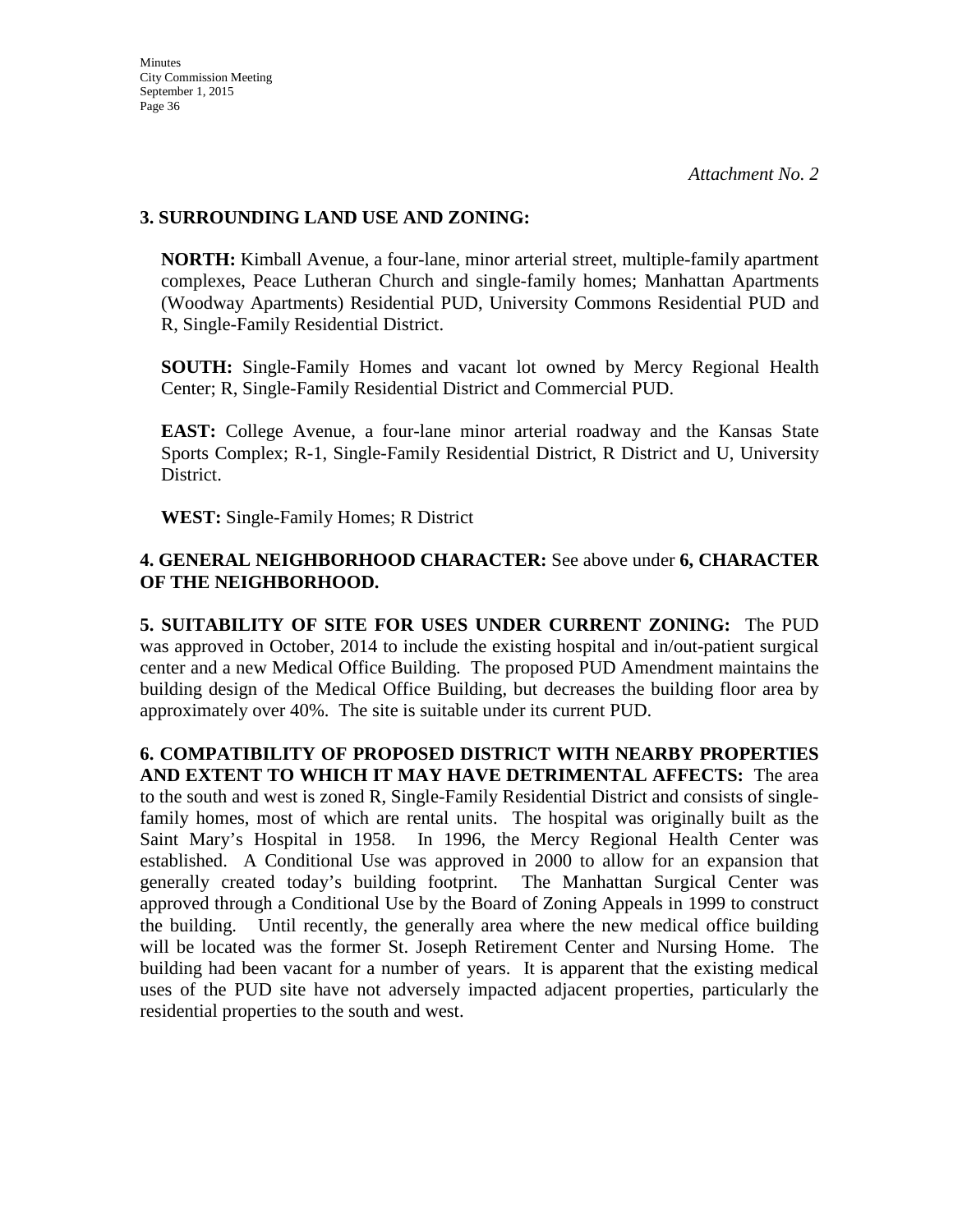#### *Attachment No. 2*

The proposed rezoning to PUD and the Preliminary Development Plan to construct a medical office building will increase the amount of noise, light and traffic to the area, compared to the existing vacant land. The proposed building has been reduced to a twostory tall building (34 feet tall at the roof line). The building is setback approximately 25 feet from the Kimball Avenue property line and 107 feet from the west property line. The distance between the building and the adjacent residential properties to the west should be adequate to mitigate any issue with the building height.

The original Preliminary Development Plans for the site showed the off-street parking lot approximately 12 feet from the west property abutting homes. Because of the proximity of the parking lot to the homes, The PUD was approved with a condition of approval that required a sight obscuring screening fence to reduce the adverse impacts from the new Medical Office Building onto the neighboring homes. The Final Development Plan shows the parking lot associated with the Medical Office Building to be reduced in size and subsequently moved to the east. The new location is roughly 103 feet from the west property line. The revised site shown on the Final Development Plan adequately mitigates any adverse impacts created by the approved Preliminary Development Plan.

The new site lighting plans shows light poles to illuminate the off-street parking lot. These lights are required to be fully shielded to cutoff the light at least the property line.

As part of the process to request a rezoning, the applicant held a neighborhood meeting on July 18, 2015. According to the meeting minutes, 2 adjacent property owners were present, along with the applicant and support staff. The meeting summary stated that all comments made at the meeting were supportive of the proposed Medical Office Building (*see attached meeting summary*).

As previously stated, the existing and proposed uses should not adversely impact the surrounding neighbors. It appears that the applicant have taken appropriate measures to address any negatively impacts the neighborhood. The site is generally compatible with nearby properties.

**7. CONFORMANCE WITH COMPREHENSIVE PLAN:** The rezoning site is shown on the Northwest Future Land Use Map as a Public/Semi-Public designation. The list of primary uses for this designation is: schools, government offices, community centers, fire stations, airport, libraries, hospitals, cemeteries, churches and other places of workshop. The proposed rezoning to PUD, Commercial Planned Unit Development meets the intent of the Comprehensive Plan. The existing and proposed uses are hospitals or uses that are customarily found at a hospital or on a campus-like hospital setting.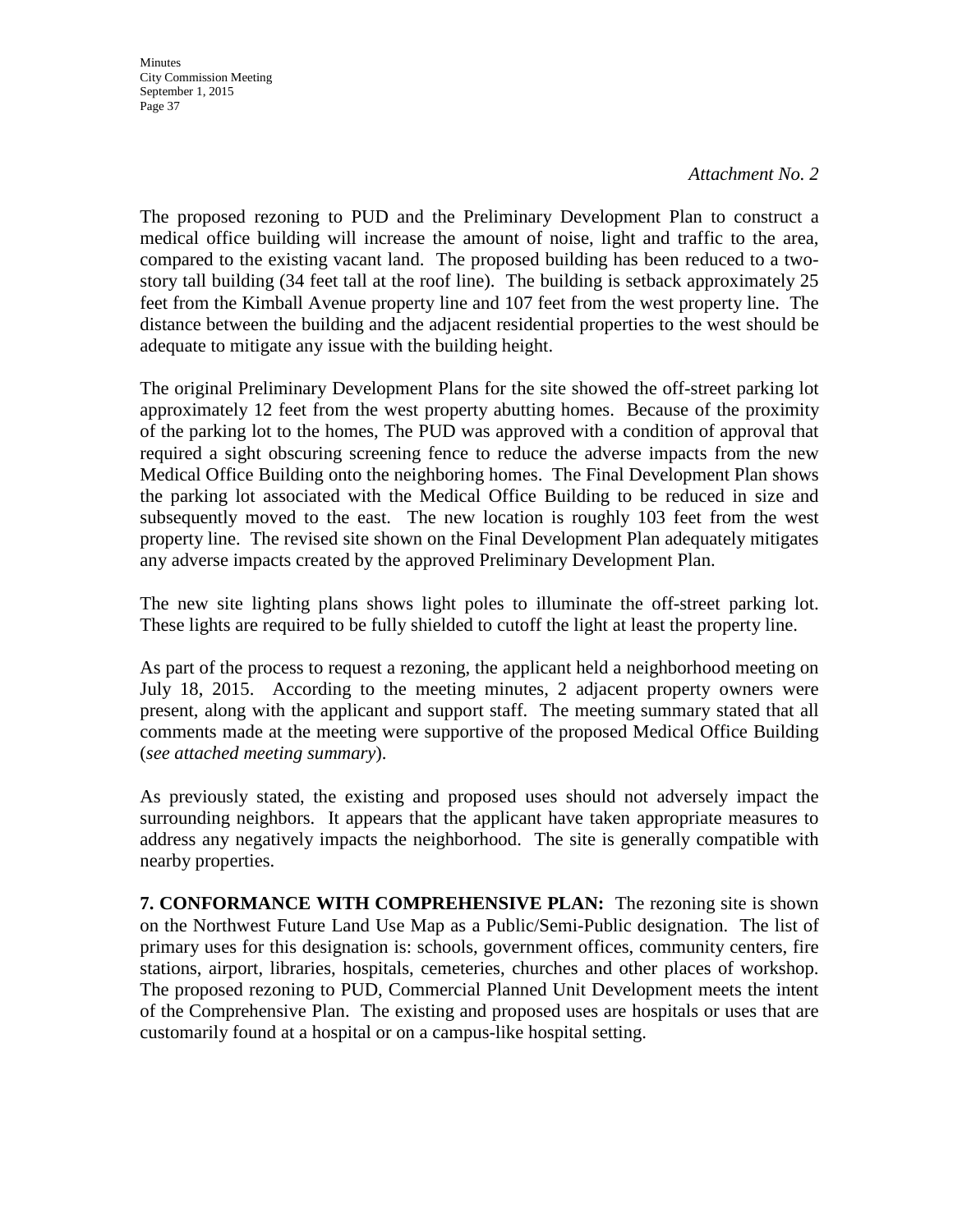# *Attachment No. 2*  **8. ZONING HISTORY AND LENGTH OF TIME VACANT AS ZONED:** July 18, 1961 Annexed into the City (Ordinance No. 2216) and zoned "A-A," Single-Family Residential District. 1970 - 1986 Rezoned to R, Single-Family Residential District 1987 - Present Rezoned to R-1, Single-Family Residential District 1999 Board of Zoning Appeals approves the Conditional Use to allow for the construction of the Manhattan Surgical Center. May, 2000 Board of Zoning Appeals approves the Conditional Use to allow for the expansion of Mercy Regional Hospital buildings. 2007 Board of Zoning Appeals approves the Conditional Use to allow for the expansion of the Manhattan Surgical Center. July, 2009 Board of Zoning Appeals approves the Conditional Use to allow for the expansion of Manhattan Surgical Center. 2012 Former St. Joseph Retirement Center and Nursing Home was demolished. September 15, 2014 Manhattan Urban Area Planning Board conducts public hearing and recommends approval (7-0) of the rezoning of Mercy Regional Health Center from R-1, Single-Family Residential District, to PUD, Commercial Planned Unit District, based on the findings in the Staff Report with the twelve (12) conditions of approval recommended by City Administration. October 7, 2014 City Commission approves first reading of an ordinance rezoning Mercy Regional Health Center from R-1, Single-Family Residential District, to PUD, Commercial Planned Unit District. October 21, 2014 City Commission approves Ordinance No. 7097 rezoning Mercy Regional Health Center from R-1, Single-Family Residential District, to PUD, Commercial Planned Unit District. January 5, 2015 Manhattan Urban Area Planning Board conducts public hearing and recommends approval (6-0) of the proposed rezoning of the vacant tract northwest of Vaughn Drive and College Avenue from College Avenue Medical Center PUD, to Mercy Regional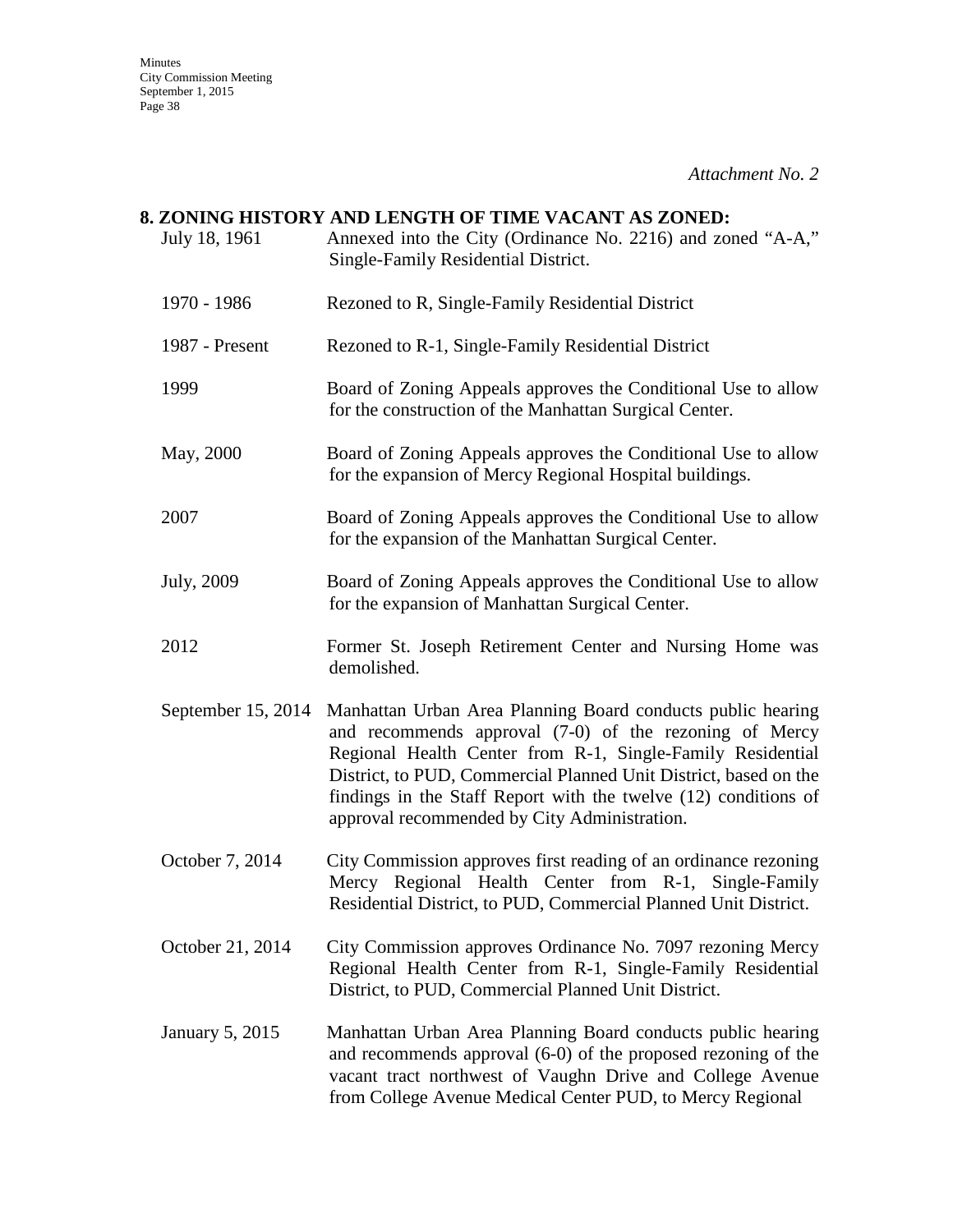*Attachment No. 2* 

Health Center PUD; and, to amend Ordinance No. 7097 and the Preliminary Development Plan of Mercy Regional Health Center PUD.

- January 20, 2015 City Commission approves first reading of an rezoning the vacant tract, generally located northwest of the intersection of College Avenue and Vaughn Drive from College Avenue Medical Center PUD, to Mercy Regional Health Center PUD; and, amending Ordinance No. 7097 and the Preliminary Development Plan of the Mercy Regional Health Center PUD.
- February 3, 2015 City Commission approves Ordinance No. 7124 rezoning the vacant 0.95 acre tract of land, generally located northwest of the intersection of College Avenue and Vaughn Drive, from College Avenue Medical Center PUD to Mercy Regional Health Center PUD; and, amending Ordinance No. 7097 and the Preliminary Development Plan of the Mercy Regional Health Center PUD, based on the findings in the Staff Report, subject to the five (5) conditions of approval recommended by the Planning Board.
- April 6, 2015 Manhattan Urban Area Planning Board approves the Final Development Plan and the Final Plat of Mercy Regional Health Center, a Commercial Planned Unit Development**,** based on conformance with the Manhattan Urban Area Subdivision Regulations.
- April 21, 2015 City Commission accepts easements and rights-of-way as shown on the Final Plat of the Mercy Regional Health Center, a Commercial Planned Unit Development.

**9. CONSISTENCY WITH INTENT AND PURPOSE OF THE ZONING ORDINANCE:** The intent and purpose of the Zoning Regulations is to protect the public health, safety, and general welfare; regulate the use of land and buildings within zoning districts to assure compatibility; and to protect property values.

The PUD Regulations are intended to provide a maximum choice of living environments by allowing a variety of housing and building types; a more efficient land use than is generally achieved through conventional development; a development pattern that is in harmony with land use density, transportation facilities and community facilities; and a development plan which addresses specific needs and unique conditions of the site which may require changes in bulk regulations or layout. The proposed PUD is consistent with the intent and purposes of the Zoning Regulations, and the intent of the PUD Regulations, subject to the conditions of approval.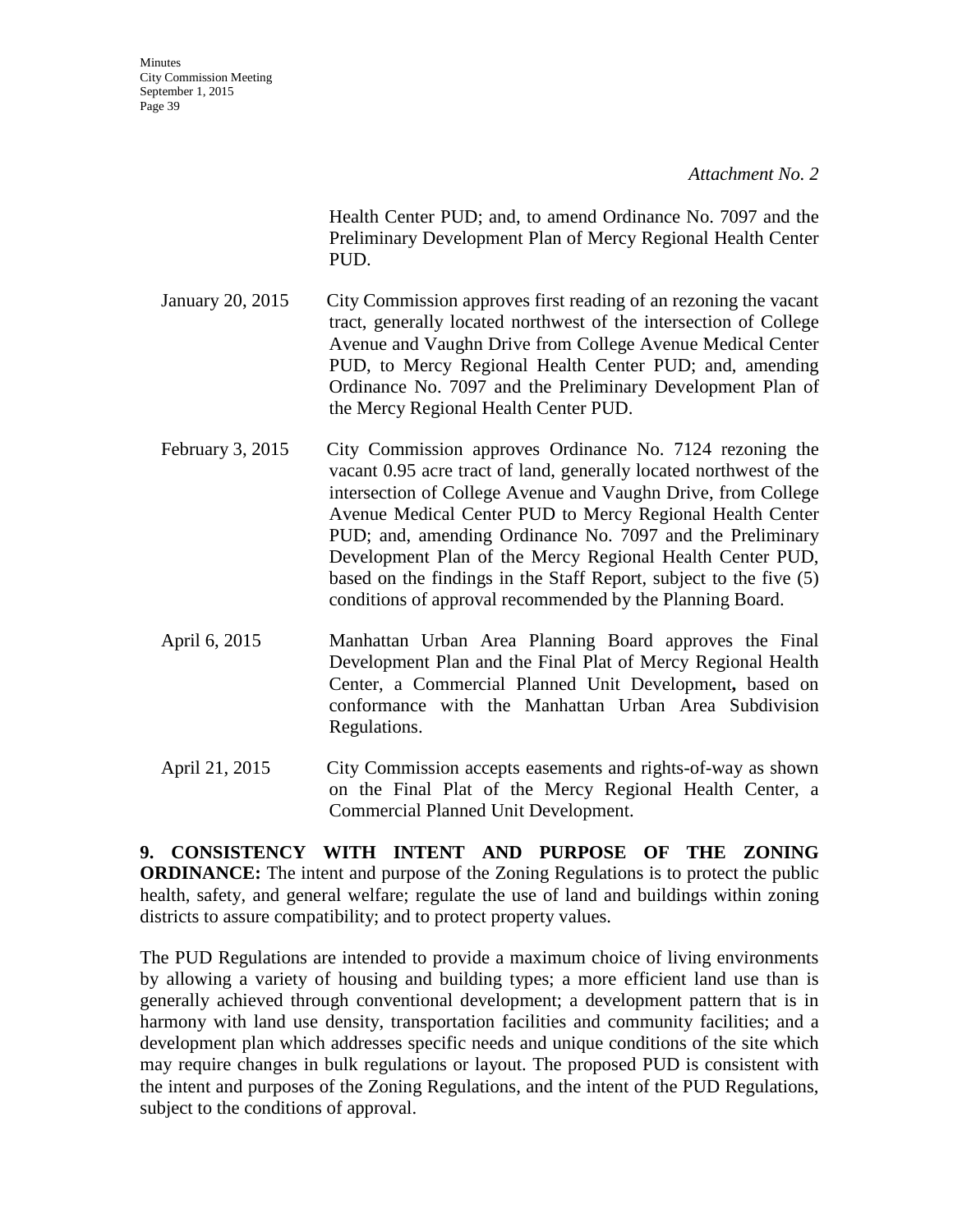Subject to the conditions of approval, the proposed amendment is consistent with the Zoning Regulations.

**10. RELATIVE GAIN TO THE PUBLIC HEALTH, SAFETY AND WELFARE THAT DENIAL OF THE REQUEST WOULD ACCOMPLISH, COMPARED WITH THE HARDSHIP IMPOSED UPON THE APPLICANT:** There appears to be no gain to the public that denial would accomplish. Public utilities and facilities can be extended to adequately serve the subdivision, and most importantly, fire and emergency service protection. Denial of the request may be a hardship to the owner.

**11. ADEQUACY OF PUBLIC FACILITIES AND SERVICES:** Adequate public water, sanitary sewer, streets and pedestrian sidewalks are currently available to serve the development.

# **12. OTHER APPLICABLE FACTORS:** None.

**13. STAFF COMMENTS:** City Administration recommends approval of the proposed Amendment to 7097 and 7124 and the approved Preliminary Development Plan of Lot 2, Mercy Regional Health Center PUD, to be known as the Final Development Plan of Lot 2, Via Christi Health Center, subject to the following conditions:

- 1. Signs shall be provided as proposed in the application documents, and shall allow for exempt signage described in Article VI, Section 6-102  $(A)(2)(a),(b),(c),(e),(g),(h),(i),(j),(k),(l),(m))$ , of the Manhattan Zoning Regulations of the Manhattan Zoning Regulations.
- 2. Any future amendments to the Via Christi Health Center PUD shall evaluate the need for an auxiliary left-turn lane on Kimball Avenue under the most recent MATS criteria for traffic impact studies.

# **ALTERNATIVES:**

- 1. Recommend approval of the proposed amendment of Ordinance No. 7097 and 7124 and the approved Preliminary Development Plan of Lot 2, Mercy Regional Health Center PUD, to be known as the Final Development Plan of Lot 2, Via Christi Health Center stating the basis for such recommendation.
- 2. Recommend denial of the proposed amendment of Ordinance No7097 and 7124 and the approved Preliminary Development Plan of Lot 2, Mercy Regional Health Center PUD, to be known as the Final Development Plan of Lot 2, Via Christi Health Center, stating the specific reasons for denial.
- 3. Table the proposed Amendment to a specific date, for specifically stated reasons.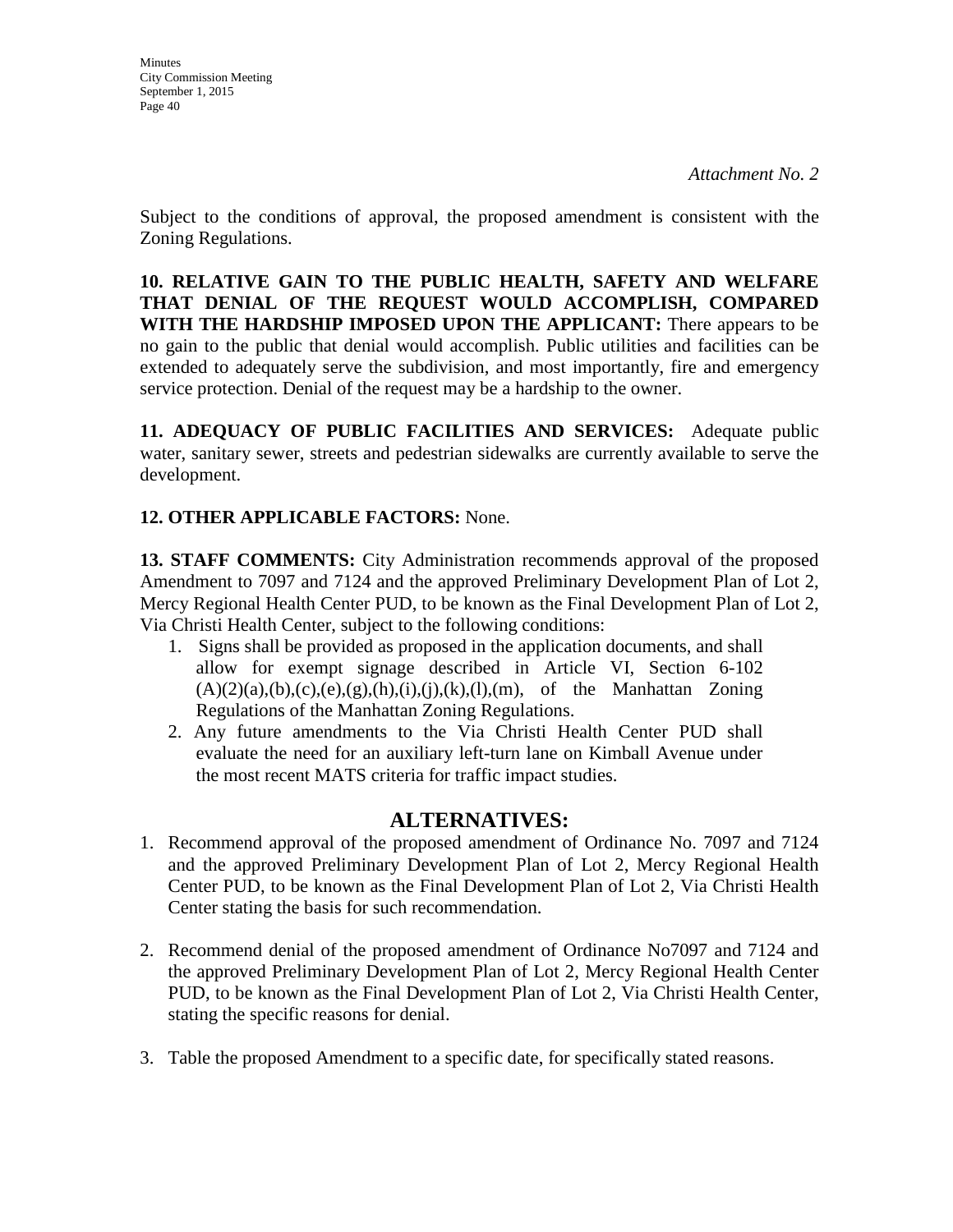*Attachment No. 2* 

# **POSSIBLE MOTION:**

The Manhattan Urban Area Planning Board recommends approval of the proposed amendment of Ordinance No. 7097 and 7124 and the approved Preliminary Development Plan of Lot 2, Mercy Regional Health Center PUD, to be known as the Final Development Plan of Lot 2, Via Christi Health Center, based on the findings in the Staff Report, subject to the 2 conditions of approval recommended by City Administration.

**PREPARED BY:** Chad Bunger, AICP, CFM, Senior Planner

**DATE:** July 13, 2015

15015}SR}MercyHealthCenterPUD}PUDAmendment\_FinalPlat.docx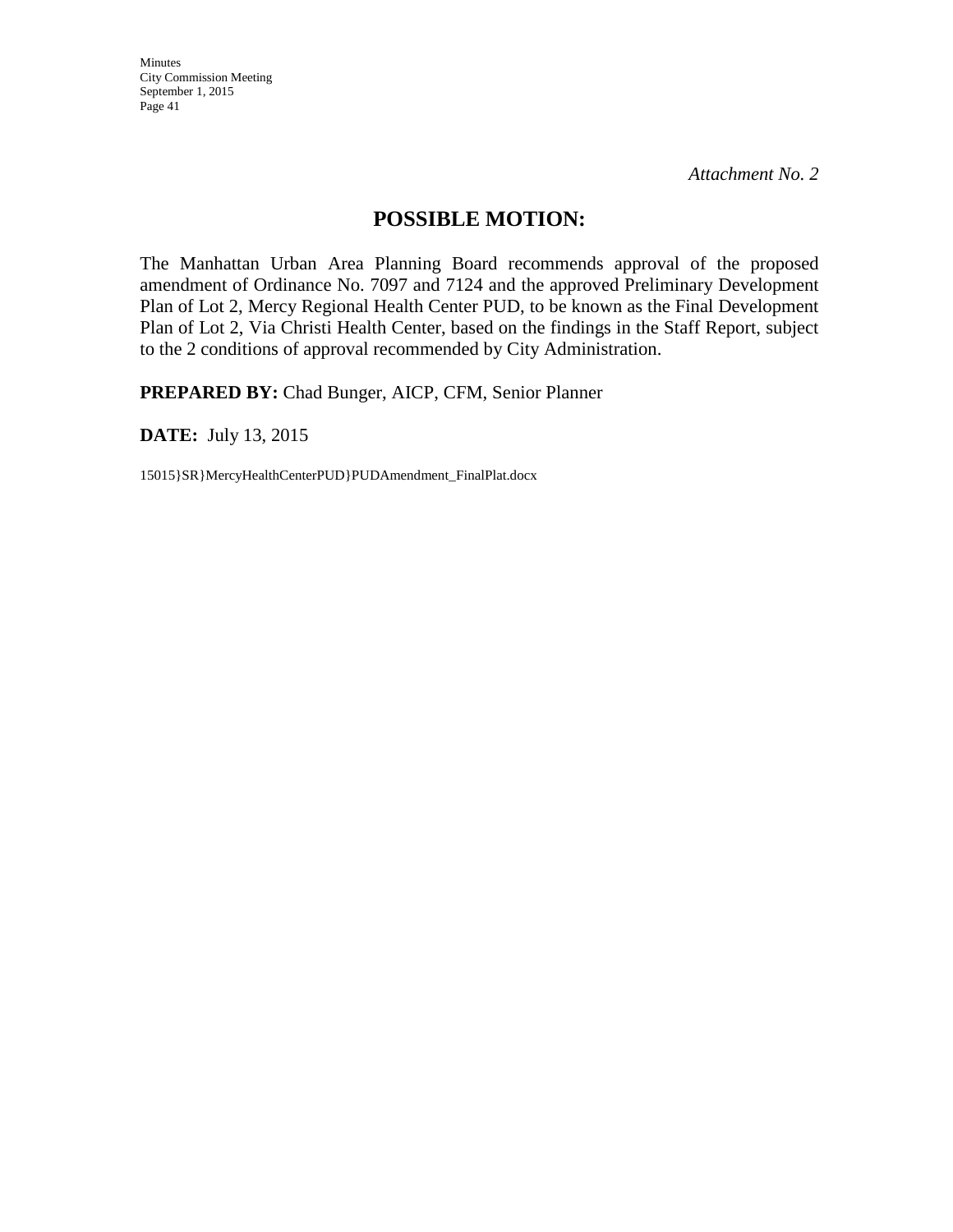#### **STAFF REPORT Elaine Drive – Todd Road Rezoning**

### **ON AN APPLICATION TO REZONE PROPERTY**

- **FROM:** R-1, Single-Family Residential District, R-2, Two-Family Residential District and R-2/UO, Two-Family Residential District with University Overlay District.
- **TO**: R-3, Multiple-Family Residential District and R-3, Multiple-Family Residential District with University Overlay District.

**APPLICANT/OWNERS:** Manhattan Urban Area Planning Board on behalf of City of Manhattan

**ADDRESS:** 1101 Poyntz Avenue, Manhattan, KS 66502

### **LEGAL DESCRIPTION:**

Tracts of land located in Section 7, Township 10 South, Range 8 East of the Sixth Principal Meridian, in the City of Manhattan, Riley County, Kansas, described as: Lots 1- 21 and Lots 24 - 31 Sunrise View Addition; Lot A Tex Winter Addition #2, and Lots 1 and 2 Tex Winter Addition #3.

**LOCATION:** The rezoning area is generally located northwest of the intersection of Denison Avenue and Todd Road, along the north side of Todd Road and along both sides of Elaine Drive.

**AREA:** The total area of the rezoning site is approximately 7.4 acres.

**DATE OF NEIGHBORHOOD MEETING:** June 11, 2015

**DATE OF PUBLIC NOTICE PUBLICATION:** July 27, 2015

### **DATE OF PUBLIC HEARING: PLANNING BOARD:** August 17, 2015 **CITY COMMISSION:** September 1, 2015

# **THIRTEEN MATTERS TO BE CONSIDERED WHEN REZONING**

### **1. EXISTING USE:**

The existing use of the rezone area along Elaine Drive and Todd Road is single and two family homes and the Cats for Christ student center.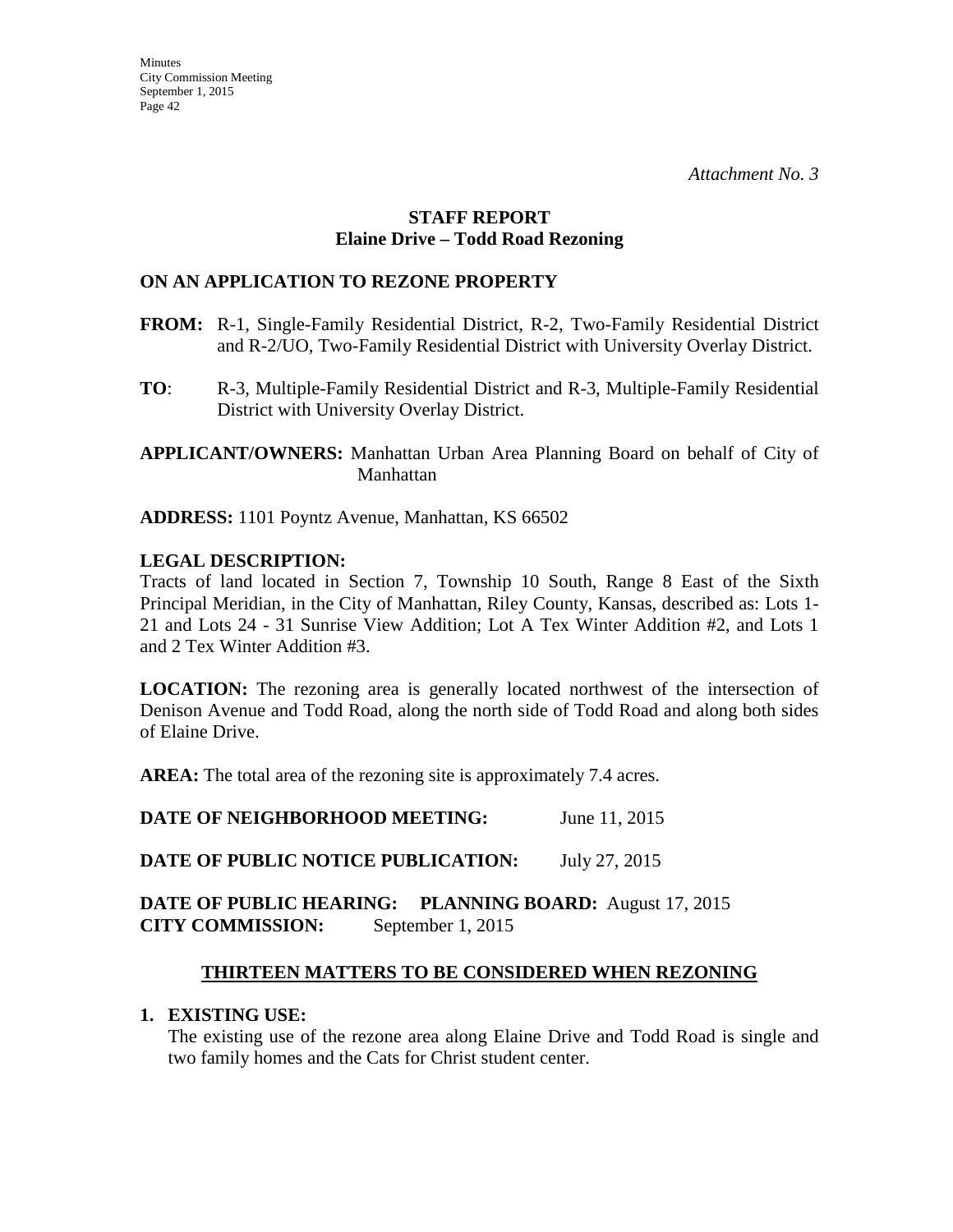**2. PHYSICAL AND ENVIRONMENTAL CHARACTERISTICS:** The rezoning site is generally flat with existing residential structures, open yards, and a few mature trees. The area drains to the street. Off-street parking for the properties is accessed from driveways on the front and side of the structures leading to attached garages from adjacent street curb cuts.

#### **3. SURROUNDING LAND USE AND ZONING:**

- **NORTH:** Two Greek Houses, KSU's Jardine Apartment Complex; R-3 and U, University.
- **SOUTH:** Todd Road; three Sororities, ten multi-family apartment buildings with 112 living units, Church, four commercial buildings consisting of an office building, convenience store and retail/office development; R-3, PUD.
- **EAST:** Denison Avenue; Kansas State University Gardens/Conservatory and main campus; U.
- **WEST:** Single-family homes; R-1.
- **4. GENERAL NEIGHBORHOOD CHARACTER:** The surrounding neighborhood is a mix of single-family and multiple-family dwellings, the majority of which are renter occupied units presumably for KSU students. Also there is one fraternity and four sororities. The Kansas State University main campus is to the east. Denison Avenue, a minor arterial street, runs north and south immediately adjacent to the proposed rezone area. The area is heavily influenced and impacted by the proximity to Kansas State University.
- **5. SUITABILITY OF SITE FOR USES UNDER CURRENT ZONING:** The rezoning site consists of 35 lots from 4,234 square feet to 13,538 square feet in size. All but three lots conform to the minimum lot size requirements for single-family dwellings as allowed in the R-1 zone. The three R-2 lots meet the standards and are allowed uses in the zone.

The UO, University Overlay District is designed to provide for establishment of the types of uses which ordinarily locate close to a University, but which might not be located on University property, such as Greek Houses, offices, laboratories and other facilities for educational, fraternal, professional, religious and research organizations and institutions. The University Overlay District regulations are applied in combination with an underlying residential district, and adds these university related activities as a conditional use, unless it's already allowed by the underlying residential zoning district. The site is suitable for land uses under the existing zoning.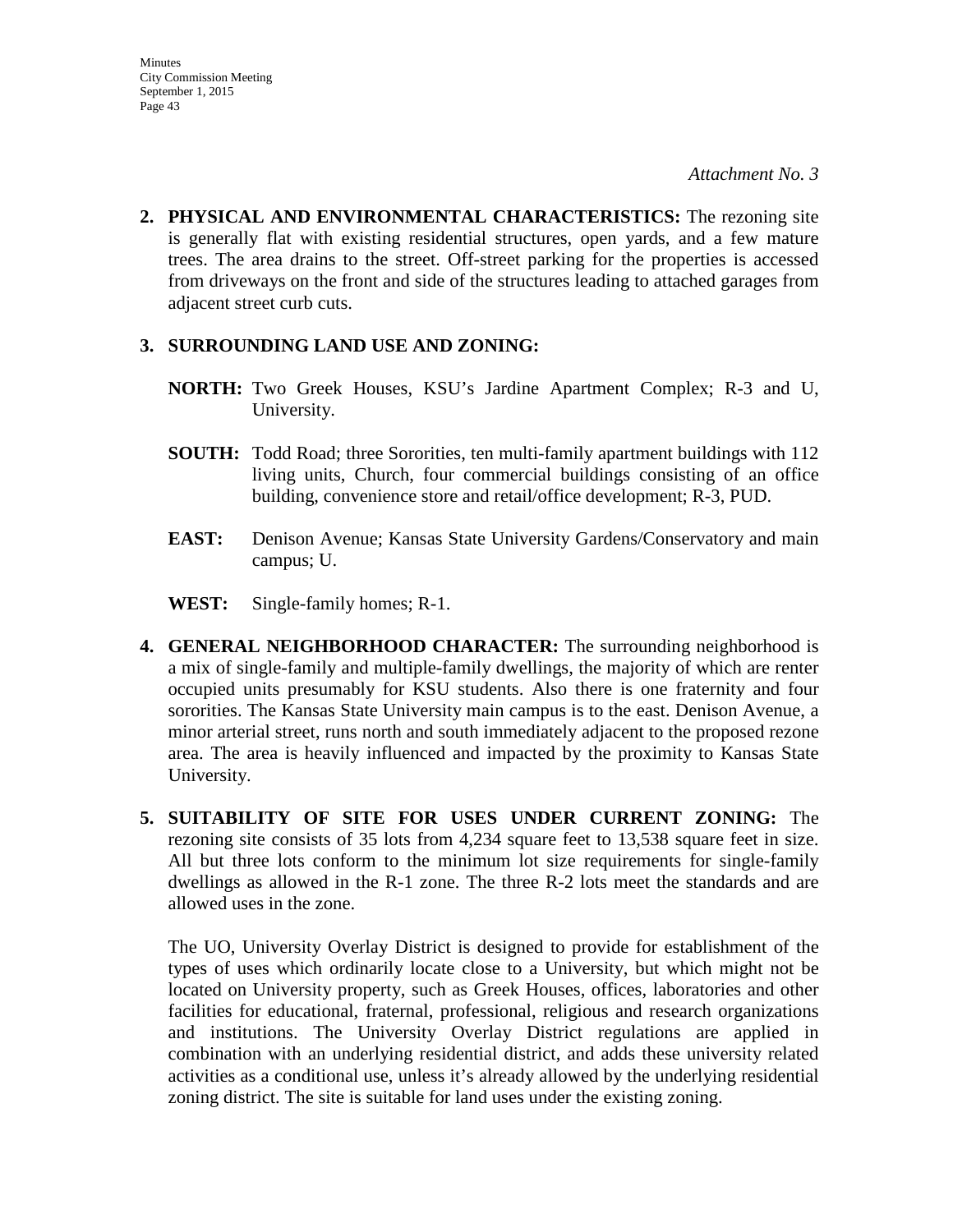**6. COMPATIBILITY OF PROPOSED DISTRICT WITH NEARBY PROPERTIES AND EXTENT TO WHICH IT MAY HAVE DETRIMENTAL AFFECTS:** An increase in noise, light and traffic can be expected if the proposed rezoning is approved, however it would be consistent with the development in the immediate area.

The rezoning could increase density from the current 53 dwelling units on 7.4 acres up to approximately 322 dwelling units provided the required parking and setbacks could be met. Given the relatively small lot sizes and lot depths, it is likely that development of apartment buildings will require consolidation of lots and may be challenging with the 25 foot front and rear yard setbacks, 40% lot coverage and requirement to place parking to the side or rear of the building.

At the Neighborhood Meeting conducted by the City on June 11, 2015 fourteen owners and neighbors attended and discussed the rezone process, parking ratios and parking lot location with development. Concern was specifically expressed about the limited supply of on-street parking. Any new development is required to supply adequate parking and may actually improve the parking supply.

The proposed rezoning should be compatible with the surrounding properties.

**7. CONFORMANCE WITH COMPREHENSIVE PLAN:** The Core Area Neighborhoods Future Land Use Map of the recently updated and adopted 2015 Manhattan Urban Area Comprehensive Plan shows the site designated as RHD, Residential High Density. Policies of the RHD categories are below:

### *RHD-1: Characteristics*

*The Residential High Density designation is designed to create opportunities for higher density neighborhoods adjacent to the KSU campus and in other more urban parts of the core area of the community, and in a suburban setting. Within the core area or in Downtown, the designation accommodates higher-intensity residential housing, such as mid-rise apartments, townhomes and condominiums, combined with complementary non-residential land uses, such as retail, service commercial, and office uses, often within the same building. In other areas of the community, Residential High Density neighborhoods can be accommodated in a less vertical or urban fashion, such as in planned apartment communities with complimentary neighborhood service commercial, office, and recreational facilities. These neighborhoods could be implemented through a Planned Unit Development or by following design and site plan standards during the design review process.*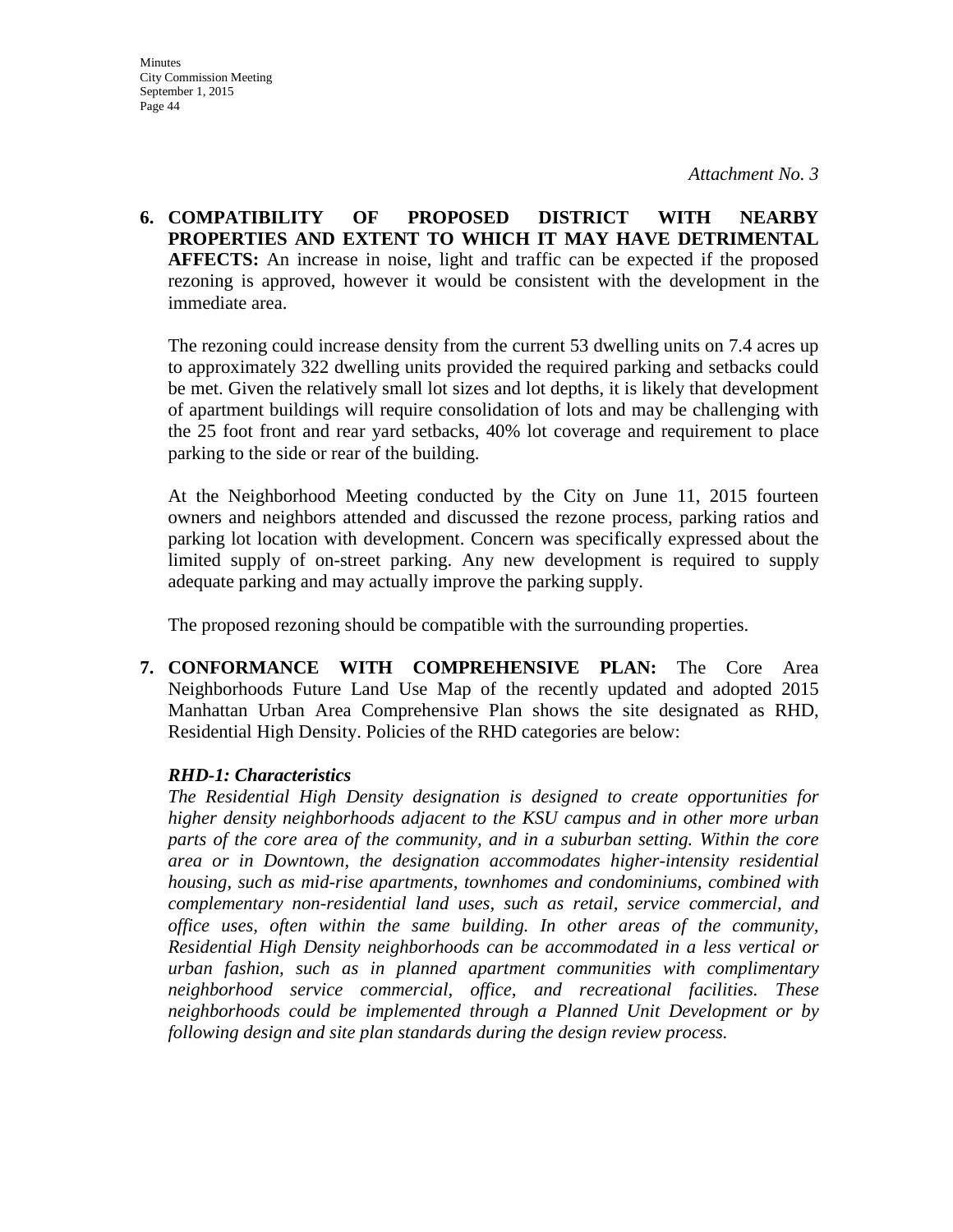#### *RHD-2: Appropriate Density Range*

*Possible densities under this designation are 19-50 dwelling units per net acre and greater.*

### *RHD-3: Location*

*Residential High Density uses are typically located near intersections of arterials and collector streets, sometimes providing a transition between commercial or employment centers and lower density neighborhoods. Concentrations of Residential High Density are designated west and east of the KSU campus and in the Aggieville vicinity to promote expanded student housing options within walking distance of campus. In a more urban setting or in Downtown, Residential High Density may be combined with active non-residential uses in a vertically mixed-use building. Outside of the core area, Residential High Density uses should not be located in settings where the only access provided consists of local streets passing through lower density neighborhoods.* 

#### *RHD-4: Building Massing and Form*

*Avoid plain, monolithic structures or blank walls on the backs or sides of buildings. In a planned apartment community context, large buildings should incorporate a variety of design elements to create visual interest. Infill projects should be consistent with area-specific design standards or guidelines, as adopted.* 

### *RHD-5: Mix of Uses*

*Encourage the integration of neighborhood serving retail uses (e.g., drycleaners, coffee shop) on the ground level of high density residential buildings where viable, typically in areas with high visibility and/or pedestrian activity. Nonresidential uses should generally not exceed twenty-five percent of the total floor area in a mixed-use structure; however, actual percentages will be driven by market demand and the surrounding site context.* 

### *RHD-6: Parking Location and Design*

Locate off-street surface parking behind buildings, tucked under buildings (e.g., *podium parking), or within parking structures in established core area neighborhoods and the Downtown to maintain a pedestrian-oriented street frontage. Integrate structured parking garages and tuck-under parking with the overall design of the building they are intended to serve. The incorporation of active uses, such as retail, into the ground floor of freestanding parking structures included as part of multi-block developments.*

**THE PROPOSED REZONING OF THE AREA TO R**-3, Multiple-Family Residential District **AND R**-3/UO, Multiple-Family Residential District with University Overlay District **CONFORM TO THE POLICIES OF THE 2015 M**anhattan Urban Area Comprehensive Plan and the high density land use area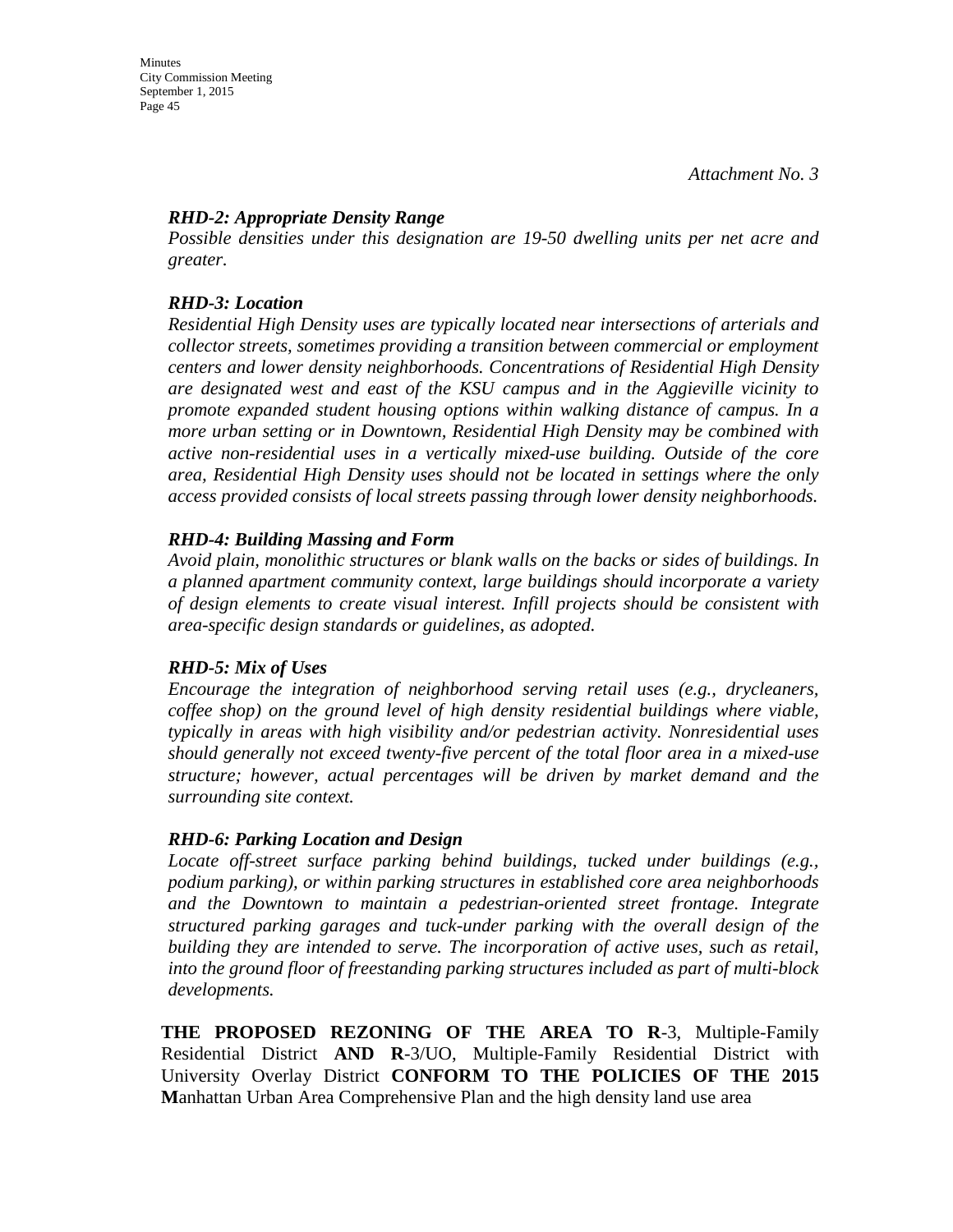identified on the Future Land Use map through the Comprehensive Plan update process. **(Note: The UO District is limited to the property at 1501 Denison Avenue, where it currently exists.)**

#### **8. ZONING HISTORY AND LENGTH OF TIME VACANT AS ZONED:**

| $1965 - 1970$ :   | A, First Dwelling House: One and Two Family Dwellings                                                                                                        |
|-------------------|--------------------------------------------------------------------------------------------------------------------------------------------------------------|
| $1970 - 2001$ :   | R-1, Single-Family Residential District and R-2, Two-                                                                                                        |
|                   | <b>Family Residential District</b>                                                                                                                           |
| $2001$ – Present: | R-1, Single-Family Residential District, R-2, Two-Family<br>Residential District and R-2/UO, Two-Family Residential<br>District/ University Overlay District |

### **9. CONSISTENCY WITH INTENT AND PURPOSE OF THE ZONING ORDINANCE:**

The intent and purpose of the Manhattan Zoning Regulations is to protect the public health, safety, and general welfare; regulate the use of land and buildings within zoning districts to assure compatibility; and to protect property values.

The R-3 District is designed to provide for multiple-family dwellings at a density no greater than 1 dwelling unit per 1,000 square feet. Most lots will have to be consolidated in order to accommodate construction of apartment buildings, along with placement of the necessary off-street parking to the side or rear of buildings, and providing the required 25 foot front and rear yard setbacks. It is anticipated that this transition would occur through market forces over time.

The rezone area is 7.4 acres and in the current lot configuration only one lot would be non-conforming all other lots conform to the minimum R-3 District requirements. However, for higher density development some lots will have to be consolidated. The proposed rezoning conforms to the intent of the Zoning Regulations.

**10. RELATIVE GAIN TO THE PUBLIC HEALTH, SAFETY AND WELFARE THAT DENIAL OF THE REQUEST WOULD ACCOMPLISH, COMPARED WITH THE HARDSHIP IMPOSED UPON THE APPLICANT:** Through the Manhattan Urban Area Comprehensive Plan process a great deal of analysis and public discussion concluded that while there may be some additional impacts to the immediate area the benefits of additional high density housing opportunities directly adjacent to the KSU Campus would outweigh any impacts. Additional housing units for students, located closer to their principle destination could minimize traffic and other impacts further to the west.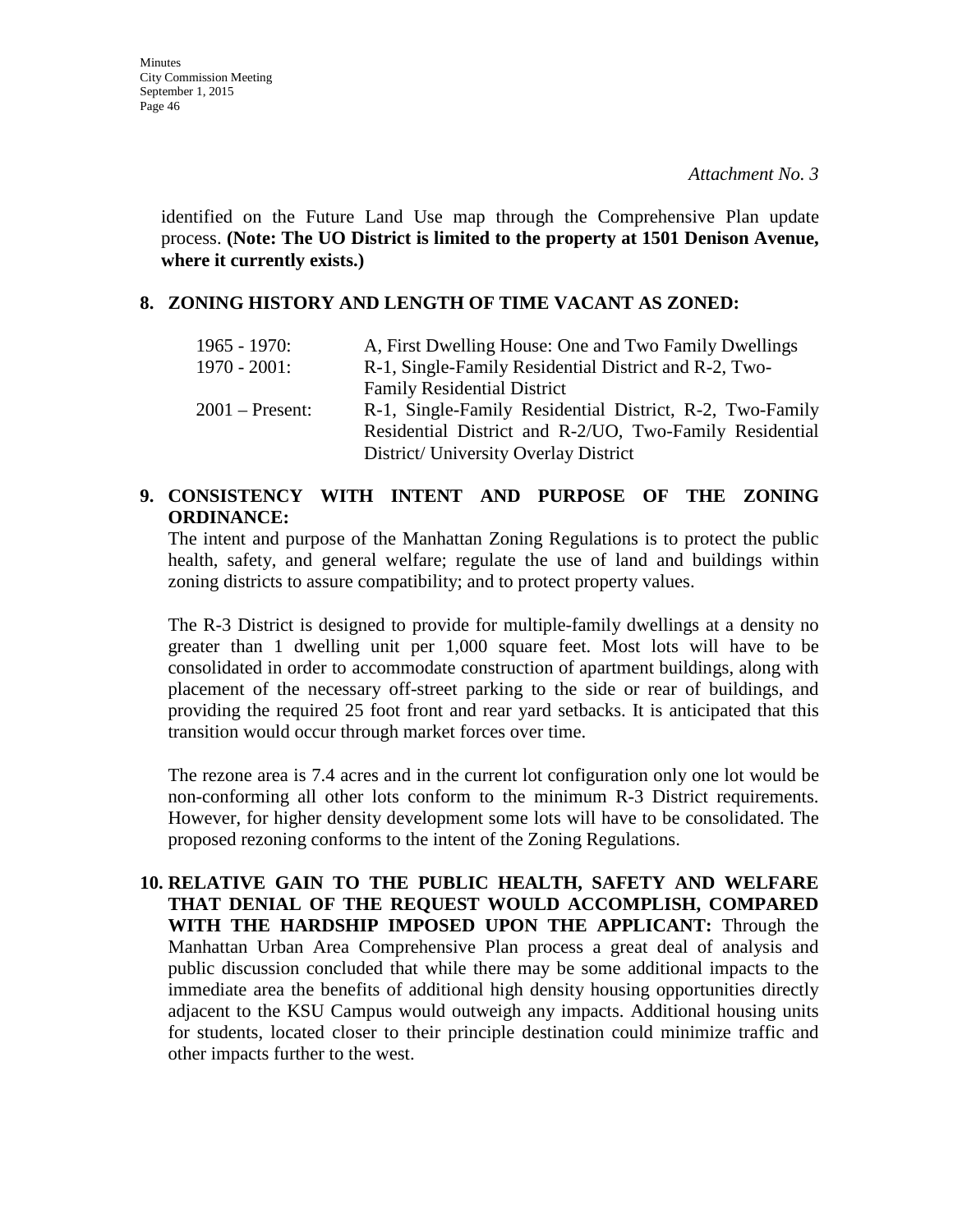*Attachment No. 3* 

There appears to be no gain to the public that denial of the rezoning would accomplish. No expected adverse impacts on the public health, safety and welfare are anticipated as a result of the rezoning.

**11. ADEQUACY OF PUBLIC FACILITIES AND SERVICES:** There is a sidewalk along the south side of Todd Road and along both sides of Denison Avenue. However, there are no sidewalks along Elaine Drive. The City will require a sidewalk along one side of Elaine Drive and is considering various financing options to accomplish that. In addition there is already a pedestrian actuated crossing of Denison Avenue at Todd Road to provide safe access to the K-State Campus. It is recognized that the water lines serving the rezoning area will need to be up-sized at some point as development occurs, depending upon the nature and density of the redevelopment. Storm water detention will be required for developments of half an acre or more in size.

### **12. OTHER APPLICABLE FACTORS:** None

**13. STAFF COMMENTS:** City Administration recommends approval of the proposed rezoning of the 35 lots along the north side of Todd Road and along both sides of Elaine Drive from R-1, Single-Family Residential, R-2 Two-Family Residential District and R-2/UO, Two-Family Residential District with University Overlay District and to R-3, Multiple-Family Residential District and R-3/UO, Multiple-Family Residential District with University Overlay District, based on the findings in the Staff Report. **(Note: The UO District is limited to the property at 1501 Denison Avenue, where it currently exists.)**

#### **ALTERNATIVES:**

- 1. Recommend approval of the proposed rezoning of 35 lots, generally located northwest of the intersection of Denison Avenue and Todd Road, along the north side of Todd Road and along both sides of Elaine Drive based on the findings in the Staff Report.
- 2. Recommend denial of the proposed rezoning, stating the specific reasons for denial.
- 3. Table the proposed rezoning to a specific date, for specifically stated reasons.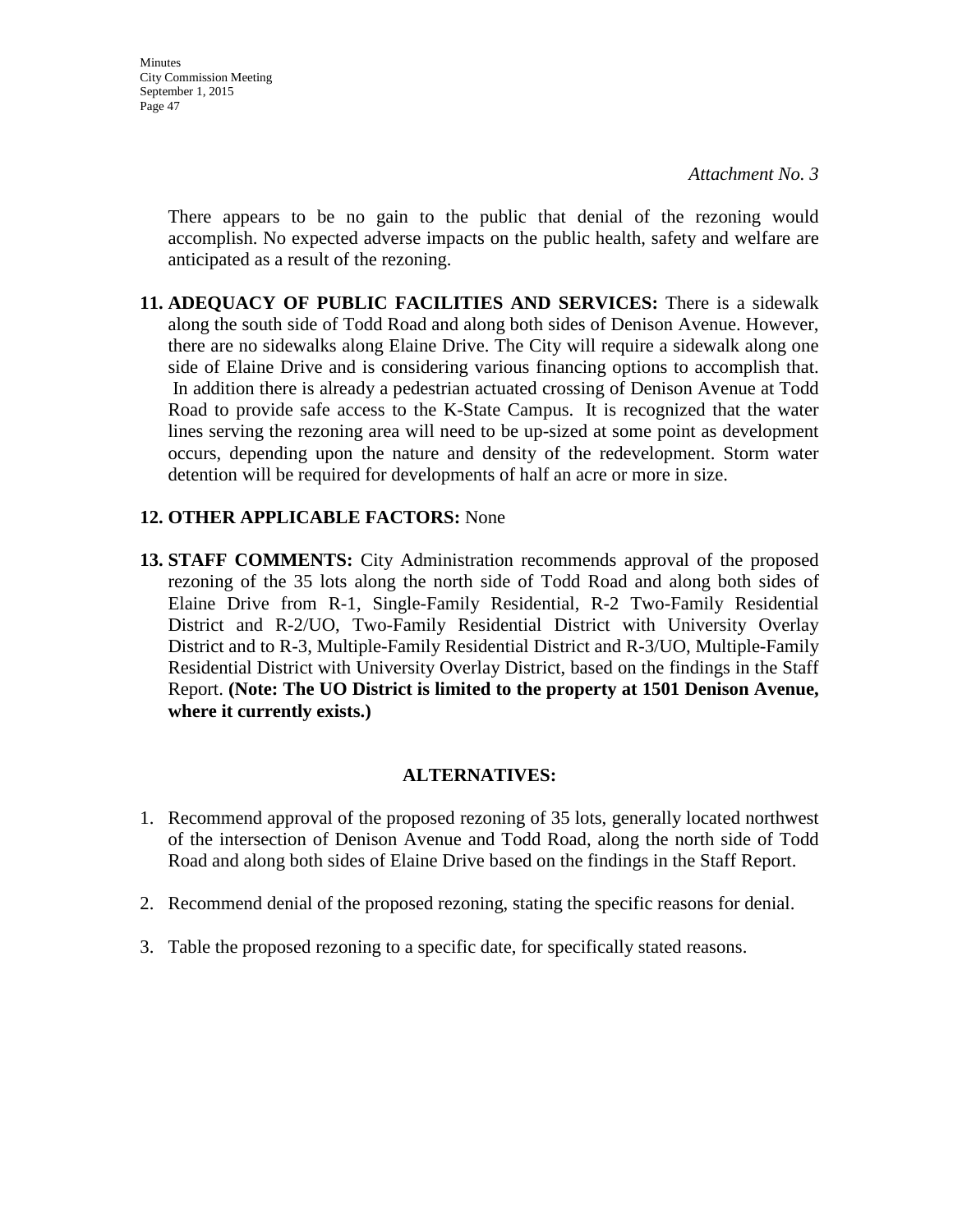#### **POSSIBLE MOTION:**

The Manhattan Urban Area Planning Board recommends approval of the proposed rezoning of 35 lots, generally located along the north side of Todd Road and along both sides of Elaine Drive from R-1, Single-Family Residential District; R-2, Two-Family Residential District; and R-2/UO, Two-Family Residential District with University Overlay District; to R-3, Multiple-Family Residential District and R-3/UO, Multiple-Family Residential District with University Overlay District, based on the findings in the Staff Report.

**PREPARED BY:** Lance Evans, AICP, Senior Planner

**DATE:** August 10, 2015

LE/EC 15019}SR}RezoneElaineDrive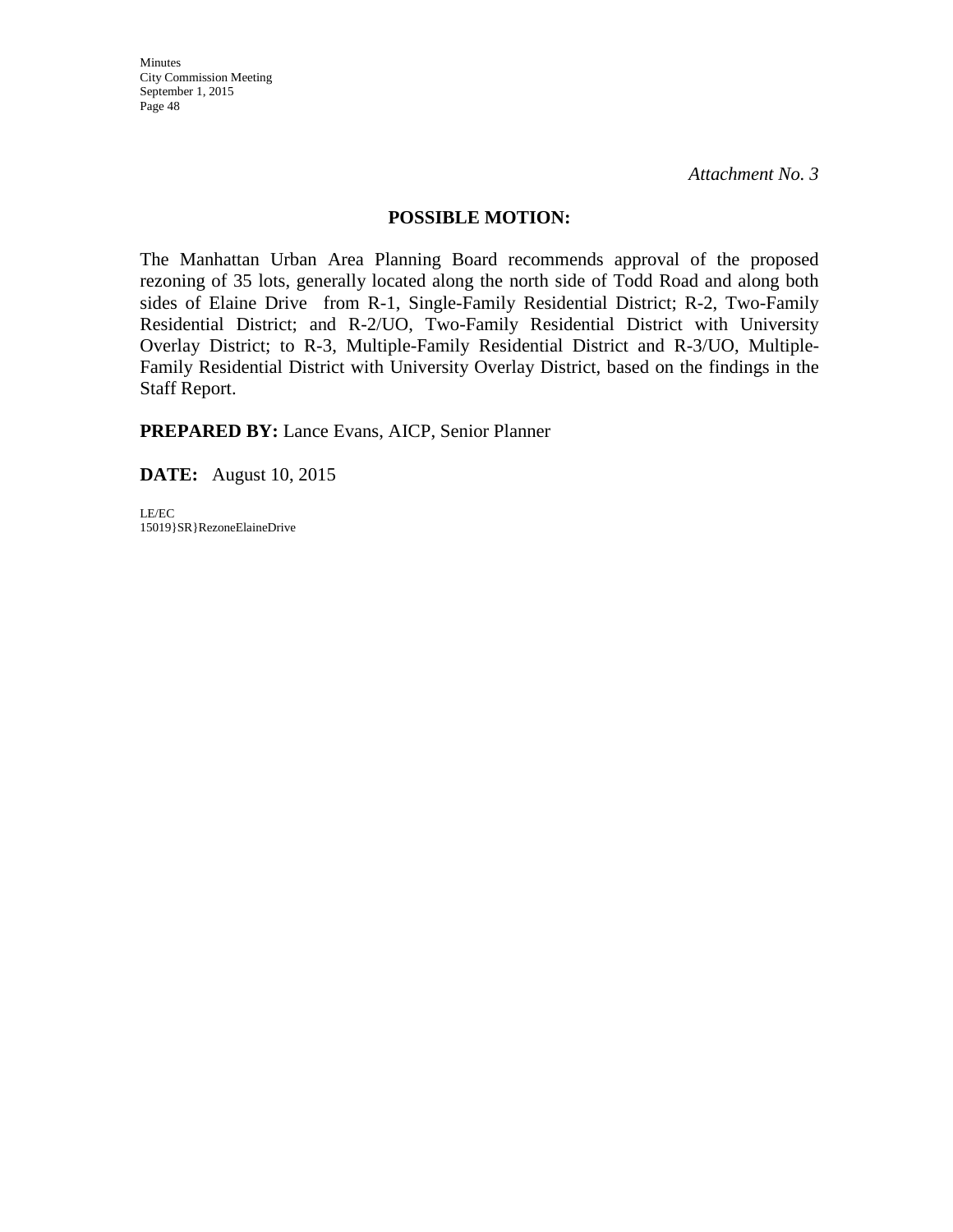#### **STAFF REPORT Hunting Avenue Rezoning**

### **ON AN APPLICATION TO REZONE PROPERTY**

- **FROM:** R-M/UO, Four-Family Residential District with University Overlay District and R-2/UO, Two-Family Residential District with University Overlay District
- **TO**: R-3/UO Multiple-Family Residential District with University Overlay District.

**APPLICANT:** Manhattan Urban Area Planning Board on behalf of City of Manhattan

**ADDRESS:** 1101 Poyntz Avenue, Manhattan, KS 66502

### **LEGAL DESCRIPTION:**

Tracts of land located in Section 18, Township 10 South, Range 8 East of the Sixth Principal Meridian, in the City of Manhattan, Riley County, Kansas, described as follows:

An area generally located along both sides of Hunting Avenue from Denison Avenue westward and generally known by the following addresses: 1810, 1814, 1817, 1818, 1821, 1822, 1825, 1826, 1830, 1831, 1834, 1835, 1839, 1840, 1843, 1846, 1847, 1851, 1852, and 1855 Hunting Avenue, 826 Sunset Avenue; and the Western Resources Substation located northwest of Denison Avenue and Hunting Avenue.

**LOCATION:** The rezoning area is generally located along both sides of Hunting Avenue from Denison Avenue westward including the southeast corner of Sunset and Hunting Avenues.

AREA: The total area of the rezoning site is approximately 3.8 acres.

**DATE OF NEIGHBORHOOD MEETING:** June 11, 2015

**DATE OF PUBLIC NOTICE PUBLICATION:** July 27, 2015

# **DATE OF PUBLIC HEARING: PLANNING BOARD:** August 17, 2015  **CITY COMMISSION:** September 1, 2015

# **THIRTEEN MATTERS TO BE CONSIDERED WHEN REZONING**

### **1. EXISTING USE:**

The existing uses in the rezone area along Hunting Avenue consist of 11 single family structures, 7 two family homes, one 3-plex and two 4-plexes.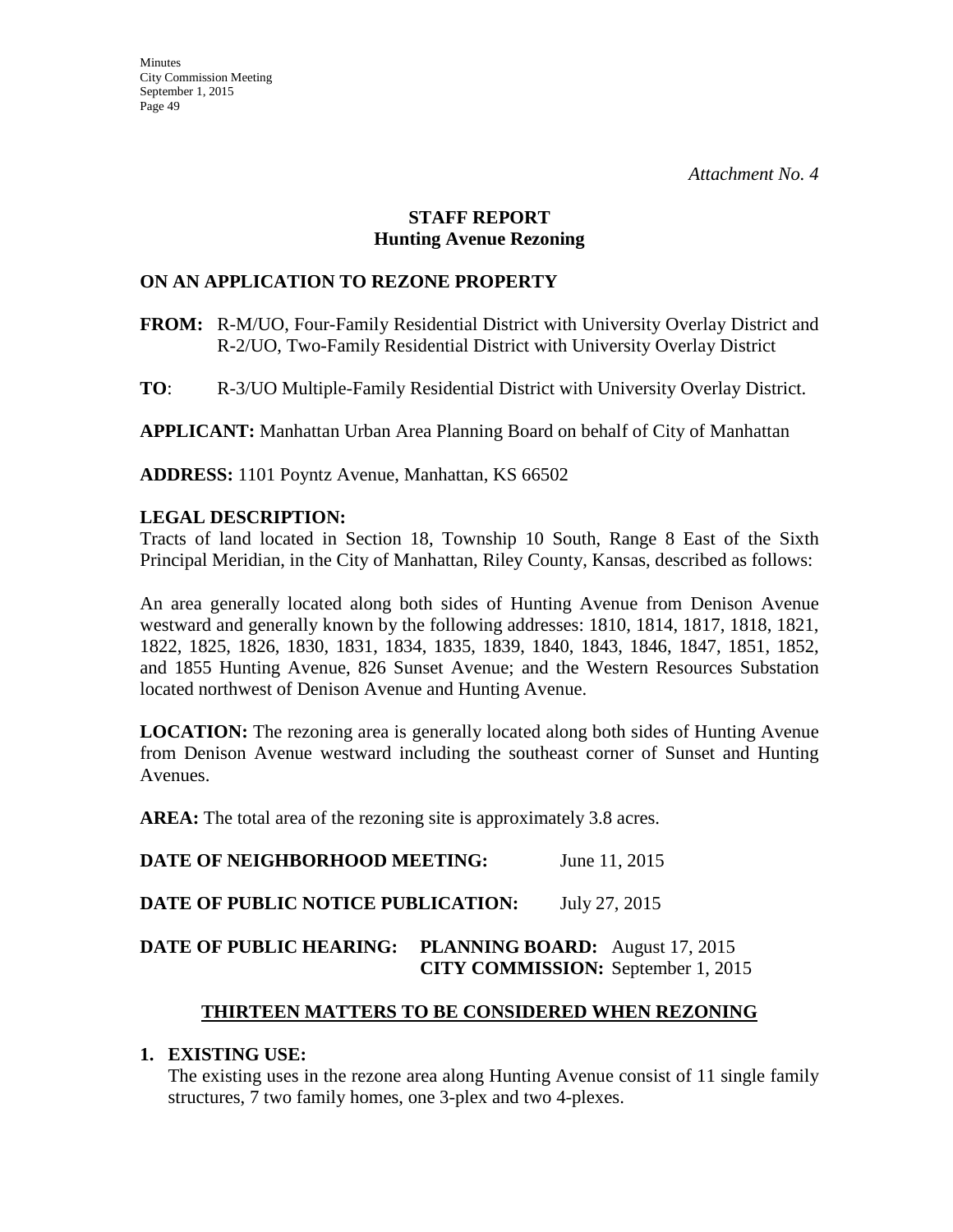**2. PHYSICAL AND ENVIRONMENTAL CHARACTERISTICS:** The rezoning site is generally flat with existing residential structures, open yards, and a few mature trees. The area generally drains to the street. Off-street parking for the properties is accessed from driveways on the front and side of the structures leading to attached and detached garages, and in one case a small parking lot, from curb cuts on Hunting Avenue.

#### 3. **SURROUNDING LAND USE AND ZONING:**

**NORTH:** Ecumenical Campus Ministry, two duplexes, three 3-plexes, and nine multi-family dwelling apartment buildings, College Heights Road; R-3/UO, Multiple-Family Residential District with University Overlay District.

**SOUTH:** Kansas State University parking lot; R-M/UO, Four-Family Residential District with University Overlay District.

**EAST:** Two multi-family apartment buildings at the east end of Hunting Ave. zoned R-3/UO; Denison Avenue; Kansas State University Natatorium and main campus, U District.

**WEST:** Sunset Avenue; Fiji Fraternity House, single-family dwelling units south of Hunting, R, Single-Family; and duplexes and multi-family dwelling units north of Hunting, R-M/UO.

- 4. **GENERAL NEIGHBORHOOD CHARACTER:** The surrounding neighborhood is a mixture of single-family, two-family and multiple-family dwellings, the majority of which are renter occupied units presumably for KSU students, as well as Greek Houses. To the southwest across Sunset Avenue is a well established single-family neighborhood with approximately 58% owner occupancy. The Kansas State University main campus is to the east. Denison and Sunset Avenues run north and south immediately adjacent to the proposed rezoning area; they are a minor arterial street and major collector street, respectively.
- 5. **SUITABILITY OF SITE FOR USES UNDER CURRENT ZONING:** The rezoning site is zoned a combination of R-2/UO and R-M/UO and consists of 22 lots ranging from 5,745 square feet to 10,711 square feet in area. Most lots individually conform to the minimum lot size requirements for single-family detached. Ten lots meet the zoning standard for two-family dwellings and three lots meet the zoning standards for three or four unit dwellings.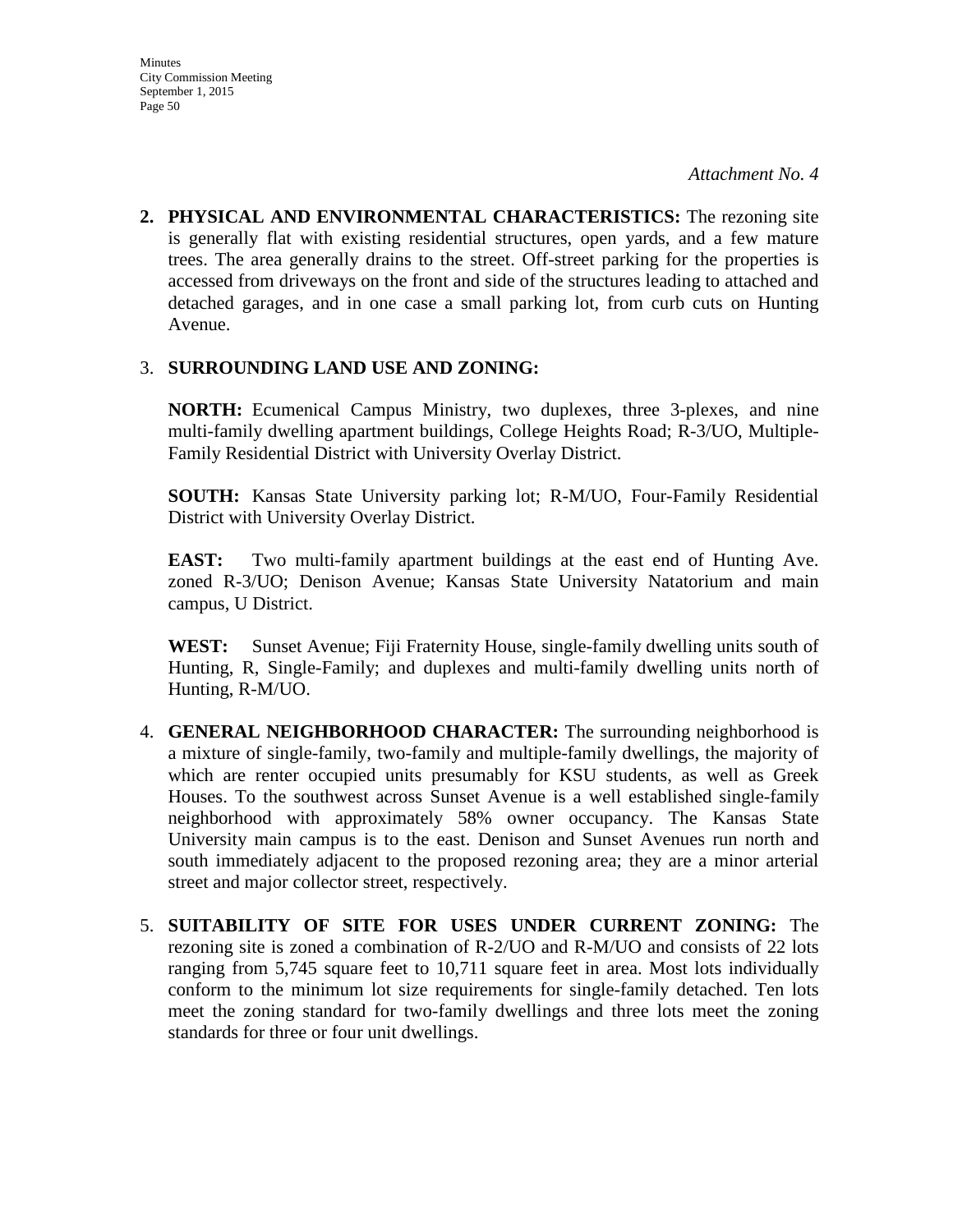Minutes City Commission Meeting September 1, 2015 Page 51

> The UO, University Overlay District is designed to provide for establishment of the types of uses which ordinarily locate close to a University, but which might not be located on University property, such as Greek Houses, offices, laboratories and other facilities for educational, fraternal, professional, religious and research organizations and institutions. The University Overlay District is applied in combination with an underlying residential district, and adds these university related activities as a conditional use, unless it's already allowed by the underlying residential zoning district. The site is suitable for land uses under the existing zoning.

6. **COMPATIBILITY OF PROPOSED DISTRICT WITH NEARBY PROPERTIES AND EXTENT TO WHICH IT MAY HAVE DETRIMENTAL AFFECTS:** An increase in noise, light and traffic can be expected if the proposed rezoning is approved and redevelopment occurs; however it would be generally consistent with the development in the immediate area, particularly to the north.

The rezoning could increase density from the current 36 dwelling units on 3.8 net acres up to approximately 152 dwelling units provided the required parking and setbacks could be met. Given the relatively small lot sizes and lot depths, it is likely that development of apartment buildings will require consolidation of lots and may be challenging with the 25 foot front and rear yard setbacks, 40% lot coverage and requirement to place parking to the side or rear of the building.

At the Neighborhood Meeting conducted by the City on June 11, 2015, fourteen owners and neighbors attended and discussed the rezone process, parking ratios and parking lot location with development. Teresa Hinrichs owner of 826 Sunset Avenue and Darrel and Kevin Bryant, owners of the house located at 1855 Hunting Avenue, just west of the Hunting Avenue rezoning area identified in the recently updated Comprehensive Plan, asked why the R-3 District wasn't going further to the west to include them, and asked about the M-FRO Overlay east of campus and why the overlay isn't being included on the areas west of campus. **(Note: At the July 6, 2015 Planning Board meeting, the Board authorized City Administration to initiate this rezoning along Hunting Avenue and directed staff to include these two additional lots in the rezoning application.)** 

The proposed rezoning should be compatible with the surrounding properties.

7. **CONFORMANCE WITH COMPREHENSIVE PLAN:** The Core Area Neighborhoods Future Land Use Map of the recently updated and adopted 2015 Manhattan Urban Area Comprehensive Plan shows the site designated as RHD, Residential High Density, and RLM, Residential Low to Medium Density (826 Sunset Avenue and 1855 Hunting Avenue). Policies of the RLM and RHD categories are below: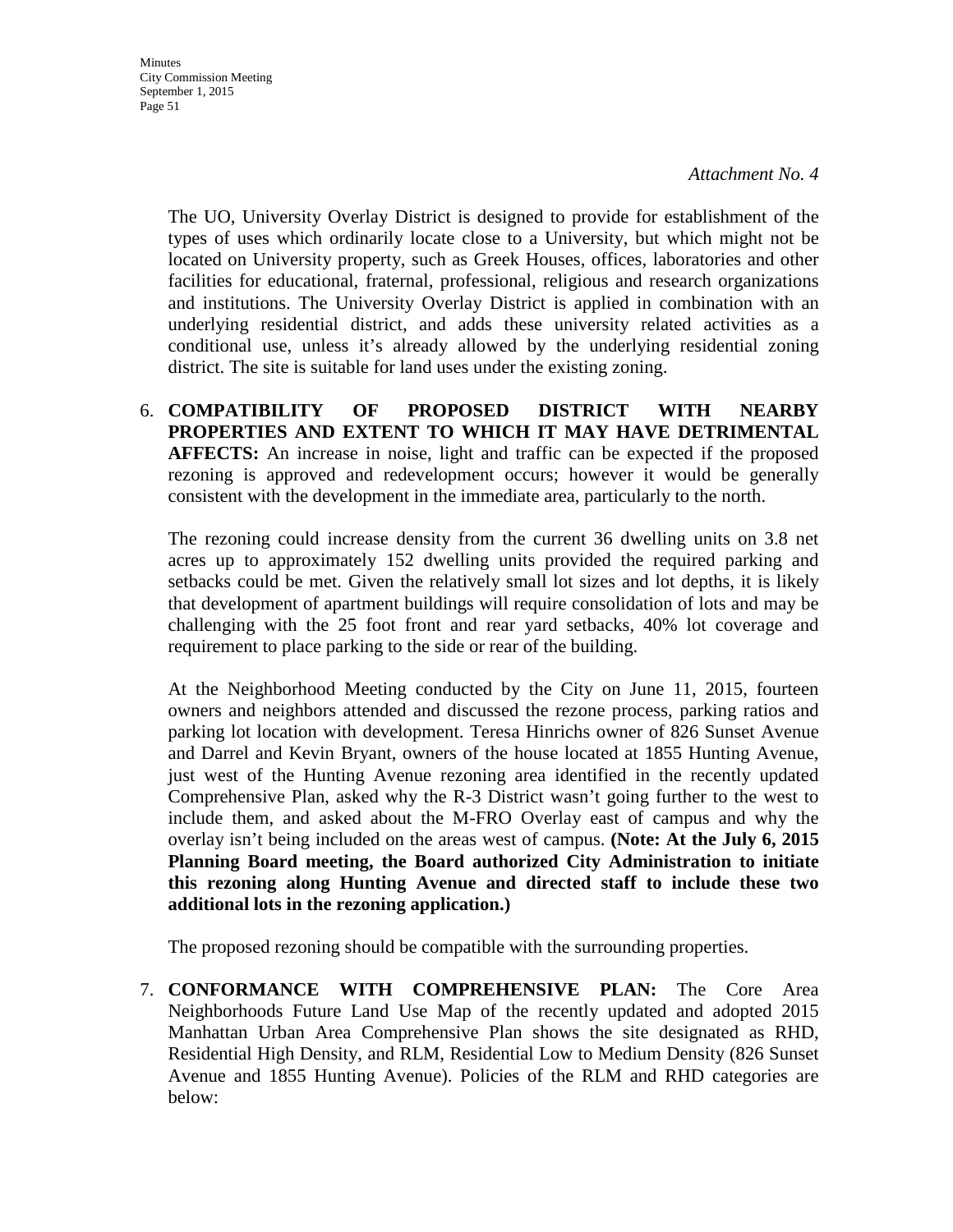### *RLM-1: Characteristics*

*The Residential Low to Medium Density designation incorporates a range of singlefamily, single-family attached, duplex, and town homes, and in appropriate cases include complementary neighborhood-scale supporting land uses, such as retail, service commercial, and office uses in a planned neighborhood setting, provided they conform with policies for Neighborhood Commercial Centers. Small-scale multiple-family buildings and condominiums may be permissible as part of a planned unit development, or special mixed-use district, provided open space requirements are adequate to stay within desired densities.* 

### *RLM-2: Appropriate Density Range*

*Densities in the Residential Low to Medium Density designation range between less than one dwelling unit/acre up to 11 dwelling units per net acre.*

# *RLM-3: Location*

*Residential Low to Medium Density neighborhoods typically should be located where they have convenient access to and are within walking distance to community facilities and services that will be needed by residents of the neighborhood, including parks, schools, shopping areas, transit and other community facilities. Where topographically feasible, neighborhoods should be bounded by major streets (arterials and/or collectors) with a direct connection to work, shopping, and recreational activities. The Residential Low to Medium Density designation includes most established neighborhoods outside of the core area as well as future residential growth areas to the west and east.* 

### *RLM-4: Variety of Housing Styles*

*To avoid monotonous streetscapes, the incorporation of a variety of architectural styles is strongly encouraged in all new development, particularly when a single housing type (e.g., detached single-family) is prevalent.*

### *RHD-1: Characteristics*

*The Residential High Density designation is designed to create opportunities for higher density neighborhoods adjacent to the KSU campus and in other more urban parts of the core area of the community, and in a suburban setting. Within the core area or in Downtown, the designation accommodates higher-intensity residential housing, such as mid-rise apartments, townhomes and condominiums, combined with complementary non-residential land uses, such as retail, service commercial, and office uses, often within the same building. In other areas of the community, Residential High Density neighborhoods can be accommodated in a less vertical or*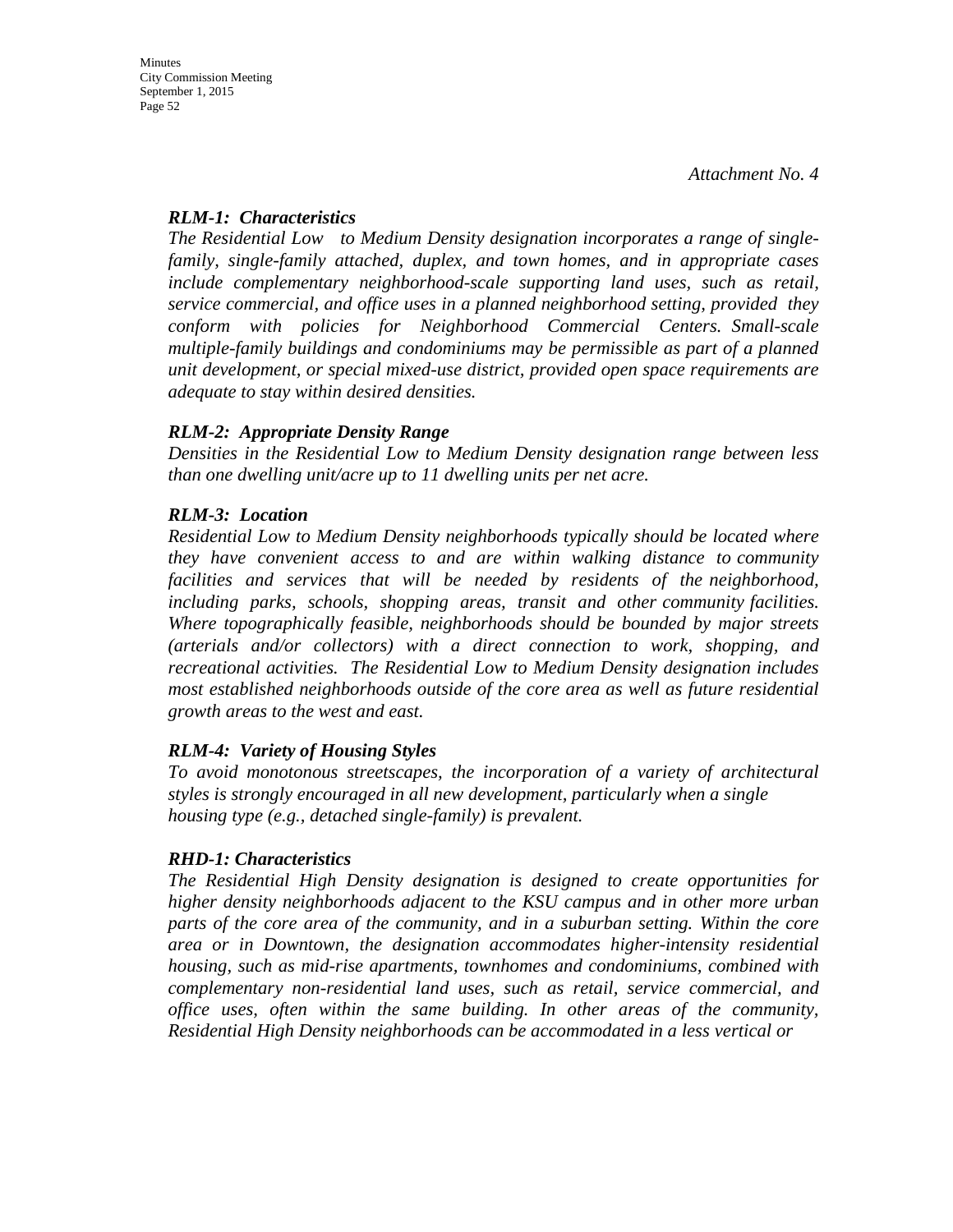*urban fashion, such as in planned apartment communities with complimentary neighborhood service commercial, office, and recreational facilities. These neighborhoods could be implemented through a Planned Unit Development or by following design and site plan standards during the design review process.* 

#### *RHD-2: Appropriate Density Range*

*Possible densities under this designation are 19-50 dwelling units per net acre and greater.*

#### *RHD-3: Location*

*Residential High Density uses are typically located near intersections of arterials and collector streets, sometimes providing a transition between commercial or employment centers and lower density neighborhoods. Concentrations of Residential High Density are designated west and east of the KSU campus and in the Aggieville vicinity to promote expanded student housing options within walking distance of campus. In a more urban setting or in Downtown, Residential High Density may be combined with active non-residential uses in a vertically mixed-use building. Outside of the core area, Residential High Density uses should not be located in settings where the only access provided consists of local streets passing through lower density neighborhoods.* 

### *RHD-4: Building Massing and Form*

*Avoid plain, monolithic structures or blank walls on the backs or sides of buildings. In a planned apartment community context, large buildings should incorporate a variety of design elements to create visual interest. Infill projects should be consistent with area-specific design standards or guidelines, as adopted.* 

### *RHD-5: Mix of Uses*

*Encourage the integration of neighborhood serving retail uses (e.g., drycleaners, coffee shop) on the ground level of high density residential buildings where viable, typically in areas with high visibility and/or pedestrian activity. Nonresidential uses should generally not exceed twenty-five percent of the total floor area in a mixed-use structure; however, actual percentages will be driven by market demand and the surrounding site context.* 

### *RHD-6: Parking Location and Design*

*Locate off-street surface parking behind buildings, tucked under buildings (e.g., podium parking), or within parking structures in established core area neighborhoods and the Downtown to maintain a pedestrian-oriented street frontage. Integrate structured parking garages and tuck-under parking with the overall design of the building they are intended to serve. The incorporation of active uses, such as retail, into the ground floor of freestanding parking structures included as part of multi-block developments.*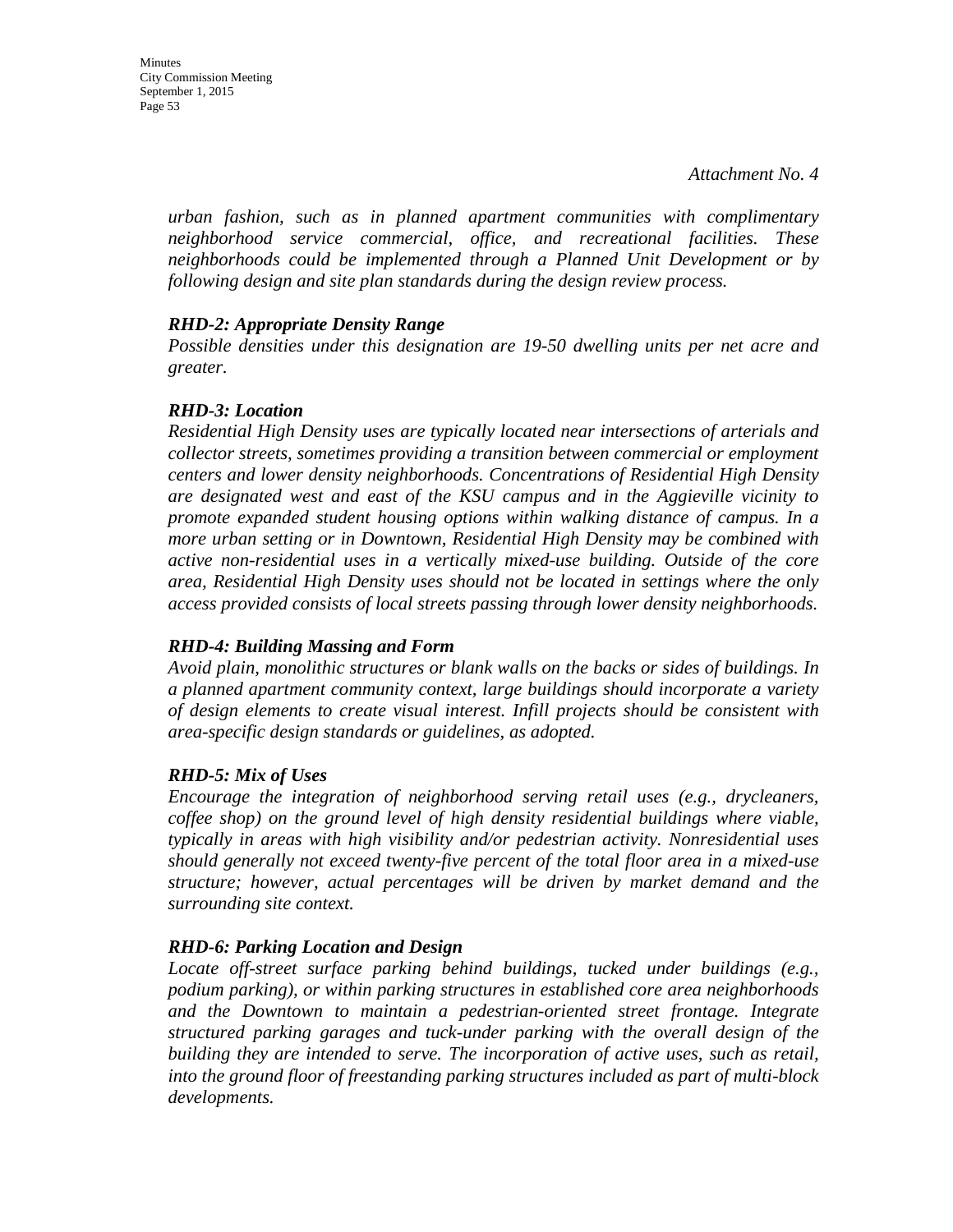*Attachment No. 4* 

**THE PROPOSED REZONING OF THE AREA TO** R-3/UO, Multiple-Family Residential District with University Overlay District **CONFORMS TO THE POLICIES OF THE** Manhattan Urban Area Comprehensive Plan and the RHD, Residential High Density up-zone area identified on the Future Land Use map through the Comprehensive Plan update process.

The two lots added by the Planning Board located at 826 Sunset and 1855 Hunting Avenue are shown as RLM Low to Medium density to maintain the lower density transition area previously established along the east edge of Sunset Avenue and help protect the low density neighborhood to the southwest on the west side of Sunset. While the rezoning of those two lots to R-3 does not conform to the Future Land Use map, it does generally conform to the policy statements for high density land uses in the Comprehensive Plan. This shift seems to balance the adjacent neighborhood's concerns about the spread of high density housing to the west and the potential impact on the existing neighborhood with the appropriate use of two lots that are surrounded by high density housing. In this case Sunset Avenue will act as the buffer and dividing line.

#### 8. **ZONING HISTORY AND LENGTH OF TIME VACANT AS ZONED:**

| $1955 - 1965$ : | A, First Dwelling House: One and Two Family Dwellings                                                                                       |
|-----------------|---------------------------------------------------------------------------------------------------------------------------------------------|
| $1965 - 1969$ : | B, Second Dwelling House: One and Two Family<br><b>Dwellings, Apartment Houses</b>                                                          |
| 1969 - 1987:    | R-3/U, Multiple-Family Residential District/ University<br><b>District</b>                                                                  |
| $1987 - 2000$ : | R-3/UO, Multiple-Family Residential District/ University<br><b>Overlay District</b>                                                         |
| 2000 - Present: | R-M/UO, Four-Family Residential/ University Overlay<br>District and R-2/UO, Two-Family Residential District/<br>University Overlay District |

9. **CONSISTENCY WITH INTENT AND PURPOSE OF THE ZONING ORDINANCE:** The intent and purpose of the Manhattan Zoning Regulations is to protect the public health, safety, and general welfare; regulate the use of land and buildings within zoning districts to assure compatibility; and to protect property values.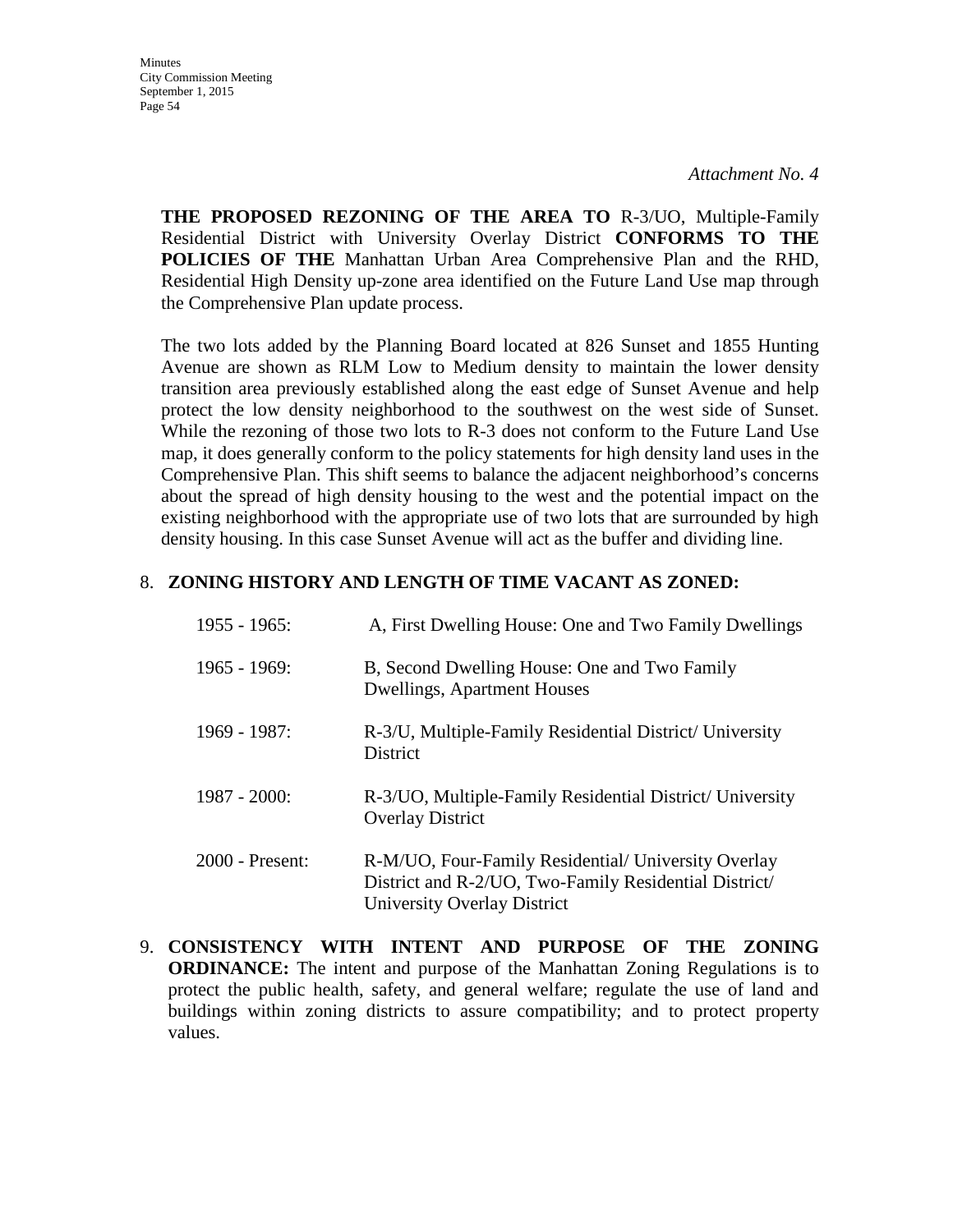The R-3 District is designed to provide for multiple-family dwellings at a density no greater than 1 dwelling unit per 1,000 square feet. Due to the relatively small lot sizes and depths, most lots will likely have to be consolidated in order to accommodate construction of apartment buildings, along with placement of the necessary off-street parking to the side or rear of buildings, and providing the required 25 foot front and rear yard setbacks. It is anticipated that this would occur through market forces over time.

The rezoning area is 3.8 acres and in the current configuration most of the lots generally conform to the minimum R-3 District requirements. However, for higher density development many lots will have to be consolidated as described above. The proposed rezoning conforms to the intent of the Zoning Regulations.

10. **RELATIVE GAIN TO THE PUBLIC HEALTH, SAFETY AND WELFARE THAT DENIAL OF THE REQUEST WOULD ACCOMPLISH, COMPARED WITH THE HARDSHIP IMPOSED UPON THE APPLICANT:** Through the 15 month Manhattan Urban Area Comprehensive Plan update process a great deal of analysis and public discussion concluded that while there may be some additional impacts to the immediate area the benefits of additional higher density housing opportunities directly adjacent to the KSU Campus would outweigh impacts. Additional housing for students, located closer to their principle destination could minimize traffic and other impacts further to the west.

There appears to be no gain to the public that denial of the rezoning would accomplish. No expected adverse impacts on the public health, safety and welfare are anticipated as a result of the rezoning.

11. **ADEQUACY OF PUBLIC FACILITIES AND SERVICES:** Adequate streets and sanitary sewer are available to serve the site, although water service will need to be up-sized as development occurs. Major storm water improvements are planned in the out years in the CIP. There is an existing pedestrian actuated crossing at Hunting and Denison Avenues to provide safe pedestrian access to the Campus. Storm water detention will be required for developments of half an acre or more in size.

### **12. OTHER APPLICABLE FACTORS:** None

13. **STAFF COMMENTS:** City Administration recommends approval of the proposed rezoning of the twenty two (22) lots along both sides of Hunting Avenue from Denison Avenue to Sunset Avenue as identified above from R-2/UO, Two-Family Residential District with University Overlay District and R-M/UO Multi-Family Residential District with University Overlay District, to R-3/UO, Multiple-Family Residential District with University Overlay District, based on the findings in the Staff Report.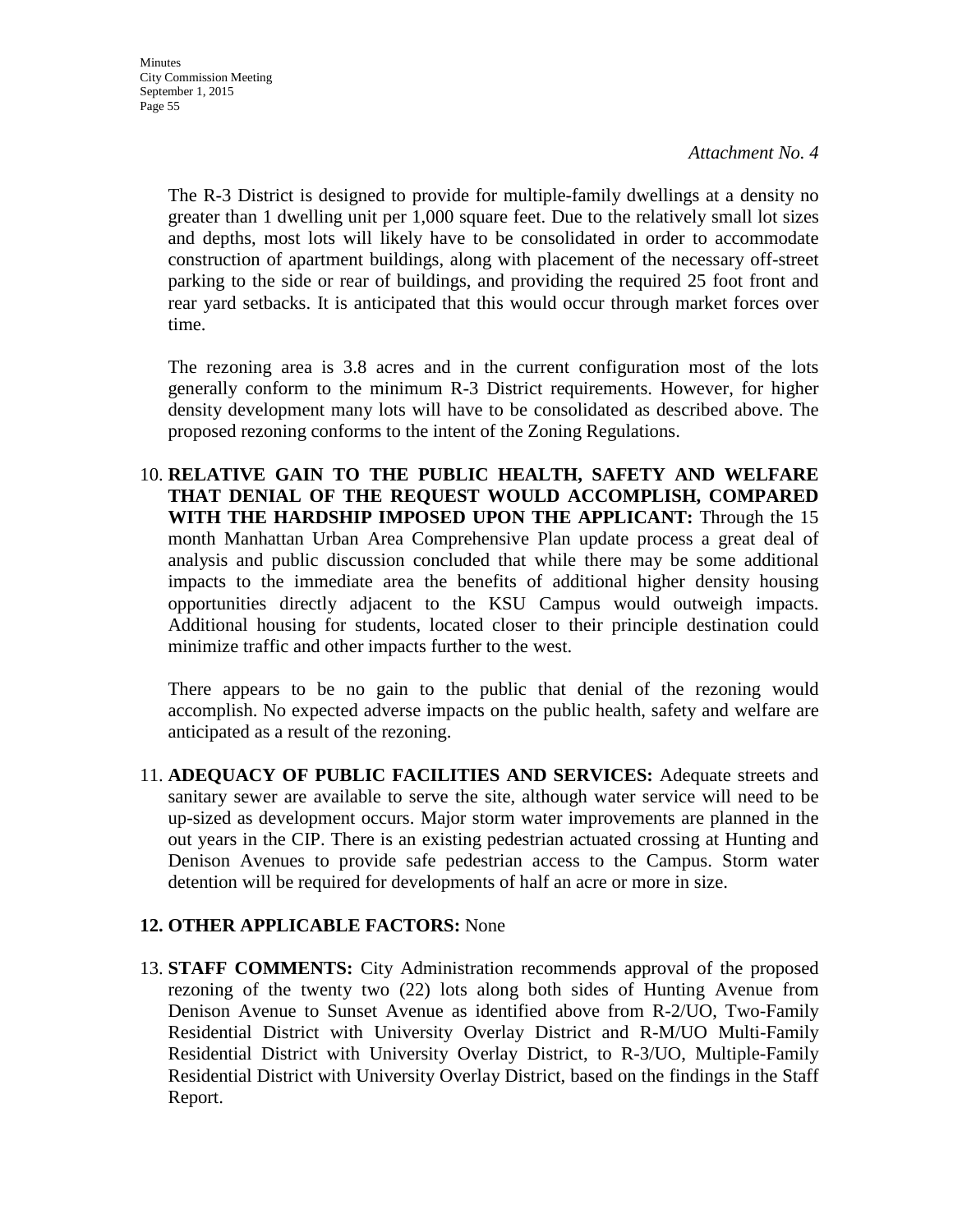#### **ALTERNATIVES:**

- 1. Recommend approval of the proposed rezoning of the 22 lots generally located along both sides of the 1800 block of Hunting Avenue from Denison Avenue westward, including the southeast corner of Hunting and Sunset Avenues and the Western Resources Substation located northwest of Denison Avenue and Hunting Avenue based on the findings in the Staff Report.
- 2. Recommend denial of the proposed rezoning, stating the specific reasons for denial.
- 3. Table the proposed rezoning to a specific date, for specifically stated reasons.

#### **POSSIBLE MOTION:**

The Manhattan Urban Area Planning Board recommends approval of the proposed rezoning of 22 lots generally located along both sides of the 1800 block of Hunting Avenue from Denison Avenue to Sunset Avenue, including 826 Sunset Avenue and 1855 Hunting Avenue and the Western Resources Substation from R-M/UO, Four-Family Residential District with University Overlay District, and R-2/UO, Two-Family Residential District with University Overlay District, to R-3/UO, Multiple-Family Residential District with University Overlay District, based on the findings in the Staff Report.

**PREPARED BY:** Lance Evans, AICP, Senior Planner **DATE:** August 10, 2015

LE/EC 15019}SR}RezoneHuntingAve Revised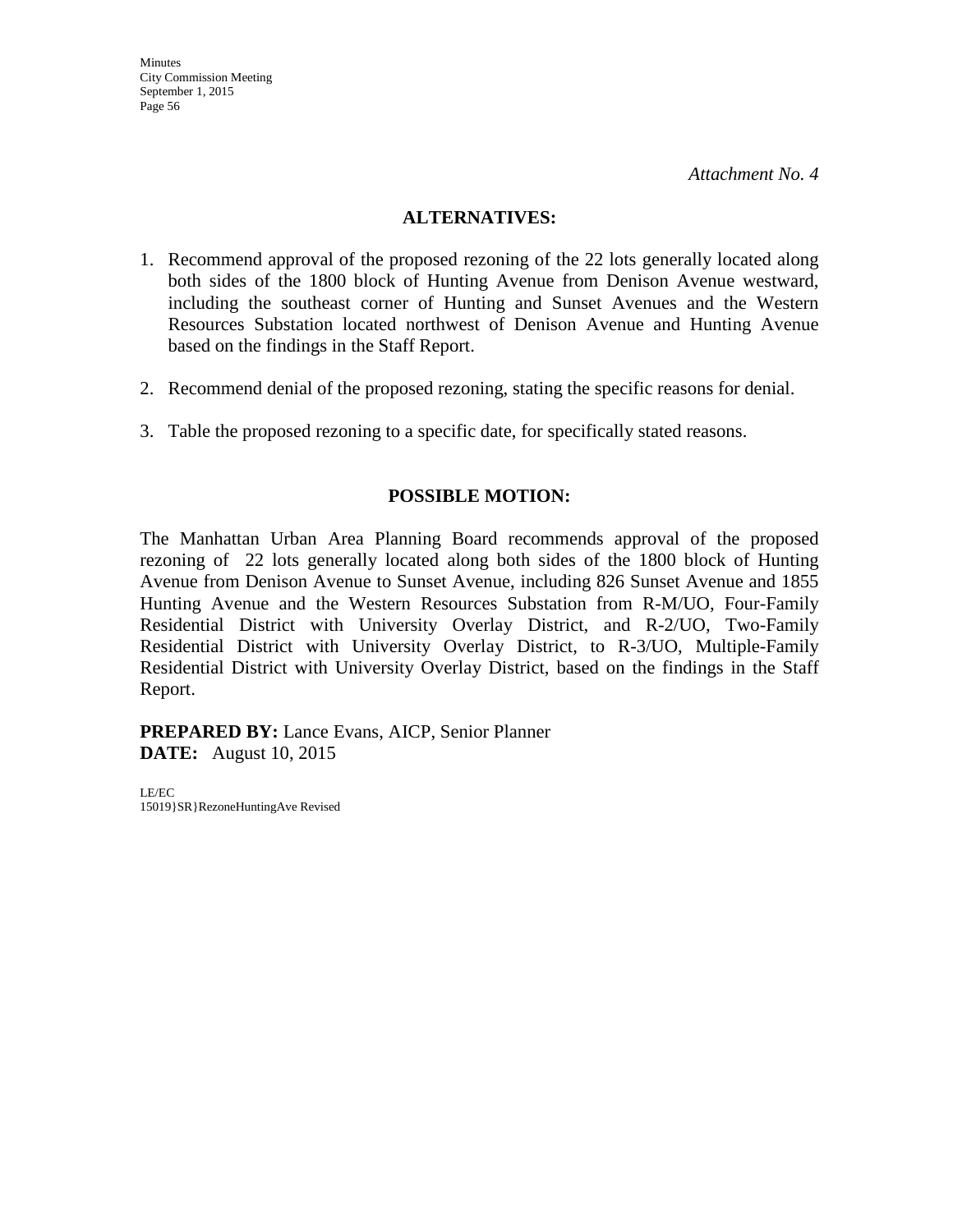### **AN AMENDMENT OF ORDINANCE NO. 6607, 7062 AND 7139 AND THE PRELIMINARY DEVELOPMENT PLAN FOR LOT 4, HERITAGE SQUARE SOUTH, UNIT FOUR, PROPOSED AS A FINAL DEVELOPMENT PLAN.**

### **BACKGROUND**

#### **The proposed amendment is required because**:

• Condition No. 2, Ordinance No. 7062, states, "An amendment(s) of the PUD shall be submitted for review and approval, prior to issuance of any necessary permits for development on Lot 2, Heritage Square South, Unit Three."

*Note: The Final Development Plan is for Lots 4, Heritage Square South, Unit Four.* 

**APPLICANT:** SMH Consultants, P.A. – Jeff Hancock

**ADDRESS:** 2017 Vanesta Place, Suite 11, Manhattan KS 66503.

**OWNER:** Midland Exteriors – Jamie Musa

**ADDRESS:** 2794 Rory Road, Manhattan, KS 66502

**LEGAL DESCRIPTION:** Lot 4, Heritage Square South Unit Four P.U.D.

**LOCATION:** Generally located to the southeast of the intersection of U.S. Highway 24 and South Port Road.

**AREA:** 75,528 square feet (1.734 acres)

**DATE OF NEIGHBORHOOD MEETING:** May 18, 2015.

**DATE OF PUBLIC NOTICE PUBLICATION:** July 27, 2015

### **DATE OF PUBLIC HEARING: PLANNING BOARD:** August 17, 2015. **CITY COMMISSION:** September 1, 2015.

### **EXISTING PUD:**

# **EXISTING PUD AFFECTING LOT 4, HERITAGE SQUARE SOUTH, UNIT 4**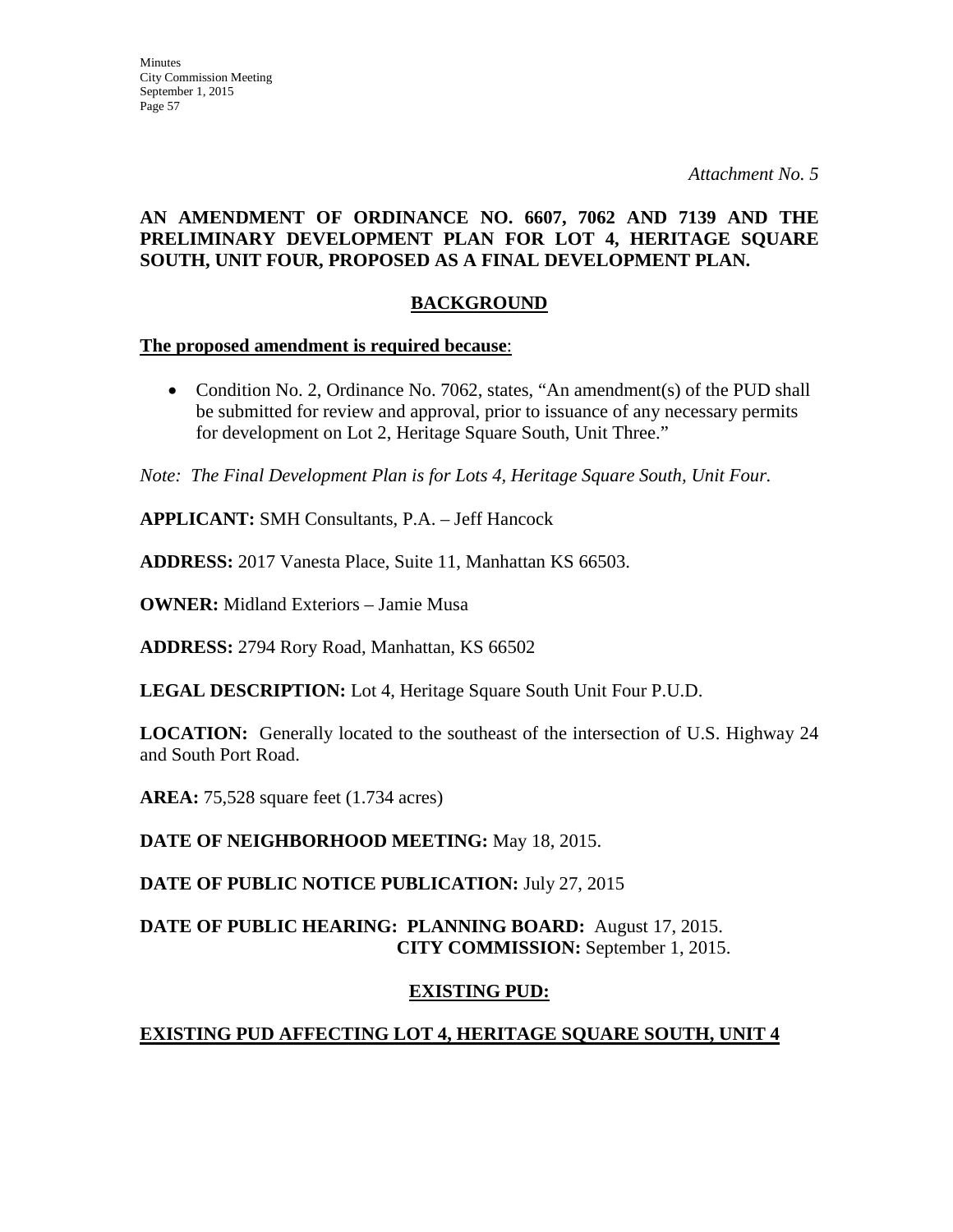#### **Ordinance No. 6607**

The Heritage Square South Commercial Planned Unit Development, and Ordinance No. 6607, approved February 6, 2007, is subject to the following conditions of approval:

- 1. Permitted uses shall include all of the Permitted Uses and Conditional Uses allowed in the C-5, Highway Service Commercial District, except for Adult Businesses and Commercial off-street parking lots as a Principal Use. Additional Permitted Uses include: Antique shops; Apparel stores; Blueprinting, desktop publishing, and photocopying establishments; Book stores; Camera and photographic supply stores; Carpet and rug stores; China and glassware stores; Department stores; Farm and ranch supply stores; Florist shops; Furrier shops; Governmental buildings; Hardware stores; Hobby shops; Motel; Medical clinic; Outdoor seating for restaurants; and Tavern.
- 2. Landscaping and irrigation shall be provided pursuant to a Landscaping Performance Agreement between the City and the owner, which shall be entered into prior to issuance of a building permit.
- 3. All landscaping and irrigation shall be maintained in good condition.
- 4. Light poles shall be provided as described in the application documents. Exterior building lighting shall be provided as proposed and be of a cut-off design, so as to not cast direct light or glare onto streets or adjacent property.
- 5. Ground Signs shall be permitted and constructed as proposed.
- 6. Wall signs shall be permitted as proposed.
- 7. One (1) pole sign shall be permitted per lot on Lots 6, 7, 8 and 10, and no pole signs shall be permitted on Lots 1, 2, 3, 4, 5 and 9. Pole signs shall have a maximum total height of 50 feet above the ground; shall not exceed a maximum total 120 square feet in area; and shall include skirting of the pole. The skirting and the base of pole signs shall include materials and architectural quality similar to those of the associated principal building such as brick, stone and/or stucco; and, pole signs shall include an enhanced landscaped area around the base.
- 8. Exempt signage shall be permitted as described in Article VI, Section 6-104  $(A)(1),(2),(4),(5),(7)$  and  $(8)$ ; and Section 6-104  $(B)(2)$ , of the Manhattan Zoning Regulations. Temporary sales aids and portable signs, as described in Article VI, Signs, of the Manhattan Zoning Regulations, shall be prohibited. *See Article VI, Section 6 -102 (A)(2) under the amended sign regulations for exempt signage.*
- 9. Traffic and drainage improvements to US-24 shall be provided as required by the Kansas Department of Transportation, and the applicant shall submit with the Final Plat either the approved access permit, or a letter from a KDOT representative authorizing the project based on the approved concept.
- 10. Drainage improvements shall be provided as proposed in the application documents and as per the City Engineer's requirements.
- 11. An amendment(s) of the PUD shall be submitted for review and approval, prior to issuance of any necessary permits for development on Lots 2, 3, 4, 5, 7, 8 and 10.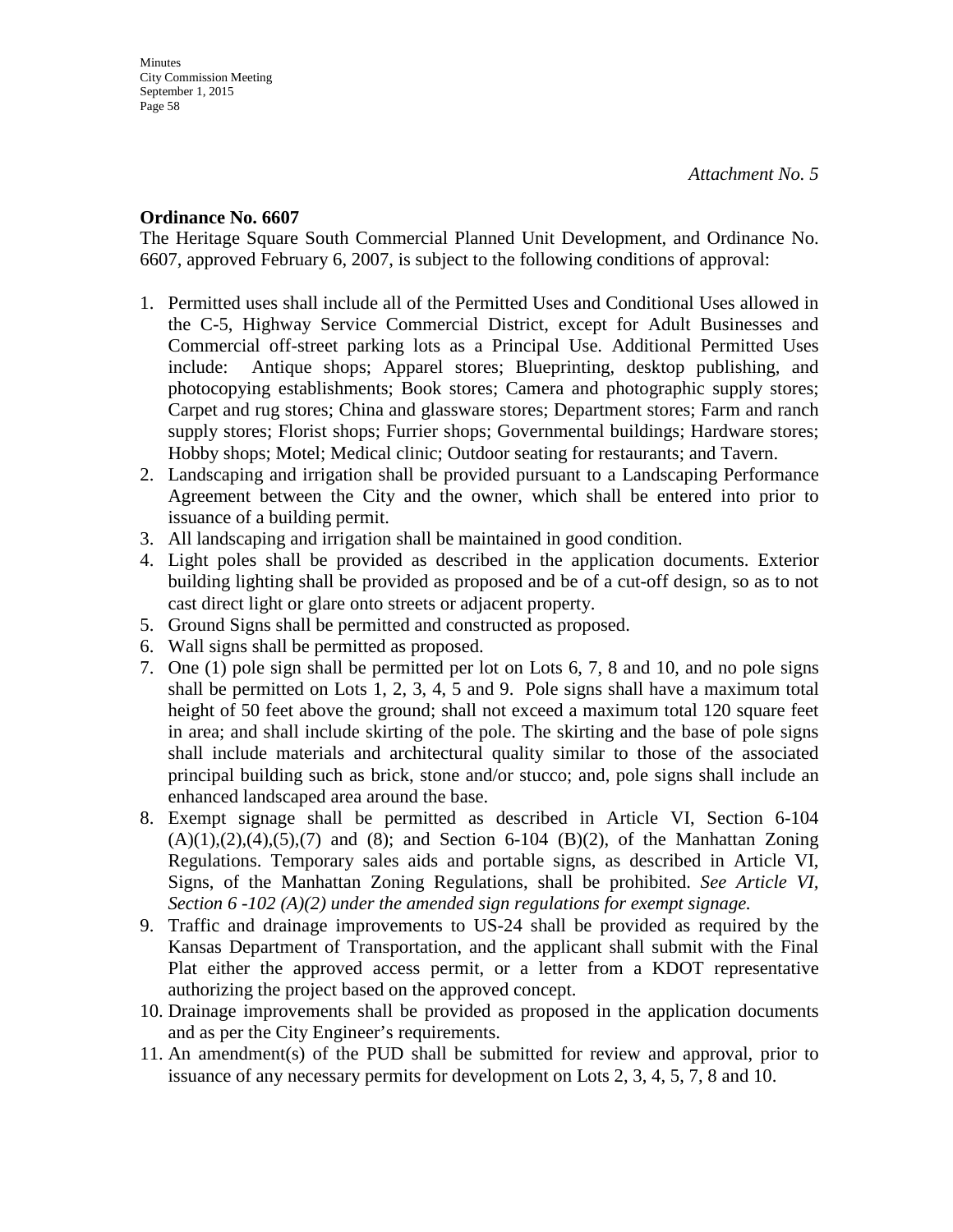#### **Ordinance No. 7062**

The Heritage Square South Commercial Planned Unit Development, and Ordinance No. 7062, approved February 14, 2014, is subject to the following conditions of approval:

- 1. The Final Plat of Heritage Square South, Unit Three shall be approved.
- 2. An amendment(s) of the PUD shall be submitted for review and approval, prior to issuance of any necessary permits for development on Lot 2, Heritage Square South, Unit Three.

#### **Ordinance No. 7139**

The Heritage Square South Commercial Planned Unit Development, and Ordinance No. 7139, approved May 19, 2015, is subject to the following conditions of approval:

- 1. The Final Plat of Heritage Square South, Unit Four, shall be approved.
- 2. An amendment(s) of the PUD shall be submitted for review and approval, prior to issuance of any necessary permits for development on Lots 1, 2, 3 and 4 Heritage Square South, Unit Four.

### **Permitted Uses**

Permitted uses shall include all of the Permitted Uses and Conditional Uses allowed in the C-5, Highway Service Commercial District, except for Adult Businesses and Commercial off-street parking lots as a Principal Use. Additional Permitted Uses include: Antique shops; Apparel stores; Blueprinting, desktop publishing, and photocopying establishments; Book stores; Camera and photographic supply stores; Carpet and rug stores; China and glassware stores; Department stores; Farm and ranch supply stores; Florist shops; Furrier shops; Governmental buildings; Hardware stores; Hobby shops; Motel; Medical clinic; Outdoor seating for restaurants; and Tavern.

### **PUD AMENDMENT AND PROPOSED IMPROVEMNTS**

**Proposed Use and Building:** The proposed development use is a commercial building with a foot print of approximately 5,300 square foot for the Midland Exteriors home improvement services. The building will serve as the business' showroom for its products and services, office and workshop space, and material storage. The building will be onestory, with a mezzanine platform for mechanical equipment and storage. The building and main entrance to the office area and showroom will be oriented slightly to the northwest, toward the off-street parking lot. The north façade will include the business' signage. The interior floor plan shows an approximately 4,000 square foot showroom area that will include building facades to showcase their lines of products, offices, conference room, and restrooms located in the northern part of the building. The southern area of the interior space will include an approximate 2,200 square foot workspace storage area and the mechanical mezzanine. At-grade level roll-up doors located on the southern facing façade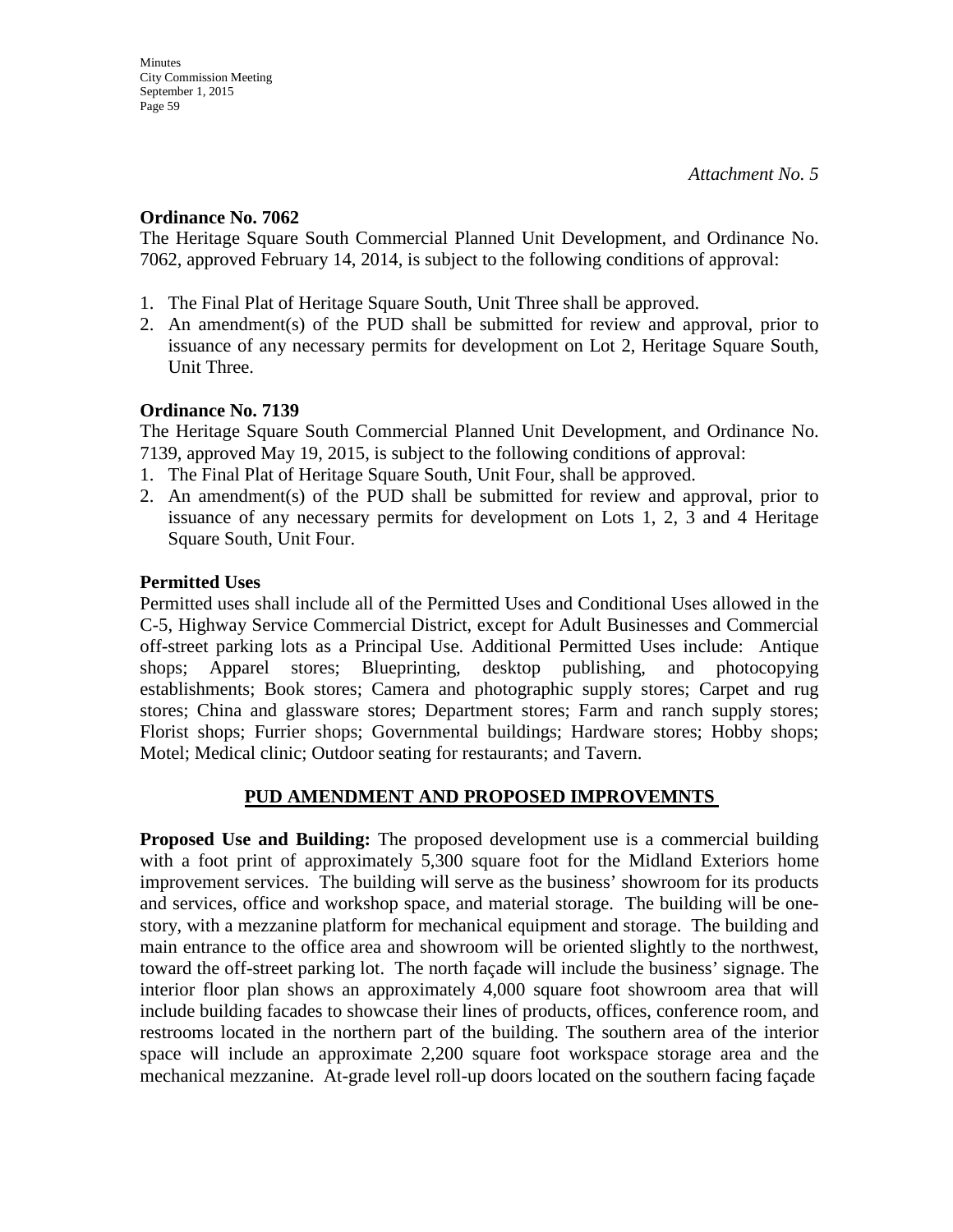#### *Attachment No. 5*

of the building for access into the storage area. The exterior materials of the building will consist primarily of metal wall panels that are textured to appear like stucco materials and a metal canopy overhang above the main entrance on the northern façade and metal panels on the other three (3) building facades. A limestone band will be present below the windows on the north façade. The building will be approximately twenty-five (25) feet at the top cornice on the front facade. A twenty-seven (27) foot-wide drive leads to the building and the access points to an enclosed outdoor storage area. Additional parking is located in the proposed outdoor storage area. The total area of the outdoor storage area is approximately 39,500 square feet and will be screened with a six (6) foot tall slated chain link fence.

**Proposed Signs:** The north façade is proposed to have three (3) separate wall signs. The main wall sign will above the main entrance and will be approximately 140 square feet in area, when measured using the City's established measurement standards for irregular shaped signage. Two (2) addition sign areas are proposed above the eastern windows to display national brands the company sales. These two (2) spaces measure thirty-six (36) square feet in area. A pylon sign is proposed to be located at the northwest corner of the site. The pylon sign will be thirty (30) feet tall and have a total sign area of approximately 144 square feet. No signage is proposed for the east, west and south façades. The total area of proposed signage on the north façade is 356 square feet. All signage is proposed to be internally illuminated.

The Heritage Square PUD is generally based on the C-5, Highway Service Commercial District. Comparing the proposed signage of the PUD Amendment to the C-5 District Regulations, the wall signs are permitted, with no limitation of number signs. The total surface area of the proposed signs is 356 square feet. The C-5 District would allow up to 321 square feet of surface area (4 square feet of signage for each linear foot of street frontage (80.25 feet), provided no sign is to exceed 260 square feet in surface area.

The PUD Amendment Process allows for the ability to exceed standard zoning district regulations and/or conditions of approval of previously approved PUD ordinances. The need for the larger than allowed signage is due to the need to attract customers to a location with limited visibility for signage other than a pylon sign. The proposed signage appears to be reasonable in size and similar in character to the other developments in the commercial center.

**Proposed Lighting:** Exterior lighting fixtures are downcast and will consist of building wall packs and exterior lights for the main canopy wall sign on the north façade.

### **MATTERS TO BE CONSIDERED WHEN AMENDING A PLANNED UNIT DEVELOPMENT**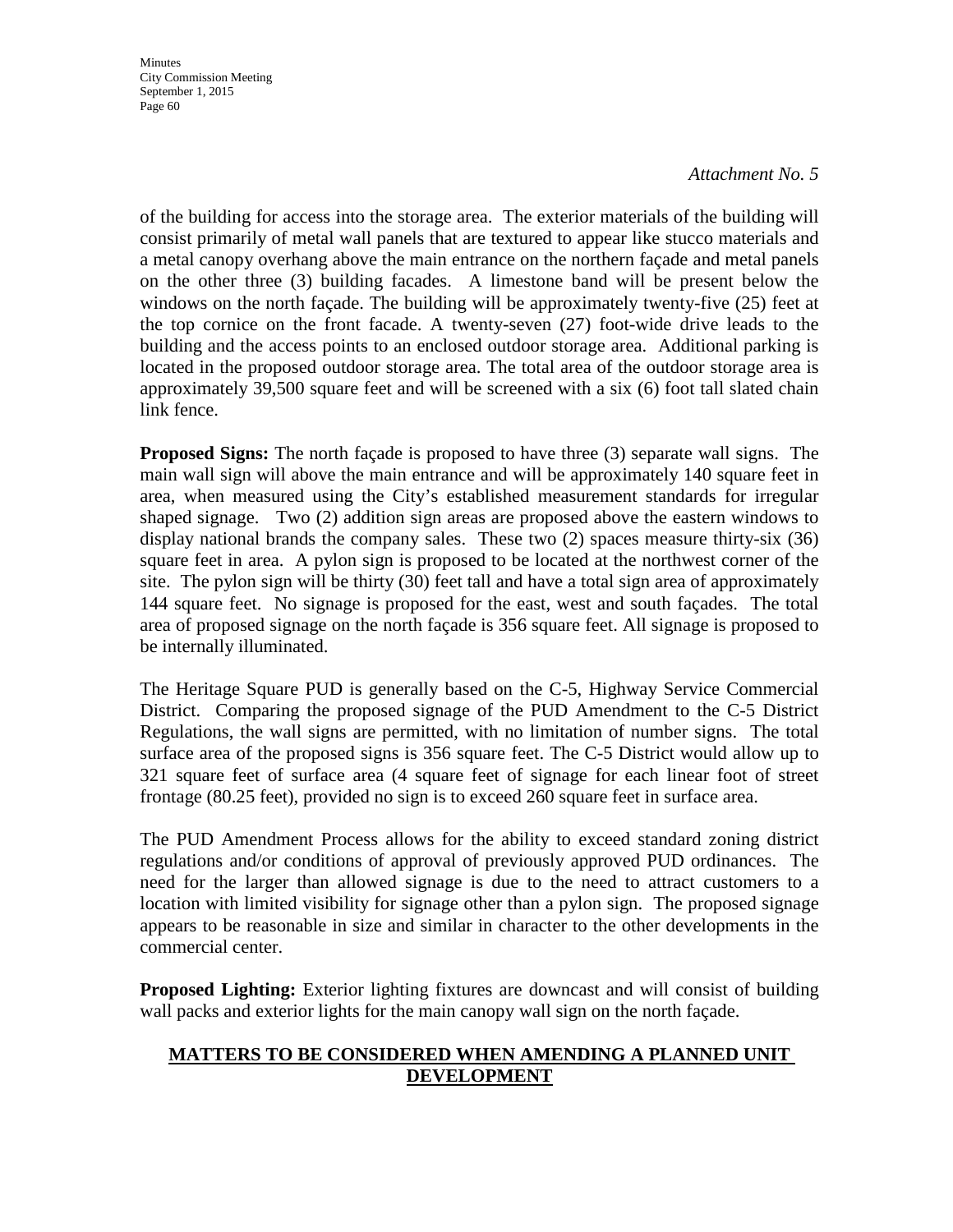**Minutes** City Commission Meeting September 1, 2015 Page 61

**1. WHETHER THE PROPOSED AMENDMENT IS CONSISTENT WITH THE INTENT AND PURPOSE OF THE APPROVED PUD, AND WILL PROMOTE THE EFFICIENT DEVELOPMENT AND PRESERVATION OF THE ENTIRE PUD:** The proposed amendment is consistent with the intent and purpose of the approved commercial PUD to consist of a broad range of highway service and retail uses. The approved Preliminary PUD shows a large, "anchor" commercial building footprint (approximately 87,000 square feet of floor/lot area and 21,000 square feet of outdoor storage) and a large parking to the north of the proposed building. The general area where the proposed Midland Exteriors development on Lots 4, Heritage Square South, Unit Four is shown on the Preliminary Development Plans partially as the "anchor" commercial building and the associated off-street parking lot.

The proposed PUD Amendment should not limit the original use of the large lot and will promote the efficient development of the site, and PUD, by allowing construction of uses intended to be part of the commercial shopping area.

**2. WHETHER THE PROPOSED AMENDMENT IS MADE NECESSARY BECAUSE OF CHANGED OR CHANGING CONDITIONS IN OR AROUND THE PUD, AND THE NATURE OF SUCH CONDITIONS:** The amendment is made necessary because Condition No. 2 of Ordinance No. 7139, requires an amendment of the PUD prior to issuance of any permits for development. Lots 1, 2, 3 and 4, Heritage Square South, Unit Four are the only vacant land left in the commercial development.

**3. WHETHER THE PROPOSED AMENDMENT WILL RESULT IN A RELATIVE GAIN TO THE PUBLIC HEALTH, SAFETY, CONVENIENCE OR GENERAL WELFARE, AND IS NOT GRANTED SOLELY TO CONFER A SPECIAL BENEFIT UPON ANY PERSON:** The proposed amendment will result in a gain to the public by allowing development of a vacant tract of land. The amendment is necessary because of the condition of the approval of the Ordinance creating the PUD and not because the amendment will confer a special benefit to any person.

### **ADDITIONAL MATTERS TO BE CONSIDERED WHEN AMENDING A PLANNED UNIT DEVELOPMENT**

**1. LANDSCAPING:** Landscaping will consist of ornamental trees, shrubs, perennials, and lawn areas. The front yard area along South Port Drive and areas generally surrounding the off-street parking lot and the front of the building will be irrigated with an underground irrigation system. The outdoor storage area generally located to the rear of the proposed building will consist of gravel.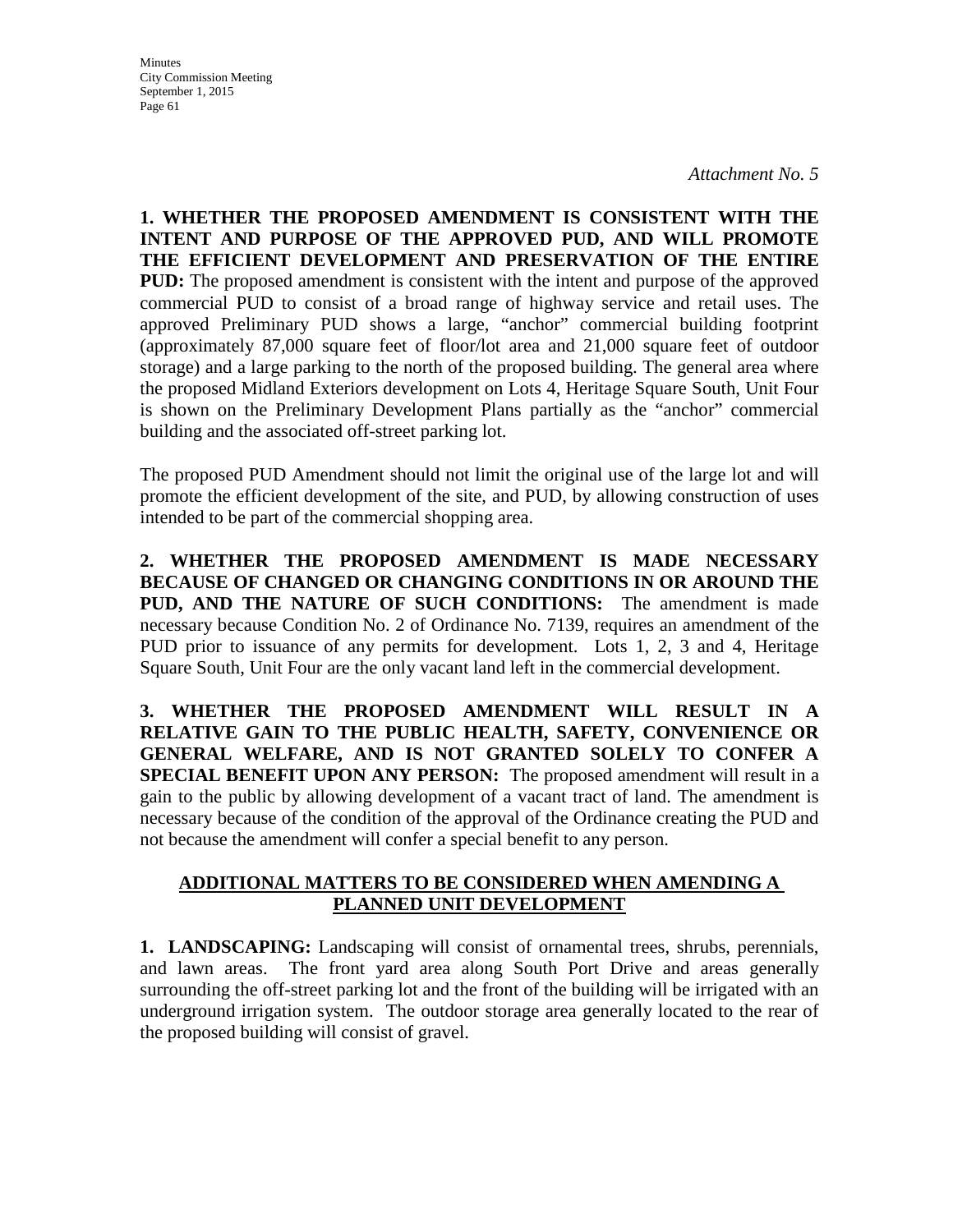**2. SCREENING:** A six (6) foot tall chain link fence "with screening" will be located along the perimeter of the outdoor storage area located the south of the proposed building. The screening will be required to be sight obscuring. A trash dumpster enclosure with wooden fence screening is proposed to be located on the east side of the building in the storage yard area.

**3. DRAINAGE:** The site will drain towards the northeast corner of the lot and be collected by an area inlet then directed, via underground infrastructure, towards South Port Drive where it will enter the public stormwater system. The site is not located within a regulated floodplain *(see Physical & Environmental Characteristics below)*.

**4. CIRCULATION**: The existing street system provides an internal circulation plan which is safe, convenient and efficient for movement of goods, motorists, and pedestrians. Conflicts between motorists and pedestrians are minimized. Both proposed Lots 4, Heritage Square South, Unit Four will gain access from the internal street system.

Pedestrian Access. Pedestrians will be accommodated by sidewalks that will be constructed throughout the development located along one side of all streets as the area develops.

A public sidewalk will be constructed in South Port Drive right-of-way along both lots of the proposed subdivision. A sidewalk from South Port Drive will lead to the building.

Traffic. A Traffic Report was submitted and accepted by the City Engineer in 2006. Access to the development is from U.S.-24 Highway onto a main entry drive to the internal streets of the development, which connect to the east and west of the PUD. Major highway improvements including left turning lanes, a traffic signal and closure of two existing median crossings, were constructed with the original PUD.

Off-Street Parking. Eighteen (18) off-street parking spaces are shown on the Final Development Plans for Midland Exteriors. Using the minimum off-street parking requirements for retail businesses (1 space per 250 square feet of floor area) and warehouse space (1 space per 2,000 square feet of floor area), a minimum of eighteen (18) off-street parking spaces are required for the proposed business based on the Final Development Plan.

Lot 5, Heritage Square South, Unit 4 (lot immediately to the east) was created as a flag lot, by the Manhattan Urban Area Planning Board on April 20, 2015. The approved flag lot limited the possibility of this site and adjacent lots to meet the minimum access management distances along the local commercial street, which is 75 feet. The City Engineer and Public Works Director have reviewed the access management criteria for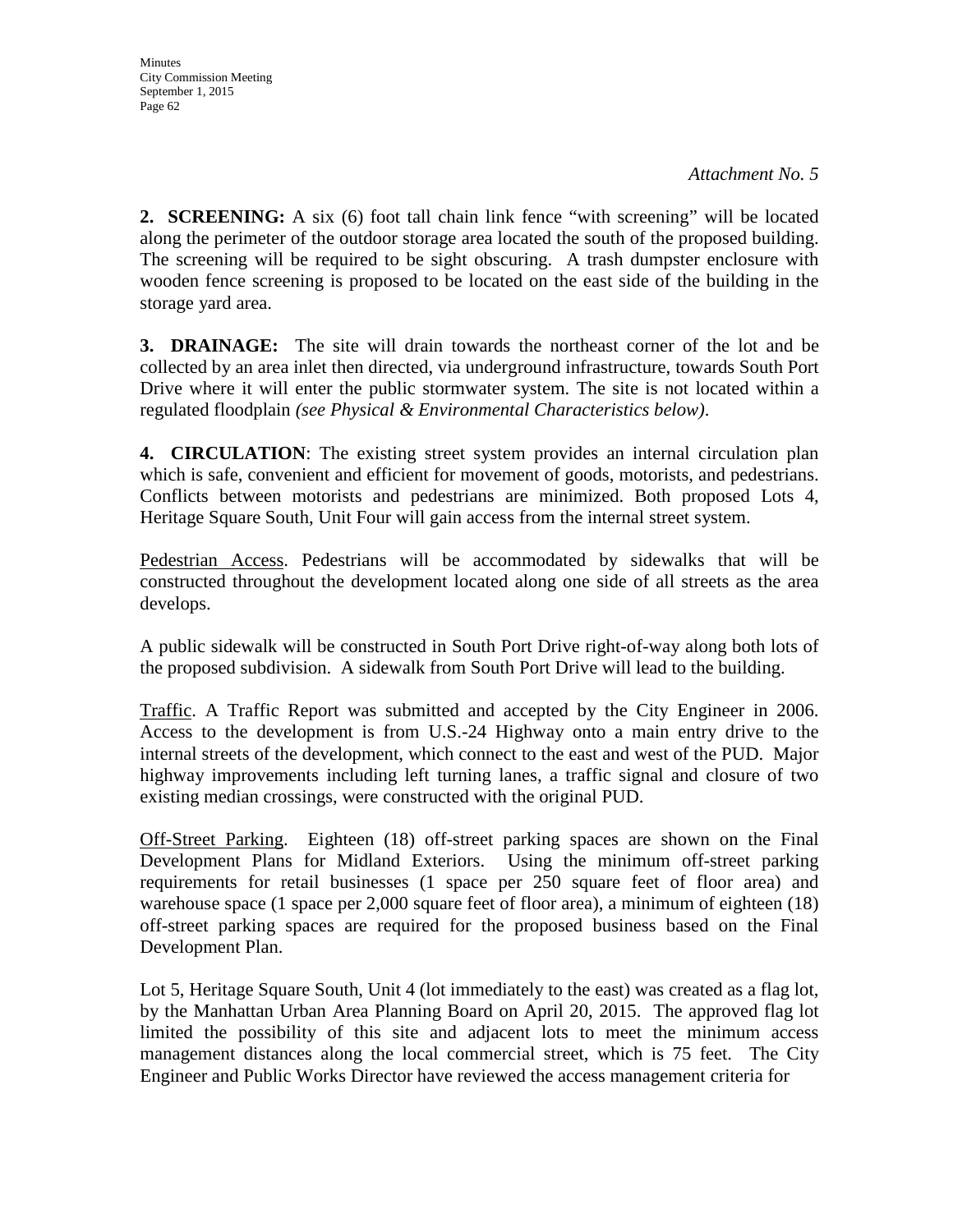**Minutes** City Commission Meeting September 1, 2015 Page 63

this road type, the type of businesses to be located on the site and in the area and characteristics of the existing road network within the development. The Public Works Director states "After field review the location the reduce spacing between driveways will not create any safety or hazards specifically related only to this location. The street is classified as a Local Street, it has a low speed limit, and it has excellent sight distance along this roadway, hence our opinion is that this proposed driveway will not create concerns." The Public Works Administration approves of the proposed PUD Amendment and Final Development Plan.

**5. OPEN SPACE/LANDSCAPED AND COMMON AREA:** Landscaping and lawn areas identified on the lot for Midland Exteriors.

**6. CHARACTER OF THE NEIGHBORHOOD:** The neighborhood is generally characterized as a major highway service commercial street corridor with retail uses near, and along both sides, of US 24 Highway.

# **MATTERS TO BE CONSIDERED WHEN REZONING**

**1. EXISTING USE:** The site is currently a vacant lot.

**2. PHYSICAL AND ENVIRONMENTAL CHARACTERISTICS:** The site is relatively flat, irregular shaped lot to the east of South Port Drive. The effective Flood Insurance Rate Map (FIRM) Panel 359 of 500 dated March 16, 2015, shows the site to be within the 0.2% annual chance flood plain (500-year).

### **3. SURROUNDING LAND USE AND ZONING:**

**(a.) NORTH:** U.S.-24 Highway, Dollar General, Aarons, Fastenal; PUD, and undeveloped tract (future Heritage Square North); Pottawatomie County CH, Highway & Commercial Corridor District.

**(b.) SOUTH:** Railroad, agricultural fields, Kansas River; Pottawatomie County A-1, General Agriculture District.

**(c.) EAST:** Proposed Leiszler Oil Company corporate office and warehouse, furniture sales, storage units, and similar highway service commercial and retail uses, livestock sales; Pottawatomie County CH, Highway & Commercial Corridor District.

**(d.) WEST:** Midway Wholesale, Salisbury Supply Retail sales and wholesale; PUD, Heritage Square South PUD and Pottawatomie County CH, Highway & Commercial Corridor District.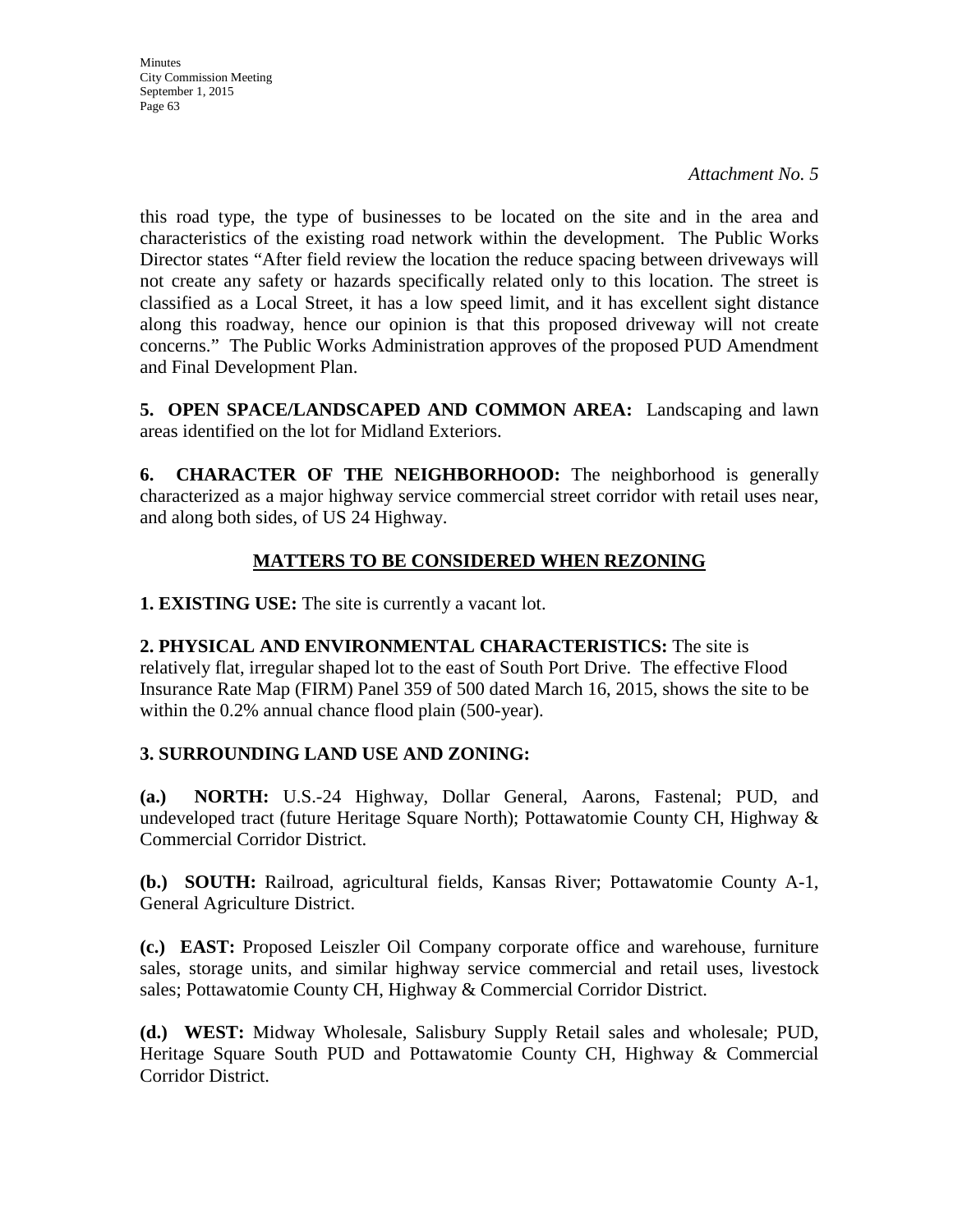### **4. GENERAL NEIGHBORHOOD CHARACTER:** See above under **No. 6, CHARACTER OF THE NEIGHBORHOOD**.

**5. SUITABILITY OF SITE FOR USES UNDER CURRENT ZONING:** The site is suitable for commercial development for the uses under the current zoning, as approved with the Preliminary Development Plan, subject to Condition No. 11, Ordinance No. 6607, Condition No. 2, Ordinance 7062, and Condition No. 2, Ordinance 7139.

**6. COMPATIBILITY OF PROPOSED DISTRICT WITH NEARBY PROPERTIES AND EXTENT TO WHICH IT MAY HAVE DETRIMENTAL AFFECTS:** Minimal impact on adjacent commercial property in the Heritage Square South PUD with respect to light, noise, and traffic is anticipated. The original Lot 10, Heritage Square South PUD was intended to develop as a large, "anchor" commercial lot. The proposed PUD Amendment and previous Final Plat divided the platted lot into five (5) separate lots. The proposed Final Development Plan for Lots 4, Heritage Square South, Unit Four creates a commercial use that is in a manner similar to other commercial sites in the PUD.

**7. CONFORMANCE WITH COMPREHENSIVE PLAN:** The Future Land Use Map of the Manhattan Urban Area Comprehensive Plan designates the site as Community Commercial (CC). The Comprehensive Plan also reflects the land use designation of the US 24 Corridor Plan developed by Pottawatomie County. The site is also subject to the US 24 Corridor Special Planning Area Policies in the Comprehensive Plan.

The existing PUD was found to conform to the Comprehensive Plan in 2006. The proposed PUD amendment conforms to the Manhattan Urban Area Comprehensive Plan.

# **8. ZONING HISTORY AND LENGTH OF TIME VACANT AS ZONED:**

| June 29, 2006: | City of Manhattan receives requests for island annexation of the<br>proposed Heritage Square North and Heritage Square South tracts<br>from Roger Schultz and Rob Eichman.                                                                           |
|----------------|------------------------------------------------------------------------------------------------------------------------------------------------------------------------------------------------------------------------------------------------------|
| July 11, 2006: | City Commission approves Resolution Nos. 071106-H $\&$ I,<br>requesting the Board of Pottawatomie County Commissioners to<br>make positive findings regarding the requested island annexation of<br>Heritage Square North and Heritage Square South. |
| July 27, 2006: | Board of Pottawatomie County Commissioners makes positive<br>findings regarding the island annexations of Heritage Square North<br>and Heritage Square South.                                                                                        |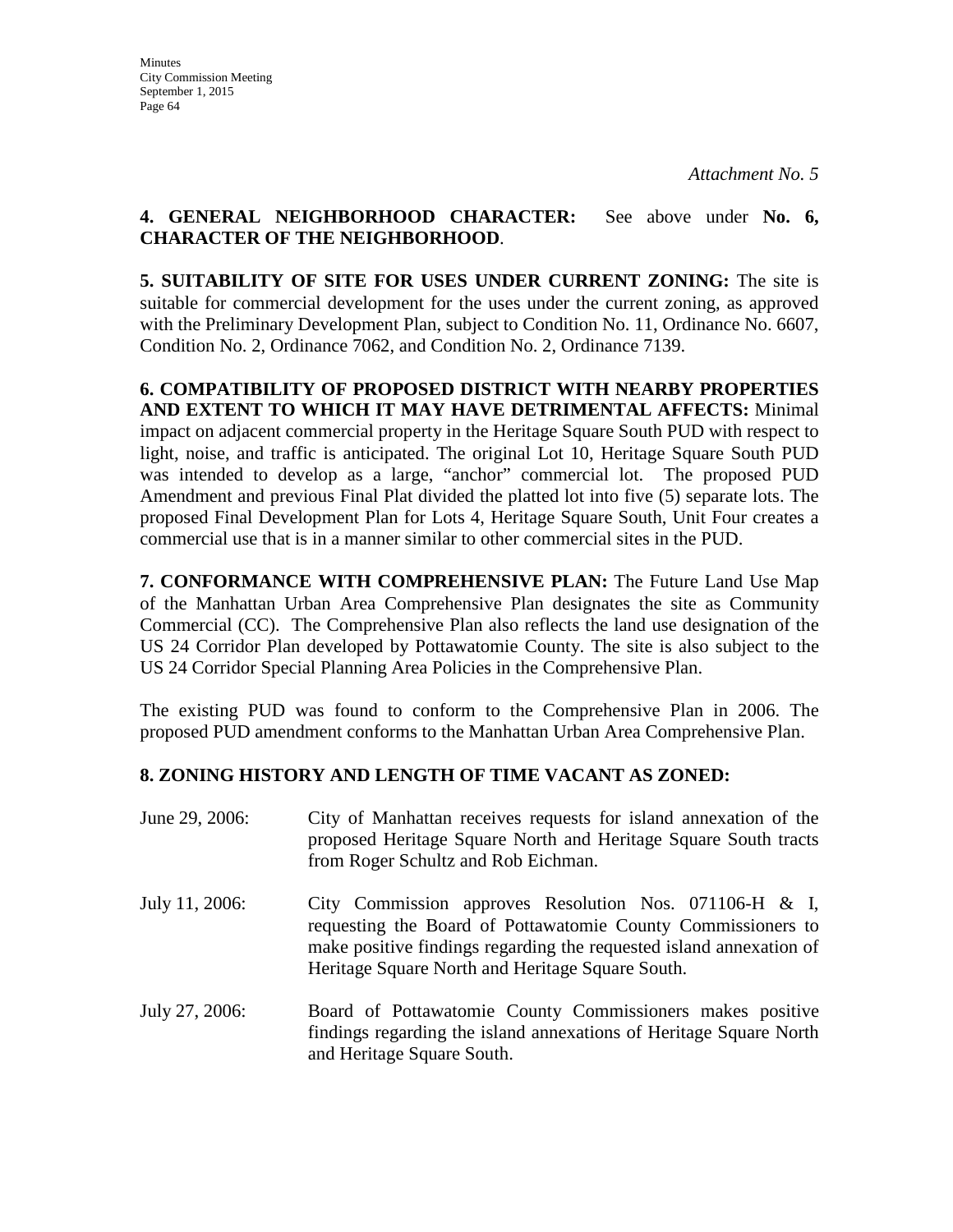*Attachment No. 5* 

- August 15, 2006: City Commission approves first reading of ordinances annexing Heritage Square North and Heritage Square South; and, approves Resolution No. 081506-A, requesting the Board of Pottawatomie County Commissioners to make positive findings regarding the island annexation of that portion of the US 24 Right-of-way that adjoins Heritage Square.
- August 18, 2006: City of Manhattan receives Consent To Annexation from the Kansas Department of Transportation for that portion of the US Highway 24 right-of-way that adjoins Heritage Square South, consisting of 6.791 acres.
- August 21, 2006: Board of Pottawatomie County Commissioners makes positive findings regarding the island annexation of that portion of the US Highway 24 right-of-way that adjoins Heritage Square South.
- October 16, 2006; Manhattan Urban Area Planning Board holds public hearing and recommends approval (7-0), of the rezoning the proposed Heritage Square South and the adjoining US Highway 24 right-of-way from County - CH, Highway & Commercial Corridor District, to PUD, Commercial Planned Unit Development District.
- November 7, 2006 City Commission approved first reading of an ordinance annexing the 6.8-acre portion of the US Highway 24 right-of-way that adjoins the Heritage Square South development; and, approved first reading of an ordinance rezoning the proposed Heritage Square South development and the adjoining portion of US Highway 24 right-of-way, to PUD, Planned Unit Development District.
- February 6, 2007 City Commission approves Ordinance No. 6606 annexing proposed Heritage Square North, proposed Heritage Square South and the 6.8-acre portion of the US Highway 24 right-of-way that adjoins Heritage Square South; and, approved Ordinance No.6607 rezoning the Heritage Square South and the adjoining portion of US Highway 24 right-of-way, to PUD, Commercial Planned Unit Development District.
- March 5, 2007 Manhattan Urban Area Planning Board approves the Final Development Plan (Lots 1, 6, and 9) and Final Plat of the Heritage Square South Addition (Lots 1-10).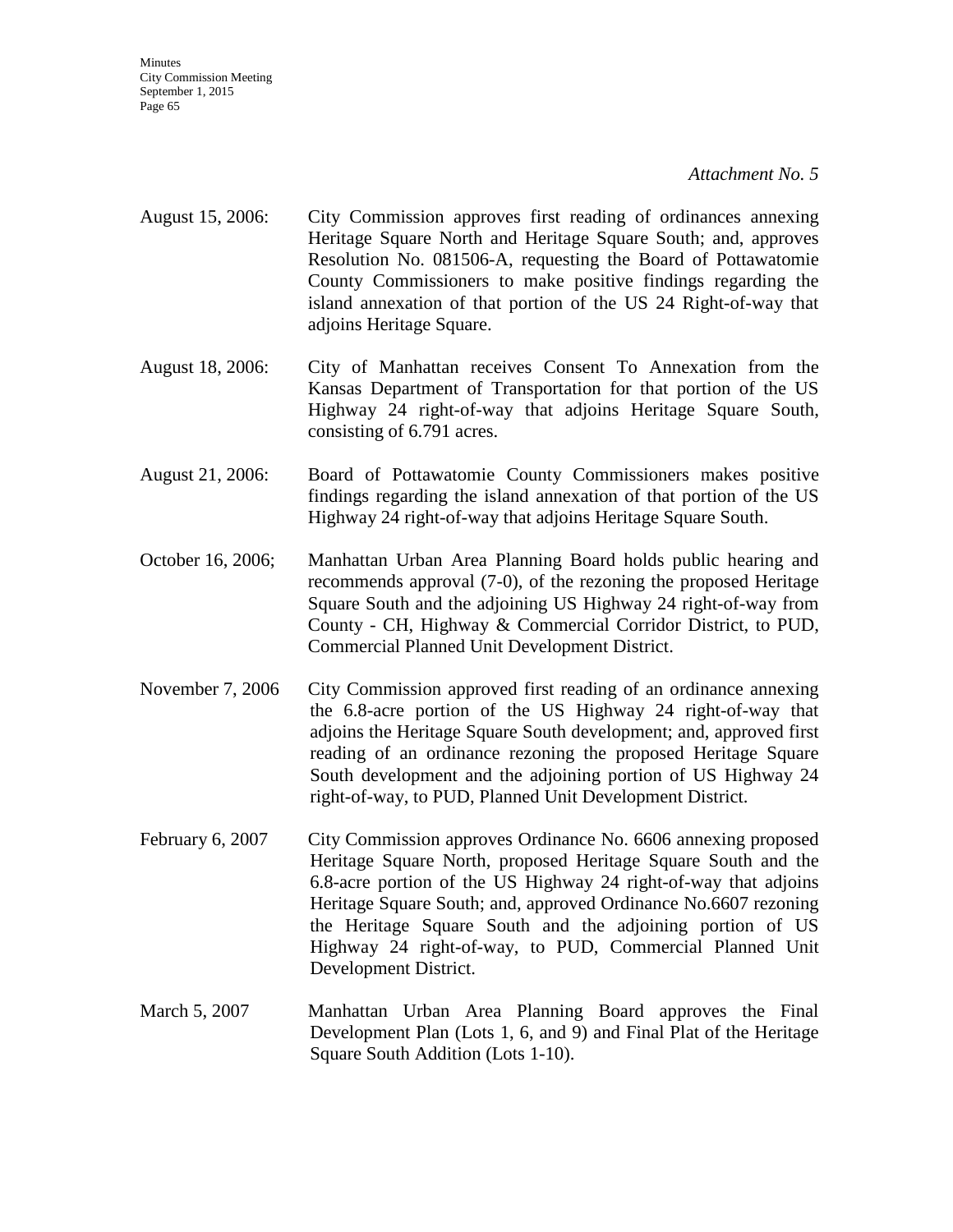- March 15, 2007 City Commission accepts the easements and rights-of-way as shown on the Final Plat of Heritage Square South Addition.
- July 17, 2007 City Commission approves first reading of an ordinance renaming Heritage South Road to South Port Road, and Heritage Square Drive to South Port Drive, in Heritage Square South P.U.D. Addition.
- August 14, 2007 City Commission approves Ordinance No. 6651 renaming Heritage South Road to South Port Road, and Heritage Square Drive to South Port Drive, in Heritage Square South P.U.D. Addition.
- January 24, 2013 Manhattan Urban Area Planning Board recommends approval of proposed amendment of Ordinance No. 6607 and the Preliminary Development Plan of Lot 3, Heritage Square South Commercial Planned Unit Development, to be known as the Final Development Plan of Lot 3, Heritage Square South Commercial Planned Unit Development, based on the findings in the Staff Report.
- February 19, 2013 City Commission approves first reading of an ordinance amending Ordinance No. 6607 and the Preliminary Development Plan of Lot 3, Heritage Square South Commercial Planned Unit Development, to be known as the Final Development Plan of Lot 3, Heritage Square South Commercial Planned Unit Development.
- March 5, 2013 City Commission approves Ordinance No. 6991 amending the Preliminary Development Plan of Lot 3, Heritage Square South Commercial Planned Unit Development and Ordinance No. 6607, as proposed, based on the findings in the Staff Report.
- June 3, 2013 Manhattan Urban Area Planning Board recommends approval of a proposed amendment of Ordinance No. 6607 and the Preliminary Development Plan of Lot 2, and Lots 7 and 8, Heritage Square South Commercial Planned Unit Development, to be known as the Final Development Plan of Lot 2, Heritage Square South Commercial Planned Unit Development, and the Final Development Plan of Lots 7 and 8, Heritage Square South Commercial Planned Unit Development, based on the findings in the Staff Report; and approves the Final Plat of Heritage square South Unit Two PUD.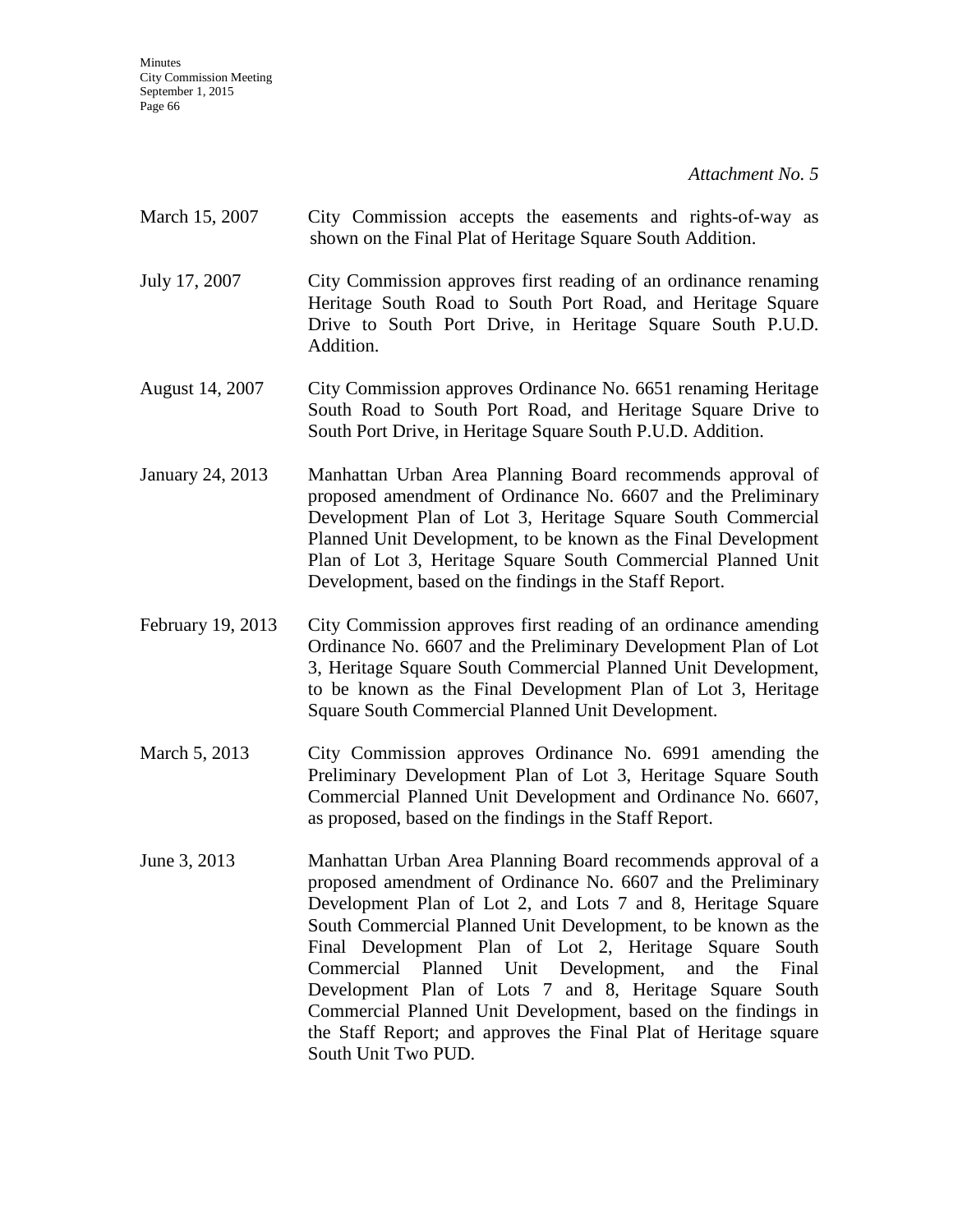#### *Attachment No. 5*

- June 18, 2013 City Commission approves first reading of an ordinance amending Ordinance No. 6607 and the Preliminary Development Plan of Lot 2, and Lots 7 and 8, Heritage Square South Commercial Planned Unit Development, to be known as the Final Development Plan of Lot 2, Heritage Square South Commercial Planned Unit Development, and the Final Development Plan of Lots 7 and 8, Heritage Square South Commercial Planned Unit Development.
- July 2, 2013 City Commission approves Ordinance No. 7010 amending Ordinance No. 6607 and the Preliminary Development Plan of Lot 2, and Lots 7 and 8, Heritage Square South Commercial Planned Unit Development, to be known as the Final Development Plan of Lot 2, Heritage Square South Commercial Planned Unit Development, and the Final Development Plan of Lots 7 and 8, Heritage Square South Commercial Planned Unit Development; and, accepts the easements associated with Lot 2 and Lot 3, Heritage Square South Unit two PUD.
- July 2, 2013 City Commission accepts the easements as, as shown on the Final Plat of Heritage Square South, Unit Two PUD.
- July 15, 2013 Manhattan Urban Area Planning Board recommends approval of an amendment of Ordinance No. 6607 and the Preliminary Development Plan of Lots 4 and 5, Heritage Square South Commercial Planned Unit Development, to be known as the Final Development Plan of Lot 4 and Lot 5, Heritage Square South Commercial Planned Unit Development, based on the findings in the Staff Report
- August 6, 2013 City Commission approves first reading of an Ordinance amending the Preliminary Development Plan of Lot 4, and Lot 5, Heritage Square South Commercial Planned Unit Development (PUD), and Ordinance No. 6607, to be known as the Final Development Plan of Lot 4 and Lot 5, Heritage Square South Commercial PUD.
- August 20, 2013 City Commission approves Ordinance No. 7035 amending the Preliminary Development Plan of Lot 4, and Lot 5, Heritage Square South Commercial Planned Unit Development (PUD), and Ordinance No. 6607, to be known as the Final Development Plan of Lot 4 and Lot 5, Heritage Square South Commercial PUD.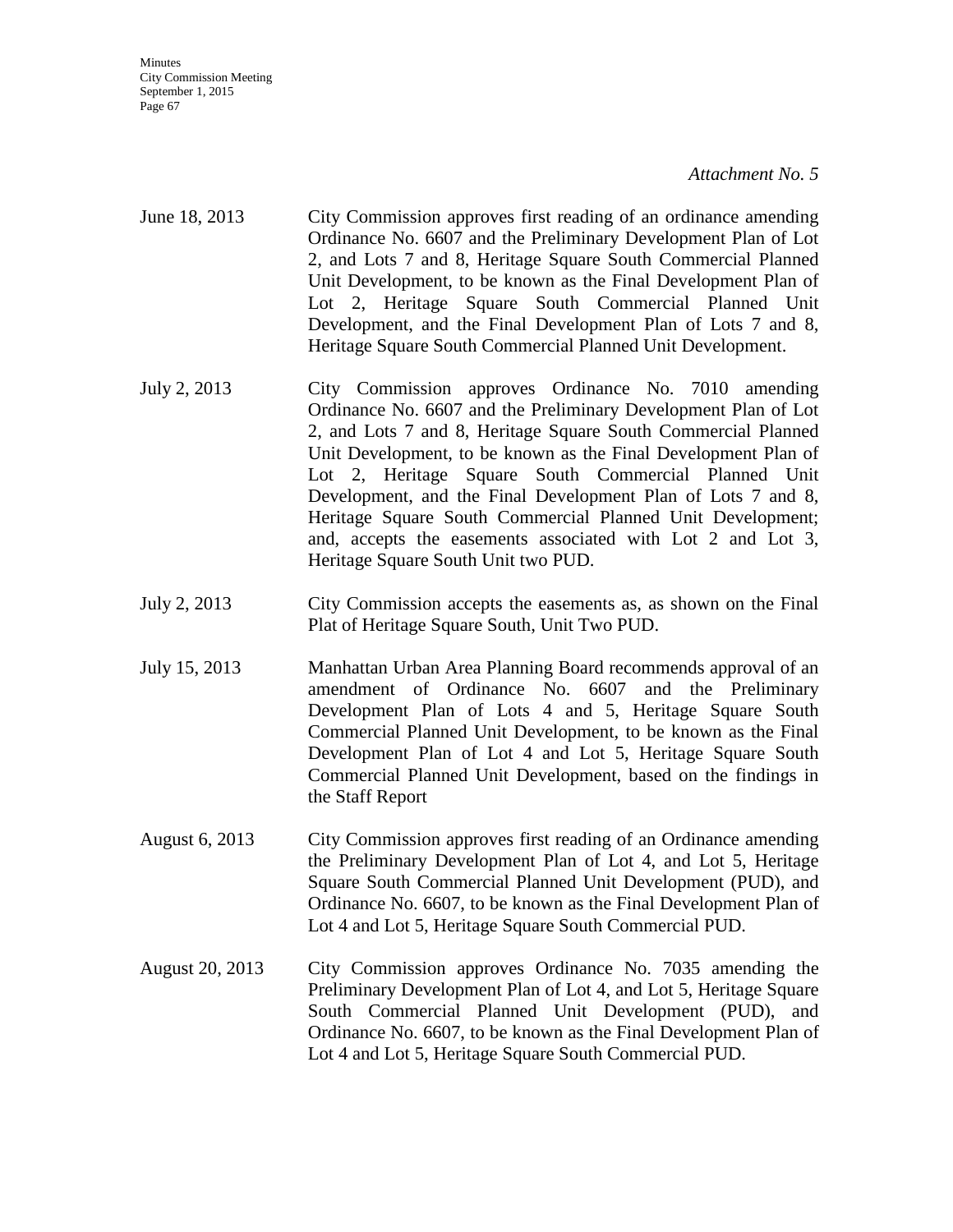- January 6, 2014 Manhattan Urban Area Planning Board recommends approval of an amendment of Ordinance No. 6607 and the Preliminary Development Plan of Lot 10, Heritage Square South Commercial Planned Unit Development, to be known as the Final Development Plan of Salisbury Supply, Lot 1, Heritage Square South, Unit Three, Commercial Planned Unit Development; and approves the Final Plat of Heritage square South Unit Three PUD.
- January 21, 2014 City Commission approves first reading of an ordinance amending Ordinance No. 6607 and the Preliminary Development Plan of Lot 10, Heritage Square South Commercial as proposed.
- February 4, 2014 City Commission approves Ordinance No. 7062 amending Ordinance No. 6607 and the Preliminary Development Plan of Lot 10, Heritage Square South Commercial as proposed, to allow construction of the proposed Salisbury Supply store on proposed Lot 1, Heritage Square South, Unit Three, Commercial Planned Unit Development; and accepts the easements and rights-of-way as shown on the Final Plat of Heritage Square South, Unit Three, Commercial Planned Unit Development.
- April 20, 2015 Manhattan Urban Area Planning Board recommends approval of the proposed amendment of Ordinance No. 6607 and Ordinance No. 7062, and the Preliminary Development Plan for Lot 2, Heritage Square South Unit Three, Commercial Planned Unit Development, to be known as the Final Development Plan of Leiszler Oil Company, Lot 5, Heritage Square South, Unit Four, Commercial Planned Unit Development, with two conditions of approval.
- May 5, 2015 City Commission approves first reading of an ordinance amendment of Ordinance No. 6607 and Ordinance No. 7062, and the Preliminary Development Plan for Lot 2, Heritage Square South Unit Three, Commercial Planned Unit Development, to be known as the Final Development Plan of Leiszler Oil Company, Lot 5, Heritage Square South, Unit Four, Commercial Planned Unit Development.
- May 19, 2015 City Commission approves Ordinance No. 7139 amending Ordinance Nos. 6607 and 7062, and the Preliminary Development Plan for Lot 2, Heritage Square South, Unit Three, Commercial Planned Unit Development, to be known as the Final Development Plan of Leiszler Oil Company, Lot 5, Heritage Square South, Unit Four, Commercial Planned Unit Development.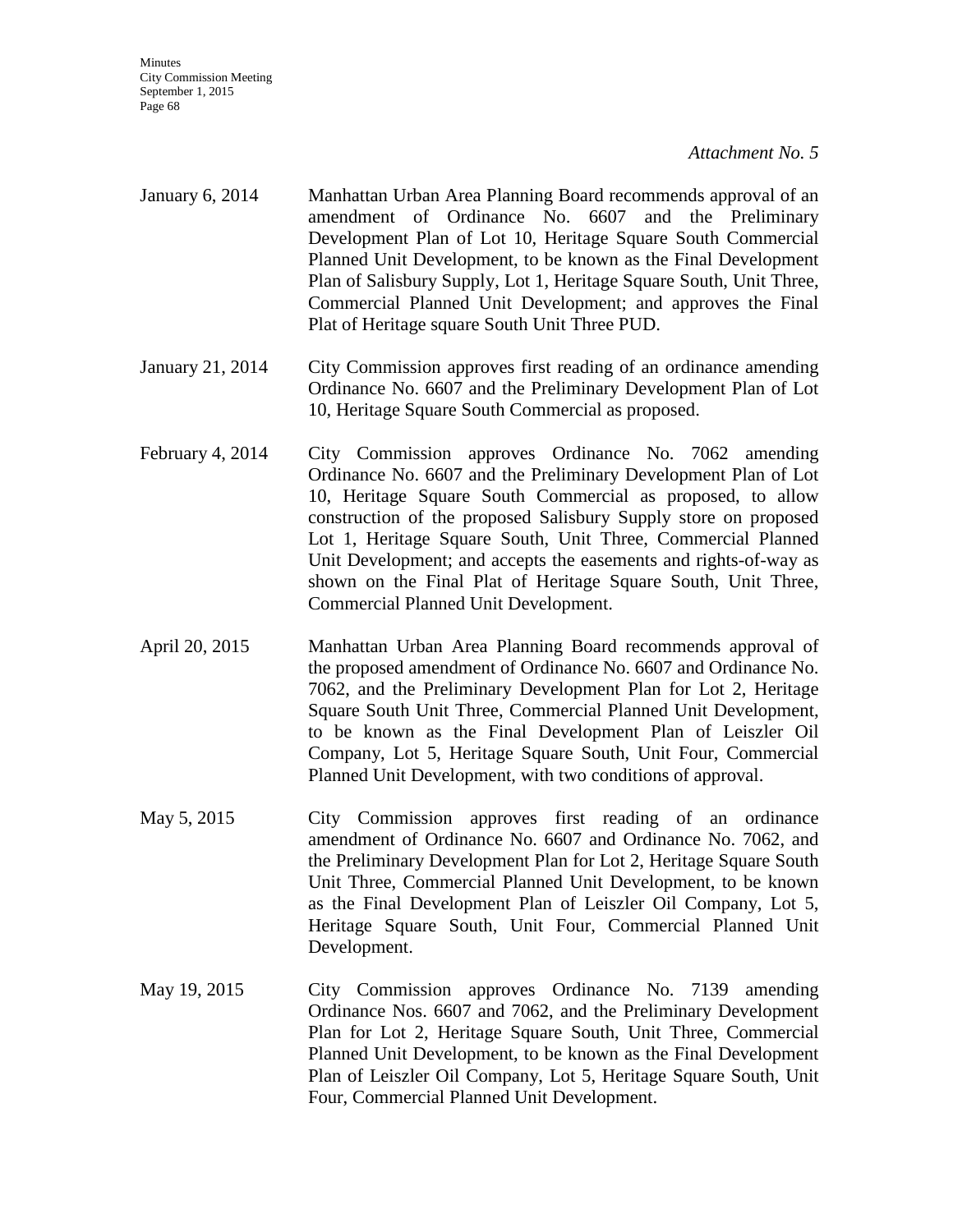May 19, 2015 City Commission accepts the easements and rights-of-way as shown on the Final Plat of Heritage Square South, Unit Four, Commercial Planned Unit Development.

**9. CONSISTENCY WITH INTENT AND PURPOSE OF THE ZONING ORDINANCE:** The intent and purpose of the Zoning Regulations is to protect the public health, safety, and general welfare; regulate the use of land and buildings within zoning districts to assure compatibility; and to protect property values. The PUD Regulations are intended to provide a maximum choice of living environments by allowing a variety of housing and building types; a more efficient land use than is generally achieved through conventional development; a development pattern that is in harmony with land use density, transportation facilities and community facilities; and a development plan which addresses specific needs and unique conditions of the site which may require changes in bulk regulations or layout.

The proposed PUD amendment is consistent with Ordinance No. 6607, Ordinance No. 7062, Ordinance No. 7139, and the approved PUD, the Manhattan Zoning Regulations, and PUD requirements of the Manhattan Zoning Regulations. The amendment process is required before development of the site can proceed. The amendment process insures the PUD conforms to the requirements of all regulations.

**10. RELATIVE GAIN TO THE PUBLIC HEALTH, SAFETY AND WELFARE THAT DENIAL OF THE REQUEST WOULD ACCOMPLISH, COMPARED WITH THE HARDSHIP IMPOSED UPON THE APPLICANT:** There appears to be no gain to the public that denial would accomplish. No adverse affects on the public are anticipated as a result of the amendment. Denial of the rezoning may be a hardship to the owner.

**11. ADEQUACY OF PUBLIC FACILITIES AND SERVICES:** Adequate street, sanitary sewer and water services are available to serve the development.

# **12. OTHER APPLICABLE FACTORS:** None.

**13. STAFF COMMENTS:** All provisions of Ordinance No. 6607, Ordinance No. 7062, and Ordinance No. 7139 that are not in conflict with this amendment shall remain in force.

City Administration recommends approval of the proposed amendment of Ordinance No. 6607 Ordinance No. 7062, and Ordinance No. 7139, and the approved Preliminary Development Plan for Lot 4, Heritage Square South Unit Four, Commercial Planned Unit Development, to be known as the Final Development Plan of Midland Exteriors, Lot 4, Heritage Square South, Unit Four, Commercial Planned Unit Development.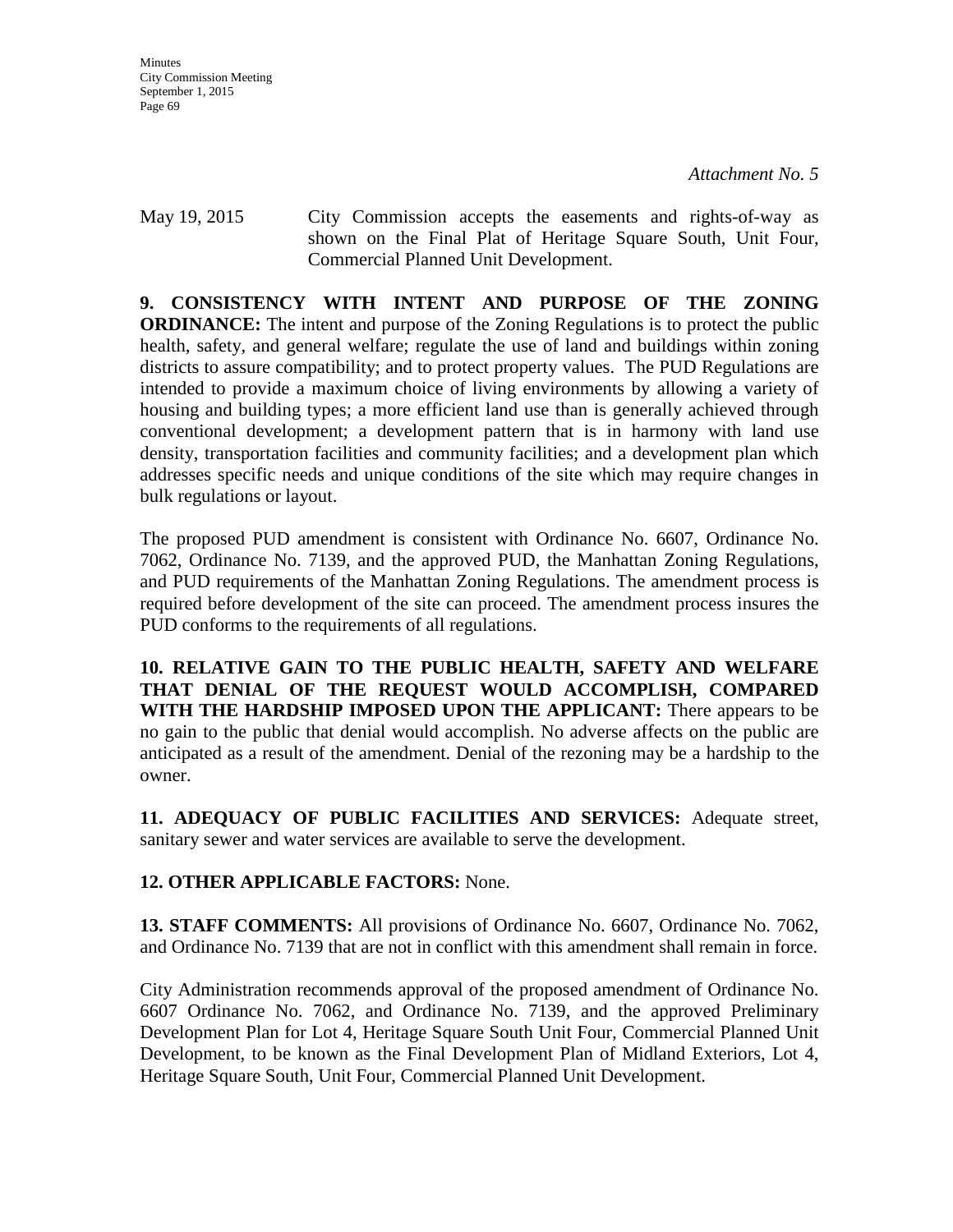#### **ALTERNATIVES:**

- 1. Recommend approval of the proposed amendment of Ordinance No. 6607, Ordinance No. 7062, and Ordinance No. 7139, and the approved Preliminary Development Plan for Lot 4, Heritage Square South Unit Four, Commercial Planned Unit Development, to be known as the Final Development Plan of Midland Exteriors, Lot 4, Heritage Square South, Unit Four, Commercial Planned Unit Development, stating the basis for such recommendation.
- 2. Recommend approval of the proposed amendment 6607 Ordinance No. 7062, and Ordinance No. 7139, and the approved Preliminary Development Plan for Lot 4, Heritage Square South Unit Four, Commercial Planned Unit Development, to be known as the Final Development Plan of Midland Exteriors, Lot 4, Heritage Square South, Unit Four, Commercial Planned Unit Development and modify the conditions, and any other portions of the proposed PUD, to meet the needs of the community as perceived by the Manhattan Urban Area Planning Board, stating the basis for such recommendation, and indicating the conditions of approval.
- 3. Recommend denial of the proposed amendment of Ordinance No. 6607 Ordinance, No. 7062, and Ordinance No. 7139, and the approved Preliminary Development Plan for Lot 4, Heritage Square South Unit Four, Commercial Planned Unit Development, to be known as the Final Development Plan of Midland Exteriors, Lot 4, Heritage Square South, Unit Four, Commercial Planned Unit Development, stating the basis for such recommendation.
- 4. Table the proposed Amendment to a specific date, for specifically stated reasons.

### **POSSIBLE MOTION:**

The Manhattan Urban Area Planning Board recommends approval of the proposed amendment of Ordinance No. 6607, Ordinance, No. 7062, and Ordinance No. 7139, and the approved Preliminary Development Plan for Lot 4, Heritage Square South Unit Four, Commercial Planned Unit Development, to be known as the Final Development Plan of Midland Exteriors, Lot 4, Heritage Square South, Unit Four, Commercial Planned Unit Development, based on the findings in the Staff Report.

**PREPARED BY:** Chad Bunger, AICP, CFM, Senior Planner

**DATE:** August 10, 2015

15021}SR}PUDAmendment}Lot4HerSqSo\_Unit4\_MidlandExt.docx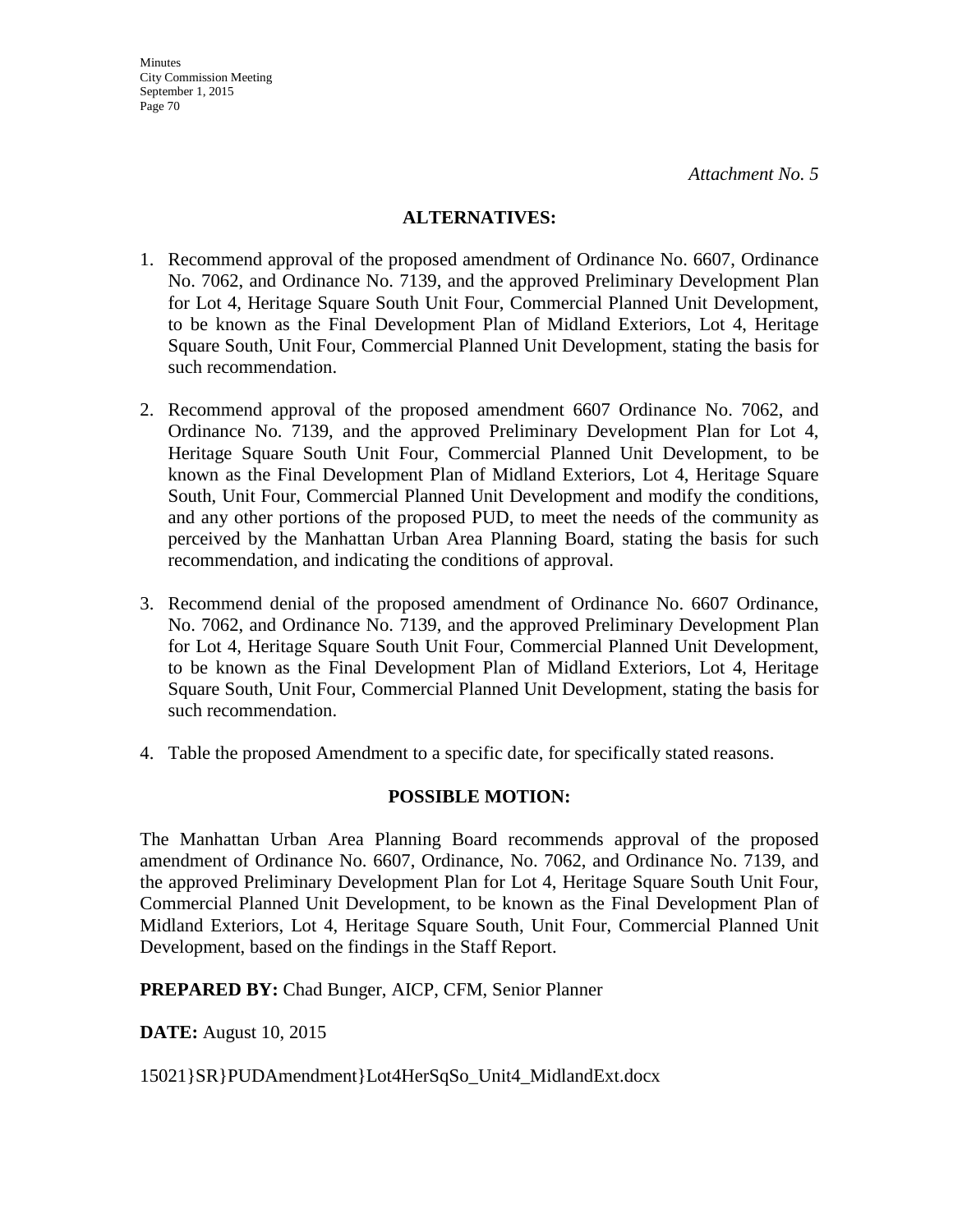#### **STAFF REPORT**

#### **ON AN APPLICATION TO REZONE PROPERTY**

**FROM:** I-5, Business Park District

**TO:** R-1, Single-Family Residential District

**APPLICANT:** Scenic Crossing, LLC – Neil W. Horton, Manager

**ADDRESS:** 3629 Vanesta Drive, Manhattan, KS 66503

| <b>OWNERS/ ADDRESS</b> | Scenic Crossing, LLC – Neil W. Horton, Manager |
|------------------------|------------------------------------------------|
|                        | 3629 Vanesta Drive, Manhattan, KS 66503        |

 City of Manhattan – Ron Fehr, City Manager 1101 Poyntz Avenue, Manhattan, KS 66502

**LEGAL DESCRIPTION:** An unplatted tract of land in the southwest corner of Section 10, Township 10 South, Range 4 East. For the purposes of the request, the subject site shall be referred to as Tract 1. (Tract 2 will refer to a request to rezone an area to R-2, Two-Family Residential District. Tract 3 will refer to a rezoning request for an area to C-2, Neighborhood Shopping District).

**LOCATION:** Generally located to the northeast of the intersection of Kimball Avenue/Scenic Drive and Anderson Avenue.

**AREA:** Rezoning site: 10.01 acres Total subdivision: 24.4 acres

#### **DATE OF NEIGHBORHOOD MEETING:** April 23, 2015

#### **DATE OF PUBLIC NOTICE PUBLICATION:** July 13, 2015

### **DATE OF PUBLIC HEARING: PLANNING BOARD:** August 3, 2015 **CITY COMMISSION:** August 18, 2015

*The Rezoning request is part of a larger development that includes requests to Rezone additional tracts to R-2, Two-Family Residential District, C-2, Neighborhood Commercial District and Preliminary Plat the land. Please refer to those Staff Reports for additional information.*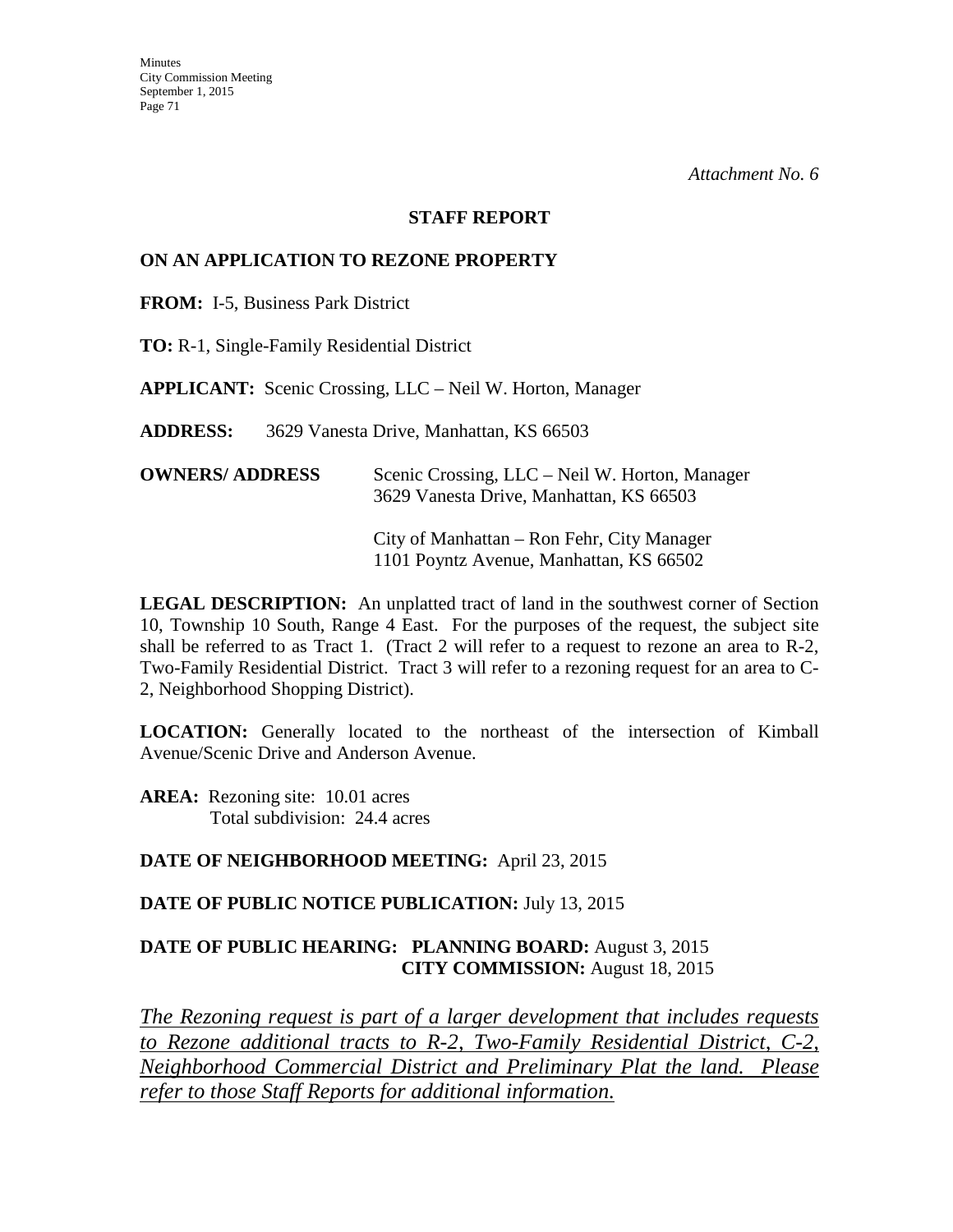# **THIRTEEN MATTERS TO BE CONSIDERED WHEN REZONING**

**1. EXISTING USE:** Vacant land and a 45,513 square foot portion of the Kimball Avenue and Anderson Avenue right-of-way (*The City of Manhattan has agreed to participate in the Rezoning and Preliminary Plat requests. Final Approval of the vacation of the ROW will be finalized by the City Commission)* 

**2. PHYSICAL AND ENVIRONMENTAL CHARACTERISTICS:** The site generally slopes from the northwest to the southeast. The north and east portion of the site is comprised of steep slopes. The remainder of the site is relatively flat.

# **3. SURROUNDING LAND USE AND ZONING:**

- **NORTH:** Large lot, single-family residential neighborhood; R, Single-Family Residential District
- **SOUTH:** Anderson Avenue, a two-lane arterial road with a rural cross-section, business professional office development and multiple-family development; C-2, Neighborhood Shopping Center, Stone Creek Commercial PUD, Planned Unit Development District, R-3, Multiple-Family Residential District and Pebblebrook Residential PUD, Planned Unit Development.
- **EAST:** Large lot, single-family residential neighborhood; R, Single-Family Residential District
- **WEST:** Kimball Avenue, a two-lane arterial road with a rural cross-section; vacant land, two-family neighborhood and multiple-family neighborhood; C-2, Neighborhood Shopping Center, R-2, Two-Family Residential District and Four Winds Residential PUD, Planned Unit Development.

**4. GENERAL NEIGHBORHOOD CHARACTER:** The surrounding neighborhood is a mix of large lot single-family homes, two-family homes, multiple-family developments and commercial uses. The land surrounding the Kimball Avenue, Anderson Avenue, Scenic Drive intersection is generally vacant.

**5. SUITABILITY OF SITE FOR USES UNDER CURRENT ZONING:** The site is currently zoned I-5, Business Park District, which is designed to encourage administrative, research and assembly activities in a setting that is compatible with surrounding or abutting residential districts. The district should generally be located along major streets and can be used as a transitional zone between residential areas and other districts. The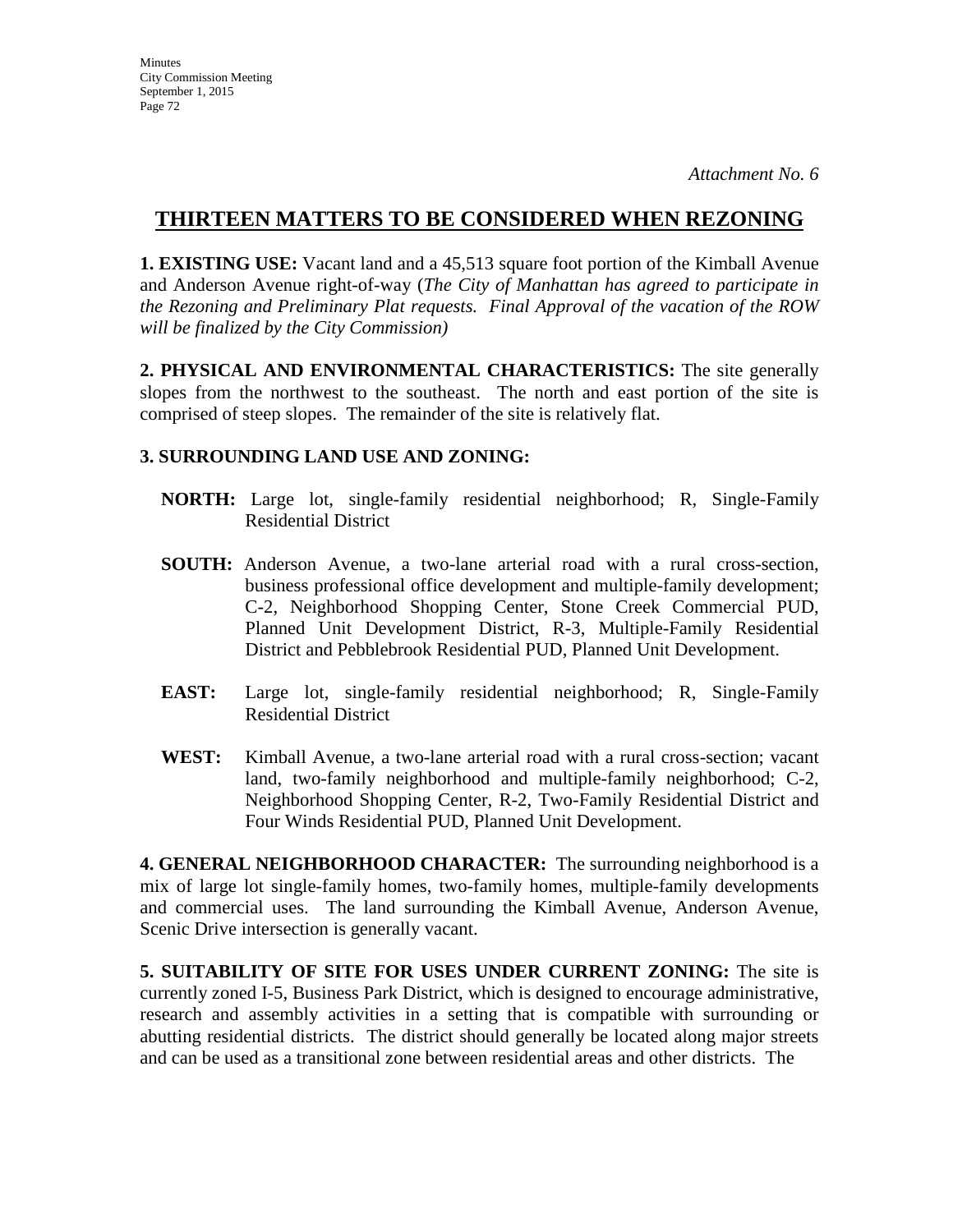**Minutes** City Commission Meeting September 1, 2015 Page 73

site meets the minimum lot area, width and length requirements for the district. Although the site exceeds the minimum requirements of the I-5 District, the market demand for such a use may not be available. The site has been zoned I-5 District since 1981 and no development has occurred on the site since that time.

**6. COMPATIBILITY OF PROPOSED DISTRICT WITH NEARBY PROPERTIES AND EXTENT TO WHICH IT MAY HAVE DETRIMENTAL AFFECTS:** The proposed Preliminary Plat (*see Preliminary Plat Memorandum)* shows the R-1 District properties to be located along the north and east boundaries of the development. In the central portion of the site will be single-family attached dwellings to be rezoned to R-2, Two-Family Residential District. At the corner of Kimball Avenue and Anderson Avenue, the Preliminary Plat shows several large lots to be rezoned to C-2, Neighborhood Commercial District.

An increase in light, noise and traffic is anticipated from the proposed development compared to the current vacant tract. All of the traffic will be onto the adjacent arterial roadways to the south and west. No vehicular connection is proposed into the adjacent neighborhoods. The proposed roadway improvements and traffic analysis is discussed in the Preliminary Plat Memorandum.

The properties most likely impacted by the R-1 District rezoning will be to the north and east. The location of the R-1 District portion of the development is to create a buffer between the existing single-family neighbors to the north and east and the more intense residential and commercial uses to the southwest. A majority of the neighborhoods to the north and east are above the grade of the proposed development. The R-1 District lots of the proposed development range in size from 0.21 acres to .785 acres. The proposed lots will be similar in size and intensity to the adjacent residential lots.

The applicant held a neighborhood meeting on April 23, 2015. According to the meeting summary, 24 people attended the meeting. The majority of the meeting attendees were neighbors from the north and east. Meeting attendees were encouraged to submit comment sheets regarding the proposed Rezoning and Preliminary Plat requests (*see attached*). No meeting attendees specifically opposed the rezoning requests. Several comments were supportive of the proposed development. Others asked questions of a how the development will handle vehicular traffic and the treatment of pedestrian connectivity from the proposed development to the surrounding neighborhoods. These 2 issues are addressed in the Preliminary Plat Memorandum.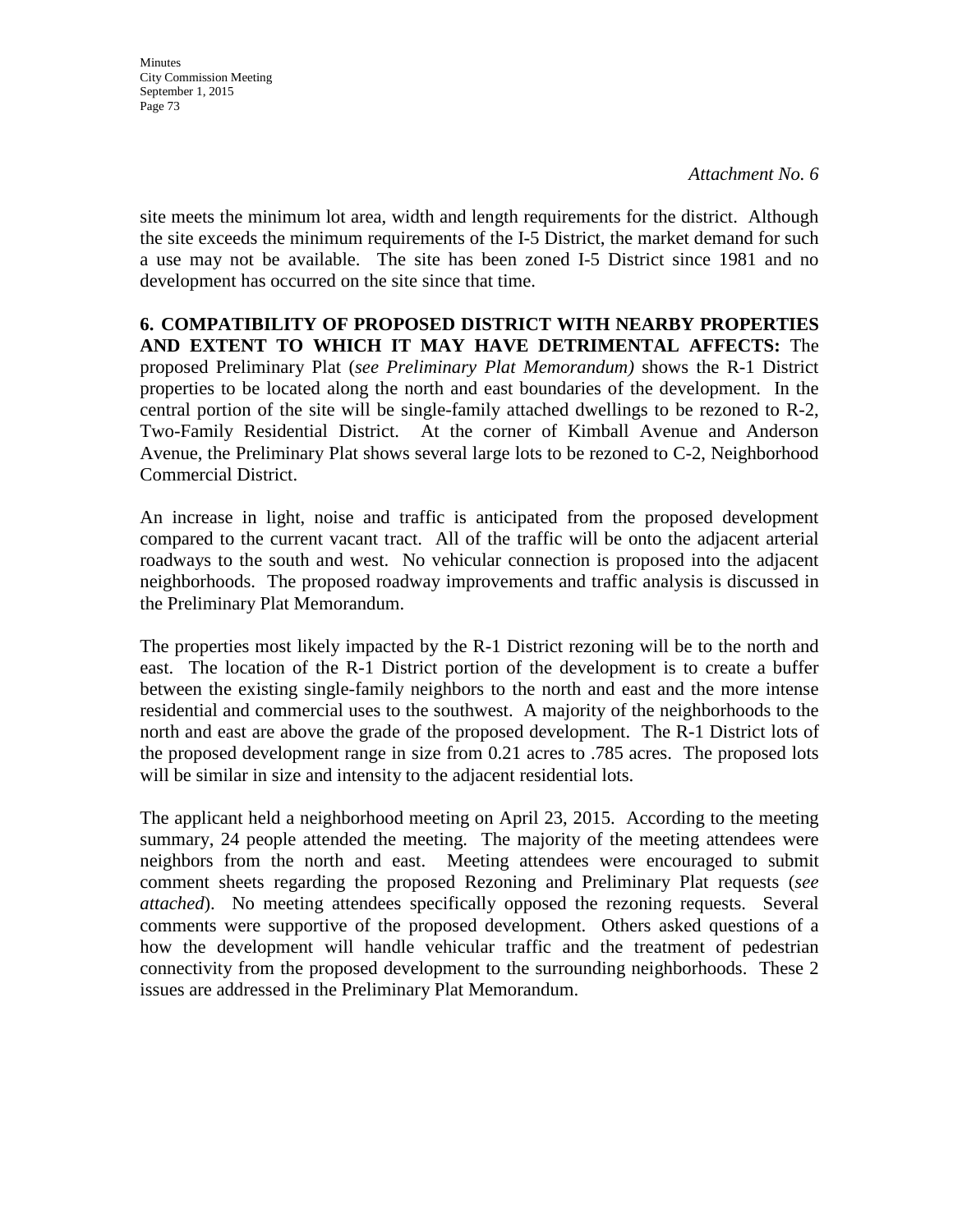Minutes City Commission Meeting September 1, 2015 Page 74

*Attachment No. 6* 

**7. CONFORMANCE WITH COMPREHENSIVE PLAN:** The site is shown on the Southwest Future Land Use map of the 2015 Update to the Comprehensive Plan as Residential Medium to High Density (RMH), with a Future Neighborhood Commercial Center Commercial/Mixed Use designation at the intersection of the Kimball Avenue/Scenic Drive and Anderson Avenue. Policies for the RMH and CMU Future Land Use designations include:

**COMPREHENSIVE PLAN:** The site is shown on the Southwest Future Land Use map of the 2015 Update to the Comprehensive Plan as Residential Medium to High Density (RMH), with a Future Neighborhood Commercial Center Commercial/Mixed Use designation at the intersection of the Kimball Avenue/Scenic Drive and Anderson Avenue. Policies for the NCC and CMU Future Land Use designations include:

#### *RMH-1: Characteristics*

*The Residential Medium to High Density designation should incorporate a mix of housing types in a neighborhood setting in combination with compatible non-residential land uses, such as retail, service commercial, and office uses, developed at a neighborhood scale that is compatible with the area's residential characteristics and in conformance with policies for Neighborhood Commercial Centers. Appropriate housing types may include a combination of small lot single- family, duplexes, townhomes, or fourplexes on individual*  lots. However, under a planned unit development concept, or when subject to design and *site plan standards (design review process), larger apartment or condominium buildings may be permissible as well, provided the density range is complied with.* 

#### *RMH-2: Appropriate Density Range*

*Densities within a Residential Medium to High Density neighborhood range from 11 to 19 dwelling units per net acre.*

#### *RMH-3: Location*

*Locate Residential Medium to High Density neighborhoods close to an arterial street and bounded by collector streets where possible, with a direct connection to work, shopping, transit, and recreational activities. The Residential Medium to High Density designation includes some of the older neighborhoods in the core area of the City as well as portions of newer planned neighborhoods outside of the core area.* 

### *RMH-4: Variety of Housing Styles*

*To avoid monotonous streetscapes, the incorporation of a variety of housing models and sizes is strongly encouraged in all new development, particularly when a single housing type (e.g., small-lot single-family or duplexes) is prevalent.*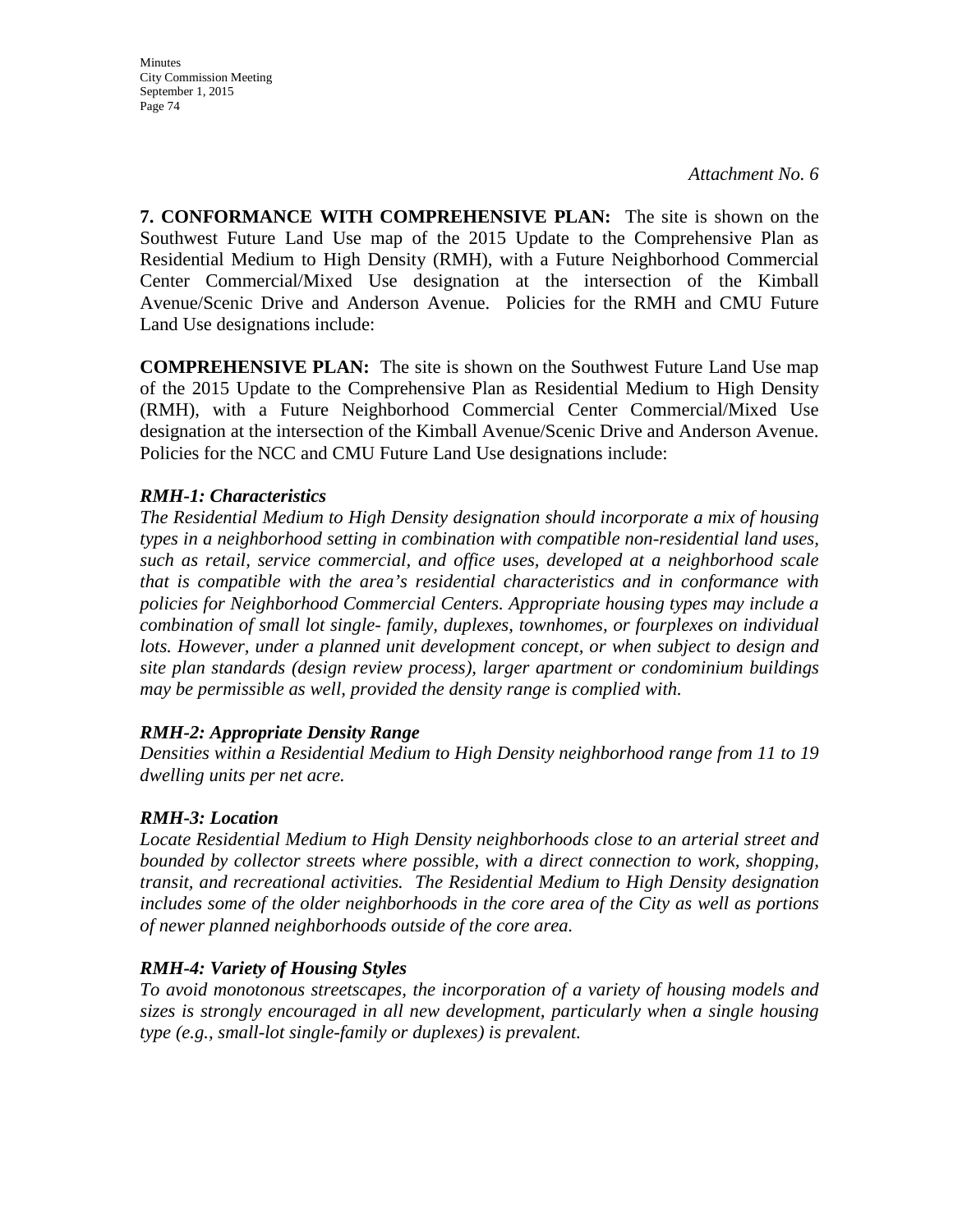### *CMU-1: Activity Centers*

*Concentrate commercial services and other complementary uses—entertainment, recreation, employment, and residential—within planned activity centers, or compact nodes, that are located throughout the community. This pattern is intended to promote "one-stop shopping," minimize the need for cross-town vehicle trips, preserve the residential character of many of the major street corridors throughout the community, and help prevent the negative impacts caused by linear strip commercial configurations with multiple access points along a corridor. The general locations of proposed Future Community Commercial or Neighborhood Commercial Centers are identified on the Future Land Use map. The precise location, size, overall mix of uses, and configuration of these centers is intended to be flexible and should be determined as specific developments are proposed considering changing market conditions, surrounding development context, and the need for economic sustainability.* 

## *CMU-2: Revitalization of Existing Centers*

*Encourage the revitalization and/or redevelopment of underutilized centers over time to take advantage of existing infrastructure and promote the efficient use of available land. Support the integration of a broader mix of uses as part of revitalization efforts, including residential to promote vitality and increase housing options within the community.* 

## *CMU-3: Promote a High Quality Urban Environment*

*Promote a high quality urban environment in commercial and mixed-use developments, as expressed by site layout, building materials and design, landscaping, parking area design, and pedestrian-oriented facilities, such as through use of design guidelines.* 

## *CMU-4: Mixed-Use Development*

*Encourage mixed-use development—both vertically and horizontally mixed use, as appropriate, given the surrounding development context and market demand—through the revitalization of aging and/or underutilized centers and corridors as well as part of new commercial/mixed-use centers.*

## *CMU-5: Pedestrian Access and Orientation*

*Design Commercial/Mixed-Use sites with an emphasis on the character and safety of the pedestrian realm:* 

- *Bring buildings close to the street;*
- *Avoid uninterrupted expanses of parking and organize larger parking lots as a series of smaller blocks divided by landscaping and pedestrian walkways;*
- *Distribute parking areas between the front and sides of buildings, or front and rear, rather than solely in front of buildings to the extent possible;*
- *Consider shared parking opportunities; and*
- *Provide clear pedestrian connections with generous sidewalk widths, low-level lighting, and outdoor gathering spaces.*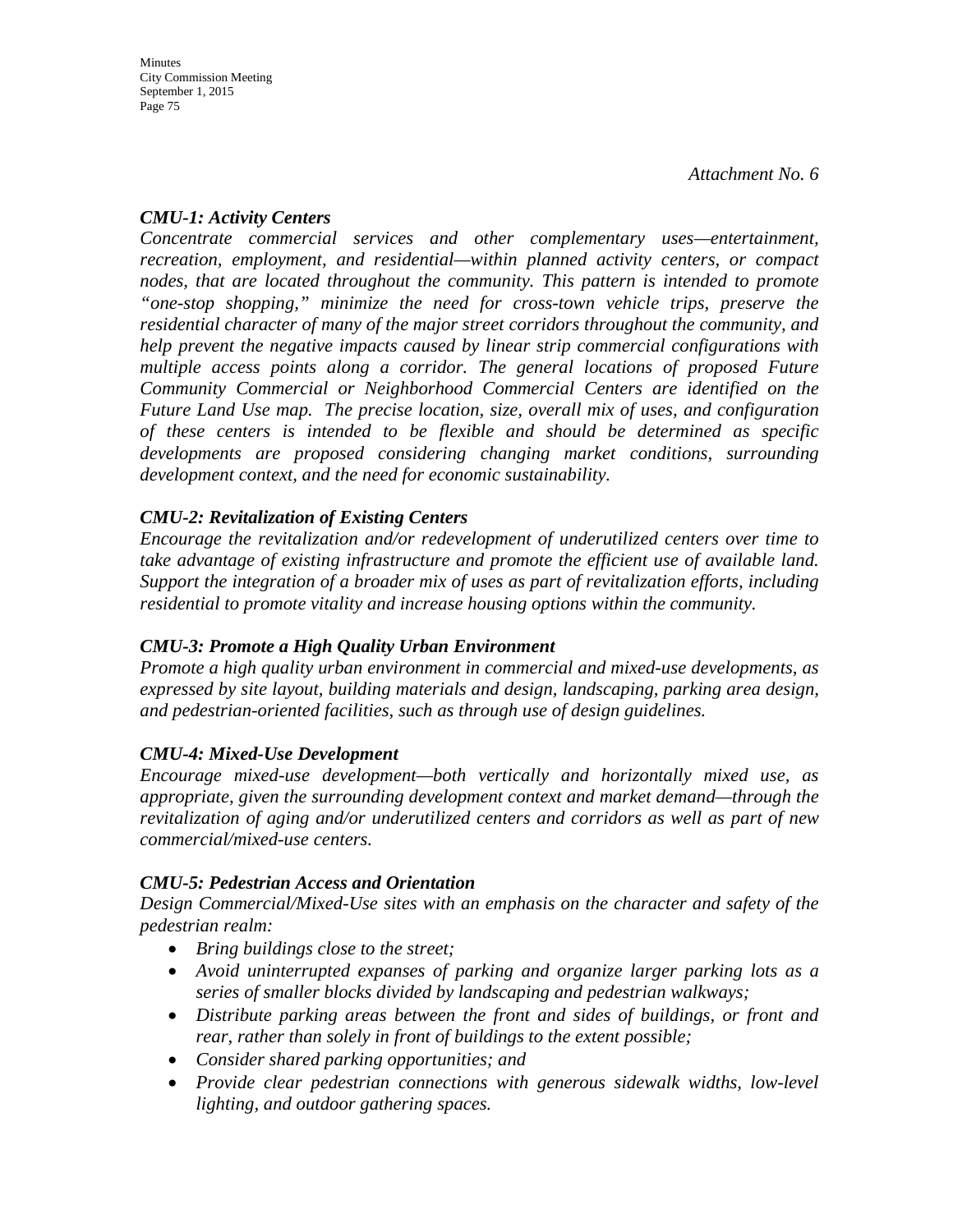## *CMU-6: Community Facilities*

*Incorporate public plazas, libraries, parks, common areas, and other community facilities, into centers where appropriate to serve the needs of neighborhood residents. Encourage creative approaches to the design of community facilities in centers to reinforce the more compact nature of their surroundings and integrate them with other uses. Support shared use facilities (e.g. library/coffee shop/community meeting rooms) as a means to promote efficiency and increase hours of activity.*

## *CMU-7: Multi-Modal Connectivity*

*Ensure Commercial/Mixed-Use areas are served by a system of collector and local streets, as well as sidewalks and pedestrian and bicycle pathways, which provide connectivity to surrounding neighborhoods, adjacent employment areas, and existing or planned transit services.* 

The overall proposal for the development is a mixed-use development consisting of commercial lots for a small shopping center and single-family attached and single-family detached lots. The layout of the subdivision creates a stepped reduction of the intensity of uses from the more intense commercial uses near the intersection Anderson Avenue and Kimball Avenue/Scenic Drive to the single-family detached lots near the existing singlefamily neighborhood to the north and east. The total density of the residential portion of the development is 2.76 dwelling units per acre. The single-family detached portion has a density of 1.99 dwelling units per acre. The single-family attached section of the development has a density of 5.19 dwelling units per acre. The layout is consistent principles of the RMH and CMU. The proposed Rezoning conforms to the Manhattan Area 2035 Comprehensive Plan.

**8. ZONING HISTORY AND LENGTH OF TIME VACANT AS ZONED:** The rezoning site has remained vacant for an undetermined time. The site was annexed into the City in 1981 (Ordinance No. 3872) and rezoned to I-5, Business Park District. According to the applicant, the original plan for the area was for a medical office complex. The most recent activity on the site has a quarry for stone and dirt for construction projects in the area.

## **9. CONSISTENCY WITH INTENT AND PURPOSE OF THE ZONING ORDINANCE:**

The intent and purpose of the Manhattan Zoning Regulations is to protect the public health, safety, and general welfare; regulate the use of land and buildings within zoning districts to assure compatibility; and to protect property values.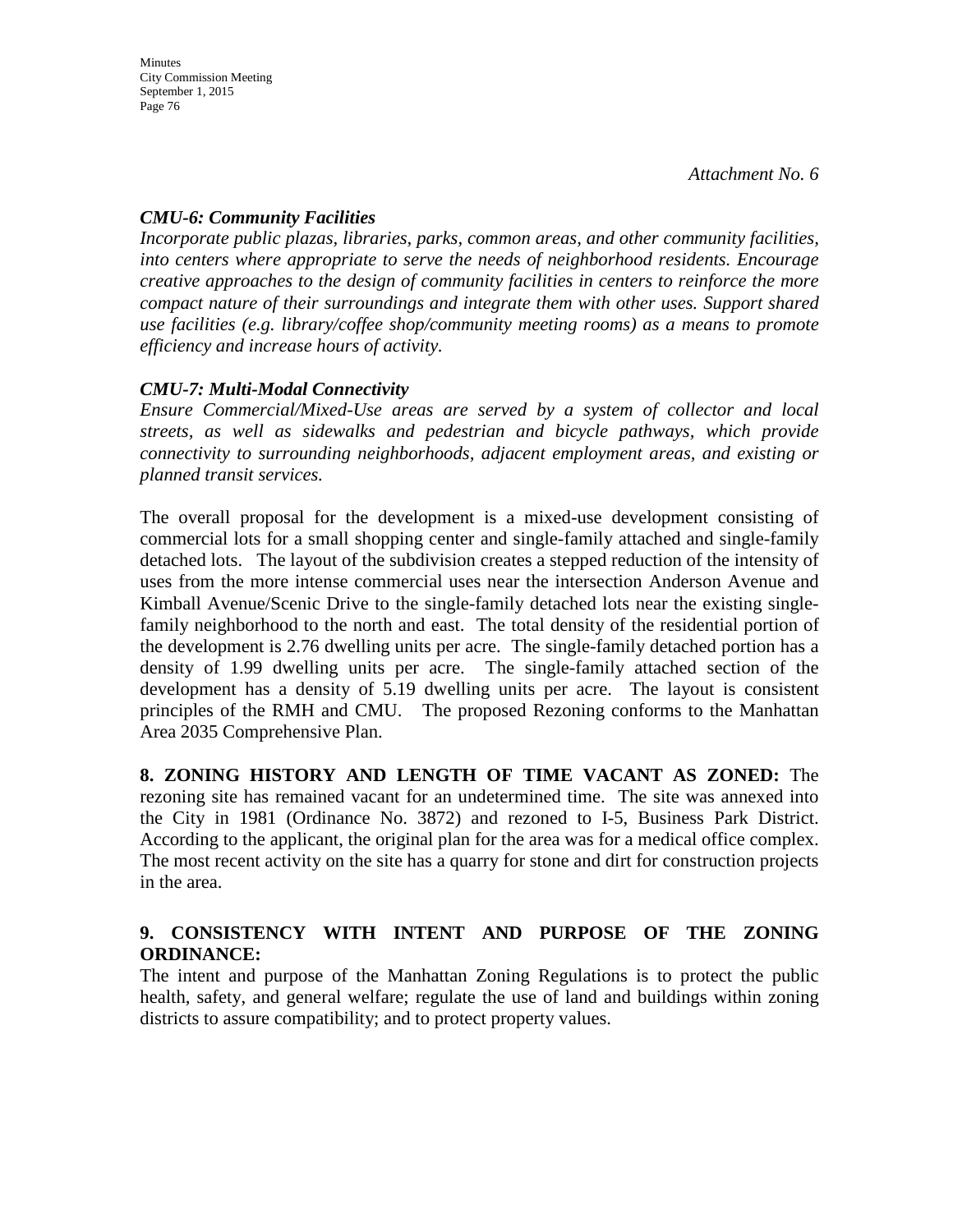The proposed rezoning is consistent with the intent and purpose of the Manhattan Zoning Regulations and R-1 District because proposed lot sizes conform to the minimum requirements of the R-1 District for single-family dwelling units. In addition, the proposed Preliminary Plat dedicates easements and rights-of-way to serve the subdivision consistent with the requirements of the Manhattan Urban Area Subdivision Regulations.

The R-1, Single-Family Residential District is designed to provide a dwelling zone at a density no greater than one dwelling unit per 6,500 square feet. The R-1 District lots shown on the Preliminary Plat range in size from 9,239 square feet to 34,176 square feet. The proposed lots conform to the requirements of the R-1 District.

**10. RELATIVE GAIN TO THE PUBLIC HEALTH, SAFETY AND WELFARE THAT DENIAL OF THE REQUEST WOULD ACCOMPLISH, COMPARED WITH THE HARDSHIP IMPOSED UPON THE APPLICANT:** There appears to be no gain to the public that denial would accomplish. There are no expected adverse affects on the public health, safety and welfare as a result of the rezoning. Development of the site cannot proceed until the proposed Preliminary Plat is approved. A separate application was submitted for approval of a Preliminary Plat. It may be a hardship upon the owner if the rezoning is denied.

**11. ADEQUACY OF PUBLIC FACILITIES AND SERVICES:** Adequate street, sanitary sewer and water services are available to serve the rezoning site, subject to approval of the Preliminary Plat of Scenic Crossing.

### **12. OTHER APPLICABLE FACTORS:**

*Notice of Potential Impact Due to Military Training FORT RILEY* 

**THE CITY OF MANHATTAN AND OTHER SURROUNDING LOCAL GOVERNMENTS HAVE ENTERED INTO A MEMORANDUM OF UNDERSTANDING (MOU) WITH FORT RILEY THAT OUTLINES RESPONSIBILITIES BETWEEN MUNICIPALITIES AND FORT RILEY RELATED TO COMMUNICATION ON PLANNING AND DEVELOPMENT ACTIVITIES THAT ARE WITHIN THE** "Critical Area" and the Fort Riley "Army Compatible Use Buffer" area. This is a requirement of State statue K.S.A. 12-773 that was passed in 2010. The Critical Area is a combination of several boundaries, including: the most recently identified Land Use Planning Zone (LUPZ) which is a noise impact area associated with explosives and large arms operations/training; the area within one (1) statute mile of the installation boundary; the area within a portion of the helicopter flight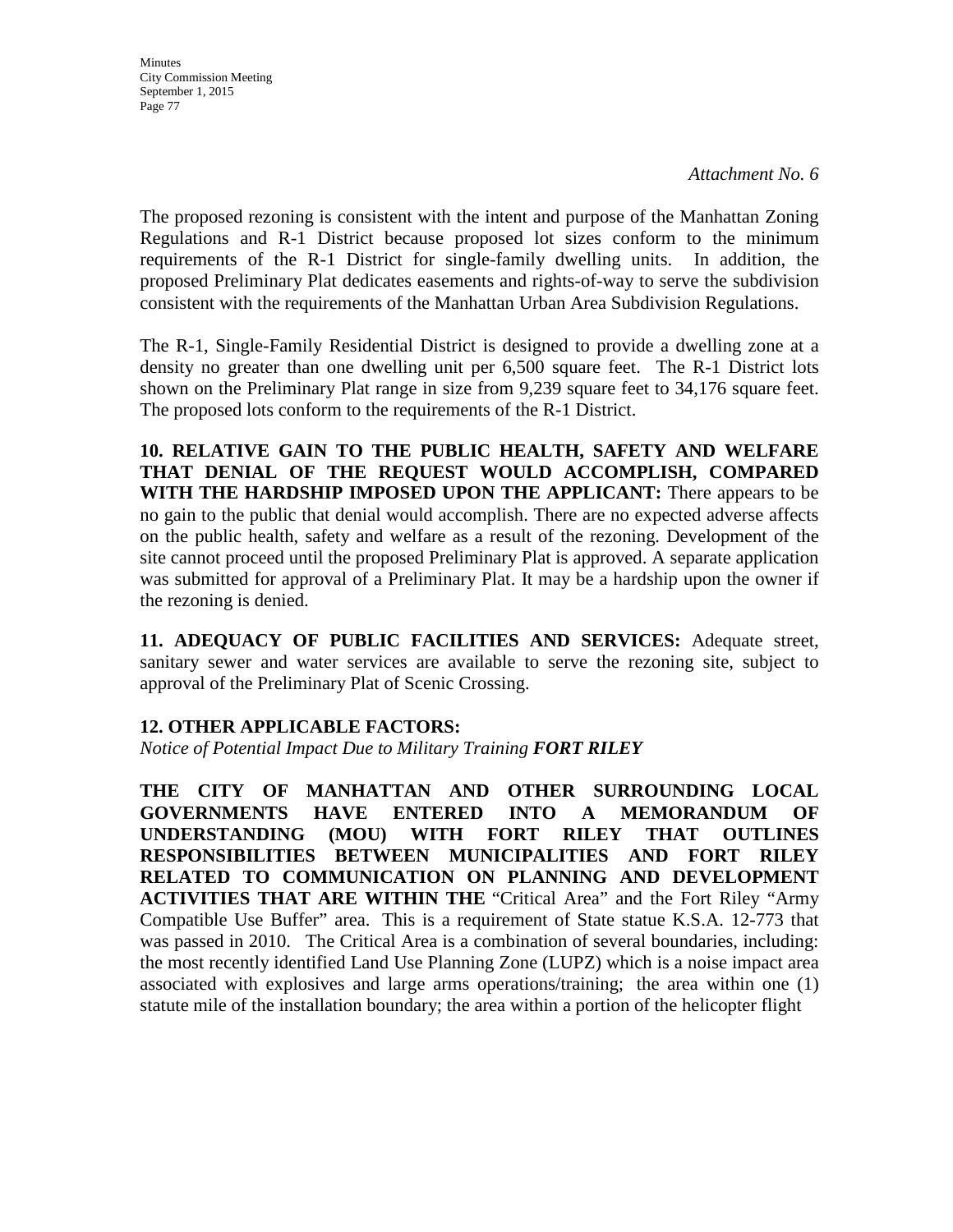route buffer near the northwest corner of Fort Riley; and, the area between such helicopter flight route buffer and the installation boundary of Fort Riley *(see map)*. For proposed developments located within the Critical Area, City Administration is required to notify the Fort for comment. Specifically, City Administration provides the following notifications:

- Provide written notice to the commander of Fort Riley of each development proposal which affects any portion of the Critical Area or any portion of the Fort Riley Army Compatible Use Buffer area outside of the Critical Area to provide the commander of Fort Riley an opportunity to assess any impact and coordinate issues with planning staff.
- Provide a "Notice of Potential Impact" to each individual receiving a construction permit for improvements within the Critical Area, which reads as follows:

"The property for which this permit is issued is situated in an area that may be subjected to conditions resulting from military training at a nearby military installation. Such conditions may include the firing of small and large caliber weapons, the over flight of both fixed-wing and rotary-wing aircraft, the movement of vehicles, the use of generators and other accepted and customary military training activities. These activities ordinarily and necessarily produce, noise, dust, smoke and other conditions that may not be compatible with the permitted improvement according to established federal guidelines, state guidelines or both."

**CITY ADMINISTRATION NOTIFIED FORT RILEY ABOUT THE PROPOSED REZONING AND PRELIMINARY PLAT OF SCENIC CROSSING. THE FORT ENCOURAGES USE OF NOISE DISCLOSURE AND NOISE REDUCTION MEASURES IN HOMES. CITY ADMINISTRATION WILL PROVIDE THE "**Notice of Potential Impact" on building permits for this subdivision.

**13. STAFF COMMENTS:** City Administration recommends approval of the proposed rezoning of Tract 1 of the proposed Scenic Crossing development from I-5, Business Park District to R-1, Single-Family Residential District, based on the findings in the Staff Report.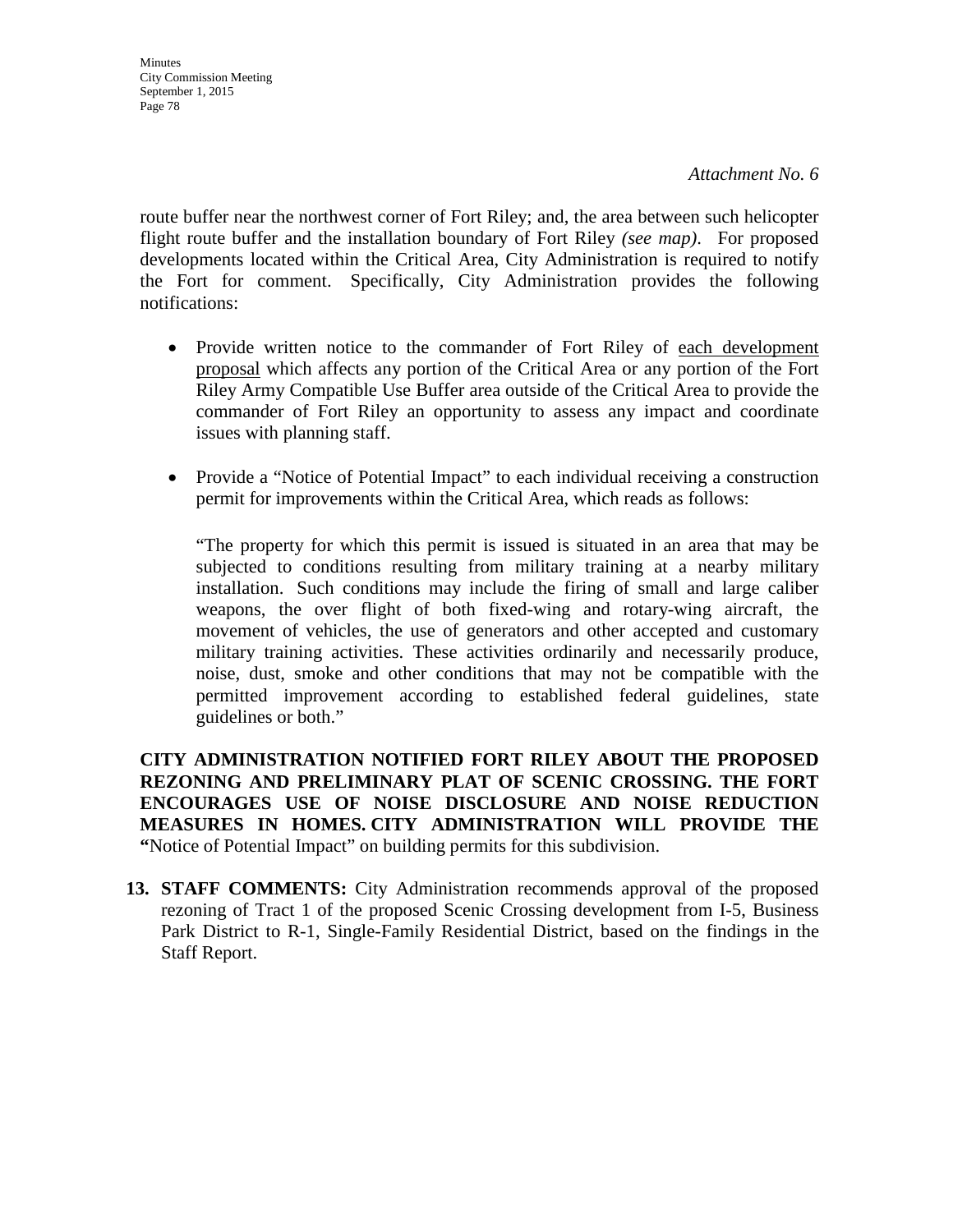## **ALTERNATIVES:**

- 4. Recommend approval of the proposed rezoning of Tract 1 of the proposed Scenic Crossing development, from I-5, Business Park District to R-1, Single-Family Residential District, stating the basis for such recommendation.
- 5. Recommend denial of the proposed rezoning, stating the specific reasons for denial.
- 6. Table the proposed rezoning to a specific date, for specifically stated reasons.

# **POSSIBLE MOTION:**

The Manhattan Urban Area Planning Board recommends approval of the proposed rezoning of Tract 1 of the proposed Scenic Crossing development from I-5, Business Park District to R-1, Single-Family Residential District, based on the findings in the Staff Report .

**PREPARED BY:** Chad Bunger, AICP, CFM, Senior Planner

**DATE:** July 15, 2015

CB/vr 151016}SR}RezoneScenicCrossing\_I5\_R1.docx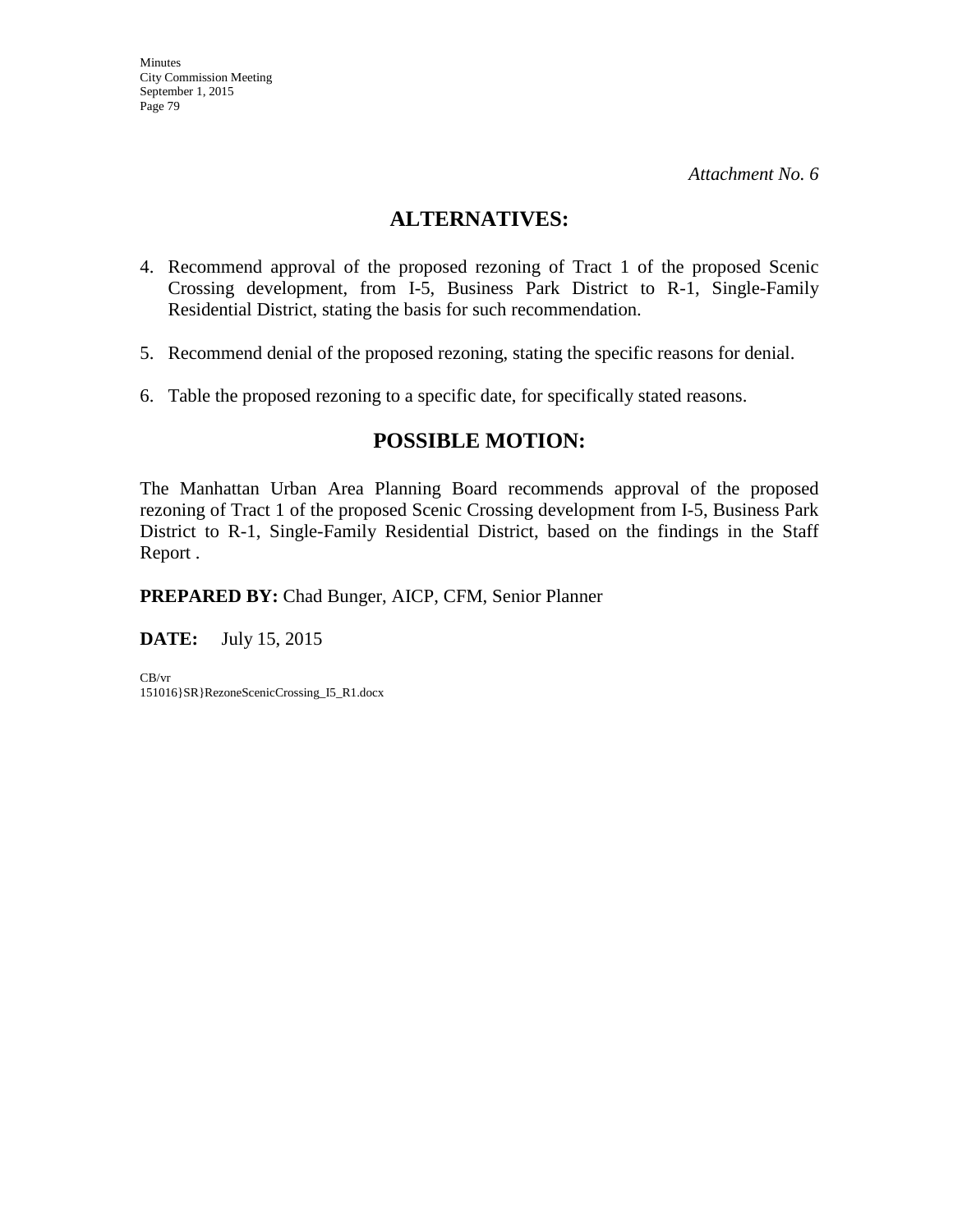#### **STAFF REPORT**

### **ON AN APPLICATION TO REZONE PROPERTY**

**FROM:** I-5, Business Park District

**TO:** R-2, Two-Family Residential District

**APPLICANT:** Scenic Crossings, LLC – Neil W. Horton, Manager

**ADDRESS:** 3629 Vanesta Drive, Manhattan, KS 66503

| <b>OWNERS/ ADDRESS</b> | Scenic Crossings, LLC – Neil W. Horton, Manager<br>3629 Vanesta Drive, Manhattan, KS 66503 |
|------------------------|--------------------------------------------------------------------------------------------|
|                        | City of Manhattan – Ron Fehr, City Manager<br>1101 Poyntz Avenue, Manhattan, KS 66502      |

**LEGAL DESCRIPTION:** An unplatted tract of land in the southwest corner of Section 10, Township 10 South, Range 4 East. For the purposes of the request, the subject site shall be referred to as Tract 2. (Tract 1 will refer to a request to rezone an area to R-1, Single-Family Residential District. Tract 3 will refer to a rezoning request for an area to C-2, Neighborhood Shopping District).

**LOCATION:** Generally located to the northeast of the intersection of Kimball Avenue/Scenic Drive and Anderson Avenue.

**AREA:** Rezoning site: 2.70 acres Total subdivision: 24.4 acres

**DATE OF NEIGHBORHOOD MEETING:** April 23, 2015

**DATE OF PUBLIC NOTICE PUBLICATION:** July 13, 2015

**DATE OF PUBLIC HEARING: PLANNING BOARD:** August 3, 2015 **CITY COMMISSION:** August 18, 2015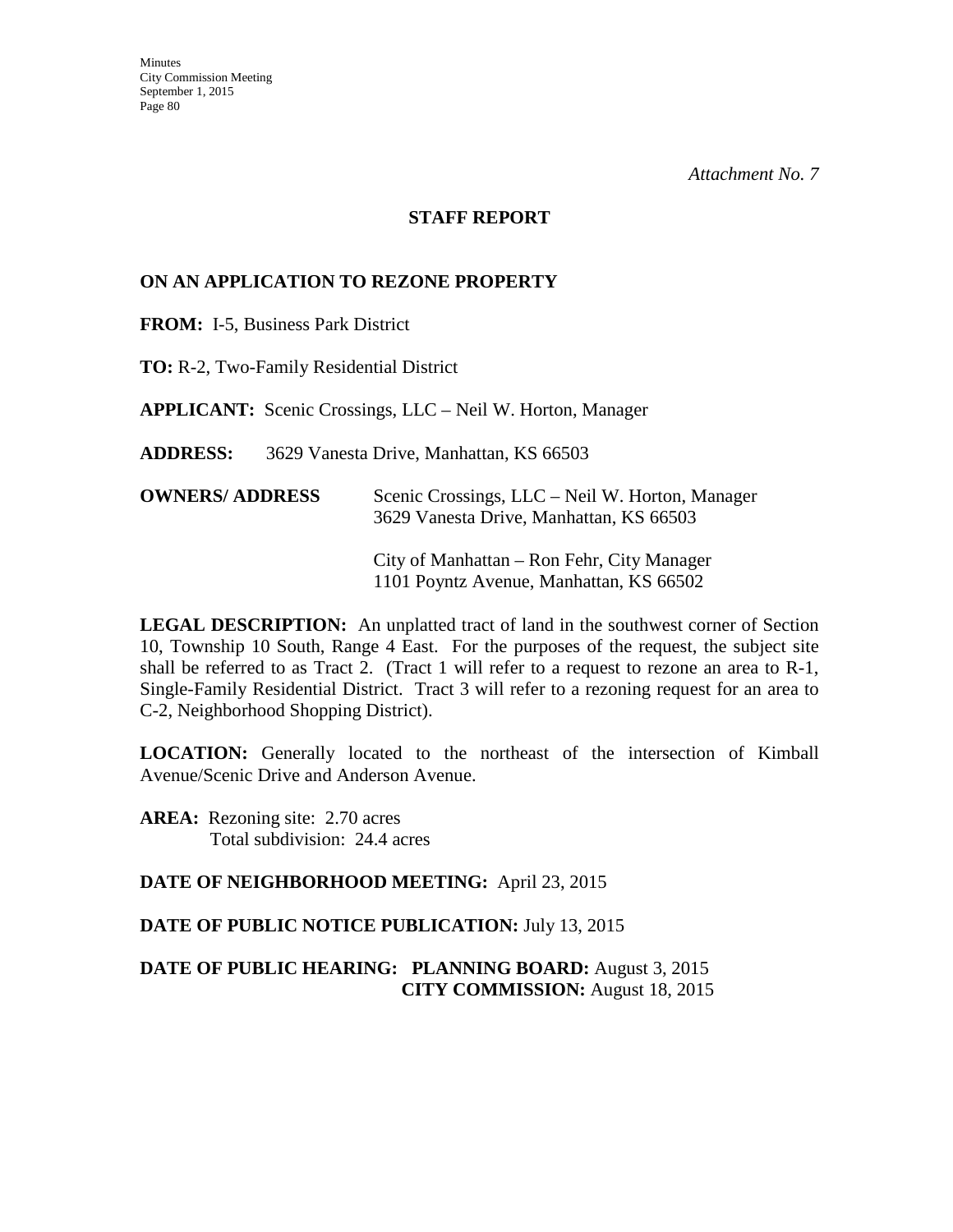**Minutes** City Commission Meeting September 1, 2015 Page 81

*The Rezoning request is part of a larger development that includes requests to Rezone additional tracts to R-1, Single-Family Residential District, and C-2, Neighborhood Commercial District and Preliminary Plat the land. Please refer to those Staff Reports for additional information.*

# **THIRTEEN MATTERS TO BE CONSIDERED WHEN REZONING**

**1. EXISTING USE:** Vacant land and a 45,513 square foot portion of the Kimball Avenue and Anderson Avenue right-of-way (*The City of Manhattan has agreed to participate in the Rezoning and Preliminary Plat requests. Final Approval of the vacation of the ROW will be finalized by the City Commission)* 

**2. PHYSICAL AND ENVIRONMENTAL CHARACTERISTICS:** The site generally slopes from the northwest to the southeast. The north and east portion of the site is comprised of steep slopes. The remainder of the site is relatively flat.

## **3. SURROUNDING LAND USE AND ZONING:**

- **NORTH:** Large lot, single-family residential neighborhood; R, Single-Family Residential District
- **SOUTH:** Anderson Avenue, a two-lane arterial road with a rural cross-section, business professional office development and multiple-family development; C-2, Neighborhood Shopping Center, Stone Creek Commercial PUD, Planned Unit Development District, R-3, Multiple-Family Residential District and Pebblebrook Residential PUD, Planned Unit Development.
- **EAST:** Large lot, single-family residential neighborhood; R, Single-Family Residential District
- **WEST:** Kimball Avenue, a two-lane arterial road with a rural cross-section; vacant land, two-family neighborhood and multiple-family neighborhood; C-2, Neighborhood Shopping Center, R-2, Two-Family Residential District and Four Winds Residential PUD, Planned Unit Development.

**4. GENERAL NEIGHBORHOOD CHARACTER:** The surrounding neighborhood is a mix of large lot single-family homes, two-family homes and multiple-family developments and commercial uses. The land surrounding the Kimball Avenue, Anderson Avenue, Scenic Drive intersection is generally vacant.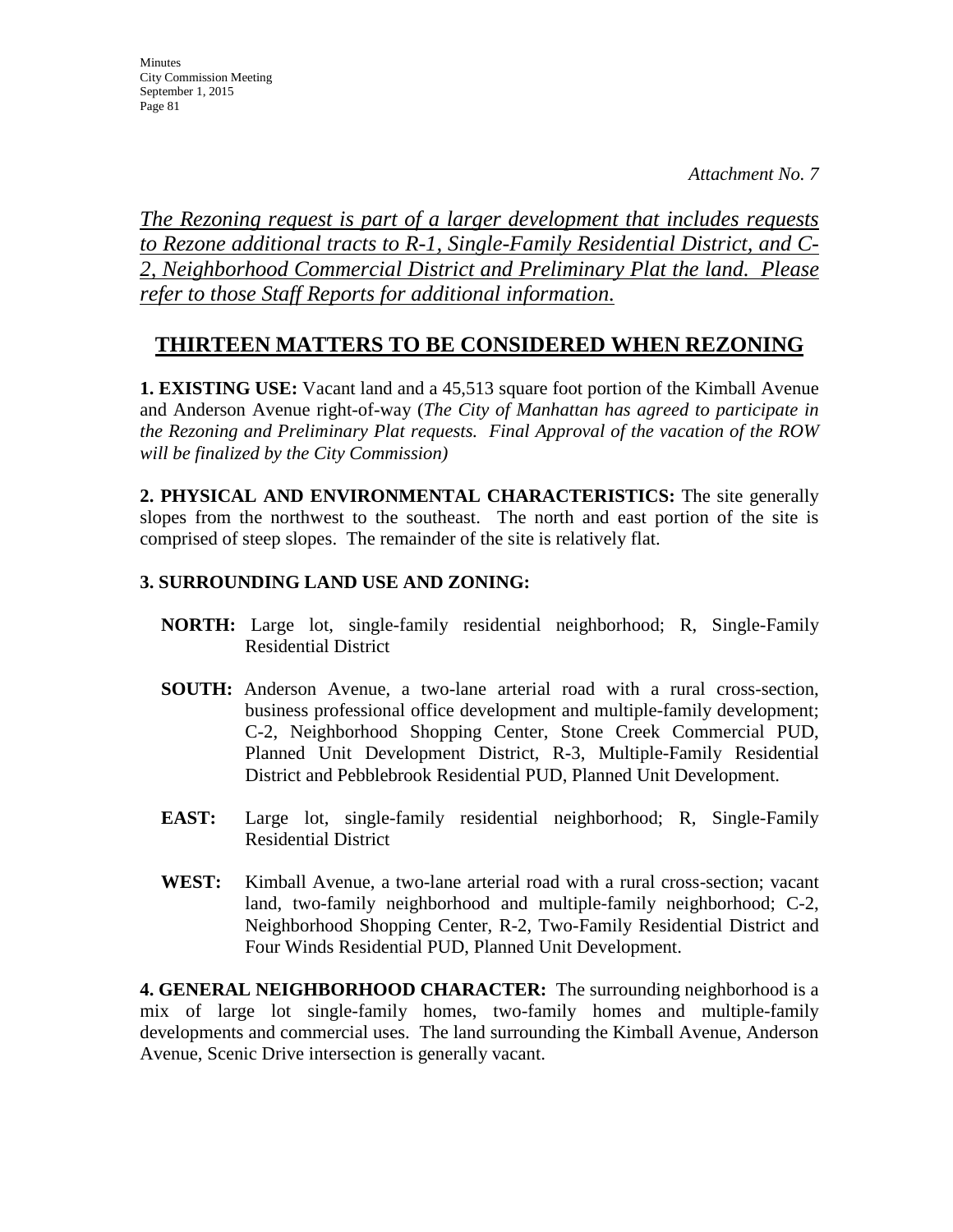**Minutes** City Commission Meeting September 1, 2015 Page 82

*Attachment No. 7* 

**5. SUITABILITY OF SITE FOR USES UNDER CURRENT ZONING:** The site is currently zoned I-5, Business Park District, which is designed to encourage administrative, research and assembly activities in a setting that is compatible with surrounding or abutting residential districts. The district should generally be located along major streets and can be used as a transitional zone between residential areas and other districts. The site meets the minimum lot area, width and length requirements for the district. Although the site exceeds the minimum requirements of the I-5 District, the market demand for such a use may not be available. The site has been zoned I-5 District since 1981 and no development has occurred on the site since that time.

**6. COMPATIBILITY OF PROPOSED DISTRICT WITH NEARBY PROPERTIES AND EXTENT TO WHICH IT MAY HAVE DETRIMENTAL AFFECTS:** The proposed Preliminary Plat (*see Preliminary Plat Memorandum)* shows the R-2 District properties to be located near the center of the development. On the north and east boundaries of the development will be single-family dwellings to be rezoned to R-1, Single-Family Residential District. At the corner of Kimball Avenue and Anderson Avenue, the Preliminary Plat shows several large lots to be rezoned to C-2, Neighborhood Commercial District.

An increase in light, noise and traffic is anticipated from the proposed development compared to the current vacant tract. All of the traffic will be onto the adjacent arterial roadways to the south and west. No vehicular connection is proposed into the adjacent neighborhoods. The proposed roadway improvements and traffic analysis is discussed in the Preliminary Plat Memorandum.

The R-2 District lots are situated in the center of the development to provide a buffer to the single-family residential lots to the north and east from the commercial lots to the south, along Kimball Avenue and Anderson Avenue. The mix of the uses within the proposed development transitions the intensity of use, light, traffic and noise from the major intersection of the 2 arterial streets and the adjacent single-family homes to the north and east. Considering the overall design of the proposed development, the request to rezone the Tract 2 to R-2 District should have minimal impacts on adjacent properties.

The applicant held a neighborhood meeting on April 23, 2015. According to the meeting summary, 24 people attended the meeting. The majority of the meeting attendees were neighbors from the north and east. Meeting attendees were encouraged to submit comment sheets regarding the proposed Rezoning and Preliminary Plat requests (*see attached*). No meeting attendees specifically opposed the rezoning requests. Several comments were supportive of the proposed development. Others asked questions of a how the development will handle vehicular traffic and the treatment of pedestrian connectivity from the proposed development to the surrounding neighborhoods. These 2 issues are addressed in the Preliminary Plat Memorandum.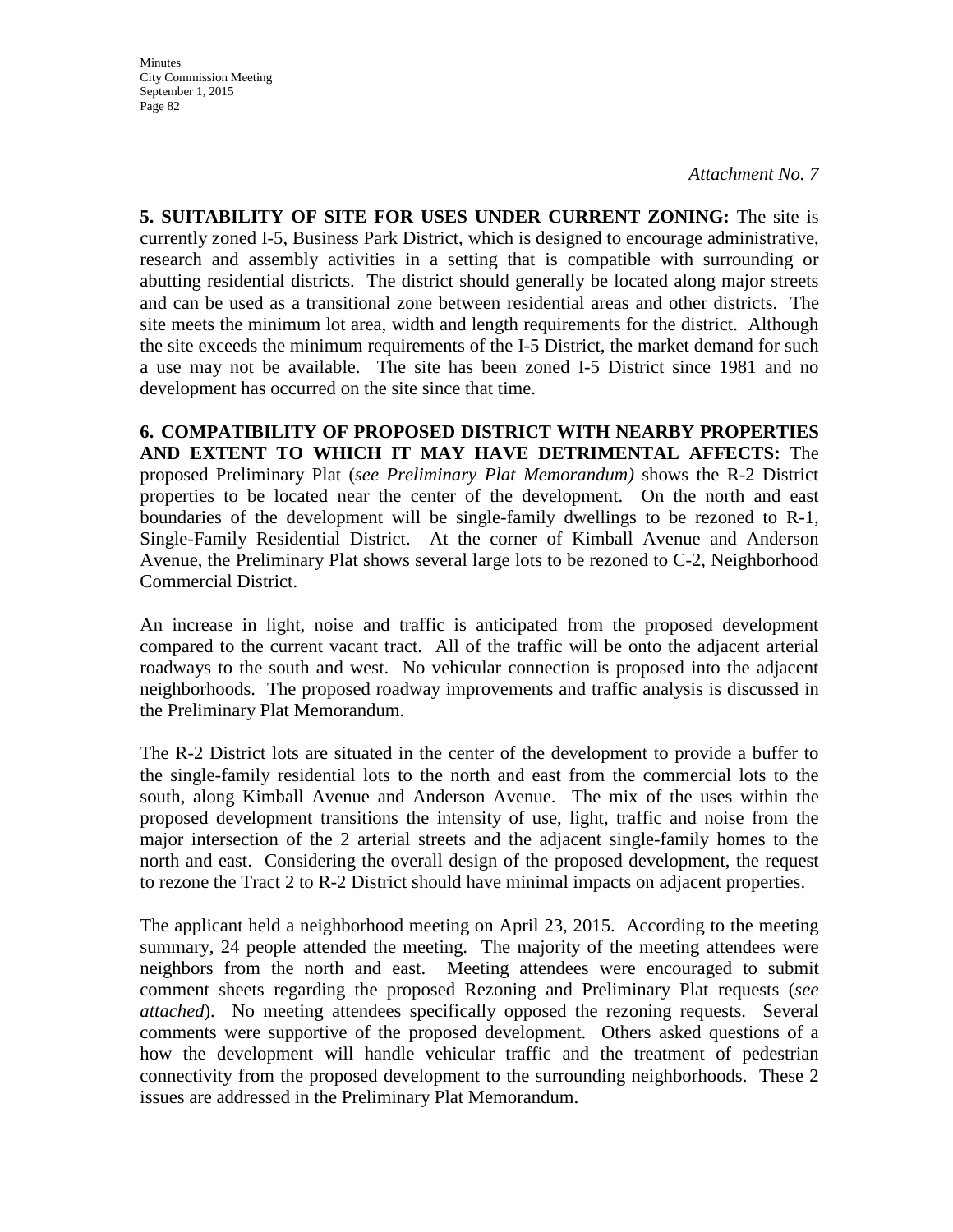Minutes City Commission Meeting September 1, 2015 Page 83

**7. COMPREHENSIVE PLAN:** The site is shown on the Southwest Future Land Use map of the 2015 Update to the Comprehensive Plan as Residential Medium to High Density (RMH), with a Future Neighborhood Commercial Center Commercial/Mixed Use designation at the intersection of the Kimball Avenue/Scenic Drive and Anderson Avenue. Policies for the RMH and CMU Future Land Use designations include:

### *RMH-1: Characteristics*

*The Residential Medium to High Density designation should incorporate a mix of housing types in a neighborhood setting in combination with compatible non-residential land uses, such as retail, service commercial, and office uses, developed at a neighborhood scale that is compatible with the area's residential characteristics and in conformance with policies for Neighborhood Commercial Centers. Appropriate housing types may include a combination of small lot single- family, duplexes, townhomes, or fourplexes on individual*  lots. However, under a planned unit development concept, or when subject to design and *site plan standards (design review process), larger apartment or condominium buildings may be permissible as well, provided the density range is complied with.* 

### *RMH-2: Appropriate Density Range*

*Densities within a Residential Medium to High Density neighborhood range from 11 to 19 dwelling units per net acre.* 

#### *RMH-3: Location*

*Locate Residential Medium to High Density neighborhoods close to an arterial street and bounded by collector streets where possible, with a direct connection to work, shopping, transit, and recreational activities. The Residential Medium to High Density designation includes some of the older neighborhoods in the core area of the City as well as portions of newer planned neighborhoods outside of the core area.*

### *RMH-4: Variety of Housing Styles*

*To avoid monotonous streetscapes, the incorporation of a variety of housing models and sizes is strongly encouraged in all new development, particularly when a single housing type (e.g., small-lot single-family or duplexes) is prevalent.* 

#### *CMU-1: Activity Centers*

*Concentrate commercial services and other complementary uses—entertainment, recreation, employment, and residential—within planned activity centers, or compact nodes, that are located throughout the community. This pattern is intended to promote "one-stop shopping," minimize the need for cross-town vehicle trips, preserve the residential character of many of the major street corridors throughout the community, and help prevent the negative impacts caused by linear strip commercial configurations with*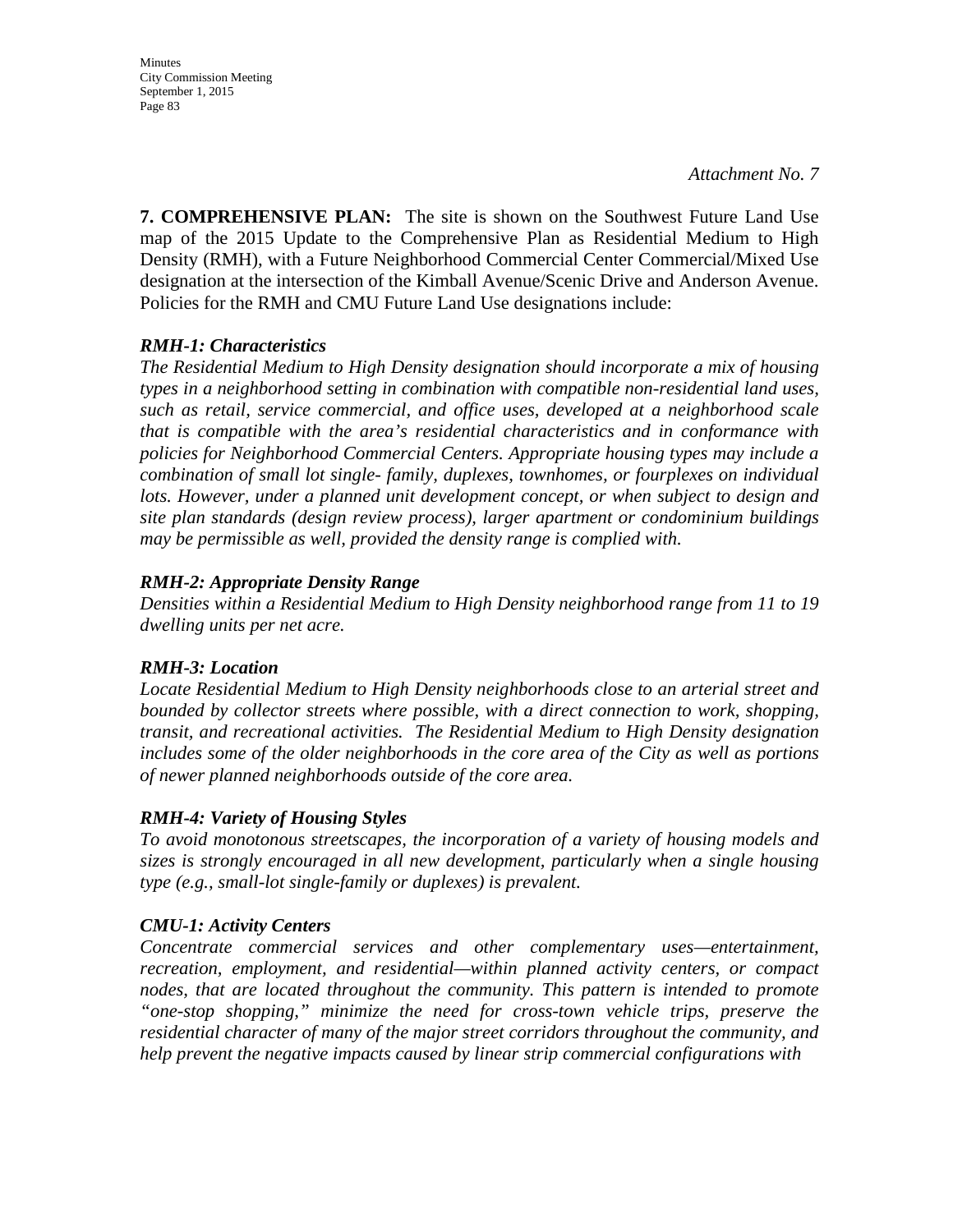**Minutes** City Commission Meeting September 1, 2015 Page 84

*multiple access points along a corridor. The general locations of proposed Future Community Commercial or Neighborhood Commercial Centers are identified on the Future Land Use map. The precise location, size, overall mix of uses, and configuration of these centers is intended to be flexible and should be determined as specific developments are proposed considering changing market conditions, surrounding development context, and the need for economic sustainability.* 

### *CMU-2: Revitalization of Existing Centers*

*Encourage the revitalization and/or redevelopment of underutilized centers over time to take advantage of existing infrastructure and promote the efficient use of available land. Support the integration of a broader mix of uses as part of revitalization efforts, including residential to promote vitality and increase housing options within the community.* 

#### *CMU-3: Promote a High Quality Urban Environment*

*Promote a high quality urban environment in commercial and mixed-use developments, as expressed by site layout, building materials and design, landscaping, parking area design, and pedestrian-oriented facilities, such as through use of design guidelines.* 

### *CMU-4: Mixed-Use Development*

*Encourage mixed-use development—both vertically and horizontally mixed use, as appropriate, given the surrounding development context and market demand—through the revitalization of aging and/or underutilized centers and corridors as well as part of new commercial/mixed-use centers.*

#### *CMU-5: Pedestrian Access and Orientation*

*Design Commercial/Mixed-Use sites with an emphasis on the character and safety of the pedestrian realm:* 

- *Bring buildings close to the street;*
- *Avoid uninterrupted expanses of parking and organize larger parking lots as a series of smaller blocks divided by landscaping and pedestrian walkways;*
- *Distribute parking areas between the front and sides of buildings, or front and rear, rather than solely in front of buildings to the extent possible;*
- *Consider shared parking opportunities; and*
- *Provide clear pedestrian connections with generous sidewalk widths, low-level lighting, and outdoor gathering spaces.*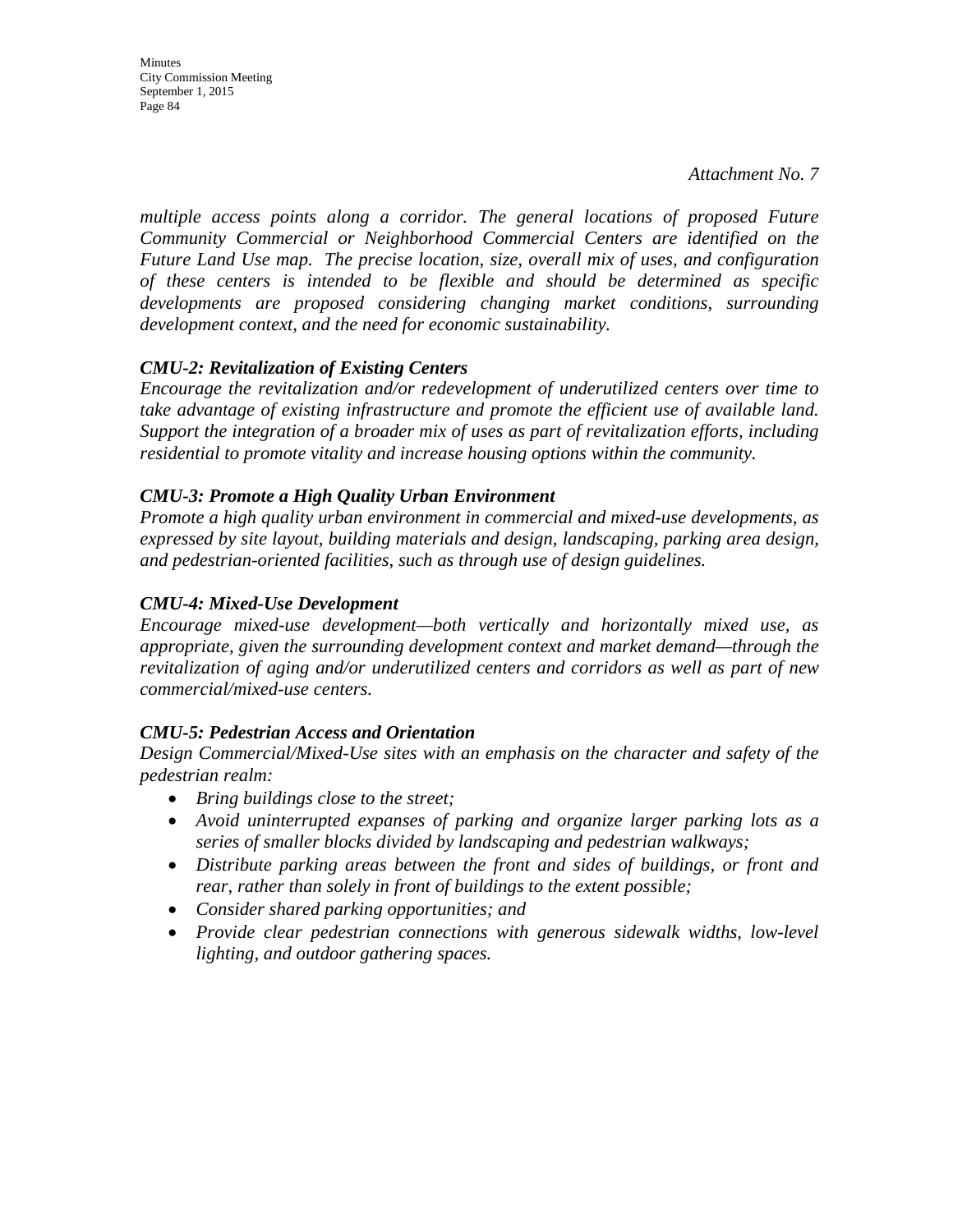## *CMU-6: Community Facilities*

*Incorporate public plazas, libraries, parks, common areas, and other community facilities, into centers where appropriate to serve the needs of neighborhood residents. Encourage creative approaches to the design of community facilities in centers to reinforce the more compact nature of their surroundings and integrate them with other uses. Support shared use facilities (e.g. library/coffee shop/community meeting rooms) as a means to promote efficiency and increase hours of activity.*

## *CMU-7: Multi-Modal Connectivity*

*Ensure Commercial/Mixed-Use areas are served by a system of collector and local streets, as well as sidewalks and pedestrian and bicycle pathways, which provide connectivity to surrounding neighborhoods, adjacent employment areas, and existing or planned transit services.* 

The overall proposal for the development is a mixed-use development consisting of commercial lots for a small shopping center and single-family attached and single-family detached lots. The layout of the subdivision creates a stepped reduction of the intensity of uses from the more intense commercial uses near the intersection Anderson Avenue and Kimball Avenue/Scenic Drive to the single-family detached lots near the existing singlefamily neighborhood to the north and east. The total density of the residential portion of the development is 2.76 dwelling units per acre. The single-family detached portion has a density of 1.99 dwelling units per acre. The single-family attached section of the development has a density of 5.19 dwelling units per acre. The layout is consistent principles of the RMH and CMU. The proposed Rezoning conforms to the Manhattan Area 2035 Comprehensive Plan.

**8. ZONING HISTORY AND LENGTH OF TIME VACANT AS ZONED:** The rezoning site has remained vacant for an undetermined time. The site was annexed into the City in 1981 (Ordinance No. 3872) and rezoned to I-5, Business Park District. According to the applicant, the original plan for the area was for a medical office complex. The most recent activity on the site has a quarry for stone and dirt for construction projects in the area.

## **9. CONSISTENCY WITH INTENT AND PURPOSE OF THE ZONING ORDINANCE:**

The intent and purpose of the Manhattan Zoning Regulations is to protect the public health, safety, and general welfare; regulate the use of land and buildings within zoning districts to assure compatibility; and to protect property values.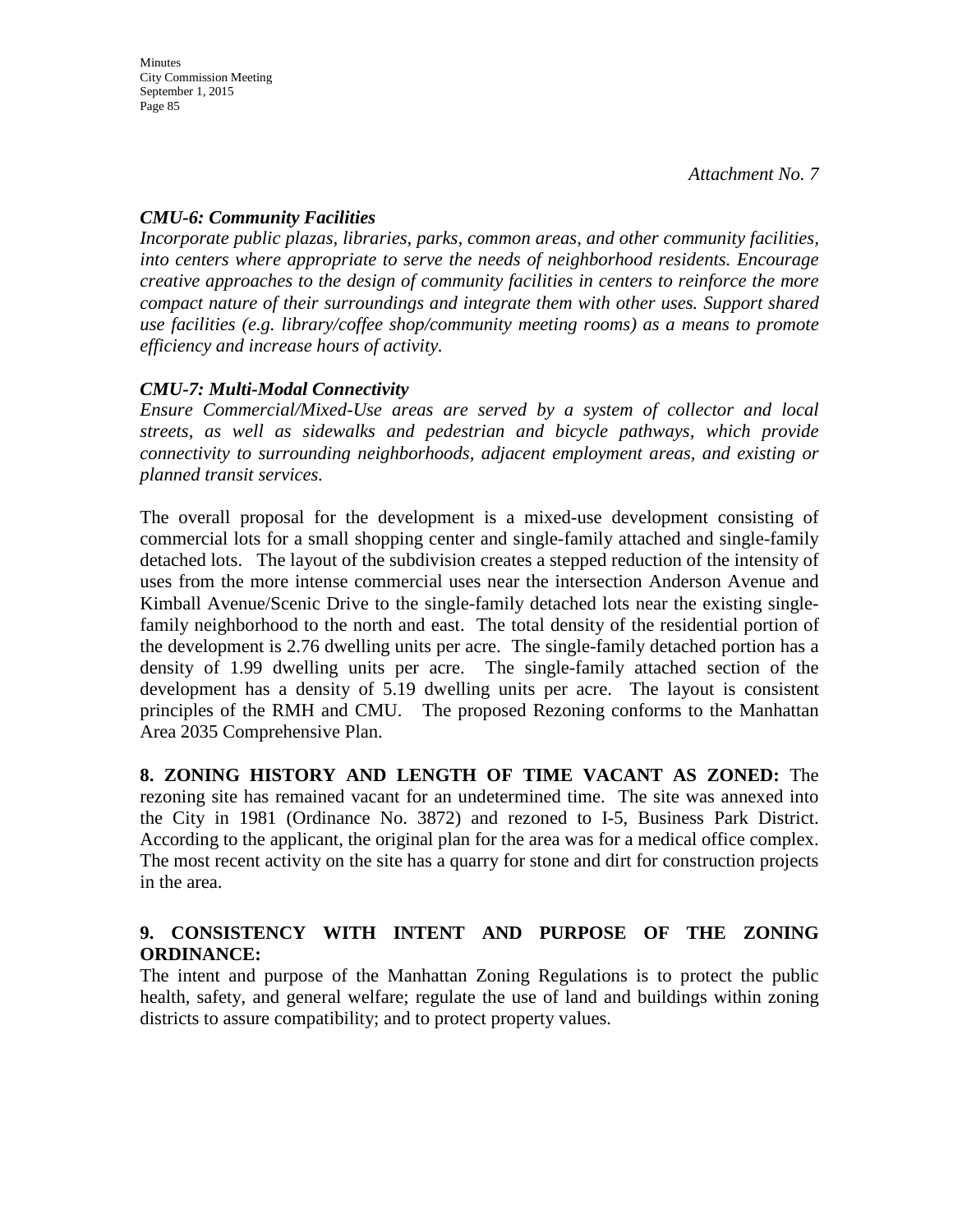**Minutes** City Commission Meeting September 1, 2015 Page 86

*Attachment No. 7* 

The proposed rezoning is consistent with the intent and purpose of the Manhattan Zoning Regulations and R-2 District because proposed lot sizes conform to the minimum requirements of the R-2 District for single-family dwelling units. In addition, the proposed Preliminary Plat dedicates easements and rights-of-way to serve the subdivision consistent with the requirements of the Manhattan Urban Area Subdivision Regulations.

The R-2, Two-Family Residential District is designed to provide a dwelling zone at a density no greater than two (2) attached dwelling units per 7,500 square feet. The minimum lot area for a single-family detached dwelling is 6,000 square feet. The minimum lot area for a single-family attached dwelling is 3,750 square feet per dwelling unit. Two-family dwellings are required to have a minimum of 7,500 square feet in lot area. The R-1 District lots shown on the Preliminary Plat range in size from 5,100 square feet to 7,600 square feet. The proposed lots conform to the requirements of the R-2 District.

**10. RELATIVE GAIN TO THE PUBLIC HEALTH, SAFETY AND WELFARE THAT DENIAL OF THE REQUEST WOULD ACCOMPLISH, COMPARED WITH THE HARDSHIP IMPOSED UPON THE APPLICANT:** There appears to be no gain to the public that denial would accomplish. There are no expected adverse affects on the public health, safety and welfare as a result of the rezoning. Development of the site cannot proceed until the proposed Preliminary Plat is approved. A separate application was submitted for approval of a Preliminary Plat. It may be a hardship upon the owner if the rezoning is denied.

**11. ADEQUACY OF PUBLIC FACILITIES AND SERVICES:** Adequate street, sanitary sewer and water services are available to serve the rezoning site, subject to approval of the Preliminary Plat of Scenic Crossing.

### **12. OTHER APPLICABLE FACTORS:**

*Notice of Potential Impact Due to Military Training FORT RILEY* 

**THE CITY OF MANHATTAN AND OTHER SURROUNDING LOCAL GOVERNMENTS HAVE ENTERED INTO A MEMORANDUM OF UNDERSTANDING (MOU) WITH FORT RILEY THAT OUTLINES RESPONSIBILITIES BETWEEN MUNICIPALITIES AND FORT RILEY RELATED TO COMMUNICATION ON PLANNING AND DEVELOPMENT ACTIVITIES THAT ARE WITHIN THE** "Critical Area" and the Fort Riley "Army Compatible Use Buffer" area. This is a requirement of State statue K.S.A. 12-773 that was passed in 2010. The Critical Area is a combination of several boundaries, including: the most recently identified Land Use Planning Zone (LUPZ) which is a noise impact area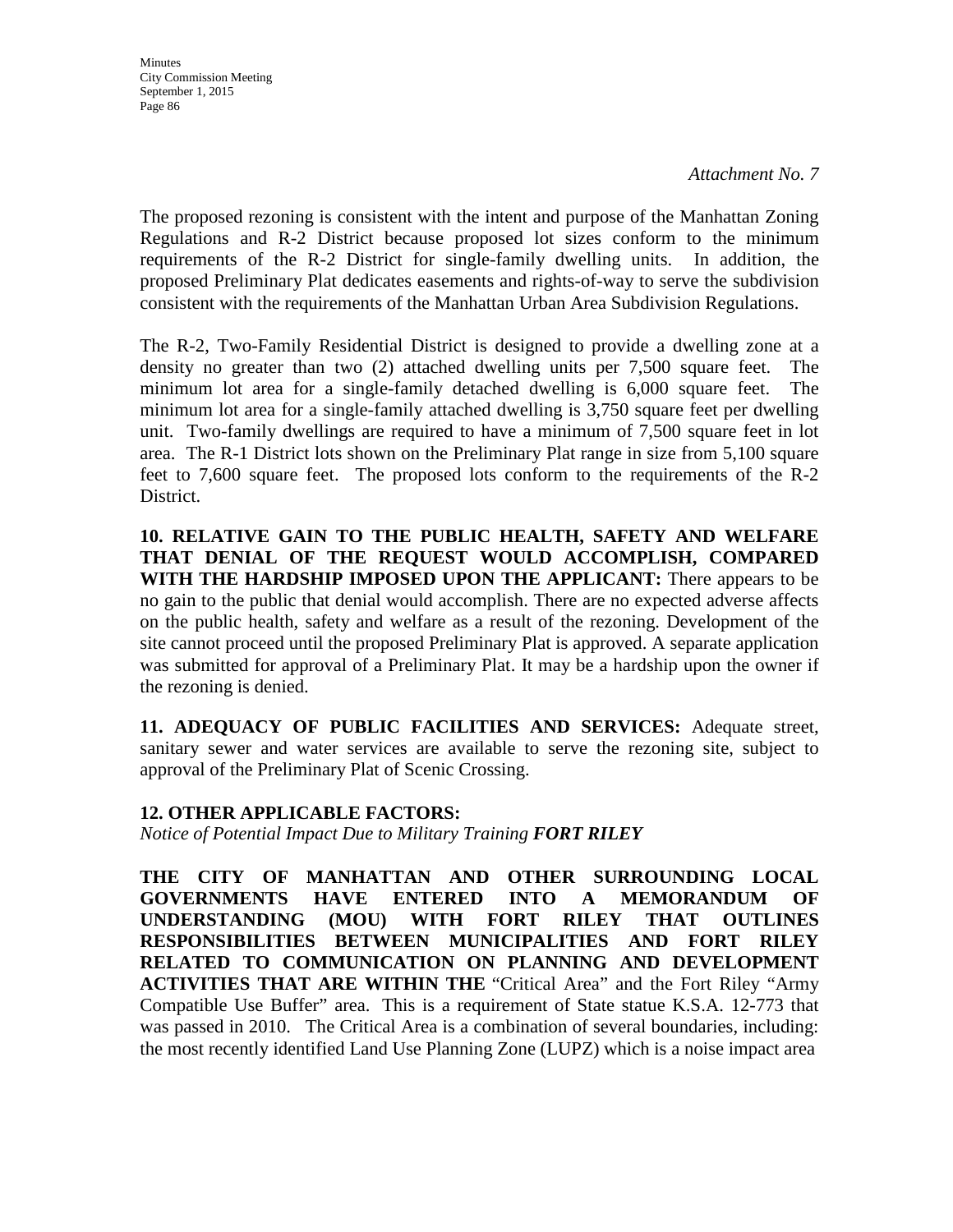**Minutes** City Commission Meeting September 1, 2015 Page 87

associated with explosives and large arms operations/training; the area within one (1) statute mile of the installation boundary; the area within a portion of the helicopter flight route buffer near the northwest corner of Fort Riley; and, the area between such helicopter flight route buffer and the installation boundary of Fort Riley *(see map)*. For proposed developments located within the Critical Area, City Administration is required to notify the Fort for comment. Specifically, City Administration provides the following notifications:

- Provide written notice to the commander of Fort Riley of each development proposal which affects any portion of the Critical Area or any portion of the Fort Riley Army Compatible Use Buffer area outside of the Critical Area to provide the commander of Fort Riley an opportunity to assess any impact and coordinate issues with planning staff.
- Provide a "Notice of Potential Impact" to each individual receiving a construction permit for improvements within the Critical Area, which reads as follows:

"The property for which this permit is issued is situated in an area that may be subjected to conditions resulting from military training at a nearby military installation. Such conditions may include the firing of small and large caliber weapons, the over flight of both fixed-wing and rotary-wing aircraft, the movement of vehicles, the use of generators and other accepted and customary military training activities. These activities ordinarily and necessarily produce, noise, dust, smoke and other conditions that may not be compatible with the permitted improvement according to established federal guidelines, state guidelines or both."

**CITY ADMINISTRATION NOTIFIED FORT RILEY ABOUT THE PROPOSED REZONING AND PRELIMINARY PLAT OF SCENIC CROSSING. THE FORT ENCOURAGES USE OF NOISE DISCLOSURE AND NOISE REDUCTION MEASURES IN HOMES. CITY ADMINISTRATION WILL PROVIDE THE "**Notice of Potential Impact" on building permits for this subdivision.

**13. STAFF COMMENTS:** City Administration recommends approval of the proposed rezoning of Tract 2 of the proposed Scenic Crossing development from I-5, Business Park District to R-2, Two-Family Residential District, based on the findings in the Staff Report.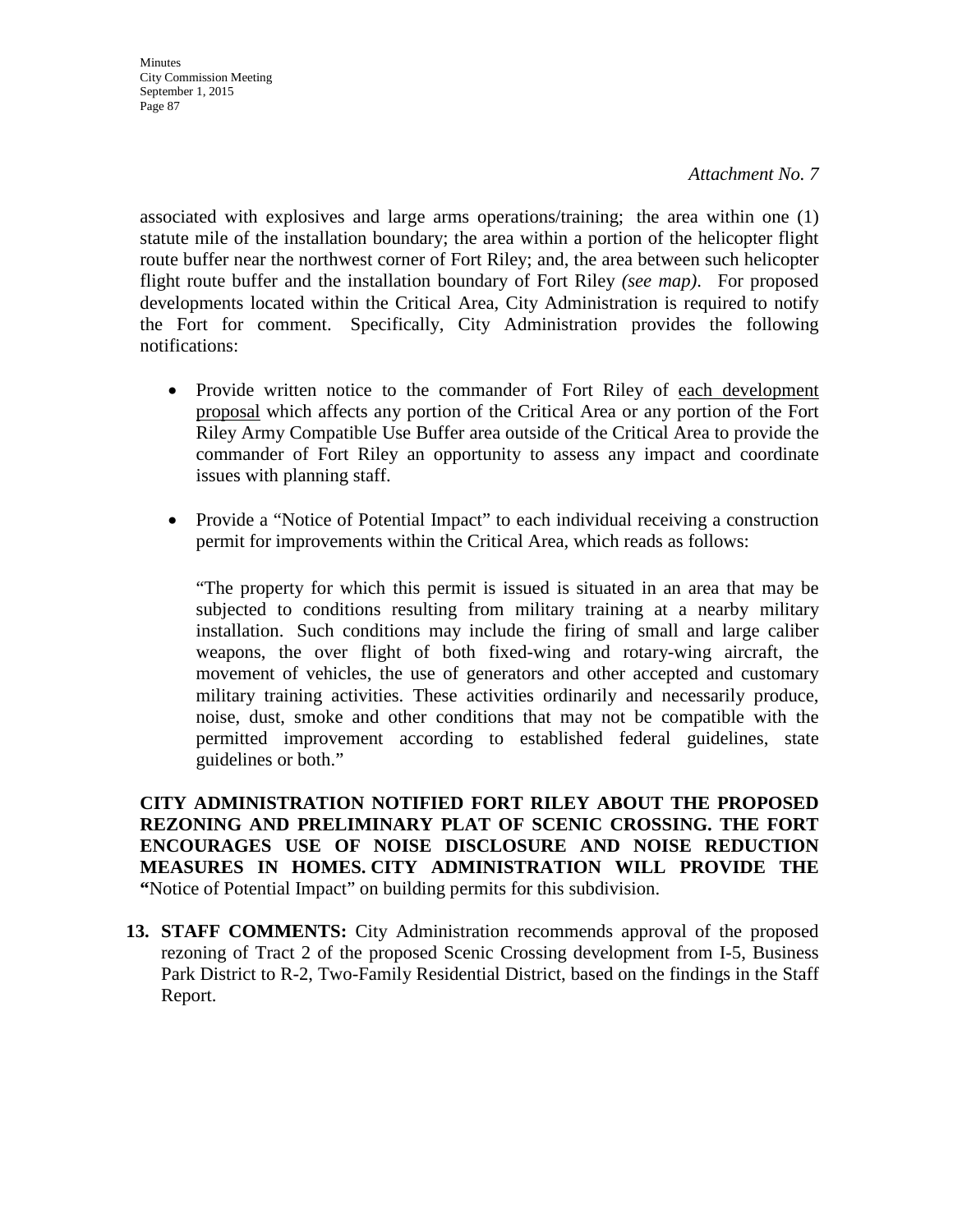# **ALTERNATIVES:**

- 1. Recommend approval of the proposed rezoning of Tract 2 of the proposed Scenic Crossing development, from I-5, Business Park District to R-2, Two-Family Residential District, stating the basis for such recommendation.
- 2. Recommend denial of the proposed rezoning, stating the specific reasons for denial.
- 3. Table the proposed rezoning to a specific date, for specifically stated reasons.

# **POSSIBLE MOTION:**

The Manhattan Urban Area Planning Board recommends approval of the proposed rezoning of Tract 2 of the proposed Scenic Crossing development from I-5, Business Park District to R-2, Two-Family Residential District, based on the findings in the Staff Report.

**PREPARED BY:** Chad Bunger, AICP, CFM, Senior Planner

**DATE:** July 15, 2015

CB/vr 151017}SR}RezoneScenicCrossings\_I5\_R2.docx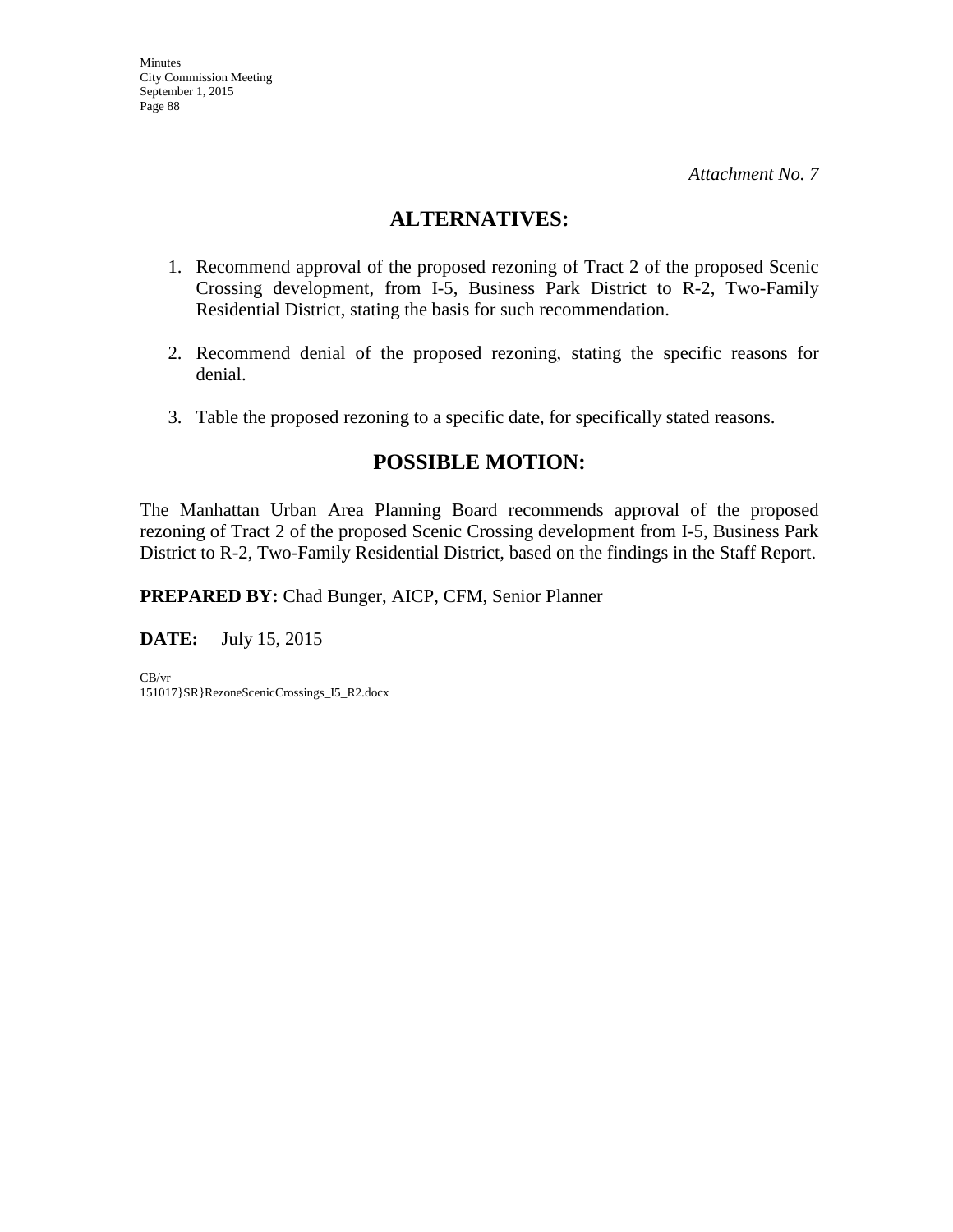#### **STAFF REPORT**

### **ON AN APPLICATION TO REZONE PROPERTY**

**FROM:** I-5, Business Park District

**TO:** C-2, Neighborhood Shopping District

**APPLICANT:** Scenic Crossing, LLC – Neil W. Horton, Manager

**ADDRESS:** 3629 Vanesta Drive, Manhattan, KS 66503

| <b>OWNERS/ ADDRESS</b> | Scenic Crossing, LLC – Neil W. Horton, Manager |
|------------------------|------------------------------------------------|
|                        | 3629 Vanesta Drive, Manhattan, KS 66503        |

 City of Manhattan – Ron Fehr, City Manager 1101 Poyntz Avenue, Manhattan, KS 66502

**LEGAL DESCRIPTION:** An unplatted tract of land in the southwest corner of Section 10, Township 10 South, Range 4 East. For the purposes of the request, the subject site shall be referred to as Tract 3. (Tract 1 will refer to a request to rezone an area to R-1, Single-Family Residential District. Tract 2 will refer to a rezoning request for an area to R-2, Two-Family Residential District).

**LOCATION:** Generally located to the northeast of the intersection of Kimball Avenue/Scenic Drive and Anderson Avenue.

AREA: Rezoning site: 11.67 acres Total subdivision: 24.4 acres

#### **DATE OF NEIGHBORHOOD MEETING:** April 23, 2015

#### **DATE OF PUBLIC NOTICE PUBLICATION:** July 13, 2015

### **DATE OF PUBLIC HEARING: PLANNING BOARD:** August 3, 2015 **CITY COMMISSION:** August 18, 2015

*The Rezoning request is part of a larger development that includes requests to Rezone additional tracts to R-1, Single-Family Residential District, and R-2, Two-Family Residential District and Preliminary Plat the land. Please refer to those Staff Reports for additional information.*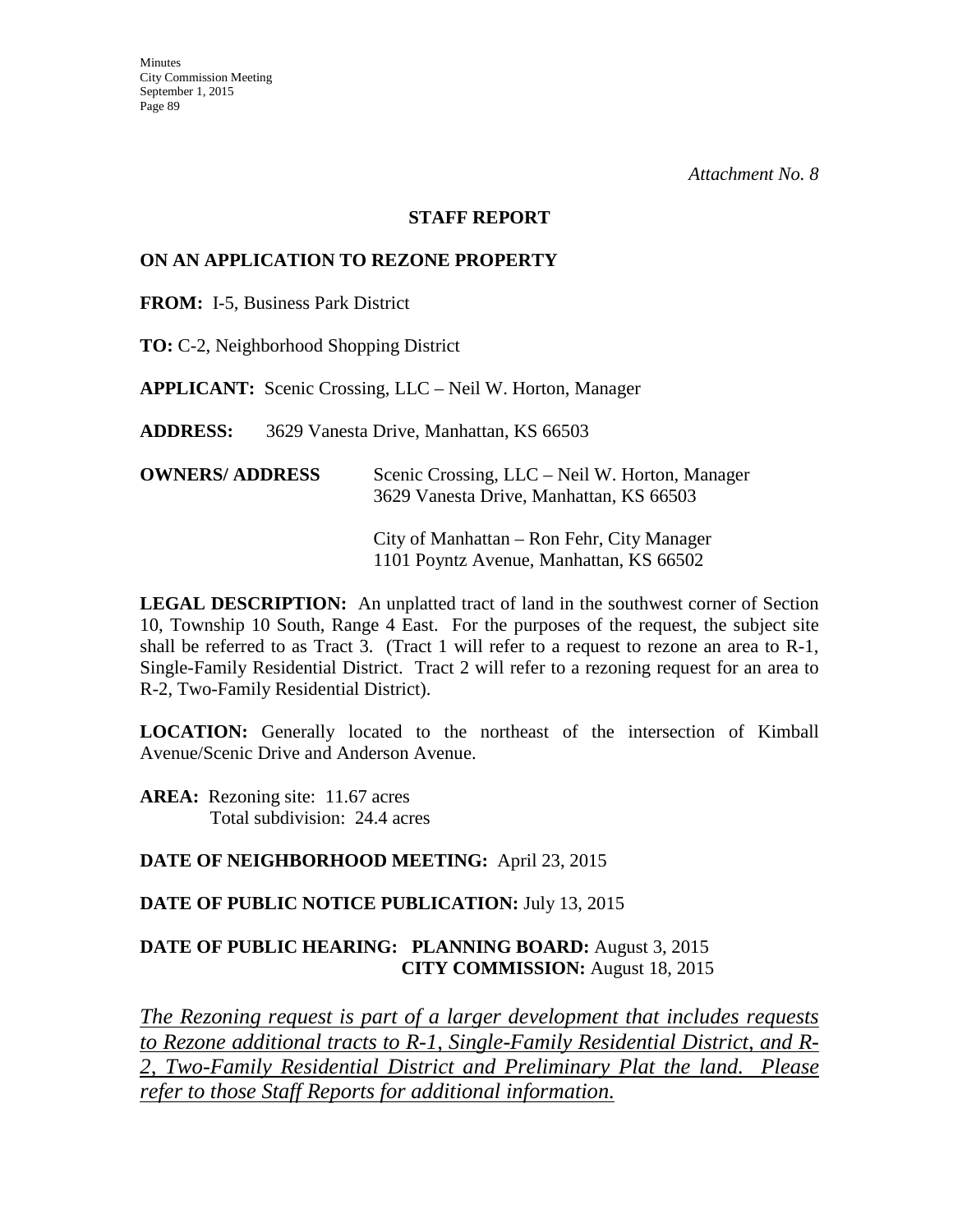# **THIRTEEN MATTERS TO BE CONSIDERED WHEN REZONING**

**1. EXISTING USE:** Vacant land and a 45,513 square foot portion of the Kimball Avenue and Anderson Avenue right-of-way (*The City of Manhattan has agreed to participate in the Rezoning and Preliminary Plat requests. Final Approval of the vacation of the ROW will be finalized by the City Commission)* 

**2. PHYSICAL AND ENVIRONMENTAL CHARACTERISTICS:** The site generally slopes from the northwest to the southeast. The north and east portion of the site is comprised of steep slopes. The remainder of the site is relatively flat.

## **3. SURROUNDING LAND USE AND ZONING:**

- **NORTH:** Large lot, single-family residential neighborhood; R, Single-Family Residential District
- **SOUTH:** Anderson Avenue, a two-lane arterial road with a rural cross-section, business professional office development and multiple-family development; C-2, Neighborhood Shopping Center, Stone Creek Commercial PUD, Planned Unit Development District, R-3, Multiple-Family Residential District and Pebblebrook Residential PUD, Planned Unit Development.
- **EAST:** Large lot, single-family residential neighborhood; R, Single-Family Residential District
- **WEST:** Kimball Avenue, a two-lane arterial road with a rural cross-section; vacant land, two-family neighborhood and multiple-family neighborhood; C-2, Neighborhood Shopping Center, R-2, Two-Family Residential District and Four Winds Residential PUD, Planned Unit Development.

**4. GENERAL NEIGHBORHOOD CHARACTER:** The surrounding neighborhood is a mix of large lot single-family homes, two-family homes and multiple-family developments and commercial uses. The land surrounding the Kimball Avenue, Anderson Avenue, Scenic Drive intersection is generally vacant.

**5. SUITABILITY OF SITE FOR USES UNDER CURRENT ZONING:** The site is currently zoned I-5, Business Park District, which is designed to encourage administrative, research and assembly activities in a setting that is compatible with surrounding or abutting residential districts. The district should generally be located along major streets and can be used as a transitional zone between residential areas and other districts. The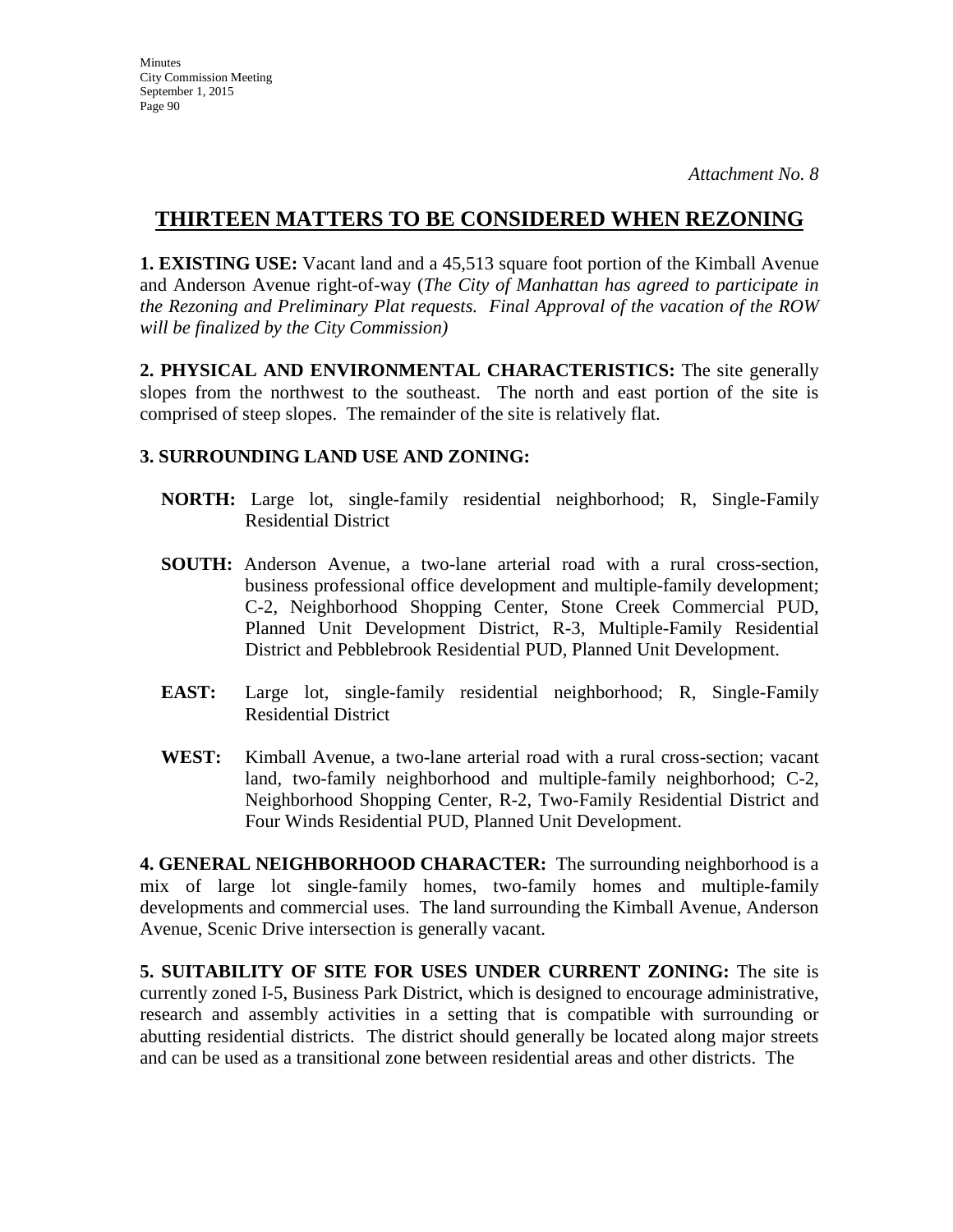**Minutes** City Commission Meeting September 1, 2015 Page 91

site meets the minimum lot area, width and length requirements for the district. Although the site exceeds the minimum requirements of the I-5 District, the market demand for such a use may not be available. The site has been zoned I-5 District since 1981 and no development has occurred on the site since that time.

**6. COMPATIBILITY OF PROPOSED DISTRICT WITH NEARBY PROPERTIES AND EXTENT TO WHICH IT MAY HAVE DETRIMENTAL AFFECTS:** The proposed Preliminary Plat (*see Preliminary Plat Memorandum)* shows several large lots at the corner of Kimball Avenue and Anderson Avenue to be C-2 District. No types of uses are proposed for the C-2 zoned lots at this time. On the north and east boundaries of the development will be single-family dwellings to be rezoned to R-1, Single-Family Residential District. The Preliminary Plat shows land near the center of the development to be rezoned to R-2, Two-Family Residential District and to be developed into singlefamily attached dwellings.

An increase in light, noise and traffic is anticipated from the proposed development compared to the current vacant tract. All of the traffic will be onto the adjacent arterial roadways to the south and west. No vehicular connection is proposed into the adjacent neighborhoods. The proposed roadway improvements and traffic analysis is discussed in the Preliminary Plat Memorandum.

The C-2 District lots are situated near the intersection Kimball Avenue/Scenic Drive and Anderson Avenue. Properties immediately adjacent to major intersection and the location of Tract 3 are zoned for commercial uses. Nearby residential lots in the Wyndham Heights and Greystone Neighborhoods are proposed to be buffered by proposed residential zoned lots in Tract 1 and Tract 2. In addition to the buffering by the lower intensity of the residential uses, a majority of these nearby residential properties are elevated over 20 feet above the C-2 District rezoning site. Rezoning Tract 3 to C-2 District should not adversely impact adjacent properties.

The applicant held a neighborhood meeting on April 23, 2015. According to the meeting summary, 24 people attended the meeting. The majority of the meeting attendees were neighbors from the north and east. Meeting attendees were encouraged to submit comment sheets regarding the proposed Rezoning and Preliminary Plat requests (*see attached*). No meeting attendees specifically opposed the rezoning requests. Several comments were supportive of the proposed development. Others asked questions of a how the development will handle vehicular traffic and the treatment of pedestrian connectivity from the proposed development to the surrounding neighborhoods. These 2 issues are addressed in the Preliminary Plat Memorandum.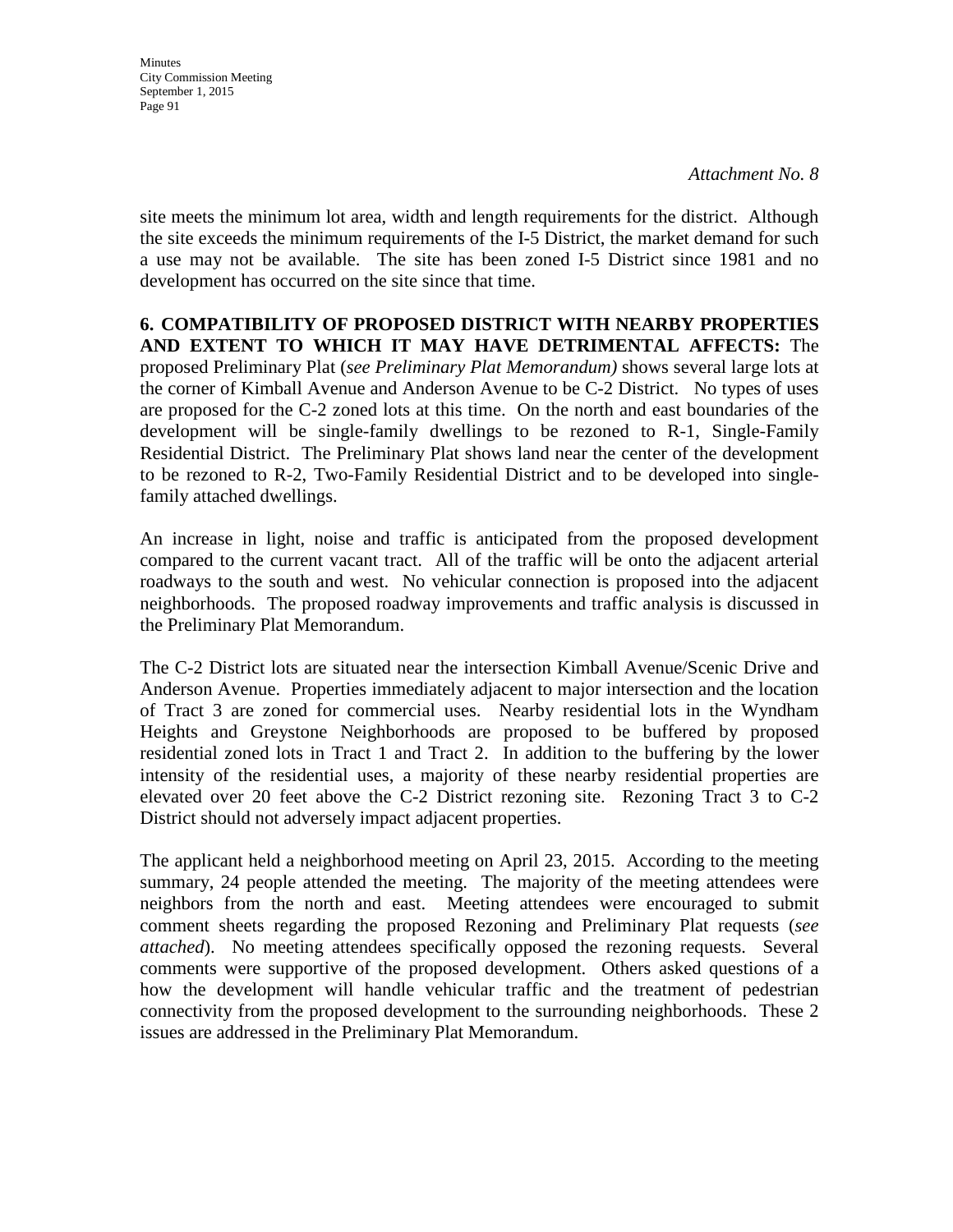Minutes City Commission Meeting September 1, 2015 Page 92

**7 COMPREHENSIVE PLAN:** The site is shown on the Southwest Future Land Use map of the 2015 Update to the Comprehensive Plan as Residential Medium to High Density (RMH), with a Future Neighborhood Commercial Center Commercial/Mixed Use designation at the intersection of the Kimball Avenue/Scenic Drive and Anderson Avenue. Policies for the RHM and CMU Future Land Use designations include:

### *RMH-1: Characteristics*

*The Residential Medium to High Density designation should incorporate a mix of housing types in a neighborhood setting in combination with compatible non-residential land uses, such as retail, service commercial, and office uses, developed at a neighborhood scale that is compatible with the area's residential characteristics and in conformance with policies for Neighborhood Commercial Centers. Appropriate housing types may include a combination of small lot single- family, duplexes, townhomes, or fourplexes on individual lots. However, under a planned unit development concept, or when subject to design and site plan standards (design review process), larger apartment or condominium buildings may be permissible as well, provided the density range is complied with.* 

### *RMH-2: Appropriate Density Range*

*Densities within a Residential Medium to High Density neighborhood range from 11 to 19 dwelling units per net acre.* 

#### *RMH-3: Location*

*Locate Residential Medium to High Density neighborhoods close to an arterial street and bounded by collector streets where possible, with a direct connection to work, shopping, transit, and recreational activities. The Residential Medium to High Density designation includes some of the older neighborhoods in the core area of the City as well as portions of newer planned neighborhoods outside of the core area.* 

### *RMH-4: Variety of Housing Styles*

*To avoid monotonous streetscapes, the incorporation of a variety of housing models and sizes is strongly encouraged in all new development, particularly when a single housing type (e.g., small-lot single-family or duplexes) is prevalent.* 

#### *CMU-1: Activity Centers*

*Concentrate commercial services and other complementary uses—entertainment, recreation, employment, and residential—within planned activity centers, or compact nodes, that are located throughout the community. This pattern is intended to promote "one-stop shopping," minimize the need for cross-town vehicle trips, preserve the residential character of many of the major street corridors throughout the community, and help prevent the negative impacts caused by linear strip commercial configurations with*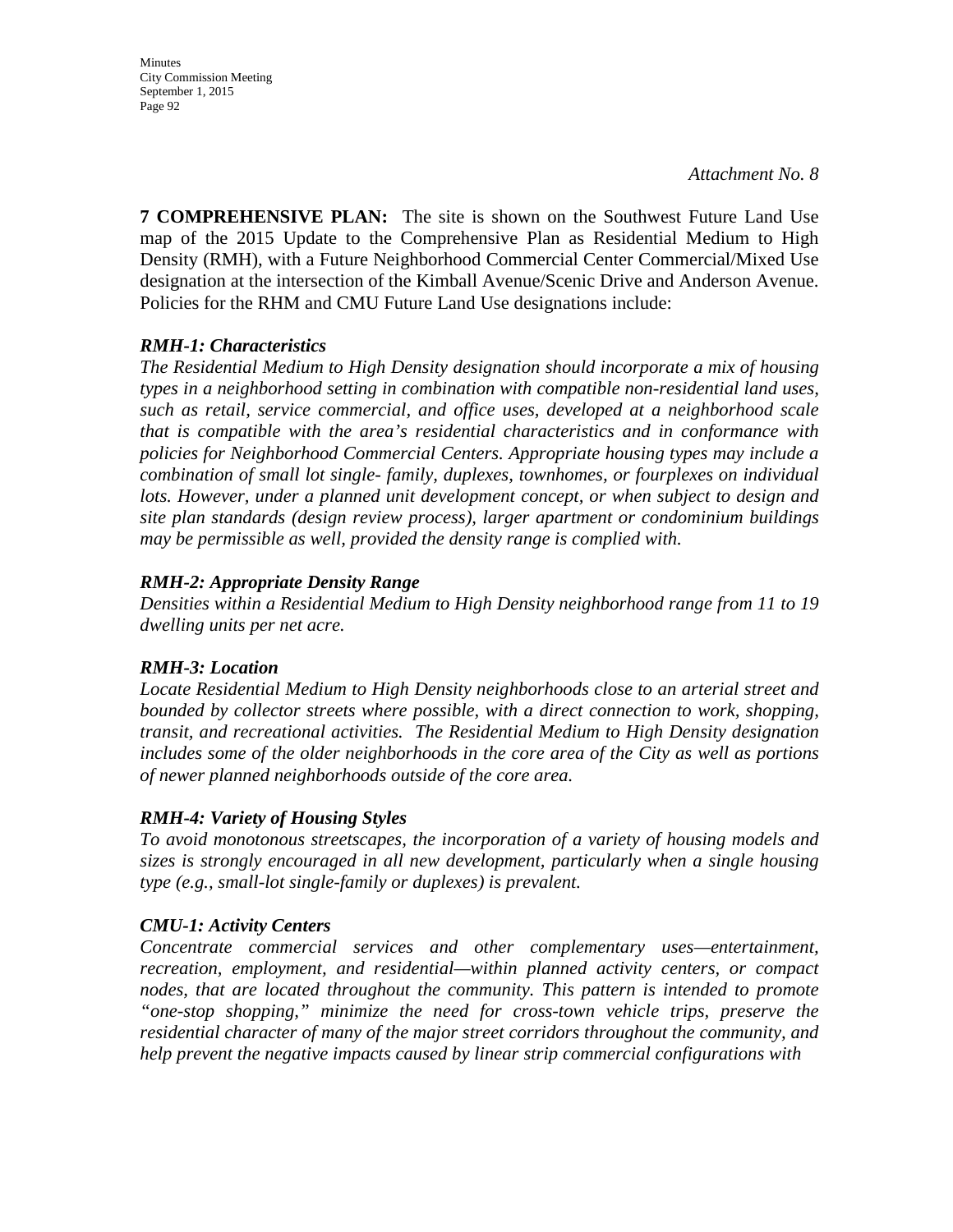*multiple access points along a corridor. The general locations of proposed Future Community Commercial or Neighborhood Commercial Centers are identified on the Future Land Use map. The precise location, size, overall mix of uses, and configuration of these centers is intended to be flexible and should be determined as specific developments are proposed considering changing market conditions, surrounding development context, and the need for economic sustainability.*

### *CMU-2: Revitalization of Existing Centers*

*Encourage the revitalization and/or redevelopment of underutilized centers over time to take advantage of existing infrastructure and promote the efficient use of available land. Support the integration of a broader mix of uses as part of revitalization efforts, including residential to promote vitality and increase housing options within the community.* 

### *CMU-3: Promote a High Quality Urban Environment*

*Promote a high quality urban environment in commercial and mixed-use developments, as expressed by site layout, building materials and design, landscaping, parking area design, and pedestrian-oriented facilities, such as through use of design guidelines.* 

### *CMU-4: Mixed-Use Development*

*Encourage mixed-use development—both vertically and horizontally mixed use, as appropriate, given the surrounding development context and market demand—through the revitalization of aging and/or underutilized centers and corridors as well as part of new commercial/mixed-use centers.*

#### *CMU-5: Pedestrian Access and Orientation*

*Design Commercial/Mixed-Use sites with an emphasis on the character and safety of the pedestrian realm:* 

- *Bring buildings close to the street;*
- *Avoid uninterrupted expanses of parking and organize larger parking lots as a series of smaller blocks divided by landscaping and pedestrian walkways;*
- *Distribute parking areas between the front and sides of buildings, or front and rear, rather than solely in front of buildings to the extent possible;*
- *Consider shared parking opportunities; and*
- *Provide clear pedestrian connections with generous sidewalk widths, low-level lighting, and outdoor gathering spaces.*

#### *CMU-6: Community Facilities*

*Incorporate public plazas, libraries, parks, common areas, and other community facilities, into centers where appropriate to serve the needs of neighborhood residents. Encourage creative approaches to the design of community facilities in centers to reinforce the more*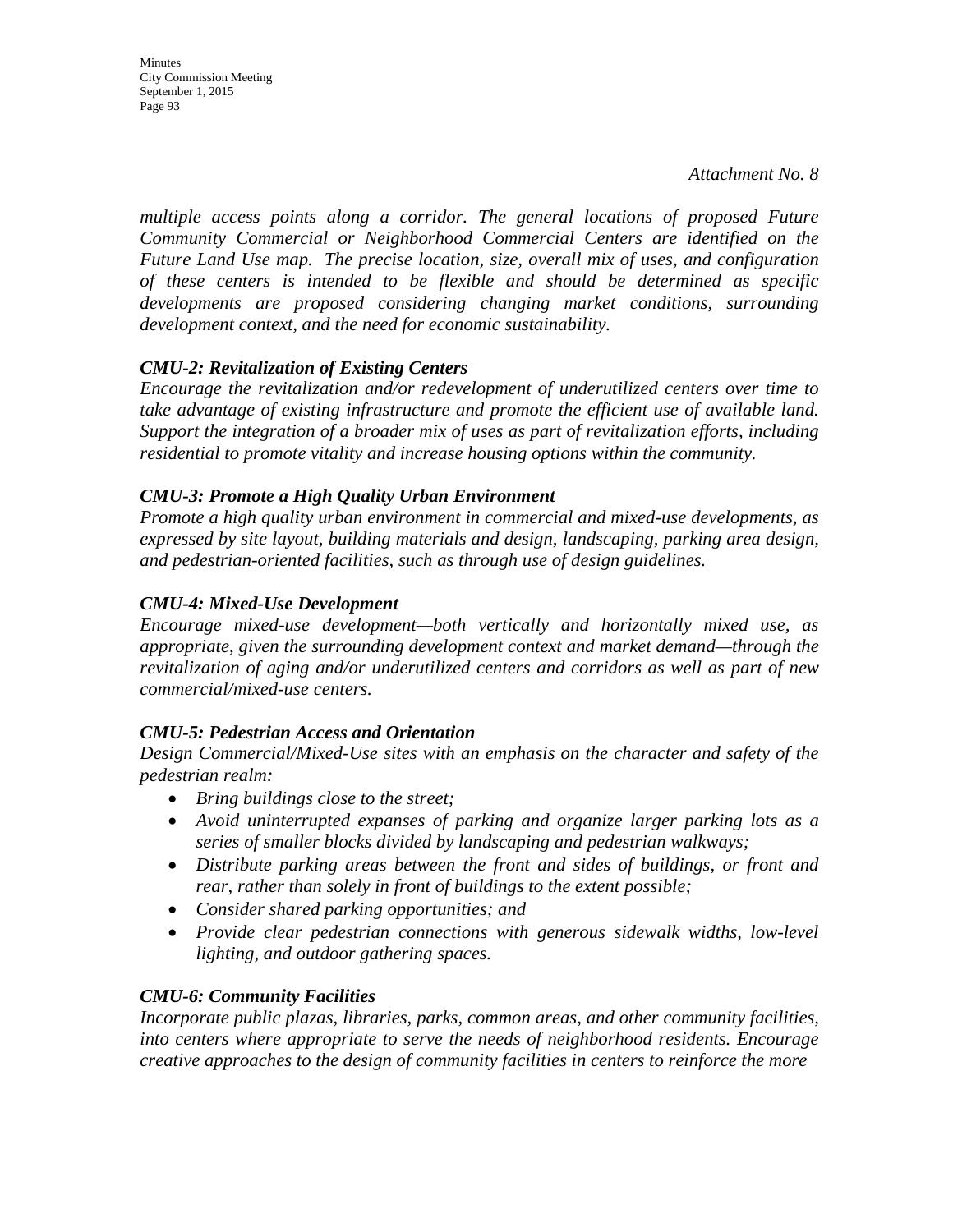**Minutes** City Commission Meeting September 1, 2015 Page 94

*compact nature of their surroundings and integrate them with other uses. Support shared use facilities (e.g. library/coffee shop/community meeting rooms) as a means to promote efficiency and increase hours of activity.*

### *CMU-7: Multi-Modal Connectivity*

*Ensure Commercial/Mixed-Use areas are served by a system of collector and local streets, as well as sidewalks and pedestrian and bicycle pathways, which provide connectivity to surrounding neighborhoods, adjacent employment areas, and existing or planned transit services.* 

The overall proposal for the development is a mixed-use development consisting of commercial lots for a small shopping center and single-family attached and single-family detached lots. The layout of the subdivision creates a stepped reduction of the intensity of uses from the more intense commercial uses near the intersection Anderson Avenue and Kimball Avenue/Scenic Drive to the single-family detached lots near the existing singlefamily neighborhood to the north and east. The total density of the residential portion of the development is 2.76 dwelling units per acre. The single-family detached portion has a density of 1.99 dwelling units per acre. The single-family attached section of the development has a density of 5.19 dwelling units per acre. The layout is consistent principles of the RMH and CMU. The proposed Rezoning conforms to the Manhattan Area 2035 Comprehensive Plan.

**8. ZONING HISTORY AND LENGTH OF TIME VACANT AS ZONED:** The rezoning site has remained vacant for an undetermined time. The site was annexed into the City in 1981 (Ordinance No. 3872) and rezoned to I-5, Business Park District. According to the applicant, the original plan for the area was for a medical office complex. The most recent activity on the site has a quarry for stone and dirt for construction projects in the area.

### **9. CONSISTENCY WITH INTENT AND PURPOSE OF THE ZONING ORDINANCE:**

The intent and purpose of the Manhattan Zoning Regulations is to protect the public health, safety, and general welfare; regulate the use of land and buildings within zoning districts to assure compatibility; and to protect property values.

The proposed rezoning is consistent with the intent and purpose of the Manhattan Zoning Regulations and C-2 District because proposed lot sizes conform to the minimum requirements of the C-2 District for single-family dwelling units. In addition, the proposed Preliminary Plat dedicates easements and rights-of-way to serve the subdivision consistent with the requirements of the Manhattan Urban Area Subdivision Regulations.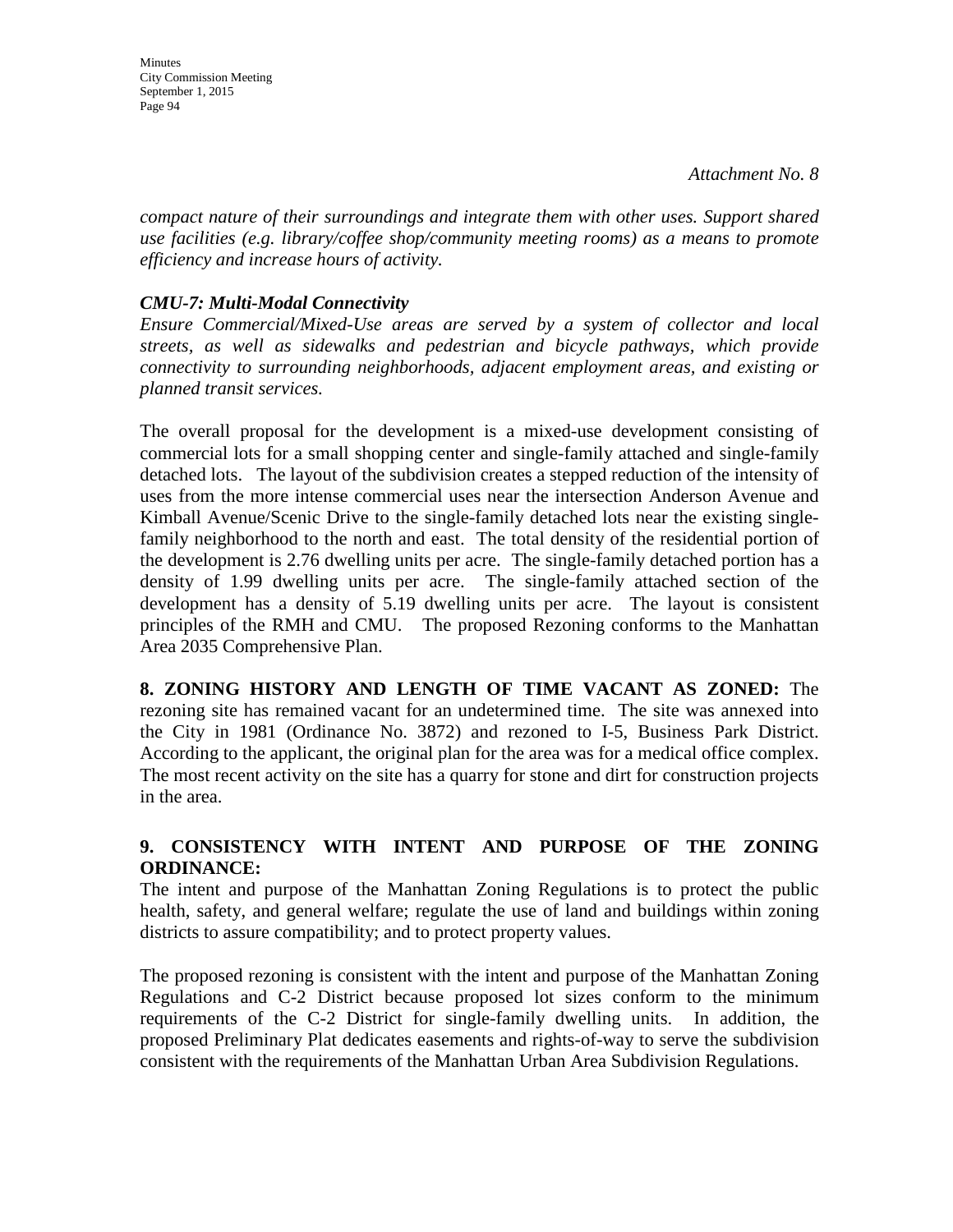C-2, Neighborhood Shopping District is designed to provide a broad range of retail shopping facilities and services located to serve one or more residential areas. The minimum lot area requirement for the C-2 District is 15,000 square feet. The 4 C-2 District lots shown on the Preliminary Plat range in lot size from 36,592 square feet to 222,366 square feet. The proposed lots conform to the requirements of the C-2 District.

**10. RELATIVE GAIN TO THE PUBLIC HEALTH, SAFETY AND WELFARE THAT DENIAL OF THE REQUEST WOULD ACCOMPLISH, COMPARED WITH THE HARDSHIP IMPOSED UPON THE APPLICANT:** There appears to be no gain to the public that denial would accomplish. There are no expected adverse affects on the public health, safety and welfare as a result of the rezoning. Development of the site cannot proceed until the proposed Preliminary Plat is approved. A separate application was submitted for approval of a Preliminary Plat. It may be a hardship upon the owner if the rezoning is denied.

**11. ADEQUACY OF PUBLIC FACILITIES AND SERVICES:** Adequate street, sanitary sewer and water services are available to serve the rezoning site, subject to approval of the Preliminary Plat of Scenic Crossing.

## **12. OTHER APPLICABLE FACTORS:**

*Notice of Potential Impact Due to Military Training FORT RILEY* 

**THE CITY OF MANHATTAN AND OTHER SURROUNDING LOCAL GOVERNMENTS HAVE ENTERED INTO A MEMORANDUM OF UNDERSTANDING (MOU) WITH FORT RILEY THAT OUTLINES RESPONSIBILITIES BETWEEN MUNICIPALITIES AND FORT RILEY RELATED TO COMMUNICATION ON PLANNING AND DEVELOPMENT ACTIVITIES THAT ARE WITHIN THE** "Critical Area" and the Fort Riley "Army Compatible Use Buffer" area. This is a requirement of State statue K.S.A. 12-773 that was passed in 2010. The Critical Area is a combination of several boundaries, including: the most recently identified Land Use Planning Zone (LUPZ) which is a noise impact area associated with explosives and large arms operations/training; the area within one (1) statute mile of the installation boundary; the area within a portion of the helicopter flight route buffer near the northwest corner of Fort Riley; and, the area between such helicopter flight route buffer and the installation boundary of Fort Riley *(see map)*. For proposed developments located within the Critical Area, City Administration is required to notify the Fort for comment. Specifically, City Administration provides the following notifications: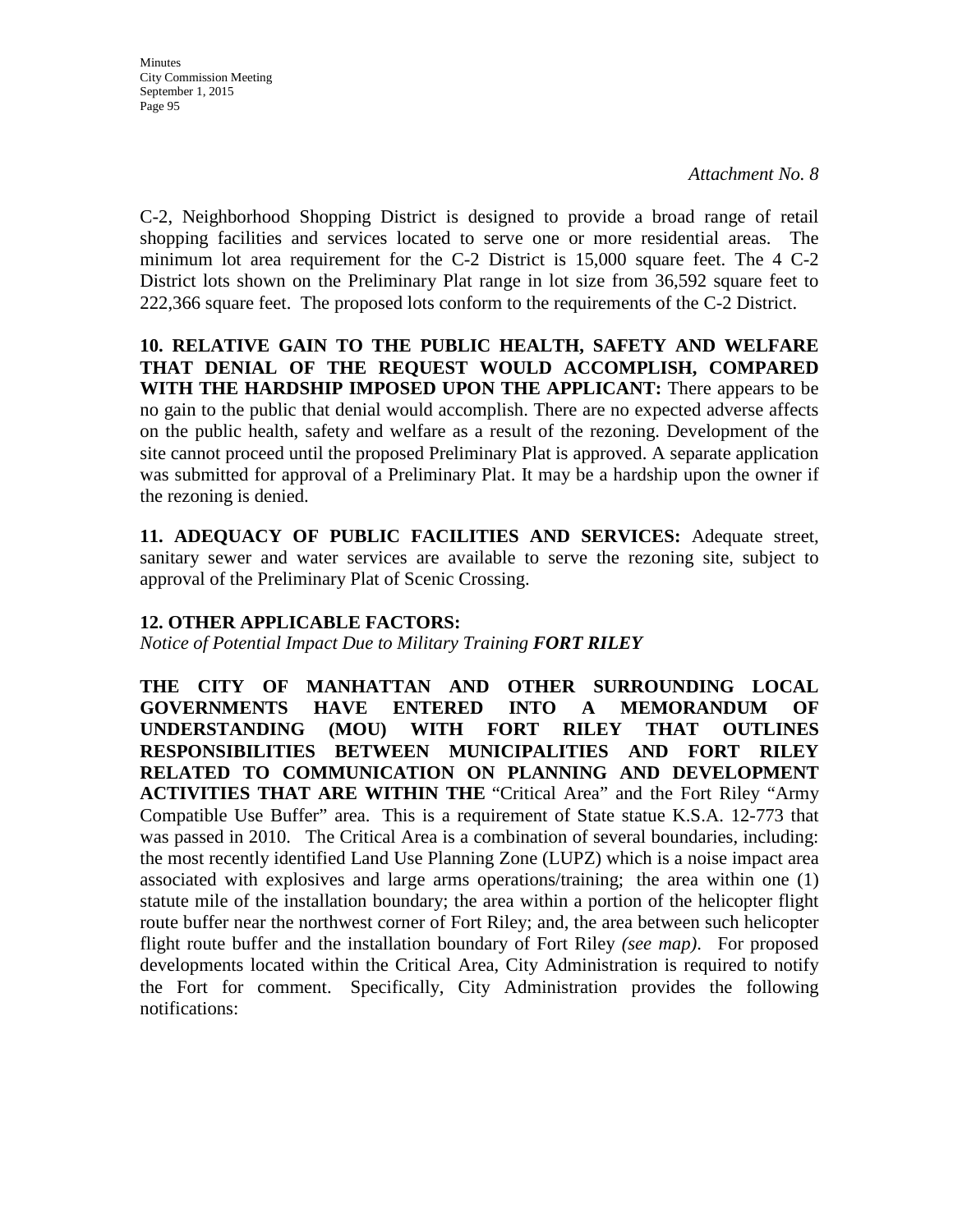- Provide written notice to the commander of Fort Riley of each development proposal which affects any portion of the Critical Area or any portion of the Fort Riley Army Compatible Use Buffer area outside of the Critical Area to provide the commander of Fort Riley an opportunity to assess any impact and coordinate issues with planning staff.
- Provide a "Notice of Potential Impact" to each individual receiving a construction permit for improvements within the Critical Area, which reads as follows:

"The property for which this permit is issued is situated in an area that may be subjected to conditions resulting from military training at a nearby military installation. Such conditions may include the firing of small and large caliber weapons, the over flight of both fixed-wing and rotary-wing aircraft, the movement of vehicles, the use of generators and other accepted and customary military training activities. These activities ordinarily and necessarily produce, noise, dust, smoke and other conditions that may not be compatible with the permitted improvement according to established federal guidelines, state guidelines or both."

**CITY ADMINISTRATION NOTIFIED FORT RILEY ABOUT THE PROPOSED REZONING AND PRELIMINARY PLAT OF SCENIC CROSSING. THE FORT ENCOURAGES USE OF NOISE DISCLOSURE AND NOISE REDUCTION MEASURES IN HOMES. CITY ADMINISTRATION WILL PROVIDE THE "**Notice of Potential Impact" on building permits for this subdivision.

**13. STAFF COMMENTS:** City Administration recommends approval of the proposed rezoning of Tract 3 of the proposed Scenic Crossing development from I-5, Business Park District to C-2, Neighborhood Shopping District, based on the findings in the Staff Report.

# **ALTERNATIVES:**

- 1. Recommend approval of the proposed rezoning of Tract 3 of the proposed Scenic Crossing development, from I-5, Business Park District to C-2, Neighborhood Shopping District, stating the basis for such recommendation.
- 2. Recommend denial of the proposed rezoning, stating the specific reasons for denial.
- 3. Table the proposed rezoning to a specific date, for specifically stated reasons.